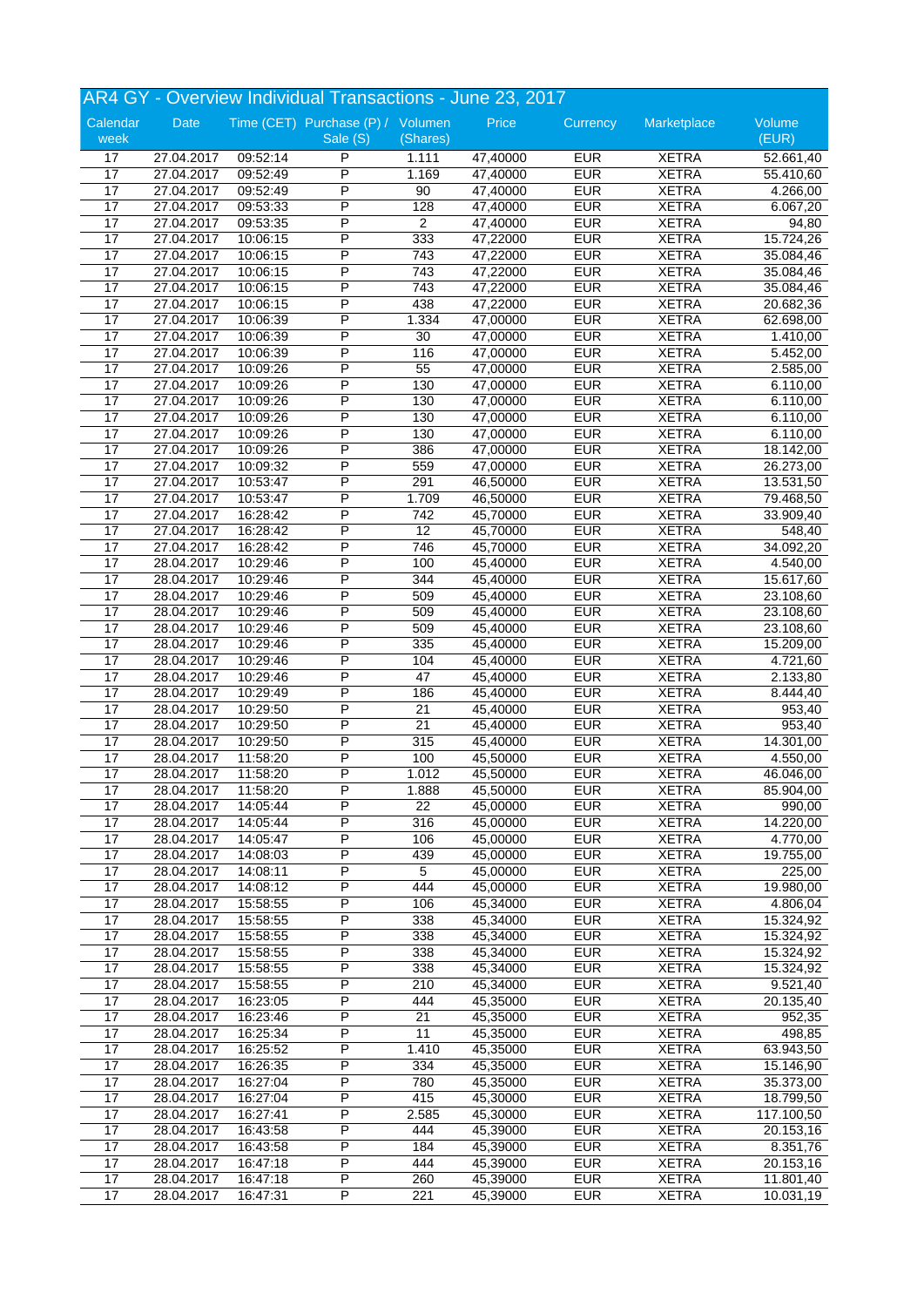|                 |            |          | AR4 GY - Overview Individual Transactions - June 23, 2017 |                 |          |            |              |            |
|-----------------|------------|----------|-----------------------------------------------------------|-----------------|----------|------------|--------------|------------|
| Calendar        | Date       |          | Time (CET) Purchase (P) / Volumen                         |                 | Price    | Currency   | Marketplace  | Volume     |
| week            |            |          | Sale (S)                                                  | (Shares)        |          |            |              | (EUR)      |
| 17              | 28.04.2017 | 16:47:32 | P                                                         | 52              | 45,39000 | <b>EUR</b> | <b>XETRA</b> | 2.360,28   |
| 17              | 28.04.2017 | 16:47:33 | P                                                         | 444             | 45,39000 | <b>EUR</b> | <b>XETRA</b> | 20.153,16  |
| 17              | 28.04.2017 | 16:47:33 | P                                                         | 171             | 45,39000 | <b>EUR</b> | <b>XETRA</b> | 7.761,69   |
| 17              | 28.04.2017 | 16:47:35 | P                                                         | 444             | 45,39000 | <b>EUR</b> | <b>XETRA</b> | 20.153,16  |
| $\overline{17}$ | 28.04.2017 | 16:47:35 | P                                                         | 444             | 45,39000 | <b>EUR</b> | <b>XETRA</b> | 20.153,16  |
| 17              | 28.04.2017 | 16:47:36 | P                                                         | 47              | 45,39000 | <b>EUR</b> | <b>XETRA</b> | 2.133,33   |
| 17              | 28.04.2017 | 16:47:42 | P                                                         | 258             | 45,39000 | <b>EUR</b> | <b>XETRA</b> | 11.710,62  |
| 17              | 28.04.2017 | 16:47:52 | P                                                         | 444             | 45,39000 | <b>EUR</b> | <b>XETRA</b> | 20.153,16  |
| 17              | 28.04.2017 | 16:47:52 | P                                                         | 139             | 45,39000 | <b>EUR</b> | <b>XETRA</b> | 6.309,21   |
| 17              | 28.04.2017 | 16:47:53 | P                                                         | 45              | 45,39000 | <b>EUR</b> | <b>XETRA</b> | 2.042,55   |
| 17              | 28.04.2017 | 16:48:07 | P                                                         | 40              | 45,39000 | <b>EUR</b> | <b>XETRA</b> | 1.815,60   |
| 17              | 28.04.2017 | 16:48:08 | P                                                         | 131             | 45,39000 | <b>EUR</b> | <b>XETRA</b> | 5.946,09   |
| 17              | 28.04.2017 | 16:48:08 | P                                                         | 359             | 45,39000 | <b>EUR</b> | <b>XETRA</b> | 16.295,01  |
| 17              | 28.04.2017 | 16:48:08 | P                                                         | 313             | 45,39000 | <b>EUR</b> | <b>XETRA</b> | 14.207,07  |
| 17              | 28.04.2017 | 16:48:08 | P                                                         | 444             | 45,39000 | <b>EUR</b> | <b>XETRA</b> | 20.153,16  |
| 17              | 28.04.2017 | 16:48:08 | P                                                         | 336             | 45,39000 | <b>EUR</b> | <b>XETRA</b> | 15.251,04  |
| 17              | 28.04.2017 | 16:48:08 | P                                                         | 336             | 45,39000 | <b>EUR</b> | <b>XETRA</b> | 15.251,04  |
| 18              | 02.05.2017 | 09:06:50 | P                                                         | 444             | 46,50000 | <b>EUR</b> | <b>XETRA</b> | 20.646,00  |
| $\overline{18}$ | 02.05.2017 | 09:06:50 | P                                                         | 1.118           | 46,50000 | <b>EUR</b> | <b>XETRA</b> | 51.987,00  |
| 18              | 02.05.2017 | 09:06:50 | P                                                         | 1.118           | 46,50000 | <b>EUR</b> | <b>XETRA</b> | 51.987,00  |
| 18              | 02.05.2017 | 09:06:50 | P                                                         | 1.118           | 46,50000 | <b>EUR</b> | <b>XETRA</b> | 51.987,00  |
| 18              | 02.05.2017 | 09:06:50 | P                                                         | 202             | 46,50000 | <b>EUR</b> | <b>XETRA</b> | 9.393,00   |
| 18              | 02.05.2017 | 09:28:45 | P                                                         | 4.000           | 46,00000 | <b>EUR</b> | <b>XETRA</b> | 184.000,00 |
| 18              | 02.05.2017 | 10:18:02 | P                                                         | 2.245           | 45,30000 | <b>EUR</b> | <b>XETRA</b> | 101.698,50 |
| 18              | 02.05.2017 | 10:18:02 | P                                                         | 755             | 45,30000 | <b>EUR</b> | <b>XETRA</b> | 34.201,50  |
| $\overline{18}$ | 02.05.2017 | 11:16:01 | P                                                         | 255             | 45,60000 | <b>EUR</b> | <b>XETRA</b> | 11.628,00  |
| $\overline{18}$ | 02.05.2017 | 11:16:13 | P                                                         | $\overline{35}$ | 45,60000 | <b>EUR</b> | <b>XETRA</b> | 1.596,00   |
| $\overline{18}$ | 02.05.2017 | 11:16:27 | P                                                         | 248             | 45,60000 | <b>EUR</b> | <b>XETRA</b> | 11.308,80  |
| 18              | 02.05.2017 | 11:16:44 | P                                                         | 276             | 45,60000 | <b>EUR</b> | <b>XETRA</b> | 12.585,60  |
| 18              | 02.05.2017 | 11:16:56 | P                                                         | 250             | 45,60000 | <b>EUR</b> | <b>XETRA</b> | 11.400,00  |
| 18              | 02.05.2017 | 11:16:56 | P                                                         | 273             | 45,60000 | <b>EUR</b> | <b>XETRA</b> | 12.448,80  |
| 18              | 02.05.2017 | 11:16:56 | P                                                         | 183             | 45,60000 | <b>EUR</b> | <b>XETRA</b> | 8.344,80   |
| 18              | 02.05.2017 | 11:17:09 | P                                                         | 113             | 45,60000 | <b>EUR</b> | <b>XETRA</b> | 5.152,80   |
| 18              | 02.05.2017 | 11:18:54 | P                                                         | 21              | 45,60000 | <b>EUR</b> | <b>XETRA</b> | 957,60     |
| 18              | 02.05.2017 | 11:20:02 | P                                                         | 191             | 45,60000 | <b>EUR</b> | <b>XETRA</b> | 8.709,60   |
| 18              | 02.05.2017 | 11:21:00 | P                                                         | 134             | 45,60000 | <b>EUR</b> | <b>XETRA</b> | 6.110,40   |
| 18              | 02.05.2017 | 11:21:17 | P                                                         | 293             | 45,60000 | <b>EUR</b> | <b>XETRA</b> | 13.360,80  |
| $\overline{18}$ | 02.05.2017 | 11:23:19 | P                                                         | 113             | 45,60000 | <b>EUR</b> | <b>XETRA</b> | 5.152,80   |
| 18              | 02.05.2017 | 11:23:19 | P                                                         | 981             | 45,60000 | <b>EUR</b> | <b>XETRA</b> | 44.733,60  |
| 18              | 02.05.2017 | 11:23:19 | P                                                         | 134             | 45,60000 | <b>EUR</b> | <b>XETRA</b> | 6.110,40   |
| 18              | 02.05.2017 | 13:31:17 | P                                                         | 198             | 46,65000 | <b>EUR</b> | <b>XETRA</b> | 9.236,70   |
| $\overline{18}$ | 02.05.2017 | 13:32:52 | P                                                         | 250             | 46,65000 | <b>EUR</b> | <b>XETRA</b> | 11.662,50  |
| 18              | 02.05.2017 | 13:32:52 | $\overline{P}$                                            | 26              | 46,65000 | <b>EUR</b> | <b>XETRA</b> | 1.212,90   |
| 18              | 02.05.2017 | 13:32:52 | P                                                         | 2.130           | 46,65000 | <b>EUR</b> | <b>XETRA</b> | 99.364,50  |
| $\overline{18}$ | 02.05.2017 | 13:32:52 | P                                                         | 226             | 46,65000 | <b>EUR</b> | <b>XETRA</b> | 10.542,90  |
| $\overline{18}$ | 02.05.2017 | 13:32:52 | P                                                         | 58              | 46,65000 | <b>EUR</b> | <b>XETRA</b> | 2.705,70   |
| $\overline{18}$ | 02.05.2017 | 13:34:21 | P                                                         | 40              | 46,65000 | <b>EUR</b> | <b>XETRA</b> | 1.866,00   |
| 18              | 02.05.2017 | 13:35:25 | P                                                         | $\overline{72}$ | 46,65000 | <b>EUR</b> | <b>XETRA</b> | 3.358,80   |
| 18              | 02.05.2017 | 16:41:54 | $\overline{P}$                                            | 85              | 46,75000 | <b>EUR</b> | <b>XETRA</b> | 3.973,75   |
| 18              | 02.05.2017 | 16:41:56 | P                                                         | 313             | 46,75000 | <b>EUR</b> | <b>XETRA</b> | 14.632,75  |
| $\overline{18}$ | 02.05.2017 | 16:59:31 | P                                                         | 81              | 46,75000 | <b>EUR</b> | <b>XETRA</b> | 3.786,75   |
| 18              | 02.05.2017 | 17:16:43 | P                                                         | 201             | 46,85000 | <b>EUR</b> | <b>XETRA</b> | 9.416,85   |
| $\overline{18}$ | 02.05.2017 | 17:16:51 | P                                                         | 197             | 46,85000 | <b>EUR</b> | <b>XETRA</b> | 9.229,45   |
| 18              | 02.05.2017 | 17:16:51 | $\overline{\mathsf{P}}$                                   | 226             | 46,85000 | <b>EUR</b> | <b>XETRA</b> | 10.588,10  |
| $\overline{18}$ | 02.05.2017 | 17:17:21 | P                                                         | 2.397           | 46,85000 | <b>EUR</b> | <b>XETRA</b> | 112.299,45 |
| 18              | 03.05.2017 | 09:29:26 | P                                                         | 1.372           | 47,15000 | <b>EUR</b> | <b>XETRA</b> | 64.689,80  |
| 18              | 03.05.2017 | 09:29:26 | $\overline{P}$                                            | 404             | 47,15000 | <b>EUR</b> | <b>XETRA</b> | 19.048,60  |
| 18              | 03.05.2017 | 09:30:14 | $\overline{\mathsf{P}}$                                   | 47              | 47,15000 | <b>EUR</b> | <b>XETRA</b> | 2.216,05   |
| 18              | 03.05.2017 | 09:31:22 | P                                                         | 100             | 47,15000 | <b>EUR</b> | <b>XETRA</b> | 4.715,00   |
| 18              | 03.05.2017 | 09:31:22 | P                                                         | 145             | 47,15000 | <b>EUR</b> | <b>XETRA</b> | 6.836,75   |
| $\overline{18}$ | 03.05.2017 | 09:31:32 | P                                                         | 152             | 47,15000 | <b>EUR</b> | <b>XETRA</b> | 7.166,80   |
| 18              | 03.05.2017 | 09:31:52 | $\overline{\mathsf{P}}$                                   | 144             | 47,15000 | <b>EUR</b> | <b>XETRA</b> | 6.789,60   |
| 18              | 03.05.2017 | 09:32:12 | P                                                         | 300             | 47,15000 | <b>EUR</b> | <b>XETRA</b> | 14.145,00  |
| 18              | 03.05.2017 | 09:32:12 | P                                                         | 278             | 47,15000 | <b>EUR</b> | <b>XETRA</b> | 13.107,70  |
| 18              | 03.05.2017 | 09:32:12 | $\overline{P}$                                            | 166             | 47,15000 | <b>EUR</b> | <b>XETRA</b> | 7.826,90   |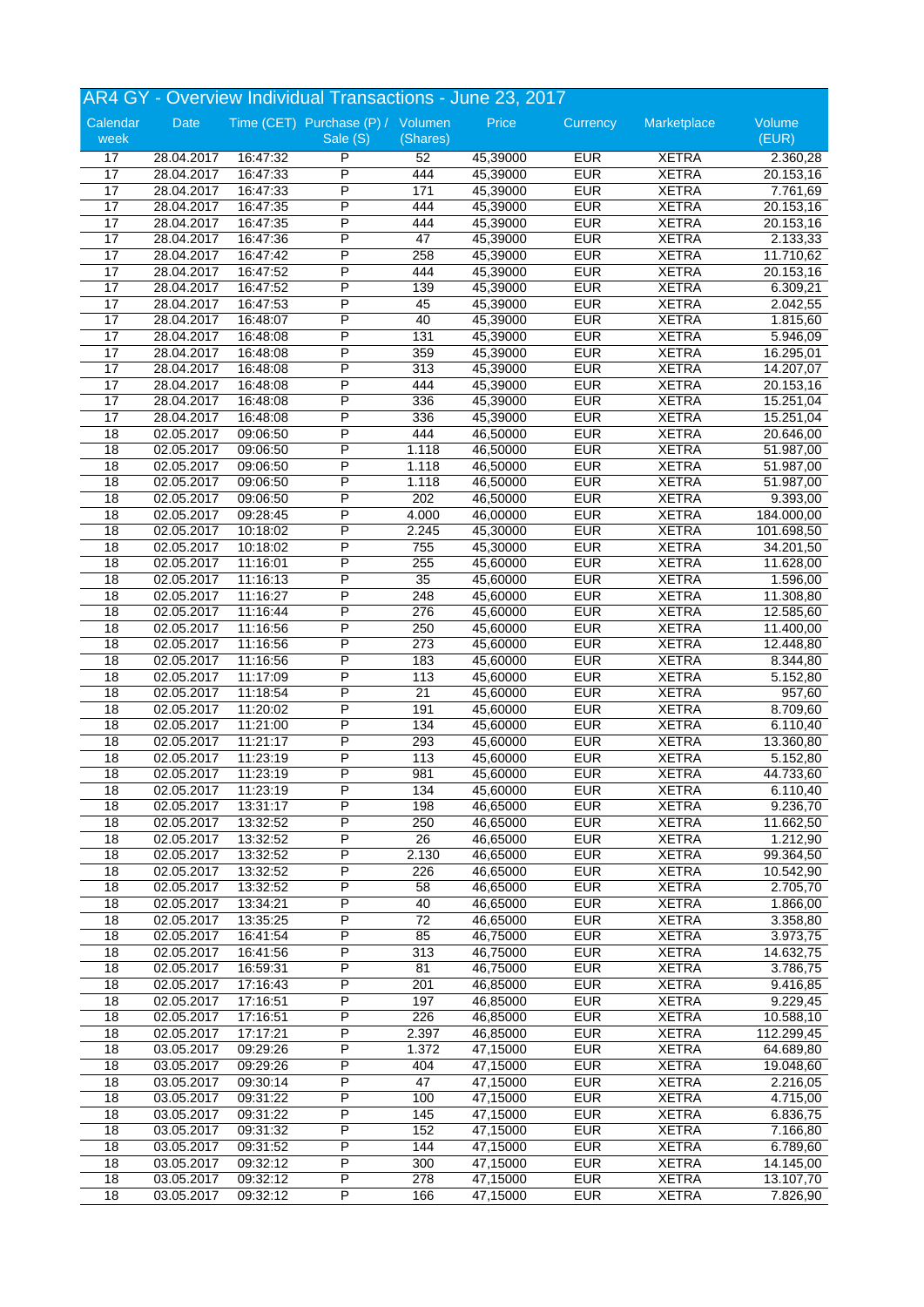|                       | AR4 GY - Overview Individual Transactions - June 23, 2017 |                      |                                               |                 |                      |                          |                              |                       |  |
|-----------------------|-----------------------------------------------------------|----------------------|-----------------------------------------------|-----------------|----------------------|--------------------------|------------------------------|-----------------------|--|
| Calendar<br>week      | Date                                                      |                      | Time (CET) Purchase (P) / Volumen<br>Sale (S) | (Shares)        | Price                | Currency                 | Marketplace                  | Volume<br>(EUR)       |  |
| 18                    | 03.05.2017                                                | 09:32:12             | P                                             | 266             | 47,15000             | <b>EUR</b>               | <b>XETRA</b>                 | 12.541,90             |  |
| 18                    | 03.05.2017                                                | 09:32:17             | P                                             | 178             | 47,15000             | <b>EUR</b>               | <b>XETRA</b>                 | 8.392,70              |  |
| 18                    | 03.05.2017                                                | 09:32:17             | P                                             | 92              | 47,15000             | <b>EUR</b>               | <b>XETRA</b>                 | 4.337,80              |  |
| 18                    | 03.05.2017                                                | 09:32:20             | P                                             | 484             | 47,15000             | <b>EUR</b>               | <b>XETRA</b>                 | 22.820,60             |  |
| 18                    | 03.05.2017                                                | 09:32:20             | P                                             | 312             | 47,15000             | <b>EUR</b>               | <b>XETRA</b>                 | 14.710,80             |  |
| 18                    | 03.05.2017                                                | 09:32:20             | P                                             | 412             | 47,15000             | <b>EUR</b>               | <b>XETRA</b>                 | 19.425,80             |  |
| 18                    | 03.05.2017                                                | 09:32:21             | P                                             | $\overline{32}$ | 47,15000             | <b>EUR</b>               | <b>XETRA</b>                 | 1.508,80              |  |
| 18                    | 03.05.2017                                                | 09:32:23             | P                                             | 444             | 47,15000             | <b>EUR</b>               | <b>XETRA</b>                 | 20.934,60             |  |
| 18                    | 03.05.2017                                                | 09:32:23             | P                                             | 403             | 47,15000             | <b>EUR</b>               | <b>XETRA</b>                 | 19.001,45             |  |
| 18                    | 03.05.2017                                                | 09:32:23             | P                                             | 40              | 47,15000             | <b>EUR</b>               | <b>XETRA</b>                 | 1.886,00              |  |
| 18                    | 03.05.2017                                                | 09:32:23             | $\overline{P}$                                | 1               | 47,15000             | <b>EUR</b>               | <b>XETRA</b>                 | 47,15                 |  |
| $\overline{18}$       | 03.05.2017                                                | 09:32:24             | P                                             | 228             | 47,15000             | <b>EUR</b>               | <b>XETRA</b>                 | 10.750,20             |  |
| 18                    | 03.05.2017                                                | 09:37:35             | P                                             | 444             | 46,85000             | <b>EUR</b>               | <b>XETRA</b>                 | 20.801,40             |  |
| 18                    | 03.05.2017                                                | 09:37:35             | P                                             | 444             | 46,85000             | <b>EUR</b>               | <b>XETRA</b>                 | 20.801,40             |  |
| $\overline{18}$       | 03.05.2017                                                | 09:37:35             | P                                             | 434             | 46,85000             | <b>EUR</b>               | <b>XETRA</b>                 | 20.332,90             |  |
| 18                    | 03.05.2017                                                | 09:37:35             | P                                             | 10              | 46,85000             | <b>EUR</b>               | <b>XETRA</b>                 | 468,50                |  |
| 18                    | 03.05.2017                                                | 09:37:35             | P                                             | 117             | 46,85000             | <b>EUR</b>               | <b>XETRA</b>                 | 5.481,45              |  |
| 18                    | 03.05.2017                                                | 09:37:35             | P                                             | 70              | 46,85000             | <b>EUR</b>               | <b>XETRA</b>                 | 3.279,50              |  |
| $\overline{18}$       | 03.05.2017                                                | 09:37:37             | P                                             | 890             | 46,85000             | <b>EUR</b>               | <b>XETRA</b>                 | 41.696,50             |  |
| 18                    | 03.05.2017                                                | 09:37:38             | P                                             | 534             | 46,85000             | <b>EUR</b>               | <b>XETRA</b>                 | 25.017,90             |  |
| 18                    | 03.05.2017                                                | 09:37:42             | Ρ                                             | 165             | 46,85000             | <b>EUR</b>               | <b>XETRA</b>                 | 7.730,25              |  |
| 18                    | 03.05.2017                                                | 09:38:05             | P                                             | 68              | 46,85000             | <b>EUR</b>               | <b>XETRA</b>                 | 3.185,80              |  |
| 18                    | 03.05.2017                                                | 09:39:17             | P                                             | 282             | 46,85000             | <b>EUR</b>               | <b>XETRA</b>                 | 13.211,70             |  |
| 18                    | 03.05.2017                                                | 09:39:44             | P                                             | 94              | 46,85000             | <b>EUR</b>               | <b>XETRA</b>                 | 4.403,90              |  |
| 18                    | 03.05.2017                                                | 11:13:55             | P                                             | 127             | 47,00000             | <b>EUR</b>               | <b>XETRA</b>                 | $\overline{5.969,00}$ |  |
| $\overline{18}$       | 03.05.2017                                                | 11:13:55             | P                                             | 167             | 47,00000             | <b>EUR</b>               | <b>XETRA</b>                 | 7.849,00              |  |
| 18                    | 03.05.2017                                                | 11:13:55             | P                                             | 40              | 47,00000             | <b>EUR</b>               | <b>XETRA</b>                 | 1.880,00              |  |
| 18                    | 03.05.2017                                                | 11:13:55             | P                                             | 150             | 47,00000             | <b>EUR</b>               | <b>XETRA</b>                 | 7.050,00              |  |
| 18                    | 03.05.2017                                                | 11:13:55             | P                                             | 200             | 47,00000             | <b>EUR</b>               | <b>XETRA</b>                 | 9.400,00              |  |
| 18                    | 03.05.2017                                                | 11:13:55             | P                                             | 168             | 47,00000             | <b>EUR</b>               | <b>XETRA</b>                 | 7.896,00              |  |
| 18                    | 03.05.2017                                                | 11:13:55             | P                                             | 36              | 47,00000             | <b>EUR</b>               | <b>XETRA</b>                 | 1.692,00              |  |
| 18                    | 03.05.2017                                                | 11:13:55             | P                                             | 60              | 47,00000             | <b>EUR</b>               | <b>XETRA</b>                 | 2.820,00              |  |
| 18                    | 03.05.2017                                                | 12:18:15             | P                                             | 1.436           | 46,85000             | <b>EUR</b>               | <b>XETRA</b>                 | 67.276,60             |  |
| 18                    | 03.05.2017                                                | 12:18:15             | P                                             | 205             | 46,85000             | <b>EUR</b>               | <b>XETRA</b>                 | 9.604,25              |  |
| 18                    | 03.05.2017                                                | 12:18:17             | P                                             | 110             | 46,85000             | <b>EUR</b>               | <b>XETRA</b>                 | 5.153,50              |  |
| 18                    | 03.05.2017                                                | 12:18:20             | P                                             | 271             | 46,85000             | <b>EUR</b>               | <b>XETRA</b>                 | 12.696,35             |  |
| 18                    | 03.05.2017                                                | 12:46:38             | P                                             | 25              | 46,85000             | <b>EUR</b>               | <b>XETRA</b>                 | 1.171,25              |  |
| $\overline{18}$       | 03.05.2017                                                | 14:53:30             | P                                             | 3.953           | 46,85000             | <b>EUR</b>               | <b>XETRA</b>                 | 185.198,05            |  |
| $\overline{18}$       | 03.05.2017                                                | 15:10:07             | P                                             | 2.488           | 46,77000             | <b>EUR</b>               | <b>XETRA</b>                 | 116.363,76            |  |
| 18                    | 03.05.2017                                                | 16:26:48             | P                                             | 1.000           | 46,77000             | <b>EUR</b>               | <b>XETRA</b>                 | 46.770,00             |  |
| 18                    | 03.05.2017                                                | 16:26:48             | P                                             | 4               | 46,77000             | <b>EUR</b>               | <b>XETRA</b>                 | 187,08                |  |
| $\overline{18}$       | 03.05.2017                                                | 16:26:48             | $\overline{\mathsf{P}}$                       | 804             | 46,77000             | <b>EUR</b>               | <b>XETRA</b>                 | 37.603,08             |  |
| 18                    | 03.05.2017                                                | 16:26:48             | P                                             | 204             | 46,77000             | <b>EUR</b>               | <b>XETRA</b>                 | 9.541,08              |  |
| 18                    | 04.05.2017                                                | 09:53:22             | P                                             | 1.475           | 46,73000             | <b>EUR</b>               | <b>XETRA</b>                 | 68.926,75             |  |
| $\overline{18}$       | 04.05.2017                                                | 09:53:22             | P                                             | $\overline{25}$ | 46,73000             | <b>EUR</b>               | <b>XETRA</b>                 | 1.168,25              |  |
| 18                    | 04.05.2017                                                | 09:53:22             | P                                             | 875             | 46,73000             | <b>EUR</b>               | <b>XETRA</b>                 | 40.888,75             |  |
| $\overline{18}$       | 04.05.2017                                                | 09:53:22             | P                                             | 875             | 46,73000             | <b>EUR</b>               | <b>XETRA</b>                 | 40.888,75             |  |
| 18                    | 04.05.2017                                                | 09:53:22             | P                                             | 875             | 46,73000             | <b>EUR</b>               | <b>XETRA</b>                 | 40.888,75             |  |
| 18                    | 04.05.2017                                                | 09:53:22             | $\overline{P}$                                | 875             | 46,73000             | <b>EUR</b>               | <b>XETRA</b>                 | 40.888,75             |  |
| 18                    | 04.05.2017                                                | 09:53:23             | $\overline{P}$                                | 114             | 46,73000             | <b>EUR</b>               | <b>XETRA</b>                 | 5.327,22              |  |
| 18                    | 04.05.2017                                                | 09:53:23             | P                                             | 82              | 46,73000             | <b>EUR</b>               | <b>XETRA</b>                 | 3.831,86              |  |
| 18                    | 04.05.2017                                                | 09:53:23             | P                                             | 804             | 46,73000             | <b>EUR</b>               | <b>XETRA</b>                 | 37.570,92             |  |
| 18                    | 04.05.2017                                                | 09:53:24             | P                                             | 1.393           | 46,73000             | <b>EUR</b>               | <b>XETRA</b>                 | 65.094,89             |  |
| 18                    | 04.05.2017                                                | 09:53:25             | $\overline{P}$                                | 100             | 46,73000             | <b>EUR</b>               | <b>XETRA</b>                 | 4.673,00              |  |
| 18                    | 04.05.2017                                                | 09:53:26             | P                                             | 265             | 46,73000             | <b>EUR</b>               | <b>XETRA</b>                 | 12.383,45             |  |
| 18                    | 04.05.2017                                                | 09:54:22             | P                                             | 830             | 46,73000             | <b>EUR</b>               | <b>XETRA</b>                 | 38.785,90             |  |
| 18                    | 04.05.2017                                                | 09:54:22             | P                                             | 371             | 46,73000             | <b>EUR</b>               | <b>XETRA</b>                 | 17.336,83             |  |
| 18                    | 04.05.2017                                                | 09:54:24             | $\overline{P}$                                | 243             | 46,73000             | <b>EUR</b>               | <b>XETRA</b>                 | 11.355,39             |  |
| 18                    | 04.05.2017                                                | 09:54:25             | P                                             | 275             | 46,73000             | <b>EUR</b>               | <b>XETRA</b>                 | 12.850,75             |  |
| 18<br>$\overline{18}$ | 04.05.2017<br>04.05.2017                                  | 09:54:26             | P<br>$\overline{P}$                           | 1.023<br>51     | 46,73000             | <b>EUR</b><br><b>EUR</b> | <b>XETRA</b><br><b>XETRA</b> | 47.804,79<br>2.376,60 |  |
| 18                    | 04.05.2017                                                | 12:04:40<br>12:05:21 | P                                             | 16              | 46,60000<br>46,60000 | <b>EUR</b>               | <b>XETRA</b>                 | 745,60                |  |
| 18                    | 04.05.2017                                                | 12:07:03             | P                                             | 256             | 46,60000             | <b>EUR</b>               | <b>XETRA</b>                 | 11.929,60             |  |
| 18                    | 04.05.2017                                                | 12:07:03             | P                                             | 85              | 46,60000             | <b>EUR</b>               | <b>XETRA</b>                 | 3.961,00              |  |
| $\overline{18}$       | 04.05.2017                                                | 12:07:04             | P                                             | 200             | 46,60000             | <b>EUR</b>               | <b>XETRA</b>                 | 9.320,00              |  |
|                       |                                                           |                      |                                               |                 |                      |                          |                              |                       |  |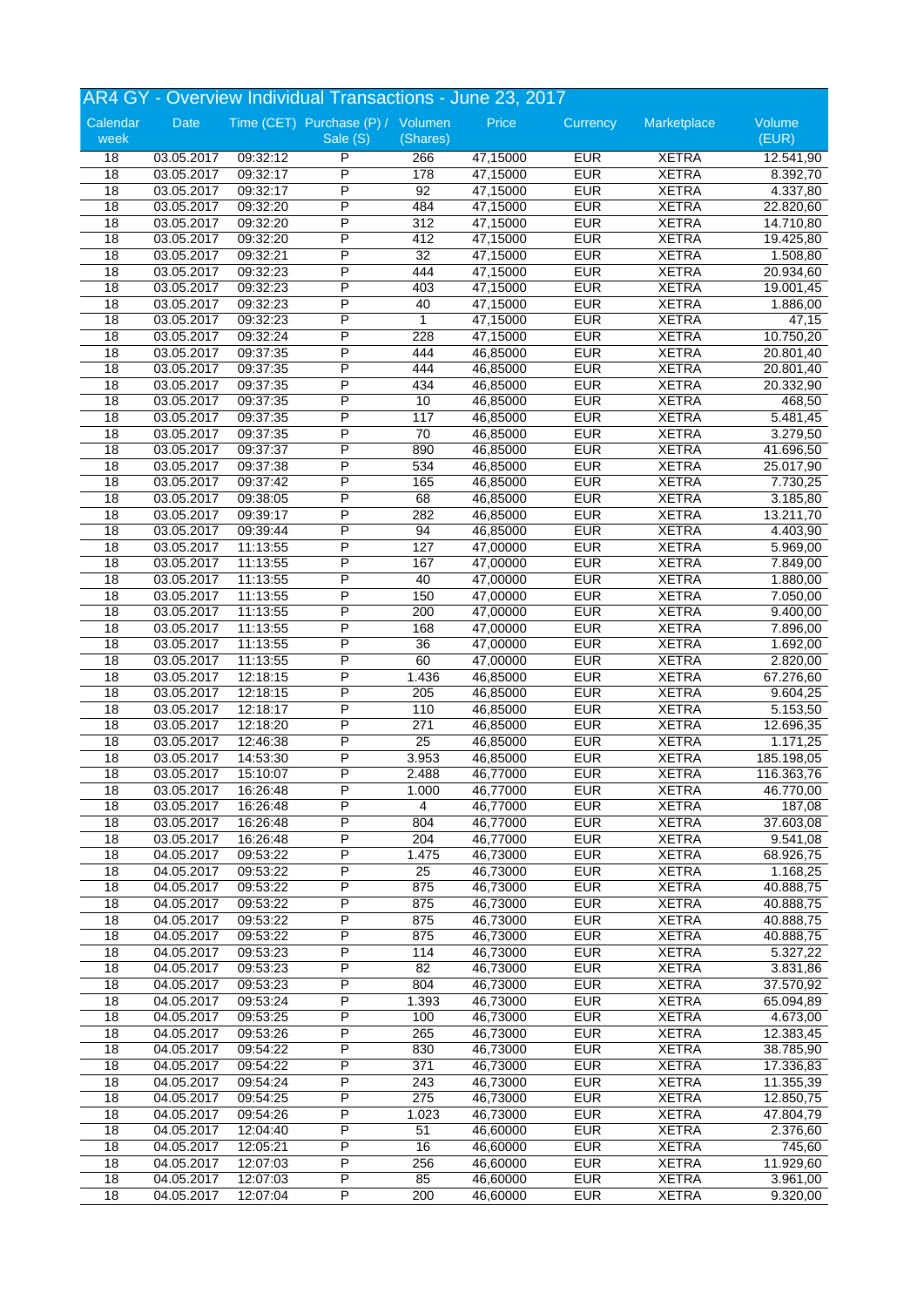|                  | AR4 GY - Overview Individual Transactions - June 23, 2017 |          |                                               |                 |          |            |              |                 |  |
|------------------|-----------------------------------------------------------|----------|-----------------------------------------------|-----------------|----------|------------|--------------|-----------------|--|
| Calendar<br>week | Date                                                      |          | Time (CET) Purchase (P) / Volumen<br>Sale (S) | (Shares)        | Price    | Currency   | Marketplace  | Volume<br>(EUR) |  |
| 18               | 04.05.2017                                                | 12:07:06 | P                                             | 122             | 46,60000 | <b>EUR</b> | <b>XETRA</b> | 5.685,20        |  |
| 18               | 04.05.2017                                                | 12:07:06 | P                                             | 770             | 46,60000 | <b>EUR</b> | <b>XETRA</b> | 35.882,00       |  |
| 18               | 04.05.2017                                                | 12:07:06 | P                                             | 1.430           | 46,60000 | <b>EUR</b> | <b>XETRA</b> | 66.638,00       |  |
| 18               | 04.05.2017                                                | 12:07:06 | P                                             | 1.430           | 46,60000 | <b>EUR</b> | <b>XETRA</b> | 66.638,00       |  |
| 18               | 04.05.2017                                                | 12:07:06 | P                                             | 1.430           | 46,60000 | <b>EUR</b> | <b>XETRA</b> | 66.638,00       |  |
| 18               | 04.05.2017                                                | 12:07:06 | P                                             | 210             | 46,60000 | <b>EUR</b> | <b>XETRA</b> | 9.786,00        |  |
| 18               | 04.05.2017                                                | 12:07:07 | P                                             | 911             | 46,60000 | <b>EUR</b> | <b>XETRA</b> | 42.452,60       |  |
| 18               | 04.05.2017                                                | 12:07:09 | P                                             | 1.128           | 46,60000 | <b>EUR</b> | <b>XETRA</b> | 52.564,80       |  |
| 18               | 04.05.2017                                                | 12:07:12 | P                                             | 482             | 46,60000 | <b>EUR</b> | <b>XETRA</b> | 22.461,20       |  |
| 18               | 04.05.2017                                                | 12:08:19 | P                                             | 138             | 46,60000 | <b>EUR</b> | <b>XETRA</b> | 6.430,80        |  |
| 18               | 04.05.2017                                                | 12:10:28 | P                                             | 198             | 46,60000 | <b>EUR</b> | <b>XETRA</b> | 9.226,80        |  |
| $\overline{18}$  | 04.05.2017                                                | 12:33:42 | P                                             | 8               | 46,60000 | <b>EUR</b> | <b>XETRA</b> | 372,80          |  |
| 18               | 04.05.2017                                                | 12:36:18 | P                                             | 153             | 46,60000 | <b>EUR</b> | <b>XETRA</b> | 7.129,80        |  |
| 18               | 04.05.2017                                                | 12:47:06 | P                                             | 182             | 46,60000 | <b>EUR</b> | <b>XETRA</b> | 8.481,20        |  |
| $\overline{18}$  | 04.05.2017                                                | 13:30:10 | P                                             | 382             | 46,60000 | <b>EUR</b> | <b>XETRA</b> | 17.801,20       |  |
| 18               | 04.05.2017                                                | 13:41:10 | P                                             | 324             | 46,60000 | <b>EUR</b> | <b>XETRA</b> | 15.098,40       |  |
| 18               | 04.05.2017                                                | 14:03:14 | P                                             | 90              | 46,60000 | <b>EUR</b> | <b>XETRA</b> | 4.194,00        |  |
| 18               | 04.05.2017                                                | 14:03:36 | P                                             | 36              | 46,60000 | <b>EUR</b> | <b>XETRA</b> | 1.677,60        |  |
| $\overline{18}$  | 04.05.2017                                                | 14:04:04 | P                                             | 394             | 46,60000 | <b>EUR</b> | <b>XETRA</b> | 18.360,40       |  |
| 18               | 04.05.2017                                                | 14:04:04 | P                                             | 74              | 46,60000 | <b>EUR</b> | <b>XETRA</b> | 3.448,40        |  |
| 18               | 05.05.2017                                                | 09:02:05 | P                                             | 266             | 46,40000 | <b>EUR</b> | <b>XETRA</b> | 12.342,40       |  |
| 18               | 05.05.2017                                                | 09:05:15 | P                                             | $\overline{34}$ | 46,40000 | <b>EUR</b> | <b>XETRA</b> | 1.577,60        |  |
| 18               | 05.05.2017                                                | 09:05:15 | P                                             | 100             | 46,40000 | <b>EUR</b> | <b>XETRA</b> | 4.640,00        |  |
| 18               | 05.05.2017                                                | 09:05:15 | P                                             | 100             | 46,40000 | <b>EUR</b> | <b>XETRA</b> | 4.640,00        |  |
| 18               | 05.05.2017                                                | 09:05:15 | P                                             | 100             | 46,40000 | <b>EUR</b> | <b>XETRA</b> | 4.640,00        |  |
| $\overline{18}$  | 05.05.2017                                                | 09:05:15 | P                                             | 100             | 46,40000 | <b>EUR</b> | <b>XETRA</b> | 4.640,00        |  |
| 18               | 05.05.2017                                                | 09:05:16 | P                                             | 26              | 46,40000 | <b>EUR</b> | <b>XETRA</b> | 1.206,40        |  |
| 18               | 05.05.2017                                                | 09:05:20 | P                                             | 74              | 46,40000 | <b>EUR</b> | <b>XETRA</b> | 3.433,60        |  |
| 18               | 05.05.2017                                                | 09:05:20 | P                                             | 100             | 46,40000 | <b>EUR</b> | <b>XETRA</b> | 4.640,00        |  |
| 18               | 05.05.2017                                                | 09:05:21 | P                                             | 100             | 46,40000 | <b>EUR</b> | <b>XETRA</b> | 4.640,00        |  |
| 18               | 05.05.2017                                                | 09:18:41 | P                                             | 100             | 46,30000 | <b>EUR</b> | <b>XETRA</b> | 4.630,00        |  |
| 18               | 05.05.2017                                                | 09:18:41 | P                                             | 100             | 46,30000 | <b>EUR</b> | <b>XETRA</b> | 4.630,00        |  |
| 18               | 05.05.2017                                                | 09:18:41 | P                                             | 100             | 46,30000 | <b>EUR</b> | <b>XETRA</b> | 4.630,00        |  |
| 18               | 05.05.2017                                                | 09:18:41 | P                                             | 100             | 46,30000 | <b>EUR</b> | <b>XETRA</b> | 4.630,00        |  |
| 18               | 05.05.2017                                                | 09:18:41 | P                                             | 100             | 46,30000 | <b>EUR</b> | <b>XETRA</b> | 4.630,00        |  |
| 18               | 05.05.2017                                                | 09:18:41 | P                                             | 300             | 46,30000 | <b>EUR</b> | <b>XETRA</b> | 13.890,00       |  |
| 18               | 05.05.2017                                                | 09:18:41 | P                                             | 100             | 46,30000 | <b>EUR</b> | <b>XETRA</b> | 4.630,00        |  |
| $\overline{18}$  | 05.05.2017                                                | 09:18:42 | P                                             | 100             | 46,30000 | <b>EUR</b> | <b>XETRA</b> | 4.630,00        |  |
| 18               | 05.05.2017                                                | 09:56:16 | P                                             | 316             | 46,15000 | <b>EUR</b> | <b>XETRA</b> | 14.583,40       |  |
| 18               | 05.05.2017                                                | 09:56:16 | P                                             | 134             | 46,15000 | <b>EUR</b> | <b>XETRA</b> | 6.184,10        |  |
| 18               | 05.05.2017                                                | 09:56:17 | P                                             | 280             | 46,15000 | <b>EUR</b> | <b>XETRA</b> | 12.922,00       |  |
| $\overline{18}$  | 05.05.2017                                                | 09:56:21 | $\overline{\mathsf{P}}$                       | 20              | 46,15000 | <b>EUR</b> | <b>XETRA</b> | 923,00          |  |
| 18               | 05.05.2017                                                | 09:57:45 | P                                             | 150             | 46,15000 | <b>EUR</b> | <b>XETRA</b> | 6.922,50        |  |
| 18               | 05.05.2017                                                | 09:57:47 | P                                             | 90              | 46,15000 | <b>EUR</b> | <b>XETRA</b> | 4.153,50        |  |
| $\overline{18}$  | 05.05.2017                                                | 09:58:42 | P                                             | 60              | 46,15000 | <b>EUR</b> | <b>XETRA</b> | 2.769,00        |  |
| 18               | 05.05.2017                                                | 09:58:47 | P                                             | 450             | 46,15000 | <b>EUR</b> | <b>XETRA</b> | 20.767,50       |  |
| $\overline{18}$  | 05.05.2017                                                | 10:31:39 | P                                             | 1.500           | 46,02000 | <b>EUR</b> | <b>XETRA</b> | 69.030,00       |  |
| 18               | 05.05.2017                                                | 10:49:53 | P                                             | 1.500           | 45,82000 | <b>EUR</b> | <b>XETRA</b> | 68.730,00       |  |
| 18               | 05.05.2017                                                | 10:49:53 | $\overline{P}$                                | 200             | 45,77000 | <b>EUR</b> | <b>XETRA</b> | 9.154,00        |  |
| 18               | 05.05.2017                                                | 10:49:53 | $\overline{P}$                                | 200             | 45,77000 | <b>EUR</b> | <b>XETRA</b> | 9.154,00        |  |
| 18               | 05.05.2017                                                | 10:49:53 | P                                             | 200             | 45,77000 | <b>EUR</b> | <b>XETRA</b> | 9.154,00        |  |
| 18               | 05.05.2017                                                | 10:49:53 | P                                             | 200             | 45,77000 | <b>EUR</b> | <b>XETRA</b> | 9.154,00        |  |
| 18               | 05.05.2017                                                | 10:49:53 | P                                             | 200             | 45,77000 | <b>EUR</b> | <b>XETRA</b> | 9.154,00        |  |
| 18               | 05.05.2017                                                | 10:49:53 | $\overline{P}$                                | 200             | 45,77000 | <b>EUR</b> | <b>XETRA</b> | 9.154,00        |  |
| 18               | 05.05.2017                                                | 10:49:53 | P                                             | 200             | 45,77000 | <b>EUR</b> | <b>XETRA</b> | 9.154,00        |  |
| 18               | 05.05.2017                                                | 10:49:53 | P                                             | 200             | 45,77000 | <b>EUR</b> | <b>XETRA</b> | 9.154,00        |  |
| 18               | 05.05.2017                                                | 10:49:53 | P                                             | 168             | 45,77000 | <b>EUR</b> | <b>XETRA</b> | 7.689,36        |  |
| 18               | 05.05.2017                                                | 10:49:53 | $\overline{\mathsf{P}}$                       | 32              | 45,77000 | <b>EUR</b> | <b>XETRA</b> | 1.464,64        |  |
| 18               | 05.05.2017                                                | 10:49:53 | P                                             | 200             | 45,77000 | <b>EUR</b> | XETRA        | 9.154,00        |  |
| 18               | 05.05.2017                                                | 10:50:48 | P                                             | 548             | 45,72000 | <b>EUR</b> | <b>XETRA</b> | 25.054,56       |  |
| $\overline{18}$  | 05.05.2017                                                | 10:50:52 | $\overline{P}$                                | 287             | 45,72000 | <b>EUR</b> | <b>XETRA</b> | 13.121,64       |  |
| 18               | 05.05.2017                                                | 11:19:14 | P                                             | 48              | 45,72000 | <b>EUR</b> | <b>XETRA</b> | 2.194,56        |  |
| 18               | 05.05.2017                                                | 11:19:57 | P                                             | 51              | 45,72000 | <b>EUR</b> | <b>XETRA</b> | 2.331,72        |  |
| 18               | 05.05.2017                                                | 11:22:29 | P                                             | 66              | 45,72000 | <b>EUR</b> | <b>XETRA</b> | 3.017,52        |  |
| $\overline{18}$  | 05.05.2017                                                | 11:22:29 | $\overline{P}$                                | 100             | 45,66000 | <b>EUR</b> | <b>XETRA</b> | 4.566,00        |  |
|                  |                                                           |          |                                               |                 |          |            |              |                 |  |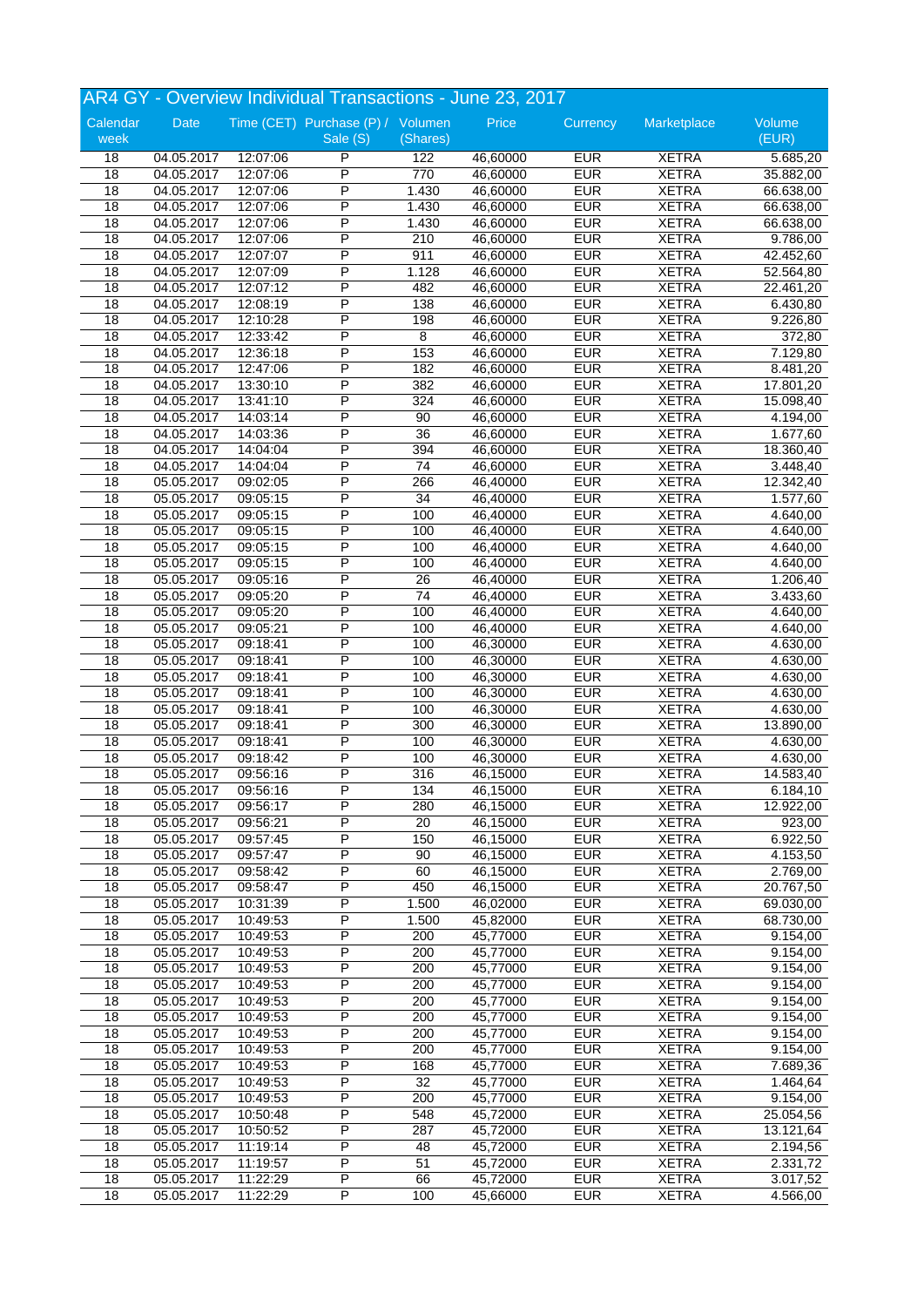|                  | AR4 GY - Overview Individual Transactions - June 23, 2017 |          |                                               |                 |          |            |              |                 |  |
|------------------|-----------------------------------------------------------|----------|-----------------------------------------------|-----------------|----------|------------|--------------|-----------------|--|
| Calendar<br>week | Date                                                      |          | Time (CET) Purchase (P) / Volumen<br>Sale (S) | (Shares)        | Price    | Currency   | Marketplace  | Volume<br>(EUR) |  |
| 18               | 05.05.2017                                                | 11:22:29 | P                                             | 230             | 45,66000 | <b>EUR</b> | <b>XETRA</b> | 10.501,80       |  |
| 18               | 05.05.2017                                                | 11:22:29 | P                                             | 37              | 45,66000 | <b>EUR</b> | <b>XETRA</b> | 1.689,42        |  |
| 18               | 05.05.2017                                                | 11:22:31 | P                                             | 33              | 45,66000 | <b>EUR</b> | <b>XETRA</b> | 1.506,78        |  |
| 18               | 05.05.2017                                                | 11:22:31 | P                                             | 100             | 45,66000 | <b>EUR</b> | <b>XETRA</b> | 4.566,00        |  |
| 18               | 05.05.2017                                                | 11:22:31 | P                                             | 100             | 45,66000 | <b>EUR</b> | <b>XETRA</b> | 4.566,00        |  |
| 18               | 05.05.2017                                                | 11:22:31 | P                                             | 100             | 45,66000 | <b>EUR</b> | <b>XETRA</b> | 4.566,00        |  |
| 18               | 05.05.2017                                                | 11:22:31 | P                                             | 100             | 45,66000 | <b>EUR</b> | <b>XETRA</b> | 4.566,00        |  |
| 18               | 05.05.2017                                                | 11:22:31 | P                                             | 100             | 45,66000 | <b>EUR</b> | <b>XETRA</b> | 4.566,00        |  |
| 18               | 05.05.2017                                                | 11:22:31 | P                                             | 100             | 45,66000 | <b>EUR</b> | <b>XETRA</b> | 4.566,00        |  |
| 18               | 05.05.2017                                                | 14:03:40 | P                                             | 150             | 45,88000 | <b>EUR</b> | <b>XETRA</b> | 6.882,00        |  |
| 18               | 05.05.2017                                                | 14:20:06 | P                                             | 150             | 45,88000 | <b>EUR</b> | <b>XETRA</b> | 6.882,00        |  |
| $\overline{18}$  | 05.05.2017                                                | 14:20:06 | P                                             | 150             | 45,88000 | <b>EUR</b> | <b>XETRA</b> | 6.882,00        |  |
| 18               | 05.05.2017                                                | 14:20:06 | P                                             | 150             | 45,88000 | <b>EUR</b> | <b>XETRA</b> | 6.882,00        |  |
| 18               | 05.05.2017                                                | 14:20:06 | P                                             | 150             | 45,88000 | <b>EUR</b> | <b>XETRA</b> | 6.882,00        |  |
| $\overline{18}$  | 05.05.2017                                                | 14:20:06 | P                                             | 150             | 45,88000 | <b>EUR</b> | <b>XETRA</b> | 6.882,00        |  |
| 18               | 05.05.2017                                                | 14:20:06 | P                                             | 150             | 45,88000 | <b>EUR</b> | <b>XETRA</b> | 6.882,00        |  |
| 18               | 05.05.2017                                                | 14:20:06 | P                                             | 150             | 45,88000 | <b>EUR</b> | <b>XETRA</b> | 6.882,00        |  |
| 18               | 05.05.2017                                                | 14:20:06 | P                                             | 150             | 45,88000 | <b>EUR</b> | <b>XETRA</b> | 6.882,00        |  |
| $\overline{18}$  | 05.05.2017                                                | 14:20:06 | P                                             | 150             | 45,88000 | <b>EUR</b> | <b>XETRA</b> | 6.882,00        |  |
| 18               | 05.05.2017                                                | 14:54:02 | P                                             | 1.000           | 45,80500 | <b>EUR</b> | <b>XETRA</b> | 45.805,00       |  |
| 18               | 05.05.2017                                                | 14:54:02 | Ρ                                             | 1.000           | 45,88000 | <b>EUR</b> | <b>XETRA</b> | 45.880,00       |  |
| 18               | 05.05.2017                                                | 14:54:02 | P                                             | $\overline{34}$ | 45,77000 | <b>EUR</b> | <b>XETRA</b> | 1.556,18        |  |
| 18               | 05.05.2017                                                | 15:39:48 | P                                             | 200             | 45,88000 | <b>EUR</b> | <b>XETRA</b> | 9.176,00        |  |
| 18               | 05.05.2017                                                | 16:07:43 | P                                             | 367             | 45,91500 | <b>EUR</b> | <b>XETRA</b> | 16.850,81       |  |
| 18               | 05.05.2017                                                | 16:07:48 | P                                             | 33              | 45,91500 | <b>EUR</b> | <b>XETRA</b> | 1.515,20        |  |
| $\overline{18}$  | 05.05.2017                                                | 16:10:16 | P                                             | 100             | 45,91500 | <b>EUR</b> | <b>XETRA</b> | 4.591,50        |  |
| 18               | 05.05.2017                                                | 16:10:23 | P                                             | 300             | 45,91500 | <b>EUR</b> | <b>XETRA</b> | 13.774,50       |  |
| 18               | 05.05.2017                                                | 16:31:22 | P                                             | 407             | 45,88000 | <b>EUR</b> | <b>XETRA</b> | 18.673,16       |  |
| 18               | 05.05.2017                                                | 17:19:24 | P                                             | 200             | 46,30500 | <b>EUR</b> | <b>XETRA</b> | 9.261,00        |  |
| 18               | 05.05.2017                                                | 17:19:24 | P                                             | 86              | 46,30500 | <b>EUR</b> | <b>XETRA</b> | 3.982,23        |  |
| 18               | 05.05.2017                                                | 17:19:24 | P                                             | 200             | 46,30500 | <b>EUR</b> | <b>XETRA</b> | 9.261,00        |  |
| 18               | 05.05.2017                                                | 17:19:24 | P                                             | 114             | 46,30500 | <b>EUR</b> | <b>XETRA</b> | 5.278,77        |  |
| 18               | 05.05.2017                                                | 17:19:24 | P                                             | 114             | 46,30500 | <b>EUR</b> | <b>XETRA</b> | 5.278,77        |  |
| 18               | 05.05.2017                                                | 17:19:24 | P                                             | 114             | 46,30500 | <b>EUR</b> | <b>XETRA</b> | 5.278,77        |  |
| 18               | 05.05.2017                                                | 17:19:24 | P                                             | 114             | 46,30500 | <b>EUR</b> | <b>XETRA</b> | 5.278,77        |  |
| 18               | 05.05.2017                                                | 17:19:24 | P                                             | 114             | 46,30500 | <b>EUR</b> | <b>XETRA</b> | 5.278,77        |  |
| 18               | 05.05.2017                                                | 17:19:24 | P                                             | 37              | 46,30500 | <b>EUR</b> | <b>XETRA</b> | 1.713,29        |  |
| $\overline{18}$  | 05.05.2017                                                | 17:36:04 | P                                             | 4.466           | 46,40000 | <b>EUR</b> | <b>XETRA</b> | 207.222,40      |  |
| 19               | 08.05.2017                                                | 09:11:01 | P                                             | 100             | 46.50000 | <b>EUR</b> | <b>XETRA</b> | 4.650,00        |  |
| 19               | 08.05.2017                                                | 09:11:01 | P                                             | 29              | 46,50000 | <b>EUR</b> | <b>XETRA</b> | 1.348,50        |  |
| 19               | 08.05.2017                                                | 09:11:08 | P                                             | 8               | 46,50000 | <b>EUR</b> | <b>XETRA</b> | 372,00          |  |
| 19               | 08.05.2017                                                | 09:11:08 | $\overline{\mathsf{P}}$                       | 26              | 46,50000 | <b>EUR</b> | <b>XETRA</b> | 1.209,00        |  |
| 19               | 08.05.2017                                                | 09:11:08 | P                                             | 45              | 46,50000 | <b>EUR</b> | <b>XETRA</b> | 2.092,50        |  |
| 19               | 08.05.2017                                                | 09:11:08 | P                                             | 264             | 46,50000 | <b>EUR</b> | <b>XETRA</b> | 12.276,00       |  |
| 19               | 08.05.2017                                                | 09:11:08 | P                                             | 264             | 46,50000 | <b>EUR</b> | <b>XETRA</b> | 12.276,00       |  |
| 19               | 08.05.2017                                                | 09:11:08 | P                                             | 264             | 46,50000 | <b>EUR</b> | <b>XETRA</b> | 12.276,00       |  |
| 19               | 08.05.2017                                                | 11:24:30 | P                                             | 100             | 47,30000 | <b>EUR</b> | <b>XETRA</b> | 4.730,00        |  |
| 19               | 08.05.2017                                                | 11:24:30 | P                                             | 82              | 47,30000 | <b>EUR</b> | <b>XETRA</b> | 3.878,60        |  |
| 19               | 08.05.2017                                                | 11:24:32 | $\overline{P}$                                | 18              | 47,30000 | <b>EUR</b> | <b>XETRA</b> | 851,40          |  |
| 19               | 08.05.2017                                                | 11:26:27 | $\overline{P}$                                | 100             | 47,30000 | <b>EUR</b> | <b>XETRA</b> | 4.730,00        |  |
| 19               | 08.05.2017                                                | 11:26:27 | P                                             | 100             | 47,30000 | <b>EUR</b> | <b>XETRA</b> | 4.730,00        |  |
| 19               | 08.05.2017                                                | 11:26:27 | P                                             | 100             | 47,30000 | <b>EUR</b> | <b>XETRA</b> | 4.730,00        |  |
| 19               | 08.05.2017                                                | 11:26:27 | P                                             | 100             | 47,30000 | <b>EUR</b> | <b>XETRA</b> | 4.730,00        |  |
| 19               | 08.05.2017                                                | 11:26:27 | $\overline{P}$                                | 100             | 47,30000 | <b>EUR</b> | <b>XETRA</b> | 4.730,00        |  |
| 19               | 08.05.2017                                                | 11:26:27 | P                                             | 100             | 47,30000 | <b>EUR</b> | <b>XETRA</b> | 4.730,00        |  |
| 19               | 08.05.2017                                                | 11:26:27 | P                                             | 100             | 47,30000 | <b>EUR</b> | <b>XETRA</b> | 4.730,00        |  |
| 19               | 08.05.2017                                                | 11:26:27 | P                                             | 100             | 47,30000 | <b>EUR</b> | <b>XETRA</b> | 4.730,00        |  |
| 19               | 08.05.2017                                                | 11:29:11 | $\overline{\mathsf{P}}$                       | 100             | 47,20000 | <b>EUR</b> | <b>XETRA</b> | 4.720,00        |  |
| 19               | 08.05.2017                                                | 11:29:11 | P                                             | 100             | 47,20000 | <b>EUR</b> | <b>XETRA</b> | 4.720,00        |  |
| 19               | 08.05.2017                                                | 11:29:11 | P                                             | 100             | 47,20000 | <b>EUR</b> | <b>XETRA</b> | 4.720,00        |  |
| 19               | 08.05.2017                                                | 11:29:11 | $\overline{P}$                                | 100             | 47,20000 | <b>EUR</b> | <b>XETRA</b> | 4.720,00        |  |
| 19               | 08.05.2017                                                | 11:29:11 | P                                             | 250             | 47,20000 | <b>EUR</b> | <b>XETRA</b> | 11.800,00       |  |
| 19               | 08.05.2017                                                | 11:29:11 | P                                             | 250             | 47,20000 | <b>EUR</b> | <b>XETRA</b> | 11.800,00       |  |
| 19               | 08.05.2017                                                | 11:29:11 | P                                             | 250             | 47,20000 | <b>EUR</b> | <b>XETRA</b> | 11.800,00       |  |
| 19               | 08.05.2017                                                | 11:29:11 | $\overline{P}$                                | 250             | 47,20000 | <b>EUR</b> | <b>XETRA</b> | 11.800,00       |  |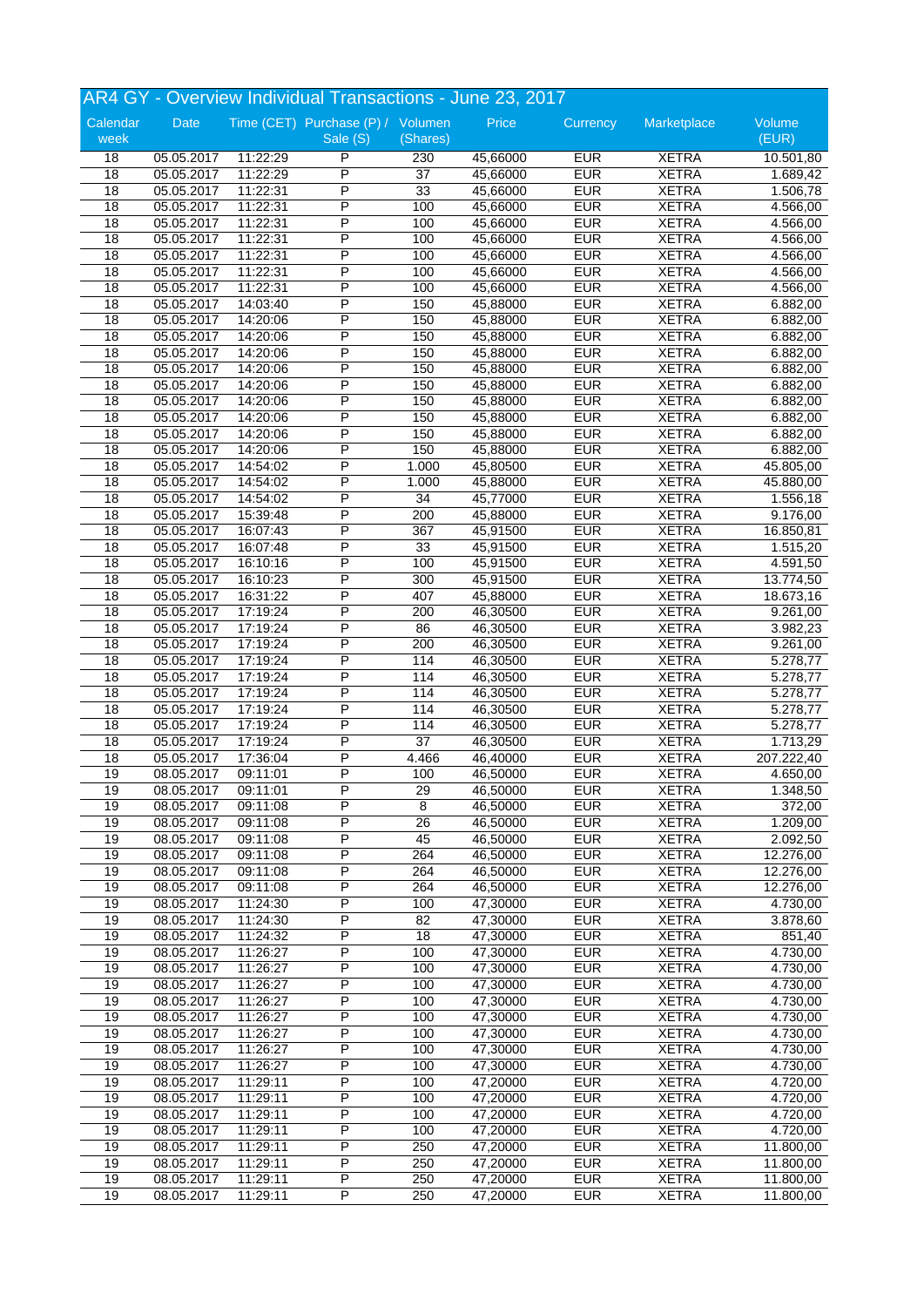|                  | AR4 GY - Overview Individual Transactions - June 23, 2017 |          |                                               |                  |          |            |              |                       |  |
|------------------|-----------------------------------------------------------|----------|-----------------------------------------------|------------------|----------|------------|--------------|-----------------------|--|
| Calendar<br>week | Date                                                      |          | Time (CET) Purchase (P) / Volumen<br>Sale (S) | (Shares)         | Price    | Currency   | Marketplace  | Volume<br>(EUR)       |  |
| 19               | 08.05.2017                                                | 11:29:11 | P                                             | 350              | 47,20000 | <b>EUR</b> | <b>XETRA</b> | 16.520,00             |  |
| 19               | 08.05.2017                                                | 11:29:11 | P                                             | 50               | 47,20000 | <b>EUR</b> | <b>XETRA</b> | 2.360,00              |  |
| 19               | 08.05.2017                                                | 11:29:11 | P                                             | 100              | 47,20000 | <b>EUR</b> | <b>XETRA</b> | 4.720,00              |  |
| 19               | 08.05.2017                                                | 11:29:11 | P                                             | 100              | 47,20000 | <b>EUR</b> | <b>XETRA</b> | 4.720,00              |  |
| 19               | 08.05.2017                                                | 11:54:04 | P                                             | 100              | 47,02000 | <b>EUR</b> | <b>XETRA</b> | 4.702,00              |  |
| 19               | 08.05.2017                                                | 11:54:04 | P                                             | 100              | 47,02000 | <b>EUR</b> | <b>XETRA</b> | 4.702,00              |  |
| 19               | 08.05.2017                                                | 11:54:04 | P                                             | 100              | 47,02000 | <b>EUR</b> | <b>XETRA</b> | 4.702,00              |  |
| 19               | 08.05.2017                                                | 11:54:04 | P                                             | 100              | 47,02000 | <b>EUR</b> | <b>XETRA</b> | 4.702,00              |  |
| 19               | 08.05.2017                                                | 11:54:04 | P                                             | 100              | 47,02000 | <b>EUR</b> | <b>XETRA</b> | 4.702,00              |  |
| 19               | 08.05.2017                                                | 11:54:04 | P                                             | 100              | 47,02000 | <b>EUR</b> | <b>XETRA</b> | 4.702,00              |  |
| 19               | 08.05.2017                                                | 11:54:04 | P                                             | 100              | 47,02000 | <b>EUR</b> | <b>XETRA</b> | 4.702,00              |  |
| 19               | 08.05.2017                                                | 11:54:04 | P                                             | 100              | 47,02000 | <b>EUR</b> | <b>XETRA</b> | 4.702,00              |  |
| 19               | 08.05.2017                                                | 11:54:04 | P                                             | 100              | 47,02000 | <b>EUR</b> | <b>XETRA</b> | 4.702,00              |  |
| 19               | 08.05.2017                                                | 11:54:04 | P                                             | 100              | 47,02000 | <b>EUR</b> | <b>XETRA</b> | 4.702,00              |  |
| 19               | 08.05.2017                                                | 11:54:04 | P                                             | 100              | 46,99000 | <b>EUR</b> | <b>XETRA</b> | 4.699,00              |  |
| 19               | 08.05.2017                                                | 11:54:04 | P                                             | 200              | 46,99000 | <b>EUR</b> | <b>XETRA</b> | 9.398,00              |  |
| 19               | 08.05.2017                                                | 11:54:04 | P                                             | 261              | 46,99000 | <b>EUR</b> | <b>XETRA</b> | 12.264,39             |  |
| 19               | 08.05.2017                                                | 11:54:04 | P                                             | 26               | 46,99000 | <b>EUR</b> | <b>XETRA</b> | 1.221,74              |  |
| 19               | 08.05.2017                                                | 11:54:04 | P                                             | 89               | 46,99000 | <b>EUR</b> | <b>XETRA</b> | 4.182,11              |  |
| 19               | 08.05.2017                                                | 11:54:04 | P                                             | 89               | 46,99000 | <b>EUR</b> | <b>XETRA</b> | 4.182,11              |  |
| 19               | 08.05.2017                                                | 11:54:04 | Ρ                                             | 224              | 46,99000 | <b>EUR</b> | <b>XETRA</b> | 10.525,76             |  |
| 19               | 08.05.2017                                                | 11:54:04 | P                                             | 11               | 46,99000 | <b>EUR</b> | <b>XETRA</b> | 516,89                |  |
| 19               | 08.05.2017                                                | 13:17:20 | P                                             | 122              | 47,20000 | <b>EUR</b> | <b>XETRA</b> | 5.758,40              |  |
| 19               | 08.05.2017                                                | 13:32:10 | P                                             | 78               | 47,20000 | <b>EUR</b> | <b>XETRA</b> | 3.681,60              |  |
| 19               | 08.05.2017                                                | 13:37:44 | P                                             | 100              | 47,20000 | <b>EUR</b> | <b>XETRA</b> | $\overline{4.720,00}$ |  |
| 19               | 08.05.2017                                                | 13:43:41 | P                                             | 100              | 47,20000 | <b>EUR</b> | <b>XETRA</b> | 4.720,00              |  |
| 19               | 08.05.2017                                                | 13:45:21 | P                                             | 100              | 47,20000 | <b>EUR</b> | <b>XETRA</b> | 4.720,00              |  |
| 19               | 08.05.2017                                                | 13:45:21 | P                                             | 152              | 47,20000 | <b>EUR</b> | <b>XETRA</b> | 7.174,40              |  |
| 19               | 08.05.2017                                                | 13:45:21 | P                                             | 174              | 47,20000 | <b>EUR</b> | <b>XETRA</b> | 8.212,80              |  |
| 19               | 08.05.2017                                                | 13:45:21 | P                                             | 174              | 47,20000 | <b>EUR</b> | <b>XETRA</b> | 8.212,80              |  |
| 19               | 08.05.2017                                                | 14:00:26 | P                                             | 100              | 47,05000 | <b>EUR</b> | <b>XETRA</b> | 4.705,00              |  |
| 19               | 08.05.2017                                                | 14:00:26 | P                                             | 100              | 47,05000 | <b>EUR</b> | <b>XETRA</b> | 4.705,00              |  |
| 19               | 08.05.2017                                                | 14:00:26 | P                                             | 100              | 47,05000 | <b>EUR</b> | <b>XETRA</b> | 4.705,00              |  |
| 19               | 08.05.2017                                                | 14:00:26 | P                                             | 100              | 47,05000 | <b>EUR</b> | <b>XETRA</b> | 4.705,00              |  |
| 19               | 08.05.2017                                                | 14:00:26 | P                                             | 100              | 47,05000 | <b>EUR</b> | <b>XETRA</b> | 4.705,00              |  |
| 19               | 08.05.2017                                                | 14:00:26 | P                                             | 22               | 47,05000 | <b>EUR</b> | <b>XETRA</b> | 1.035,10              |  |
| 19               | 08.05.2017                                                | 14:00:26 | P                                             | 28               | 47,05000 | <b>EUR</b> | <b>XETRA</b> | 1.317,40              |  |
| 19               | 08.05.2017                                                | 14:00:26 | P                                             | 50               | 47,05000 | <b>EUR</b> | <b>XETRA</b> | 2.352,50              |  |
| 19               | 08.05.2017                                                | 14:00:26 | P                                             | 100              | 47,05000 | <b>EUR</b> | <b>XETRA</b> | 4.705,00              |  |
| 19               | 08.05.2017                                                | 14:00:26 | P                                             | 100              | 47,05000 | <b>EUR</b> | <b>XETRA</b> | 4.705,00              |  |
| 19               | 08.05.2017                                                | 14:00:26 | P                                             | 100              | 47,05000 | <b>EUR</b> | <b>XETRA</b> | 4.705,00              |  |
| 19               | 08.05.2017                                                | 14:00:26 | $\overline{\mathsf{P}}$                       | 100              | 47,05000 | <b>EUR</b> | <b>XETRA</b> | 4.705,00              |  |
| 19               | 08.05.2017                                                | 14:02:43 | P                                             | 3                | 46,99000 | <b>EUR</b> | <b>XETRA</b> | 140,97                |  |
| 19               | 08.05.2017                                                | 14:51:08 | P                                             | 53               | 47,17000 | <b>EUR</b> | <b>XETRA</b> | 2.500,01              |  |
| 19               | 08.05.2017                                                | 14:51:08 | P                                             | 100              | 47,17000 | <b>EUR</b> | <b>XETRA</b> | 4.717,00              |  |
| 19               | 08.05.2017                                                | 14:51:08 | P                                             | 422              | 47,17000 | <b>EUR</b> | <b>XETRA</b> | 19.905,74             |  |
| 19               | 08.05.2017                                                | 14:51:08 | P                                             | 422              | 47,17000 | <b>EUR</b> | <b>XETRA</b> | 19.905,74             |  |
| 19               | 08.05.2017                                                | 15:02:23 | P                                             | 124              | 46,99000 | <b>EUR</b> | <b>XETRA</b> | 5.826,76              |  |
| 19               | 08.05.2017                                                | 15:02:42 | $\overline{P}$                                | 512              | 46,99000 | <b>EUR</b> | <b>XETRA</b> | 24.058,88             |  |
| 19               | 08.05.2017                                                | 15:02:44 | $\overline{P}$                                | 195              | 46,99000 | <b>EUR</b> | <b>XETRA</b> | 9.163,05              |  |
| 19               | 08.05.2017                                                | 15:04:53 | P                                             | 26               | 46,99000 | <b>EUR</b> | <b>XETRA</b> | 1.221,74              |  |
| 19               | 08.05.2017                                                | 15:04:53 | P                                             | 26               | 46,99000 | <b>EUR</b> | <b>XETRA</b> | 1.221,74              |  |
| 19               | 08.05.2017                                                | 15:04:53 | P                                             | $\overline{26}$  | 46,99000 | <b>EUR</b> | <b>XETRA</b> | 1.221,74              |  |
| 19               | 08.05.2017                                                | 15:04:53 | $\overline{P}$                                | 26               | 46,99000 | <b>EUR</b> | <b>XETRA</b> | 1.221,74              |  |
| 19               | 08.05.2017                                                | 15:04:53 | P                                             | 193              | 46,99000 | <b>EUR</b> | <b>XETRA</b> | 9.069,07              |  |
| 19               | 08.05.2017                                                | 15:05:26 | $\overline{P}$                                | 72               | 46,99000 | <b>EUR</b> | <b>XETRA</b> | 3.383,28              |  |
| 19               | 08.05.2017                                                | 15:09:06 | P                                             | $\overline{150}$ | 46,99000 | <b>EUR</b> | <b>XETRA</b> | 7.048,50              |  |
| 19               | 08.05.2017                                                | 15:09:06 | $\overline{P}$                                | 150              | 46,99000 | <b>EUR</b> | <b>XETRA</b> | 7.048,50              |  |
| 19               | 08.05.2017                                                | 15:54:54 | P                                             | 100              | 47,00000 | <b>EUR</b> | <b>XETRA</b> | 4.700,00              |  |
| 19               | 08.05.2017                                                | 15:54:54 | P                                             | 100              | 47,00000 | <b>EUR</b> | <b>XETRA</b> | 4.700,00              |  |
| 19               | 08.05.2017                                                | 15:56:03 | $\overline{P}$                                | $\overline{300}$ | 47,00000 | <b>EUR</b> | <b>XETRA</b> | 14.100,00             |  |
| 19               | 08.05.2017                                                | 15:56:28 | P                                             | 33               | 47,00000 | <b>EUR</b> | <b>XETRA</b> | 1.551,00              |  |
| 19               | 08.05.2017                                                | 15:57:08 | P                                             | 88               | 47,00000 | <b>EUR</b> | <b>XETRA</b> | 4.136,00              |  |
| 19               | 08.05.2017                                                | 15:57:29 | P                                             | 79               | 47,00000 | <b>EUR</b> | <b>XETRA</b> | 3.713,00              |  |
| 19               | 08.05.2017                                                | 15:57:29 | $\overline{P}$                                | 100              | 47,00000 | <b>EUR</b> | <b>XETRA</b> | 4.700,00              |  |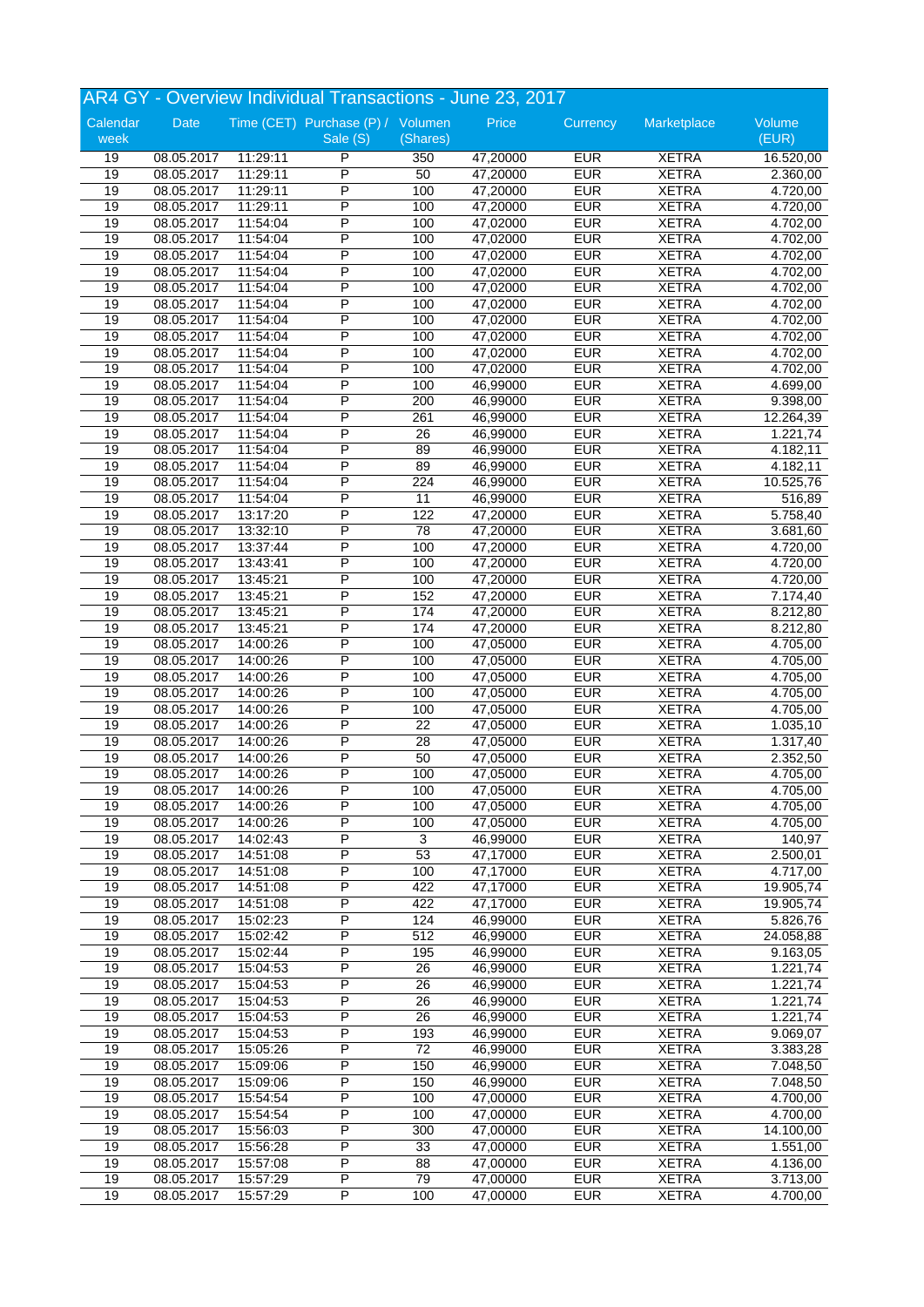|          |            |          | AR4 GY - Overview Individual Transactions - June 23, 2017 |                 |          |            |              |           |
|----------|------------|----------|-----------------------------------------------------------|-----------------|----------|------------|--------------|-----------|
| Calendar | Date       |          | Time (CET) Purchase (P) / Volumen                         |                 | Price    | Currency   | Marketplace  | Volume    |
| week     |            |          | Sale (S)                                                  | (Shares)        |          |            |              | (EUR)     |
| 19       | 08.05.2017 | 15:57:29 | P                                                         | 100             | 47,00000 | <b>EUR</b> | <b>XETRA</b> | 4.700,00  |
| 19       | 08.05.2017 | 15:57:29 | P                                                         | 100             | 47,00000 | <b>EUR</b> | <b>XETRA</b> | 4.700,00  |
| 19       | 08.05.2017 | 16:15:17 | P                                                         | 505             | 47,00000 | <b>EUR</b> | <b>XETRA</b> | 23.735,00 |
| 19       | 08.05.2017 | 16:15:59 | P                                                         | 95              | 47,00000 | <b>EUR</b> | <b>XETRA</b> | 4.465,00  |
| 19       | 08.05.2017 | 16:56:58 | P                                                         | 5               | 47,20000 | <b>EUR</b> | <b>XETRA</b> | 236,00    |
| 19       | 08.05.2017 | 16:56:58 | P                                                         | 150             | 47,20000 | <b>EUR</b> | <b>XETRA</b> | 7.080,00  |
| 19       | 08.05.2017 | 16:56:58 | P                                                         | 150             | 47,20000 | <b>EUR</b> | <b>XETRA</b> | 7.080,00  |
| 19       | 08.05.2017 | 16:57:00 | P                                                         | 145             | 47,20000 | <b>EUR</b> | <b>XETRA</b> | 6.844,00  |
| 19       | 08.05.2017 | 16:57:00 | P                                                         | 150             | 47,20000 | <b>EUR</b> | <b>XETRA</b> | 7.080,00  |
| 19       | 08.05.2017 | 16:57:00 | P                                                         | 150             | 47,20000 | <b>EUR</b> | <b>XETRA</b> | 7.080,00  |
| 19       | 08.05.2017 | 16:57:00 | P                                                         | 150             | 47,20000 | <b>EUR</b> | <b>XETRA</b> | 7.080,00  |
| 19       | 08.05.2017 | 17:08:35 | P                                                         | 300             | 47,15000 | <b>EUR</b> | <b>XETRA</b> | 14.145,00 |
| 19       | 08.05.2017 | 17:08:35 | P                                                         | 42              | 47,15000 | <b>EUR</b> | <b>XETRA</b> | 1.980,30  |
| 19       | 08.05.2017 | 17:08:35 | P                                                         | 50              | 47,15000 | <b>EUR</b> | <b>XETRA</b> | 2.357,50  |
| 19       | 08.05.2017 | 17:08:35 | P                                                         | 104             | 47,15000 | <b>EUR</b> | <b>XETRA</b> | 4.903,60  |
| 19       | 08.05.2017 | 17:08:35 | P                                                         | 104             | 47,15000 | <b>EUR</b> | <b>XETRA</b> | 4.903,60  |
| 19       | 08.05.2017 | 17:08:35 | P                                                         | 104             | 47,15000 | <b>EUR</b> | <b>XETRA</b> | 4.903,60  |
| 19       | 08.05.2017 | 17:08:35 | P                                                         | 196             | 47,15000 | <b>EUR</b> | <b>XETRA</b> | 9.241,40  |
| 19       | 08.05.2017 | 17:08:36 | P                                                         | 83              | 47,15000 | <b>EUR</b> | <b>XETRA</b> | 3.913,45  |
| 19       | 08.05.2017 | 17:08:36 | P                                                         | 217             | 47,15000 | <b>EUR</b> | <b>XETRA</b> | 10.231,55 |
| 19       | 08.05.2017 | 17:08:36 | P                                                         | 300             | 47,15000 | <b>EUR</b> | <b>XETRA</b> | 14.145,00 |
| 19       | 08.05.2017 | 17:27:32 | P                                                         | 298             | 47,15000 | <b>EUR</b> | <b>XETRA</b> | 14.050,70 |
| 19       | 08.05.2017 | 17:27:38 | P                                                         | $\overline{7}$  | 47,15000 | <b>EUR</b> | <b>XETRA</b> | 330,05    |
| 19       | 08.05.2017 | 17:27:38 | P                                                         | 139             | 47,15000 | <b>EUR</b> | <b>XETRA</b> | 6.553,85  |
| 19       | 08.05.2017 | 17:27:38 | P                                                         | 291             | 47,15000 | <b>EUR</b> | <b>XETRA</b> | 13.720,65 |
| 19       | 08.05.2017 | 17:27:39 | P                                                         | 65              | 47,15000 | <b>EUR</b> | <b>XETRA</b> | 3.064,75  |
| 19       | 08.05.2017 | 17:27:39 | $\overline{P}$                                            | $\overline{88}$ | 47,15000 | <b>EUR</b> | <b>XETRA</b> | 4.149,20  |
| 19       | 08.05.2017 | 17:27:39 | P                                                         | 222             | 47,15000 | <b>EUR</b> | <b>XETRA</b> | 10.467,30 |
| 19       | 08.05.2017 | 17:27:39 | P                                                         | 222             | 47,15000 | <b>EUR</b> | <b>XETRA</b> | 10.467,30 |
| 19       | 08.05.2017 | 17:27:39 | P                                                         | 71              | 47,15000 | <b>EUR</b> | <b>XETRA</b> | 3.347,65  |
| 19       | 08.05.2017 | 17:27:41 | P                                                         | 113             | 47,15000 | <b>EUR</b> | <b>XETRA</b> | 5.327,95  |
| 19       | 08.05.2017 | 17:28:20 | P                                                         | $\overline{38}$ | 47,15000 | <b>EUR</b> | <b>XETRA</b> | 1.791,70  |
| 19       | 08.05.2017 | 17:29:27 | P                                                         | 2               | 47,15000 | <b>EUR</b> | <b>XETRA</b> | 94,30     |
| 19       | 08.05.2017 | 17:29:47 | P                                                         | 3               | 47,15000 | <b>EUR</b> | <b>XETRA</b> | 141,45    |
| 19       | 09.05.2017 | 09:08:25 | P                                                         | 100             | 47,20000 | <b>EUR</b> | <b>XETRA</b> | 4.720,00  |
| 19       | 09.05.2017 | 09:08:32 | P                                                         | 75              | 47,20000 | <b>EUR</b> | <b>XETRA</b> | 3.540,00  |
| 19       | 09.05.2017 | 09:08:32 | P                                                         | 25              | 47,20000 | <b>EUR</b> | <b>XETRA</b> | 1.180,00  |
| 19       | 09.05.2017 | 09:08:32 | P                                                         | 100             | 47,20000 | <b>EUR</b> | <b>XETRA</b> | 4.720,00  |
| 19       | 09.05.2017 | 09:08:32 | P                                                         | 50              | 47,20000 | <b>EUR</b> | <b>XETRA</b> | 2.360,00  |
| 19       | 09.05.2017 | 09:08:32 | P                                                         | 50              | 47,20000 | <b>EUR</b> | <b>XETRA</b> | 2.360,00  |
| 19       | 09.05.2017 | 09:08:32 | P                                                         | 100             | 47,20000 | <b>EUR</b> | <b>XETRA</b> | 4.720,00  |
| 19       | 09.05.2017 | 09:08:32 | $\overline{\mathsf{P}}$                                   | 100             | 47,20000 | <b>EUR</b> | <b>XETRA</b> | 4.720,00  |
| 19       | 09.05.2017 | 09:08:32 | $\overline{P}$                                            | 25              | 47,20000 | <b>EUR</b> | <b>XETRA</b> | 1.180,00  |
| 19       | 09.05.2017 | 09:09:11 | P                                                         | 75              | 47,20000 | <b>EUR</b> | <b>XETRA</b> | 3.540,00  |
| 19       | 09.05.2017 | 09:09:15 | P                                                         | 100             | 47,20000 | <b>EUR</b> | <b>XETRA</b> | 4.720,00  |
| 19       | 09.05.2017 | 09:09:15 | P                                                         | 100             | 47,20000 | <b>EUR</b> | <b>XETRA</b> | 4.720,00  |
| 19       | 09.05.2017 | 09:09:15 | P                                                         | 100             | 47,20000 | <b>EUR</b> | <b>XETRA</b> | 4.720,00  |
| 19       | 09.05.2017 | 09:11:14 | P                                                         | 100             | 47,07000 | <b>EUR</b> | <b>XETRA</b> | 4.707,00  |
| 19       | 09.05.2017 | 09:11:14 | $\overline{P}$                                            | 100             | 47,07000 | <b>EUR</b> | <b>XETRA</b> | 4.707,00  |
| 19       | 09.05.2017 | 09:11:14 | P                                                         | 268             | 47,07000 | <b>EUR</b> | <b>XETRA</b> | 12.614,76 |
| 19       | 09.05.2017 | 09:11:14 | P                                                         | 268             | 47,07000 | <b>EUR</b> | <b>XETRA</b> | 12.614,76 |
| 19       | 09.05.2017 | 09:11:14 | P                                                         | 268             | 47,07000 | <b>EUR</b> | <b>XETRA</b> | 12.614,76 |
| 19       | 09.05.2017 | 09:11:14 | P                                                         | 196             | 47,07000 | <b>EUR</b> | <b>XETRA</b> | 9.225,72  |
| 19       | 09.05.2017 | 09:11:16 | $\overline{\mathsf{P}}$                                   | 200             | 47,07000 | <b>EUR</b> | <b>XETRA</b> | 9.414,00  |
| 19       | 09.05.2017 | 09:11:16 | P                                                         | 200             | 47,07000 | <b>EUR</b> | <b>XETRA</b> | 9.414,00  |
| 19       | 09.05.2017 | 09:11:19 | P                                                         | 545             | 47,07000 | <b>EUR</b> | <b>XETRA</b> | 25.653,15 |
| 19       | 09.05.2017 | 09:11:19 | $\overline{P}$                                            | 99              | 47,07000 | <b>EUR</b> | <b>XETRA</b> | 4.659,93  |
| 19       | 09.05.2017 | 09:11:49 | $\overline{\mathsf{P}}$                                   | 156             | 47,07000 | <b>EUR</b> | <b>XETRA</b> | 7.342,92  |
| 19       | 09.05.2017 | 09:11:49 | P                                                         | 100             | 47,07000 | <b>EUR</b> | <b>XETRA</b> | 4.707,00  |
| 19       | 09.05.2017 | 09:12:20 | P                                                         | 222             | 47,00000 | <b>EUR</b> | <b>XETRA</b> | 10.434,00 |
| 19       | 09.05.2017 | 09:12:20 | P                                                         | 219             | 47,00000 | <b>EUR</b> | <b>XETRA</b> | 10.293,00 |
| 19       | 09.05.2017 | 09:44:37 | $\overline{\mathsf{P}}$                                   | 100             | 47,08000 | <b>EUR</b> | <b>XETRA</b> | 4.708,00  |
| 19       | 09.05.2017 | 09:44:40 | ${\sf P}$                                                 | 588             | 47,08000 | <b>EUR</b> | <b>XETRA</b> | 27.683,04 |
| 19       | 09.05.2017 | 09:44:42 | P                                                         | 100             | 47,08000 | <b>EUR</b> | <b>XETRA</b> | 4.708,00  |
| 19       | 09.05.2017 | 09:44:42 | $\overline{\mathsf{P}}$                                   | 12              | 47,08000 | <b>EUR</b> | <b>XETRA</b> | 564,96    |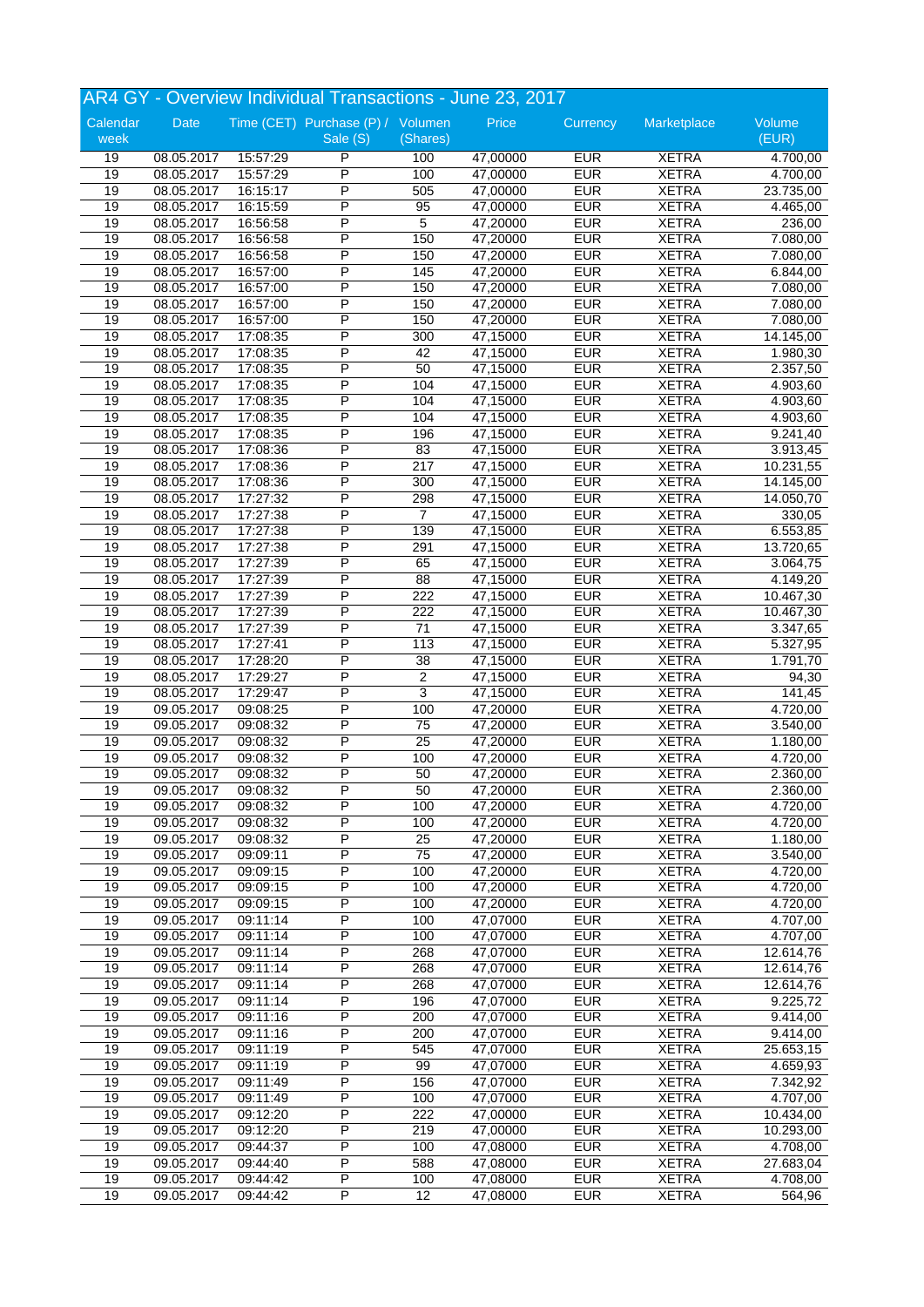|                  | AR4 GY - Overview Individual Transactions - June 23, 2017 |          |                                               |                 |          |            |              |                 |  |
|------------------|-----------------------------------------------------------|----------|-----------------------------------------------|-----------------|----------|------------|--------------|-----------------|--|
| Calendar<br>week | Date                                                      |          | Time (CET) Purchase (P) / Volumen<br>Sale (S) | (Shares)        | Price    | Currency   | Marketplace  | Volume<br>(EUR) |  |
| 19               | 09.05.2017                                                | 09:44:42 | P                                             | 12              | 47,08000 | <b>EUR</b> | <b>XETRA</b> | 564,96          |  |
| 19               | 09.05.2017                                                | 09:44:42 | P                                             | 12              | 47,08000 | <b>EUR</b> | <b>XETRA</b> | 564,96          |  |
| 19               | 09.05.2017                                                | 09:44:42 | P                                             | 12              | 47,08000 | <b>EUR</b> | <b>XETRA</b> | 564,96          |  |
| 19               | 09.05.2017                                                | 09:44:42 | P                                             | 64              | 47,08000 | <b>EUR</b> | <b>XETRA</b> | 3.013, 12       |  |
| 19               | 09.05.2017                                                | 09:44:42 | P                                             | 64              | 47,08000 | <b>EUR</b> | <b>XETRA</b> | 3.013,12        |  |
| 19               | 09.05.2017                                                | 09:44:44 | P                                             | $\overline{36}$ | 47,08000 | <b>EUR</b> | <b>XETRA</b> | 1.694,88        |  |
| 19               | 09.05.2017                                                | 09:53:10 | P                                             | 445             | 46,88000 | <b>EUR</b> | <b>XETRA</b> | 20.861,60       |  |
| 19               | 09.05.2017                                                | 09:53:10 | P                                             | 55              | 46,88000 | <b>EUR</b> | <b>XETRA</b> | 2.578,40        |  |
| 19               | 09.05.2017                                                | 10:04:30 | P                                             | 274             | 46,90000 | <b>EUR</b> | <b>XETRA</b> | 12.850,60       |  |
| 19               | 09.05.2017                                                | 10:06:56 | P                                             | 126             | 46,90000 | <b>EUR</b> | <b>XETRA</b> | 5.909,40        |  |
| 19               | 09.05.2017                                                | 10:06:56 | P                                             | 200             | 46,90000 | <b>EUR</b> | <b>XETRA</b> | 9.380,00        |  |
| 19               | 09.05.2017                                                | 10:06:56 | P                                             | 151             | 46,90000 | <b>EUR</b> | <b>XETRA</b> | 7.081,90        |  |
| 19               | 09.05.2017                                                | 10:16:53 | P                                             | 49              | 46,90000 | <b>EUR</b> | <b>XETRA</b> | 2.298,10        |  |
| 19               | 09.05.2017                                                | 10:16:53 | P                                             | 200             | 46,90000 | <b>EUR</b> | <b>XETRA</b> | 9.380,00        |  |
| 19               | 09.05.2017                                                | 10:16:53 | P                                             | 103             | 46,90000 | <b>EUR</b> | <b>XETRA</b> | 4.830,70        |  |
| 19               | 09.05.2017                                                | 10:16:53 | P                                             | 103             | 46,90000 | <b>EUR</b> | <b>XETRA</b> | 4.830,70        |  |
| 19               | 09.05.2017                                                | 10:16:53 | P                                             | 194             | 46,90000 | <b>EUR</b> | <b>XETRA</b> | 9.098,60        |  |
| 19               | 09.05.2017                                                | 10:16:53 | P                                             | 100             | 46,90000 | <b>EUR</b> | <b>XETRA</b> | 4.690,00        |  |
| 19               | 09.05.2017                                                | 12:22:14 | P                                             | 482             | 47,20000 | <b>EUR</b> | <b>XETRA</b> | 22.750,40       |  |
| 19               | 09.05.2017                                                | 12:22:24 | P                                             | 17              | 47,20000 | <b>EUR</b> | <b>XETRA</b> | 802,40          |  |
| 19               | 09.05.2017                                                | 12:22:41 | P                                             | 1               | 47,20000 | <b>EUR</b> | <b>XETRA</b> | 47,20           |  |
| 19               | 09.05.2017                                                | 12:36:00 | P                                             | 100             | 47,20000 | <b>EUR</b> | <b>XETRA</b> | 4.720,00        |  |
| 19               | 09.05.2017                                                | 12:36:00 | P                                             | 100             | 47,20000 | <b>EUR</b> | <b>XETRA</b> | 4.720,00        |  |
| 19               | 09.05.2017                                                | 12:36:03 | P                                             | 234             | 47,20000 | <b>EUR</b> | <b>XETRA</b> | 11.044,80       |  |
| 19               | 09.05.2017                                                | 12:36:03 | P                                             | 66              | 47,20000 | <b>EUR</b> | <b>XETRA</b> | 3.115,20        |  |
| 19               | 09.05.2017                                                | 12:36:03 | P                                             | 100             | 47,15000 | <b>EUR</b> | <b>XETRA</b> | 4.715,00        |  |
| 19               | 09.05.2017                                                | 12:45:24 | P                                             | 256             | 47,15000 | <b>EUR</b> | <b>XETRA</b> | 12.070,40       |  |
| 19               | 09.05.2017                                                | 12:45:24 | P                                             | 82              | 47,15000 | <b>EUR</b> | <b>XETRA</b> | 3.866,30        |  |
| 19               | 09.05.2017                                                | 12:45:25 | P                                             | 62              | 47,15000 | <b>EUR</b> | <b>XETRA</b> | 2.923,30        |  |
| 19               | 09.05.2017                                                | 12:45:25 | P                                             | 186             | 47,15000 | <b>EUR</b> | <b>XETRA</b> | 8.769,90        |  |
| 19               | 09.05.2017                                                | 12:45:25 | P                                             | 14              | 47,15000 | <b>EUR</b> | <b>XETRA</b> | 660,10          |  |
| 19               | 09.05.2017                                                | 12:45:25 | P                                             | 14              | 47,15000 | <b>EUR</b> | <b>XETRA</b> | 660,10          |  |
| 19               | 09.05.2017                                                | 12:45:25 | P                                             | 14              | 47,15000 | <b>EUR</b> | <b>XETRA</b> | 660,10          |  |
| 19               | 09.05.2017                                                | 12:45:25 | P                                             | 14              | 47,15000 | <b>EUR</b> | <b>XETRA</b> | 660,10          |  |
| 19               | 09.05.2017                                                | 12:45:26 | P                                             | 60              | 47,15000 | <b>EUR</b> | <b>XETRA</b> | 2.829,00        |  |
| 19               | 09.05.2017                                                | 12:45:27 | P                                             | 198             | 47,15000 | <b>EUR</b> | <b>XETRA</b> | 9.335,70        |  |
| 19               | 09.05.2017                                                | 12:50:14 | P                                             | 100             | 47,10000 | <b>EUR</b> | <b>XETRA</b> | 4.710,00        |  |
| 19               | 09.05.2017                                                | 13:07:24 | P                                             | 1.000           | 47,06000 | <b>EUR</b> | <b>XETRA</b> | 47.060,00       |  |
| 19               | 09.05.2017                                                | 13:07:24 | P                                             | 84              | 47,02000 | <b>EUR</b> | <b>XETRA</b> | 3.949,68        |  |
| 19               | 09.05.2017                                                | 13:07:24 | P                                             | 900             | 47,10000 | <b>EUR</b> | <b>XETRA</b> | 42.390,00       |  |
| 19               | 09.05.2017                                                | 13:35:28 | P                                             |                 | 47,07000 | <b>EUR</b> | <b>XETRA</b> | 4.707,00        |  |
|                  |                                                           |          | $\overline{\mathsf{P}}$                       | 100             |          |            |              |                 |  |
| 19               | 09.05.2017                                                | 14:18:47 |                                               | 100             | 47,15000 | <b>EUR</b> | <b>XETRA</b> | 4.715,00        |  |
| 19               | 09.05.2017                                                | 14:24:45 | P                                             | 100             | 47,15000 | <b>EUR</b> | <b>XETRA</b> | 4.715,00        |  |
| 19               | 09.05.2017                                                | 14:24:45 | P                                             | 100             | 47,15000 | <b>EUR</b> | <b>XETRA</b> | 4.715,00        |  |
| 19               | 09.05.2017                                                | 14:24:45 | P                                             | 100             | 47,15000 | <b>EUR</b> | <b>XETRA</b> | 4.715,00        |  |
| 19               | 09.05.2017                                                | 14:24:45 | P                                             | 100             | 47,15000 | <b>EUR</b> | <b>XETRA</b> | 4.715,00        |  |
| 19               | 09.05.2017                                                | 14:24:45 | P                                             | 300             | 47,15000 | <b>EUR</b> | <b>XETRA</b> | 14.145,00       |  |
| 19               | 09.05.2017                                                | 14:24:48 | P                                             | 100             | 47,15000 | <b>EUR</b> | <b>XETRA</b> | 4.715,00        |  |
| 19               | 09.05.2017                                                | 14:30:15 | $\overline{P}$                                | $71$            | 47,15000 | <b>EUR</b> | <b>XETRA</b> | 3.347,65        |  |
| 19               | 09.05.2017                                                | 14:35:49 | $\overline{P}$                                | 29              | 47,15000 | <b>EUR</b> | <b>XETRA</b> | 1.367,35        |  |
| 19               | 09.05.2017                                                | 15:13:02 | P                                             | 100             | 47,08000 | <b>EUR</b> | <b>XETRA</b> | 4.708,00        |  |
| 19               | 09.05.2017                                                | 15:13:06 | P                                             | 5               | 47,08000 | <b>EUR</b> | <b>XETRA</b> | 235,40          |  |
| 19               | 09.05.2017                                                | 15:13:38 | P                                             | 95              | 47,08000 | <b>EUR</b> | <b>XETRA</b> | 4.472,60        |  |
| 19               | 09.05.2017                                                | 15:14:15 | $\overline{P}$                                | 249             | 47,08000 | <b>EUR</b> | <b>XETRA</b> | 11.722,92       |  |
| 19               | 09.05.2017                                                | 15:14:15 | P                                             | 51              | 47,08000 | <b>EUR</b> | <b>XETRA</b> | 2.401,08        |  |
| 19               | 09.05.2017                                                | 15:14:15 | $\overline{P}$                                | 90              | 47,08000 | <b>EUR</b> | <b>XETRA</b> | 4.237,20        |  |
| 19               | 09.05.2017                                                | 15:14:19 | P                                             | 34              | 47,08000 | <b>EUR</b> | <b>XETRA</b> | 1.600,72        |  |
| 19               | 09.05.2017                                                | 15:14:19 | $\overline{\mathsf{P}}$                       | 100             | 47,08000 | <b>EUR</b> | <b>XETRA</b> | 4.708,00        |  |
| 19               | 09.05.2017                                                | 15:25:33 | P                                             | 100             | 47,10000 | <b>EUR</b> | XETRA        | 4.710,00        |  |
| 19               | 09.05.2017                                                | 15:29:38 | P                                             | 100             | 47,10000 | <b>EUR</b> | <b>XETRA</b> | 4.710,00        |  |
| 19               | 09.05.2017                                                | 16:31:58 | $\overline{P}$                                | 100             | 47,22000 | <b>EUR</b> | <b>XETRA</b> | 4.722,00        |  |
| 19               | 09.05.2017                                                | 16:32:00 | P                                             | 100             | 47,22000 | <b>EUR</b> | <b>XETRA</b> | 4.722,00        |  |
| 19               | 09.05.2017                                                | 16:32:00 | P                                             | 100             | 47,22000 | <b>EUR</b> | <b>XETRA</b> | 4.722,00        |  |
| 19               | 09.05.2017                                                | 16:32:00 | P                                             | 100             | 47,22000 | <b>EUR</b> | <b>XETRA</b> | 4.722,00        |  |
| 19               | 09.05.2017                                                | 16:32:00 | $\overline{P}$                                | 100             | 47,22000 | <b>EUR</b> | <b>XETRA</b> | 4.722,00        |  |
|                  |                                                           |          |                                               |                 |          |            |              |                 |  |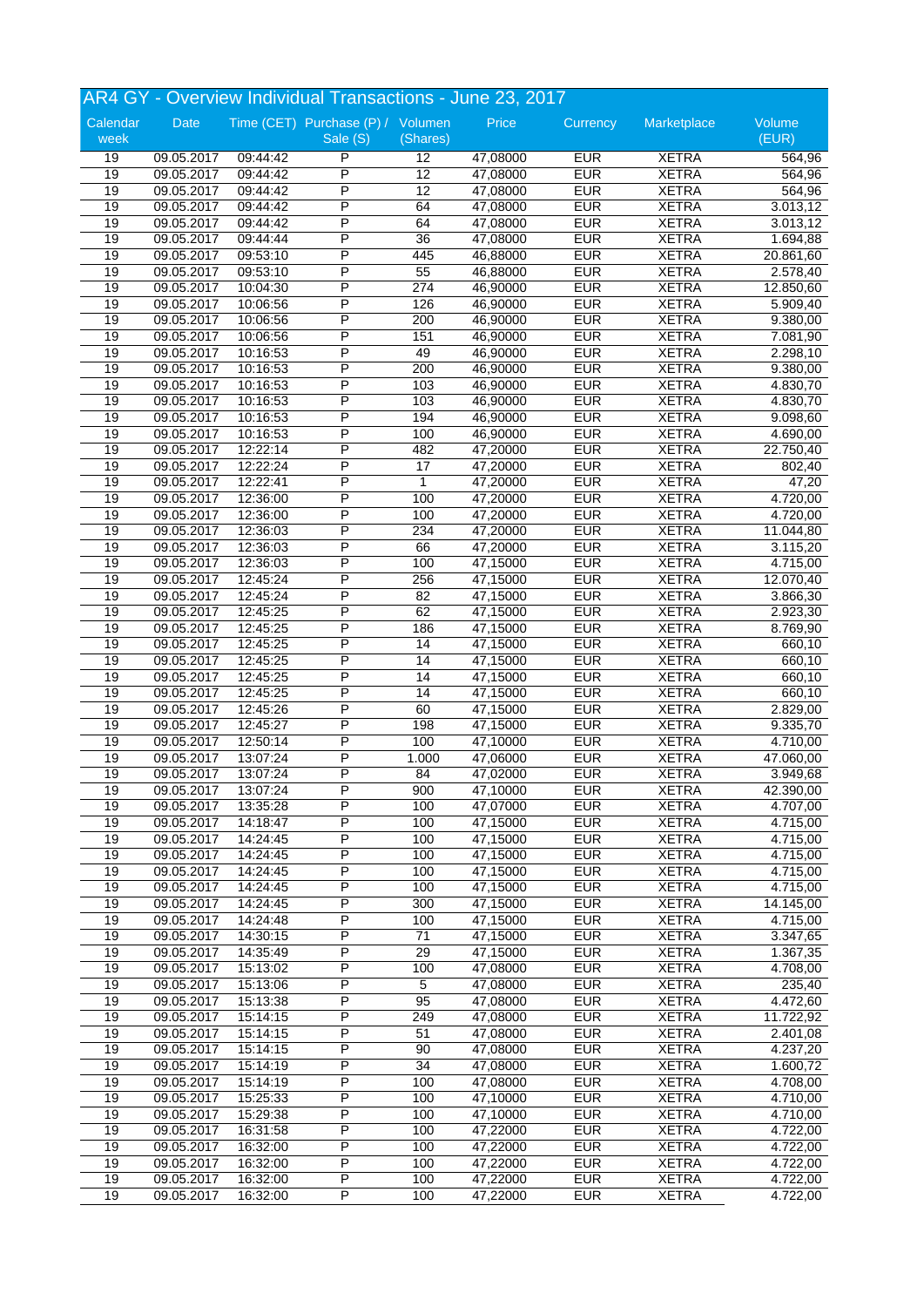|          |            |          | AR4 GY - Overview Individual Transactions - June 23, 2017 |                  |          |            |                              |                       |
|----------|------------|----------|-----------------------------------------------------------|------------------|----------|------------|------------------------------|-----------------------|
| Calendar | Date       |          | Time (CET) Purchase (P) / Volumen                         |                  | Price    | Currency   | Marketplace                  | Volume                |
| week     |            |          | Sale (S)                                                  | (Shares)         |          |            |                              | (EUR)                 |
| 19       | 09.05.2017 | 16:32:00 | P                                                         | 100              | 47,22000 | <b>EUR</b> | <b>XETRA</b>                 | 4.722,00              |
| 19       | 09.05.2017 | 16:32:00 | P                                                         | 100              | 47,22000 | <b>EUR</b> | <b>XETRA</b>                 | 4.722,00              |
| 19       | 09.05.2017 | 16:33:06 | P                                                         | 100              | 47,22000 | <b>EUR</b> | <b>XETRA</b>                 | 4.722,00              |
| 19       | 09.05.2017 | 16:33:18 | P                                                         | 200              | 47,22000 | <b>EUR</b> | <b>XETRA</b>                 | 9.444,00              |
| 19       | 09.05.2017 | 16:33:18 | P                                                         | 100              | 47,20000 | <b>EUR</b> | <b>XETRA</b>                 | 4.720,00              |
| 19       | 09.05.2017 | 16:33:18 | P                                                         | 100              | 47,20000 | <b>EUR</b> | <b>XETRA</b>                 | 4.720,00              |
| 19       |            | 16:33:18 | P                                                         | 100              |          | <b>EUR</b> | <b>XETRA</b>                 |                       |
|          | 09.05.2017 |          | P                                                         |                  | 47,20000 | <b>EUR</b> |                              | 4.720,00              |
| 19       | 09.05.2017 | 16:33:18 |                                                           | 100              | 47,20000 |            | <b>XETRA</b>                 | 4.720,00              |
| 19       | 09.05.2017 | 16:33:18 | P                                                         | 100              | 47,20000 | <b>EUR</b> | <b>XETRA</b>                 | 4.720,00              |
| 19       | 09.05.2017 | 16:33:18 | P                                                         | 6                | 47,20000 | <b>EUR</b> | <b>XETRA</b>                 | 283,20                |
| 19       | 09.05.2017 | 16:33:18 | P                                                         | 94               | 47,20000 | <b>EUR</b> | <b>XETRA</b>                 | 4.436,80              |
| 19       | 09.05.2017 | 16:37:35 | P                                                         | 100              | 47,20000 | <b>EUR</b> | <b>XETRA</b>                 | 4.720,00              |
| 19       | 09.05.2017 | 16:41:03 | P                                                         | 100              | 47,20000 | <b>EUR</b> | <b>XETRA</b>                 | 4.720,00              |
| 19       | 09.05.2017 | 16:58:47 | P                                                         | 100              | 47,29000 | <b>EUR</b> | <b>XETRA</b>                 | 4.729,00              |
| 19       | 09.05.2017 | 16:58:47 | P                                                         | 1.125            | 47,29000 | <b>EUR</b> | <b>XETRA</b>                 | 53.201,25             |
| 19       | 09.05.2017 | 16:58:47 | P                                                         | 100              | 47,25000 | <b>EUR</b> | <b>XETRA</b>                 | $\overline{4.725,00}$ |
| 19       | 09.05.2017 | 16:58:47 | P                                                         | 275              | 47,29000 | <b>EUR</b> | <b>XETRA</b>                 | 13.004,75             |
| 19       | 09.05.2017 | 17:17:33 | P                                                         | 123              | 47,32500 | <b>EUR</b> | <b>XETRA</b>                 | 5.820,98              |
| 19       | 09.05.2017 | 17:20:15 | P                                                         | 1.111            | 47,35000 | <b>EUR</b> | <b>XETRA</b>                 | 52.605,85             |
| 19       | 09.05.2017 | 17:20:15 | P                                                         | 89               | 47,35000 | <b>EUR</b> | <b>XETRA</b>                 | 4.214,15              |
| 19       | 09.05.2017 | 17:20:15 | P                                                         | 89               | 47,35000 | <b>EUR</b> | <b>XETRA</b>                 | 4.214,15              |
| 19       | 09.05.2017 | 17:20:15 | P                                                         | $\overline{72}$  | 47,35000 | <b>EUR</b> | <b>XETRA</b>                 | 3.409,20              |
| 19       | 09.05.2017 | 17:20:15 | P                                                         | $\overline{17}$  | 47,35000 | <b>EUR</b> | <b>XETRA</b>                 | 804,95                |
| 19       | 09.05.2017 | 17:20:15 | P                                                         | 122              | 47,35000 | <b>EUR</b> | <b>XETRA</b>                 | 5.776,70              |
| 19       | 09.05.2017 | 17:20:15 | P                                                         | 51               | 47,35000 | <b>EUR</b> | <b>XETRA</b>                 | 2.414,85              |
| 19       |            |          | P                                                         | 370              |          | <b>EUR</b> | <b>XETRA</b>                 |                       |
|          | 09.05.2017 | 17:21:34 | P                                                         |                  | 47,32500 |            |                              | 17.510,25             |
| 19       | 09.05.2017 | 17:28:55 |                                                           | 250              | 47,50000 | <b>EUR</b> | <b>XETRA</b>                 | 11.875,00             |
| 19       | 09.05.2017 | 17:28:57 | P                                                         | 158              | 47,50000 | <b>EUR</b> | <b>XETRA</b>                 | 7.505,00              |
| 19       | 09.05.2017 | 17:29:09 | P                                                         | 213              | 47,50000 | <b>EUR</b> | <b>XETRA</b>                 | 10.117,50             |
| 19       | 09.05.2017 | 17:29:13 | P                                                         | 173              | 47,50000 | <b>EUR</b> | <b>XETRA</b>                 | 8.217,50              |
| 19       | 09.05.2017 | 17:29:22 | P                                                         | 300              | 47,50000 | <b>EUR</b> | <b>XETRA</b>                 | 14.250,00             |
| 19       | 09.05.2017 | 17:29:23 | P                                                         | 100              | 47,50000 | <b>EUR</b> | <b>XETRA</b>                 | 4.750,00              |
| 19       | 09.05.2017 | 17:29:23 | P                                                         | 23               | 47,50000 | <b>EUR</b> | <b>XETRA</b>                 | 1.092,50              |
| 19       | 09.05.2017 | 17:29:29 | P                                                         | $\overline{343}$ | 47,50000 | <b>EUR</b> | <b>XETRA</b>                 | 16.292,50             |
| 19       | 09.05.2017 | 17:29:35 | P                                                         | 75               | 47,50000 | <b>EUR</b> | <b>XETRA</b>                 | 3.562,50              |
| 19       | 09.05.2017 | 17:29:35 | P                                                         | 115              | 47,50000 | <b>EUR</b> | <b>XETRA</b>                 | 5.462,50              |
| 19       | 09.05.2017 | 17:29:37 | P                                                         | 161              | 47,50000 | <b>EUR</b> | <b>XETRA</b>                 | 7.647,50              |
| 19       | 09.05.2017 | 17:29:42 | P                                                         | 165              | 47,50000 | <b>EUR</b> | <b>XETRA</b>                 | 7.837,50              |
| 19       | 09.05.2017 | 17:29:42 | P                                                         | 174              | 47,50000 | <b>EUR</b> | <b>XETRA</b>                 | 8.265,00              |
| 19       | 09.05.2017 | 17:29:42 | P                                                         | 1                | 47,50000 | <b>EUR</b> | <b>XETRA</b>                 | 47,50                 |
| 19       |            | 17:29:42 | $\overline{P}$                                            | 29               |          | <b>EUR</b> |                              |                       |
|          | 09.05.2017 |          | $\overline{\mathsf{P}}$                                   |                  | 47,50000 | <b>EUR</b> | <b>XETRA</b><br><b>XETRA</b> | 1.377,50              |
| 19       | 09.05.2017 | 17:29:46 |                                                           | $\overline{135}$ | 47,50000 |            |                              | 6.412,50              |
| 19       | 09.05.2017 | 17:29:47 | $\overline{P}$                                            | $\mathsf 3$      | 47,50000 | <b>EUR</b> | <b>XETRA</b>                 | 142,50                |
| 19       | 09.05.2017 | 17:29:55 | P                                                         | 89               | 47,50000 | <b>EUR</b> | <b>XETRA</b>                 | 4.227,50              |
| 19       | 10.05.2017 | 09:07:21 | P                                                         | 250              | 47,25000 | <b>EUR</b> | <b>XETRA</b>                 | 11.812,50             |
| 19       | 10.05.2017 | 09:07:21 | $\overline{\mathsf{P}}$                                   | 250              | 47,25000 | <b>EUR</b> | <b>XETRA</b>                 | 11.812,50             |
| 19       | 10.05.2017 | 09:07:21 | P                                                         | 250              | 47,25000 | <b>EUR</b> | <b>XETRA</b>                 | 11.812,50             |
| 19       | 10.05.2017 | 09:07:21 | P                                                         | 250              | 47,25000 | <b>EUR</b> | <b>XETRA</b>                 | 11.812,50             |
| 19       | 10.05.2017 | 09:07:21 | $\overline{P}$                                            | 250              | 47,25000 | <b>EUR</b> | <b>XETRA</b>                 | 11.812,50             |
| 19       | 10.05.2017 | 09:07:21 | P                                                         | 200              | 47,25000 | <b>EUR</b> | <b>XETRA</b>                 | 9.450,00              |
| 19       | 10.05.2017 | 09:07:21 | P                                                         | 50               | 47,25000 | <b>EUR</b> | <b>XETRA</b>                 | 2.362,50              |
| 19       | 10.05.2017 | 09:10:28 | P                                                         | 100              | 47,20000 | <b>EUR</b> | <b>XETRA</b>                 | 4.720,00              |
| 19       | 10.05.2017 | 09:10:28 | P                                                         | 465              | 47,20000 | <b>EUR</b> | <b>XETRA</b>                 | 21.948,00             |
| 19       | 10.05.2017 | 09:10:28 | $\overline{\mathsf{P}}$                                   | 435              | 47,20000 | <b>EUR</b> | <b>XETRA</b>                 | 20.532,00             |
| 19       | 10.05.2017 | 09:37:14 | P                                                         | 250              | 47,25000 | <b>EUR</b> | <b>XETRA</b>                 | 11.812,50             |
| 19       | 10.05.2017 | 09:37:14 | P                                                         | 250              | 47,25000 | <b>EUR</b> | <b>XETRA</b>                 | 11.812,50             |
| 19       | 10.05.2017 | 09:37:14 | $\overline{P}$                                            | 250              | 47,25000 | <b>EUR</b> | <b>XETRA</b>                 | 11.812,50             |
|          |            |          | $\overline{\mathsf{P}}$                                   |                  |          |            |                              |                       |
| 19       | 10.05.2017 | 09:37:14 |                                                           | 250              | 47,25000 | <b>EUR</b> | <b>XETRA</b>                 | 11.812,50             |
| 19       | 10.05.2017 | 09:37:14 | P                                                         | 250              | 47,25000 | <b>EUR</b> | <b>XETRA</b>                 | 11.812,50             |
| 19       | 10.05.2017 | 09:37:14 | P                                                         | 250              | 47,25000 | <b>EUR</b> | <b>XETRA</b>                 | 11.812,50             |
| 19       | 10.05.2017 | 09:37:14 | P                                                         | 125              | 47,25000 | <b>EUR</b> | <b>XETRA</b>                 | 5.906,25              |
| 19       | 10.05.2017 | 09:37:14 | $\overline{\mathsf{P}}$                                   | 50               | 47,25000 | <b>EUR</b> | <b>XETRA</b>                 | 2.362,50              |
| 19       | 10.05.2017 | 09:37:14 | P                                                         | 50               | 47,25000 | <b>EUR</b> | <b>XETRA</b>                 | 2.362,50              |
| 19       | 10.05.2017 | 09:37:14 | P                                                         | 25               | 47,25000 | <b>EUR</b> | <b>XETRA</b>                 | 1.181,25              |
| 19       | 10.05.2017 | 09:37:17 | $\overline{\mathsf{P}}$                                   | 250              | 47,25000 | <b>EUR</b> | <b>XETRA</b>                 | 11.812,50             |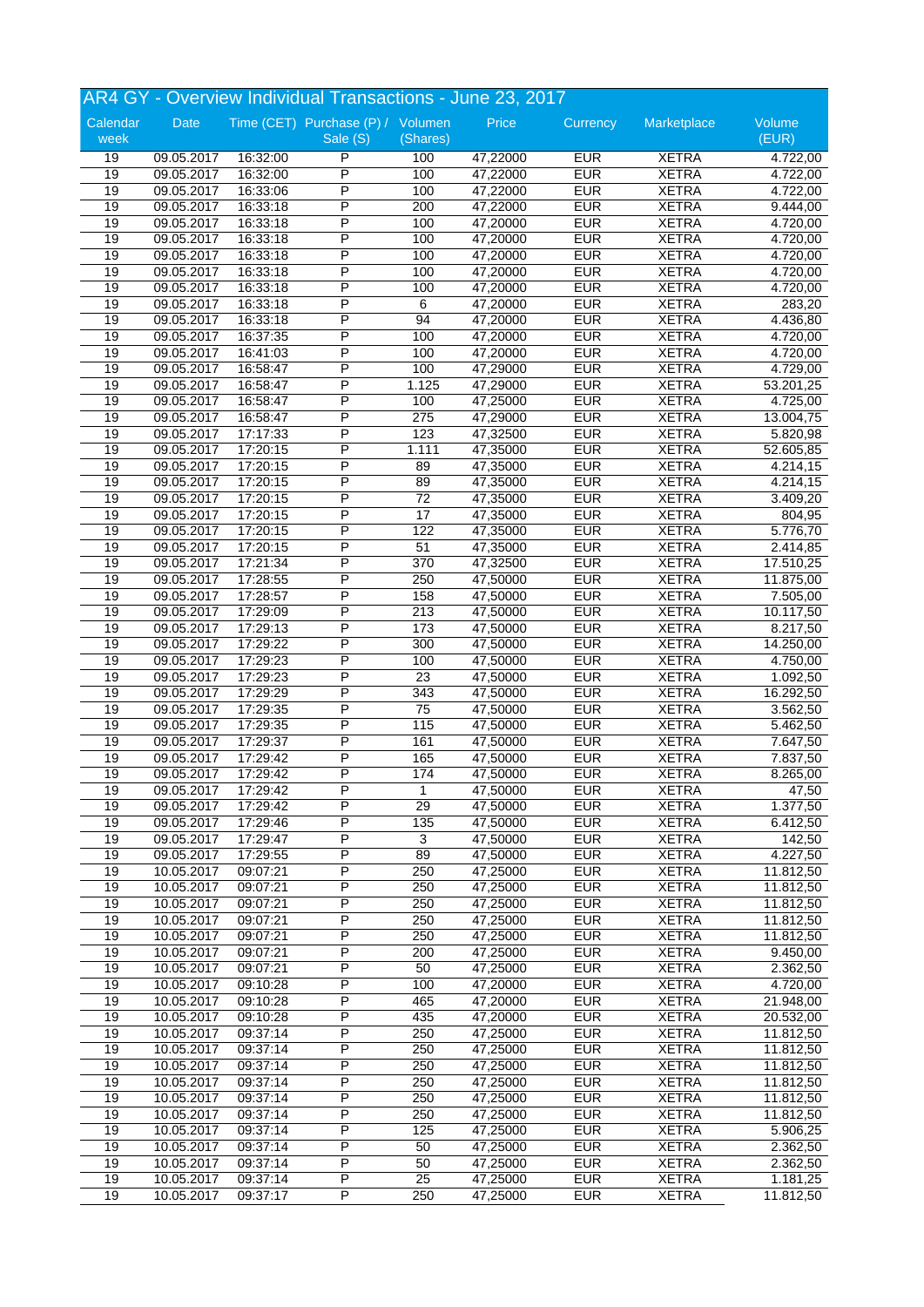|          | AR4 GY - Overview Individual Transactions - June 23, 2017 |          |                                   |                  |          |            |              |            |  |
|----------|-----------------------------------------------------------|----------|-----------------------------------|------------------|----------|------------|--------------|------------|--|
| Calendar | Date                                                      |          | Time (CET) Purchase (P) / Volumen |                  | Price    | Currency   | Marketplace  | Volume     |  |
| week     |                                                           |          | Sale (S)                          | (Shares)         |          |            |              | (EUR)      |  |
| 19       | 10.05.2017                                                | 09:37:54 | P                                 | 250              | 47,25000 | <b>EUR</b> | <b>XETRA</b> | 11.812,50  |  |
| 19       | 10.05.2017                                                | 09:37:54 | P                                 | 24               | 47,25000 | <b>EUR</b> | <b>XETRA</b> | 1.134,00   |  |
| 19       | 10.05.2017                                                | 09:37:54 | P                                 | 83               | 47,25000 | <b>EUR</b> | <b>XETRA</b> | 3.921,75   |  |
| 19       | 10.05.2017                                                | 09:37:54 | P                                 | 143              | 47,25000 | <b>EUR</b> | <b>XETRA</b> | 6.756,75   |  |
| 19       | 10.05.2017                                                | 09:55:05 | P                                 | 300              | 47,10000 | <b>EUR</b> | <b>XETRA</b> | 14.130,00  |  |
| 19       | 10.05.2017                                                | 09:55:05 | P                                 | 300              | 47,10000 | <b>EUR</b> | <b>XETRA</b> | 14.130,00  |  |
| 19       | 10.05.2017                                                | 09:55:05 | P                                 | 300              | 47,10000 | <b>EUR</b> | <b>XETRA</b> | 14.130,00  |  |
| 19       | 10.05.2017                                                | 09:55:05 | P                                 | 300              | 47,10000 | <b>EUR</b> | <b>XETRA</b> | 14.130,00  |  |
| 19       | 10.05.2017                                                | 09:55:05 | P                                 | 300              | 47,10000 | <b>EUR</b> | <b>XETRA</b> | 14.130,00  |  |
| 19       | 10.05.2017                                                | 09:55:05 | P                                 | 300              | 47,10000 | <b>EUR</b> | <b>XETRA</b> | 14.130,00  |  |
| 19       | 10.05.2017                                                | 09:55:05 | $\overline{P}$                    | 50               | 47,10000 | <b>EUR</b> | <b>XETRA</b> | 2.355,00   |  |
| 19       | 10.05.2017                                                | 09:55:05 | P                                 | 50               | 47,10000 | <b>EUR</b> | <b>XETRA</b> | 2.355,00   |  |
| 19       | 10.05.2017                                                | 09:55:05 | P                                 | 200              | 47,10000 | <b>EUR</b> | <b>XETRA</b> | 9.420,00   |  |
| 19       | 10.05.2017                                                | 09:55:05 | P                                 | 200              | 47,10000 | <b>EUR</b> | <b>XETRA</b> | 9.420,00   |  |
| 19       | 10.05.2017                                                | 09:55:05 | P                                 | 131              | 47,10000 | <b>EUR</b> | <b>XETRA</b> | 6.170,10   |  |
| 19       | 10.05.2017                                                | 09:55:05 | P                                 | 205              | 47,10000 | <b>EUR</b> | <b>XETRA</b> | 9.655,50   |  |
| 19       | 10.05.2017                                                | 09:55:05 | P                                 | 64               | 47,10000 | <b>EUR</b> | <b>XETRA</b> | 3.014,40   |  |
| 19       | 10.05.2017                                                | 09:55:10 | P                                 | 155              | 47,10000 | <b>EUR</b> | <b>XETRA</b> | 7.300,50   |  |
| 19       | 10.05.2017                                                | 09:55:10 | P                                 | 17               | 47,10000 | <b>EUR</b> | <b>XETRA</b> | 800,70     |  |
| 19       | 10.05.2017                                                | 09:55:10 | P                                 | 128              | 47,10000 | <b>EUR</b> | <b>XETRA</b> | 6.028,80   |  |
| 19       | 10.05.2017                                                | 10:03:27 | P                                 | 250              | 46,90000 | <b>EUR</b> | <b>XETRA</b> | 11.725,00  |  |
| 19       | 10.05.2017                                                | 10:03:27 | P                                 | 2.138            | 46,90000 | <b>EUR</b> | <b>XETRA</b> | 100.272,20 |  |
| 19       | 10.05.2017                                                | 10:03:27 | P                                 | 612              | 46,90000 | <b>EUR</b> | <b>XETRA</b> | 28.702,80  |  |
| 19       | 10.05.2017                                                | 10:51:04 | P                                 | 568              | 46,82500 | <b>EUR</b> | <b>XETRA</b> | 26.596,60  |  |
| 19       | 10.05.2017                                                | 10:51:04 | P                                 | 196              | 46,82500 | <b>EUR</b> | <b>XETRA</b> | 9.177,70   |  |
| 19       | 10.05.2017                                                | 11:13:20 | P                                 | 736              | 46,82500 | <b>EUR</b> | <b>XETRA</b> | 34.463,20  |  |
| 19       | 10.05.2017                                                | 11:13:53 | P                                 | 87               | 46,77000 | <b>EUR</b> | <b>XETRA</b> | 4.068,99   |  |
| 19       | 10.05.2017                                                | 12:21:27 | P                                 | 200              | 46,99000 | <b>EUR</b> | <b>XETRA</b> | 9.398,00   |  |
| 19       | 10.05.2017                                                | 12:21:27 | P                                 | 312              | 46,99000 | <b>EUR</b> | <b>XETRA</b> | 14.660,88  |  |
| 19       | 10.05.2017                                                | 12:21:27 | P                                 | 49               | 46,99000 | <b>EUR</b> | <b>XETRA</b> | 2.302,51   |  |
| 19       | 10.05.2017                                                | 12:21:27 | P                                 | 39               | 46,99000 | <b>EUR</b> | <b>XETRA</b> | 1.832,61   |  |
| 19       | 10.05.2017                                                | 12:21:29 | P                                 | 196              | 46,99000 | <b>EUR</b> | <b>XETRA</b> | 9.210,04   |  |
| 19       | 10.05.2017                                                | 12:24:06 | P                                 | 660              | 46,99000 | <b>EUR</b> | <b>XETRA</b> | 31.013,40  |  |
| 19       | 10.05.2017                                                | 12:25:03 | P                                 | 400              | 46,99000 | <b>EUR</b> | <b>XETRA</b> | 18.796,00  |  |
| 19       | 10.05.2017                                                | 12:34:18 | P                                 | 142              | 46,99000 | <b>EUR</b> | <b>XETRA</b> | 6.672,58   |  |
| 19       | 10.05.2017                                                | 12:34:47 | P                                 | $\boldsymbol{2}$ | 46,99000 | <b>EUR</b> | <b>XETRA</b> | 93,98      |  |
| 19       | 10.05.2017                                                | 12:44:36 | P                                 | 50               | 46,88000 | <b>EUR</b> | <b>XETRA</b> | 2.344,00   |  |
| 19       | 10.05.2017                                                | 12:44:57 | P                                 | 150              | 46,88000 | <b>EUR</b> | <b>XETRA</b> | 7.032,00   |  |
| 19       | 10.05.2017                                                | 12:44:57 | P                                 | 200              | 46,88000 | <b>EUR</b> | <b>XETRA</b> | 9.376,00   |  |
| 19       | 10.05.2017                                                | 12:44:57 | P                                 | 203              | 46,88000 | <b>EUR</b> | <b>XETRA</b> | 9.516,64   |  |
| 19       | 10.05.2017                                                | 12:44:57 | P                                 | 46               | 46,88000 | <b>EUR</b> | <b>XETRA</b> | 2.156,48   |  |
| 19       | 10.05.2017                                                | 12:44:57 | $\overline{\mathsf{P}}$           | 151              | 46,88000 | <b>EUR</b> | <b>XETRA</b> | 7.078,88   |  |
| 19       | 10.05.2017                                                | 12:44:57 | $\overline{P}$                    | 198              | 46,88000 | <b>EUR</b> | <b>XETRA</b> | 9.282,24   |  |
| 19       | 10.05.2017                                                | 12:45:00 | P                                 | 193              | 46,88000 | <b>EUR</b> | <b>XETRA</b> | 9.047,84   |  |
| 19       | 10.05.2017                                                | 12:46:09 | P                                 | $\overline{9}$   | 46,88000 | <b>EUR</b> | <b>XETRA</b> | 421,92     |  |
| 19       | 10.05.2017                                                | 12:46:09 | P                                 | 200              | 46,88000 | <b>EUR</b> | <b>XETRA</b> | 9.376,00   |  |
| 19       | 10.05.2017                                                | 12:46:09 | P                                 | 100              | 46,88000 | <b>EUR</b> | <b>XETRA</b> | 4.688,00   |  |
| 19       | 10.05.2017                                                | 13:10:09 | P                                 | 334              | 46,80500 | <b>EUR</b> | <b>XETRA</b> | 15.632,87  |  |
| 19       | 10.05.2017                                                | 13:10:12 | $\overline{P}$                    | 166              | 46,80500 | <b>EUR</b> | <b>XETRA</b> | 7.769,63   |  |
| 19       | 10.05.2017                                                | 13:13:25 | $\overline{P}$                    | 163              | 46,77000 | <b>EUR</b> | <b>XETRA</b> | 7.623,51   |  |
| 19       | 10.05.2017                                                | 13:13:25 | $\overline{P}$                    | 79               | 46,77000 | <b>EUR</b> | <b>XETRA</b> | 3.694,83   |  |
| 19       | 10.05.2017                                                | 13:13:25 | P                                 | 50               | 46,77000 | <b>EUR</b> | <b>XETRA</b> | 2.338,50   |  |
| 19       | 10.05.2017                                                | 13:13:25 | P                                 | 50               | 46,77000 | <b>EUR</b> | <b>XETRA</b> | 2.338,50   |  |
| 19       | 10.05.2017                                                | 13:13:25 | $\overline{P}$                    | 40               | 46,77000 | <b>EUR</b> | <b>XETRA</b> | 1.870, 80  |  |
| 19       | 10.05.2017                                                | 13:13:26 | $\overline{P}$                    | 31               | 46,77000 | <b>EUR</b> | <b>XETRA</b> | 1.449,87   |  |
| 19       | 10.05.2017                                                | 13:13:26 | $\overline{P}$                    | 11               | 46,77000 | <b>EUR</b> | <b>XETRA</b> | 514,47     |  |
| 19       |                                                           |          | P                                 |                  |          | <b>EUR</b> | <b>XETRA</b> |            |  |
|          | 10.05.2017                                                | 13:13:28 | $\overline{\mathsf{P}}$           | 249              | 46,77000 |            |              | 11.645,73  |  |
| 19       | 10.05.2017                                                | 13:13:28 |                                   | 240              | 46,77000 | <b>EUR</b> | <b>XETRA</b> | 11.224,80  |  |
| 19       | 10.05.2017                                                | 13:13:28 | P                                 | 209              | 46,77000 | <b>EUR</b> | XETRA        | 9.774,93   |  |
| 19       | 10.05.2017                                                | 13:13:28 | P                                 | 209              | 46,77000 | <b>EUR</b> | <b>XETRA</b> | 9.774,93   |  |
| 19       | 10.05.2017                                                | 13:13:28 | $\overline{P}$                    | 40               | 46,77000 | <b>EUR</b> | <b>XETRA</b> | 1.870,80   |  |
| 19       | 10.05.2017                                                | 13:13:28 | P                                 | 150              | 46,77000 | <b>EUR</b> | <b>XETRA</b> | 7.015,50   |  |
| 19       | 10.05.2017                                                | 13:13:28 | P                                 | 142              | 46,77000 | <b>EUR</b> | <b>XETRA</b> | 6.641,34   |  |
| 19       | 10.05.2017                                                | 13:13:29 | P                                 | 518              | 46,77000 | <b>EUR</b> | <b>XETRA</b> | 24.226,86  |  |
| 19       | 10.05.2017                                                | 13:13:30 | $\overline{P}$                    | 232              | 46,77000 | <b>EUR</b> | <b>XETRA</b> | 10.850,64  |  |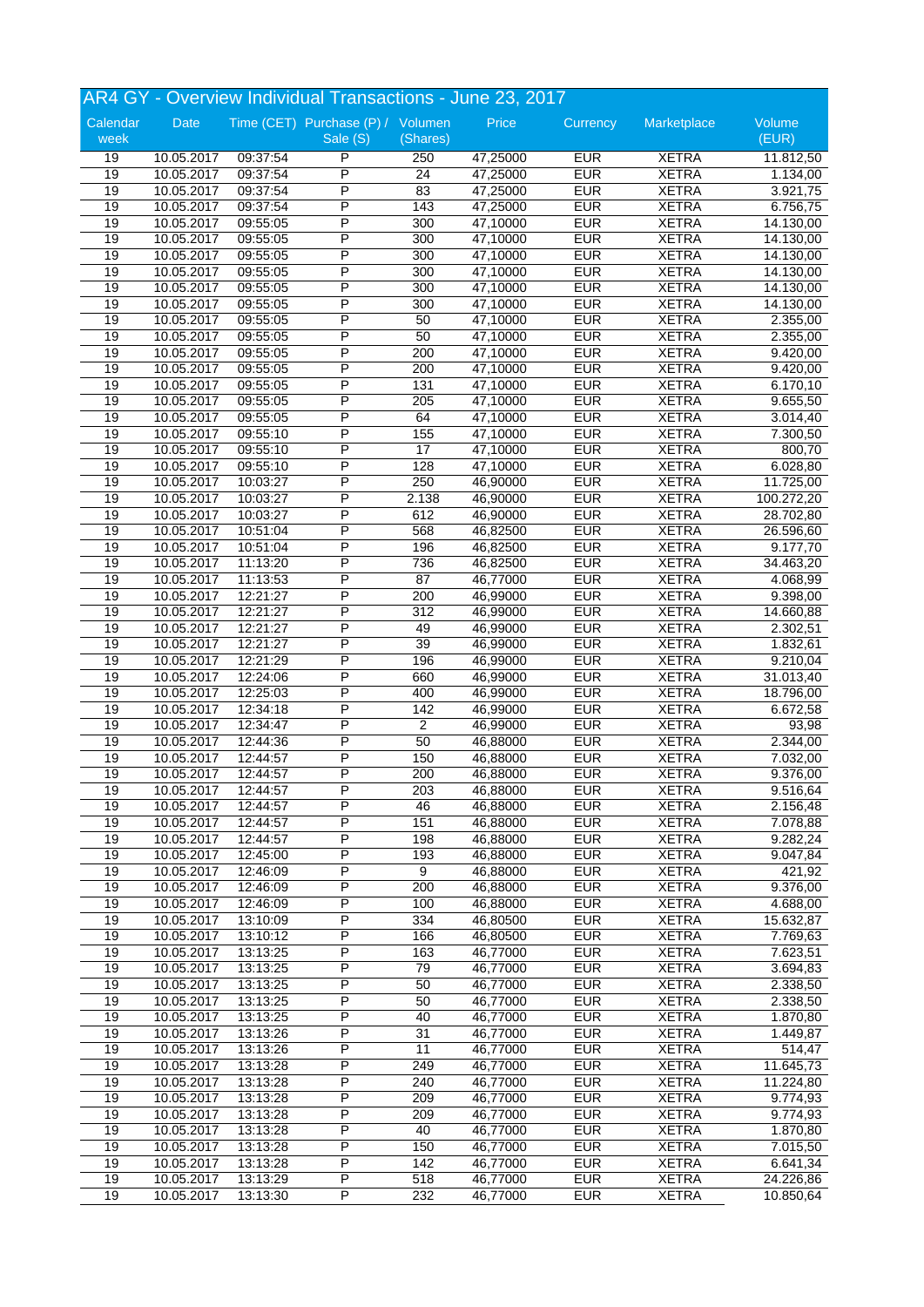|                 | AR4 GY - Overview Individual Transactions - June 23, 2017 |                      |                                   |                 |                      |                          |                              |                       |  |
|-----------------|-----------------------------------------------------------|----------------------|-----------------------------------|-----------------|----------------------|--------------------------|------------------------------|-----------------------|--|
| Calendar        | Date                                                      |                      | Time (CET) Purchase (P) / Volumen |                 | Price                | Currency                 | Marketplace                  | Volume                |  |
| week            |                                                           |                      | Sale (S)                          | (Shares)        |                      |                          |                              | (EUR)                 |  |
| 19              | 10.05.2017                                                | 14:28:33             | P                                 | $\mathbf{1}$    | 46,87500             | <b>EUR</b>               | <b>XETRA</b>                 | 46,88                 |  |
| 19              | 10.05.2017                                                | 14:28:33             | P                                 | 297             | 46,87500             | <b>EUR</b>               | <b>XETRA</b>                 | 13.921,88             |  |
| 19              | 10.05.2017                                                | 14:28:38             | P                                 | 37              | 46,87500             | <b>EUR</b>               | <b>XETRA</b>                 | 1.734,38              |  |
| 19              | 10.05.2017                                                | 14:28:40             | P                                 | 88              | 46,87500             | <b>EUR</b>               | <b>XETRA</b>                 | 4.125,00              |  |
| 19              | 10.05.2017                                                | 14:28:46             | P                                 | 58              | 46,87500             | <b>EUR</b>               | <b>XETRA</b>                 | 2.718,75              |  |
| 19              | 10.05.2017                                                | 14:35:33             | P                                 | 19              | 46,87500             | <b>EUR</b>               | <b>XETRA</b>                 | 890,63                |  |
| 19              | 10.05.2017                                                | 14:35:33             | P                                 | 100             | 46,87500             | <b>EUR</b>               | <b>XETRA</b>                 | 4.687,50              |  |
| 19              | 10.05.2017                                                | 14:35:33             | P                                 | 152             | 46,87500             | <b>EUR</b>               | <b>XETRA</b>                 | $\overline{7.125,00}$ |  |
| 19              | 10.05.2017                                                | 14:35:33             | P                                 | 48              | 46,87500             | <b>EUR</b>               | <b>XETRA</b>                 | 2.250,00              |  |
| 19              | 10.05.2017                                                | 14:35:33             | P<br>$\overline{P}$               | 100             | 46,87500             | <b>EUR</b>               | <b>XETRA</b>                 | 4.687,50              |  |
| 19              | 10.05.2017                                                | 14:35:33             | P                                 | 100             | 46,87500             | <b>EUR</b><br><b>EUR</b> | <b>XETRA</b><br><b>XETRA</b> | 4.687,50              |  |
| 19              | 10.05.2017                                                | 15:25:01             | P                                 | 100             | 47,05000             |                          |                              | 4.705,00              |  |
| 19              | 10.05.2017                                                | 15:25:01             |                                   | 100             | 47,05000             | <b>EUR</b><br><b>EUR</b> | <b>XETRA</b>                 | 4.705,00              |  |
| 19              | 10.05.2017                                                | 15:25:01             | P<br>P                            | 100             | 47,05000             | <b>EUR</b>               | <b>XETRA</b>                 | 4.705,00              |  |
| 19              | 10.05.2017                                                | 15:25:01             | P                                 | 100             | 47,05000             | <b>EUR</b>               | <b>XETRA</b>                 | 4.705,00              |  |
| 19              | 10.05.2017                                                | 15:25:01             | P                                 | 100             | 47,05000             | <b>EUR</b>               | <b>XETRA</b><br><b>XETRA</b> | 4.705,00              |  |
| 19<br>19        | 10.05.2017<br>10.05.2017                                  | 15:25:01<br>15:25:01 | P                                 | 100<br>100      | 47,05000<br>47,05000 | <b>EUR</b>               | <b>XETRA</b>                 | 4.705,00<br>4.705,00  |  |
| 19              | 10.05.2017                                                | 15:25:01             | P                                 | 100             | 47,05000             | <b>EUR</b>               | <b>XETRA</b>                 | 4.705,00              |  |
| 19              | 10.05.2017                                                | 15:25:02             | P                                 | 50              | 47,05000             | <b>EUR</b>               | <b>XETRA</b>                 | 2.352,50              |  |
| 19              | 10.05.2017                                                | 15:25:02             | P                                 | 40              | 47,05000             | <b>EUR</b>               | <b>XETRA</b>                 | 1.882,00              |  |
| 19              | 10.05.2017                                                | 15:25:02             | P                                 | 110             | 47,05000             | <b>EUR</b>               | <b>XETRA</b>                 | 5.175,50              |  |
| 20              | 16.05.2017                                                | 10:39:58             | P                                 | 409             | 48,35000             | <b>EUR</b>               | <b>XETRA</b>                 | 19.775,15             |  |
| $\overline{20}$ | 16.05.2017                                                | 10:39:58             | P                                 | 47              | 48,35000             | <b>EUR</b>               | <b>XETRA</b>                 | 2.272,45              |  |
| 20              | 16.05.2017                                                | 10:39:58             | P                                 | 47              | 48,35000             | <b>EUR</b>               | <b>XETRA</b>                 | 2.272,45              |  |
| $\overline{20}$ | 16.05.2017                                                | 10:39:58             | P                                 | 47              | 48,35000             | <b>EUR</b>               | <b>XETRA</b>                 | 2.272,45              |  |
| 20              | 16.05.2017                                                | 10:39:58             | P                                 | 47              | 48,35000             | <b>EUR</b>               | <b>XETRA</b>                 | 2.272,45              |  |
| $\overline{20}$ | 16.05.2017                                                | 10:39:58             | P                                 | 315             | 48,35000             | <b>EUR</b>               | <b>XETRA</b>                 | 15.230,25             |  |
| 20              | 16.05.2017                                                | 11:05:52             | P                                 | 372             | 48,65000             | <b>EUR</b>               | <b>XETRA</b>                 | 18.097,80             |  |
| 20              | 16.05.2017                                                | 11:05:52             | P                                 | 2.628           | 48,65000             | <b>EUR</b>               | <b>XETRA</b>                 | 127.852,20            |  |
| 20              | 16.05.2017                                                | 11:43:47             | P                                 | 15              | 48,35000             | <b>EUR</b>               | <b>XETRA</b>                 | 725,25                |  |
| 20              | 16.05.2017                                                | 11:43:47             | P                                 | 578             | 48,35000             | <b>EUR</b>               | <b>XETRA</b>                 | 27.946,30             |  |
| 20              | 16.05.2017                                                | 11:47:11             | P                                 | 39              | 48,35000             | <b>EUR</b>               | <b>XETRA</b>                 | 1.885,65              |  |
| 20              | 16.05.2017                                                | 12:08:46             | P                                 | 313             | 48,44000             | <b>EUR</b>               | <b>XETRA</b>                 | 15.161,72             |  |
| 20              | 16.05.2017                                                | 12:22:16             | P                                 | 20              | 48,44000             | <b>EUR</b>               | <b>XETRA</b>                 | 968,80                |  |
| 20              | 16.05.2017                                                | 12:22:16             | P                                 | 20              | 48,44000             | <b>EUR</b>               | <b>XETRA</b>                 | 968,80                |  |
| 20              | 16.05.2017                                                | 12:22:16             | P                                 | 313             | 48,44000             | <b>EUR</b>               | <b>XETRA</b>                 | 15.161,72             |  |
| $\overline{20}$ | 16.05.2017                                                | 12:22:16             | P                                 | 143             | 48,44000             | <b>EUR</b>               | <b>XETRA</b>                 | 6.926,92              |  |
| $\overline{20}$ | 16.05.2017                                                | 12:22:19             | P                                 | 100             | 48,44000             | <b>EUR</b>               | <b>XETRA</b>                 | 4.844,00              |  |
| 20              | 16.05.2017                                                | 12:29:49             | P                                 | 90              | 48,44000             | <b>EUR</b>               | <b>XETRA</b>                 | 4.359,60              |  |
| $\overline{20}$ | 16.05.2017                                                | 12:29:49             | P                                 | 333             | 48,44000             | <b>EUR</b>               | <b>XETRA</b>                 | 16.130,52             |  |
| $\overline{20}$ | 16.05.2017                                                | 12:29:49             | $\overline{\mathsf{P}}$           | 333             | 48,44000             | <b>EUR</b>               | <b>XETRA</b>                 | 16.130,52             |  |
| 20              | 16.05.2017                                                | 12:29:49             | P                                 | 333             | 48,44000             | <b>EUR</b>               | <b>XETRA</b>                 | 16.130,52             |  |
| 20              | 16.05.2017                                                | 12:29:49             | P                                 | 333             | 48,44000             | <b>EUR</b>               | <b>XETRA</b>                 | 16.130,52             |  |
| $\overline{20}$ | 16.05.2017                                                | 12:29:49             | P                                 | 143             | 48,44000             | <b>EUR</b>               | <b>XETRA</b>                 | 6.926,92              |  |
| 20              | 16.05.2017                                                | 12:29:49             | P                                 | $\overline{23}$ | 48,44000             | <b>EUR</b>               | <b>XETRA</b>                 | 1.114,12              |  |
| $\overline{20}$ | 16.05.2017                                                | 12:29:49             | P                                 | 167             | 48,44000             | <b>EUR</b>               | <b>XETRA</b>                 | 8.089,48              |  |
| 20              | 16.05.2017                                                | 12:30:22             | P                                 | 60              | 48,44000             | <b>EUR</b>               | <b>XETRA</b>                 | 2.906,40              |  |
| 20              | 16.05.2017                                                | 12:30:29             | $\overline{P}$                    | 496             | 48,44000             | <b>EUR</b>               | <b>XETRA</b>                 | 24.026,24             |  |
| 20              | 16.05.2017                                                | 12:30:42             | $\overline{P}$                    | 110             | 48,44000             | <b>EUR</b>               | <b>XETRA</b>                 | 5.328,40              |  |
| $\overline{20}$ | 16.05.2017                                                | 12:30:42             | $\overline{P}$                    | 170             | 48,44000             | <b>EUR</b>               | <b>XETRA</b>                 | 8.234,80              |  |
| 20              | 16.05.2017                                                | 12:34:46             | P                                 | 200             | 48,35000             | <b>EUR</b>               | <b>XETRA</b>                 | $\overline{9.67}0,00$ |  |
| $\overline{20}$ | 16.05.2017                                                | 12:38:26             | P                                 | 80              | 48,35000             | <b>EUR</b>               | <b>XETRA</b>                 | 3.868,00              |  |
| 20              | 16.05.2017                                                | 13:06:38             | $\overline{P}$                    | 456             | 48,35000             | <b>EUR</b>               | <b>XETRA</b>                 | 22.047,60             |  |
| $\overline{20}$ | 16.05.2017                                                | 13:06:46             | P                                 | 182             | 48,35000             | <b>EUR</b>               | <b>XETRA</b>                 | 8.799,70              |  |
| 20              | 16.05.2017                                                | 13:06:46             | $\overline{P}$                    | 2               | 48,35000             | <b>EUR</b>               | <b>XETRA</b>                 | 96,70                 |  |
| 20              | 16.05.2017                                                | 13:07:37             | P                                 | 205             | 48,35000             | <b>EUR</b>               | <b>XETRA</b>                 | 9.911,75              |  |
| 20              | 16.05.2017                                                | 13:07:43             | $\overline{\mathsf{P}}$           | 67              | 48,35000             | <b>EUR</b>               | <b>XETRA</b>                 | 3.239,45              |  |
| $\overline{20}$ | 16.05.2017                                                | 13:07:44             | P                                 | 316             | 48,35000             | <b>EUR</b>               | XETRA                        | 15.278,60             |  |
| 20              | 16.05.2017                                                | 13:07:44             | P                                 | 140             | 48,35000             | <b>EUR</b>               | <b>XETRA</b>                 | 6.769,00              |  |
| 20              | 16.05.2017                                                | 13:07:44             | $\overline{P}$                    | 140             | 48,35000             | <b>EUR</b>               | <b>XETRA</b>                 | 6.769,00              |  |
| 20              | 16.05.2017                                                | 13:07:44             | P                                 | 140             | 48,35000             | <b>EUR</b>               | <b>XETRA</b>                 | 6.769,00              |  |
| 20              | 16.05.2017                                                | 13:07:44             | P                                 | 140             | 48,35000             | <b>EUR</b>               | <b>XETRA</b>                 | 6.769,00              |  |
| 20              | 16.05.2017                                                | 13:07:44             | P                                 | 22              | 48,35000             | <b>EUR</b>               | <b>XETRA</b>                 | 1.063,70              |  |
| 20              | 16.05.2017                                                | 13:10:20             | $\overline{\mathsf{P}}$           | $\overline{77}$ | 48,35000             | <b>EUR</b>               | <b>XETRA</b>                 | 3.722,95              |  |
|                 |                                                           |                      |                                   |                 |                      |                          |                              |                       |  |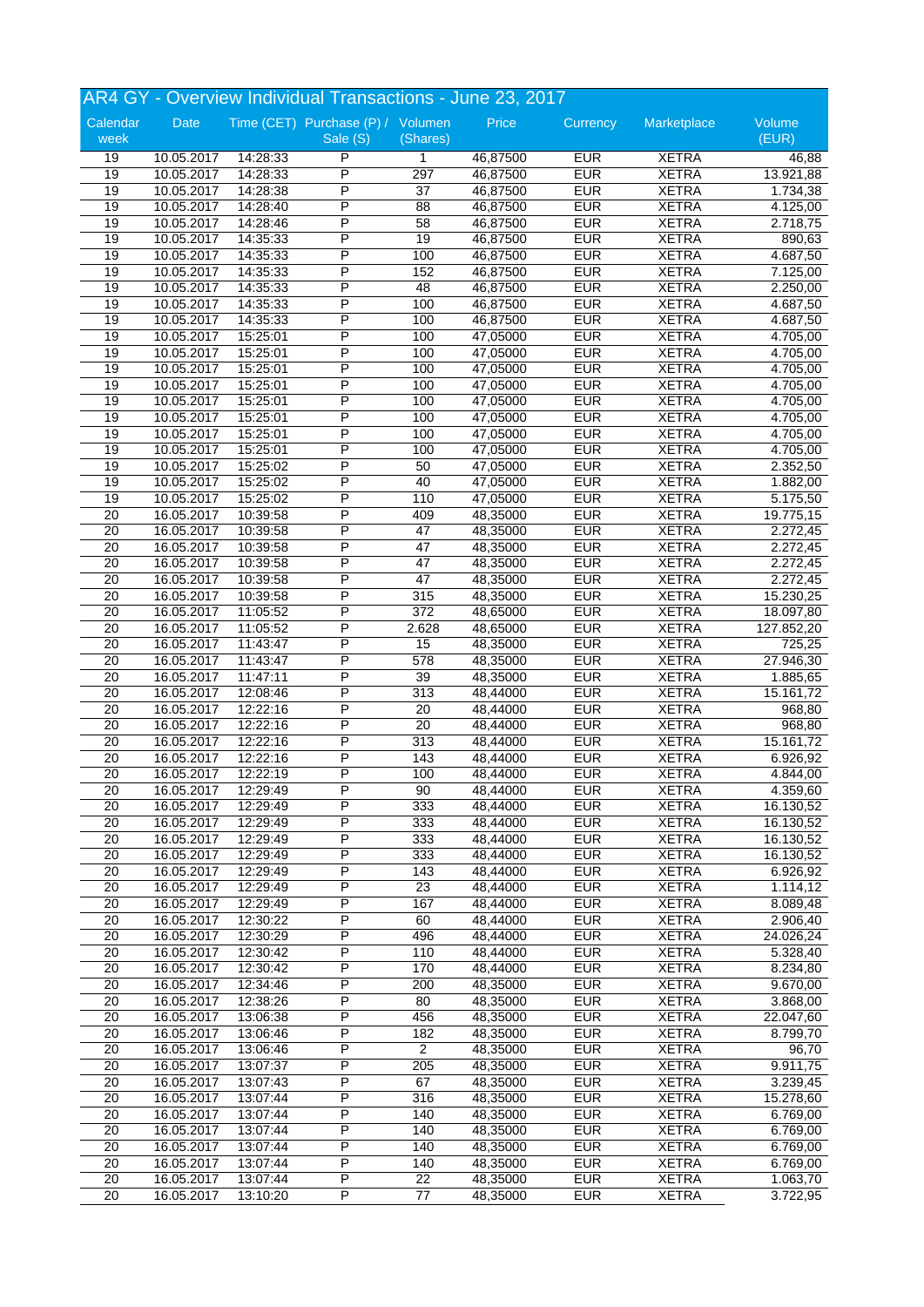|                 | AR4 GY - Overview Individual Transactions - June 23, 2017 |                      |                                   |                 |                      |                          |                              |                      |  |
|-----------------|-----------------------------------------------------------|----------------------|-----------------------------------|-----------------|----------------------|--------------------------|------------------------------|----------------------|--|
| Calendar        | Date                                                      |                      | Time (CET) Purchase (P) / Volumen |                 | Price                | Currency                 | Marketplace                  | Volume               |  |
| week            |                                                           |                      | Sale (S)                          | (Shares)        |                      |                          |                              | (EUR)                |  |
| 20              | 16.05.2017                                                | 13:11:12             | P                                 | 746             | 48,35000             | <b>EUR</b>               | <b>XETRA</b>                 | 36.069,10            |  |
| 20              | 16.05.2017                                                | 13:11:12             | P                                 | 103             | 48,35000             | <b>EUR</b>               | <b>XETRA</b>                 | 4.980,05             |  |
| 20              | 16.05.2017                                                | 13:11:12             | P                                 | 103             | 48,35000             | <b>EUR</b>               | <b>XETRA</b>                 | 4.980,05             |  |
| 20              | 16.05.2017                                                | 13:12:43             | P                                 | 20              | 48,35000             | <b>EUR</b>               | <b>XETRA</b>                 | 967,00               |  |
| $\overline{20}$ | 16.05.2017                                                | 13:14:32             | P                                 | 317             | 48,35000             | <b>EUR</b>               | <b>XETRA</b>                 | 15.326,95            |  |
| 20              | 16.05.2017                                                | 13:14:36             | P                                 | 534             | 48,30000             | <b>EUR</b>               | <b>XETRA</b>                 | 25.792,20            |  |
| 20              | 16.05.2017                                                | 13:14:36             | P                                 | 132             | 48,30000             | <b>EUR</b>               | <b>XETRA</b>                 | 6.375,60             |  |
| 20              | 16.05.2017                                                | 13:14:36             | P                                 | 132             | 48,30000             | <b>EUR</b>               | <b>XETRA</b>                 | 6.375,60             |  |
| 20              | 16.05.2017                                                | 13:14:36             | P                                 | 132             | 48,30000             | <b>EUR</b>               | <b>XETRA</b>                 | 6.375,60             |  |
| 20              | 16.05.2017                                                | 13:14:36             | P                                 | 132             | 48,30000             | <b>EUR</b>               | <b>XETRA</b>                 | 6.375,60             |  |
| $\overline{20}$ | 16.05.2017                                                | 13:14:36             | P                                 | 214             | 48,30000             | <b>EUR</b>               | <b>XETRA</b>                 | 10.336,20            |  |
| $\overline{20}$ | 16.05.2017                                                | 13:14:36             | P                                 | 56              | 48,30000             | <b>EUR</b>               | <b>XETRA</b>                 | 2.704,80             |  |
| $\overline{20}$ | 16.05.2017                                                | 13:14:44             | P                                 | 205             | 48,30000             | <b>EUR</b>               | <b>XETRA</b>                 | 9.901,50             |  |
| $\overline{20}$ | 16.05.2017                                                | 13:14:44             | P                                 | 256             | 48,30000             | <b>EUR</b>               | <b>XETRA</b>                 | 12.364,80            |  |
| $\overline{20}$ | 16.05.2017                                                | 13:14:59             | P                                 | 400             | 48,30000             | <b>EUR</b>               | <b>XETRA</b>                 | 19.320,00            |  |
| 20              | 16.05.2017                                                | 13:17:20             | P                                 | 688             | 48,30000             | <b>EUR</b>               | <b>XETRA</b>                 | 33.230,40            |  |
| 20              | 16.05.2017                                                | 13:18:00             | P                                 | 119             | 48,30000             | <b>EUR</b>               | <b>XETRA</b>                 | 5.747,70             |  |
| 20              | 16.05.2017                                                | 13:31:37             | P                                 | 234             | 48,15000             | <b>EUR</b>               | <b>XETRA</b>                 | 11.267,10            |  |
| $\overline{20}$ | 16.05.2017                                                | 13:31:37             | P                                 | 99              | 48,15000             | <b>EUR</b>               | <b>XETRA</b>                 | 4.766,85             |  |
| $\overline{20}$ | 16.05.2017                                                | 13:31:37             | P                                 | 333             | 48,15000             | <b>EUR</b>               | <b>XETRA</b>                 | 16.033,95            |  |
| 20              | 16.05.2017                                                | 13:31:37             | Ρ                                 | 333             | 48,15000             | <b>EUR</b>               | <b>XETRA</b>                 | 16.033,95            |  |
| $\overline{20}$ | 16.05.2017                                                | 13:31:37             | P                                 | 333             | 48,15000             | <b>EUR</b>               | <b>XETRA</b>                 | 16.033,95            |  |
| 20              | 16.05.2017                                                | 13:31:37             | P                                 | 333             | 48,15000             | <b>EUR</b>               | <b>XETRA</b>                 | 16.033,95            |  |
| $\overline{20}$ | 16.05.2017                                                | 13:31:37             | P                                 | 333             | 48,15000             | <b>EUR</b>               | <b>XETRA</b>                 | 16.033,95            |  |
| 20              | 16.05.2017                                                | 13:31:37             | P                                 | 300             | 48,15000             | <b>EUR</b>               | <b>XETRA</b>                 | 14.445,00            |  |
| $\overline{20}$ | 16.05.2017                                                | 13:31:37             | P                                 | 33              | 48,15000             | <b>EUR</b>               | <b>XETRA</b>                 | 1.588,95             |  |
| 20              | 16.05.2017                                                | 13:31:37             | P                                 | 333             | 48,15000             | <b>EUR</b>               | <b>XETRA</b>                 | 16.033,95            |  |
| $\overline{20}$ | 16.05.2017                                                | 13:31:37             | P                                 | 333             | 48,15000             | <b>EUR</b>               | <b>XETRA</b>                 | 16.033,95            |  |
| 20              | 16.05.2017                                                | 13:31:55             | P                                 | 3               | 48,15000             | <b>EUR</b>               | <b>XETRA</b>                 | 144,45               |  |
| 20              | 16.05.2017                                                | 15:51:59             | P                                 | 181             | 48,00000             | <b>EUR</b>               | <b>XETRA</b>                 | 8.688,00             |  |
| 20              | 16.05.2017                                                | 15:51:59             | P                                 | 2.954           | 48,00000             | <b>EUR</b>               | <b>XETRA</b>                 | 141.792,00           |  |
| 20              | 16.05.2017                                                | 15:51:59             | P                                 | 365             | 48,00000             | <b>EUR</b>               | <b>XETRA</b>                 | 17.520,00            |  |
| 20              | 17.05.2017                                                | 09:07:11             | P<br>P                            | 1.261           | 47,80000             | <b>EUR</b>               | <b>XETRA</b>                 | 60.275,80            |  |
| $\overline{20}$ | 17.05.2017                                                | 09:07:11             | P                                 | 1.800           | 47,80000             | <b>EUR</b>               | <b>XETRA</b>                 | 86.040,00            |  |
| $\overline{20}$ | 17.05.2017                                                | 09:07:11             |                                   | 1.189           | 47,80000             | <b>EUR</b>               | <b>XETRA</b>                 | 56.834,20            |  |
| 20              | 17.05.2017                                                | 10:20:43             | P                                 | 444             | 48,20000             | <b>EUR</b>               | <b>XETRA</b>                 | 21.400,80            |  |
| 20              | 17.05.2017                                                | 10:20:43             | P<br>P                            | 419             | 48,20000             | <b>EUR</b>               | <b>XETRA</b>                 | 20.195,80            |  |
| $\overline{20}$ | 17.05.2017                                                | 10:20:43             | P                                 | 419             | 48,20000             | <b>EUR</b>               | <b>XETRA</b>                 | 20.195,80            |  |
| 20              | 17.05.2017                                                | 10:20:43             |                                   | 419             | 48,20000             | <b>EUR</b>               | <b>XETRA</b>                 | 20.195,80            |  |
| 20              | 17.05.2017                                                | 10:20:43             | P                                 | 419             | 48,20000             | <b>EUR</b>               | <b>XETRA</b>                 | 20.195,80            |  |
| 20              | 17.05.2017                                                | 10:20:43             | P<br>$\overline{\mathsf{P}}$      | 100             | 48,20000             | <b>EUR</b>               | <b>XETRA</b>                 | 4.820,00             |  |
| 20<br>20        | 17.05.2017<br>17.05.2017                                  | 10:20:43<br>10:20:43 | $\overline{P}$                    | 79<br>25        | 48,20000<br>48,20000 | <b>EUR</b><br><b>EUR</b> | <b>XETRA</b><br><b>XETRA</b> | 3.807,80             |  |
| 20              | 17.05.2017                                                | 10:20:43             | P                                 | $\overline{25}$ | 48,20000             | <b>EUR</b>               | <b>XETRA</b>                 | 1.205,00<br>1.205,00 |  |
| $\overline{20}$ | 17.05.2017                                                | 10:20:43             | P                                 | 738             | 48,20000             | <b>EUR</b>               | <b>XETRA</b>                 | 35.571,60            |  |
| 20              | 17.05.2017                                                | 10:20:43             | P                                 | 21              | 48,20000             | <b>EUR</b>               | <b>XETRA</b>                 | 1.012,20             |  |
| $\overline{20}$ | 17.05.2017                                                | 10:20:45             | P                                 | 200             | 48,20000             | <b>EUR</b>               | <b>XETRA</b>                 | 9.640,00             |  |
| 20              | 17.05.2017                                                | 10:20:45             | P                                 | 244             | 48,20000             | <b>EUR</b>               | <b>XETRA</b>                 | 11.760,80            |  |
| 20              | 17.05.2017                                                | 10:20:45             | $\overline{P}$                    | 244             | 48,20000             | <b>EUR</b>               | <b>XETRA</b>                 | 11.760,80            |  |
| 20              | 17.05.2017                                                | 10:20:45             | $\overline{P}$                    | 244             | 48,20000             | <b>EUR</b>               | <b>XETRA</b>                 | 11.760,80            |  |
| $\overline{20}$ | 17.05.2017                                                | 10:20:45             | $\overline{P}$                    | 244             | 48,20000             | <b>EUR</b>               | <b>XETRA</b>                 | 11.760,80            |  |
| 20              | 17.05.2017                                                | 10:20:46             | P                                 | 122             | 48,20000             | <b>EUR</b>               | <b>XETRA</b>                 | 5.880,40             |  |
| $\overline{20}$ | 17.05.2017                                                | 10:20:47             | P                                 | 65              | 48,20000             | <b>EUR</b>               | <b>XETRA</b>                 | 3.133,00             |  |
| 20              | 17.05.2017                                                | 10:20:49             | $\overline{P}$                    | 29              | 48,20000             | <b>EUR</b>               | <b>XETRA</b>                 | 1.397,80             |  |
| $\overline{20}$ | 17.05.2017                                                | 13:26:56             | $\overline{P}$                    | 545             | 48,50000             | <b>EUR</b>               | <b>XETRA</b>                 | 26.432,50            |  |
| 20              | 17.05.2017                                                | 13:26:56             | $\overline{P}$                    | 343             | 48,50000             | <b>EUR</b>               | <b>XETRA</b>                 | 16.635,50            |  |
| 20              | 17.05.2017                                                | 13:26:56             | P                                 | 343             | 48,50000             | <b>EUR</b>               | <b>XETRA</b>                 | 16.635,50            |  |
| 20              | 17.05.2017                                                | 13:26:56             | $\overline{\mathsf{P}}$           | 48              | 48,50000             | <b>EUR</b>               | <b>XETRA</b>                 | 2.328,00             |  |
| 20              | 17.05.2017                                                | 13:26:56             | P                                 | 53              | 48,50000             | <b>EUR</b>               | XETRA                        | 2.570,50             |  |
| 20              | 17.05.2017                                                | 13:26:56             | P                                 | 444             | 48,50000             | <b>EUR</b>               | <b>XETRA</b>                 | 21.534,00            |  |
| 20              | 17.05.2017                                                | 13:26:56             | $\overline{P}$                    | 444             | 48,50000             | <b>EUR</b>               | <b>XETRA</b>                 | 21.534,00            |  |
| 20              | 17.05.2017                                                | 13:26:56             | P                                 | 444             | 48,50000             | <b>EUR</b>               | <b>XETRA</b>                 | 21.534,00            |  |
| 20              | 17.05.2017                                                | 13:26:56             | P                                 | 444             | 48,50000             | <b>EUR</b>               | XETRA                        | 21.534,00            |  |
| 20              | 17.05.2017                                                | 13:26:56             | P                                 | 343             | 48,50000             | <b>EUR</b>               | <b>XETRA</b>                 | 16.635,50            |  |
| 20              | 17.05.2017                                                | 13:27:09             | $\overline{P}$                    | 100             | 48,50000             | <b>EUR</b>               | <b>XETRA</b>                 | 4.850,00             |  |
|                 |                                                           |                      |                                   |                 |                      |                          |                              |                      |  |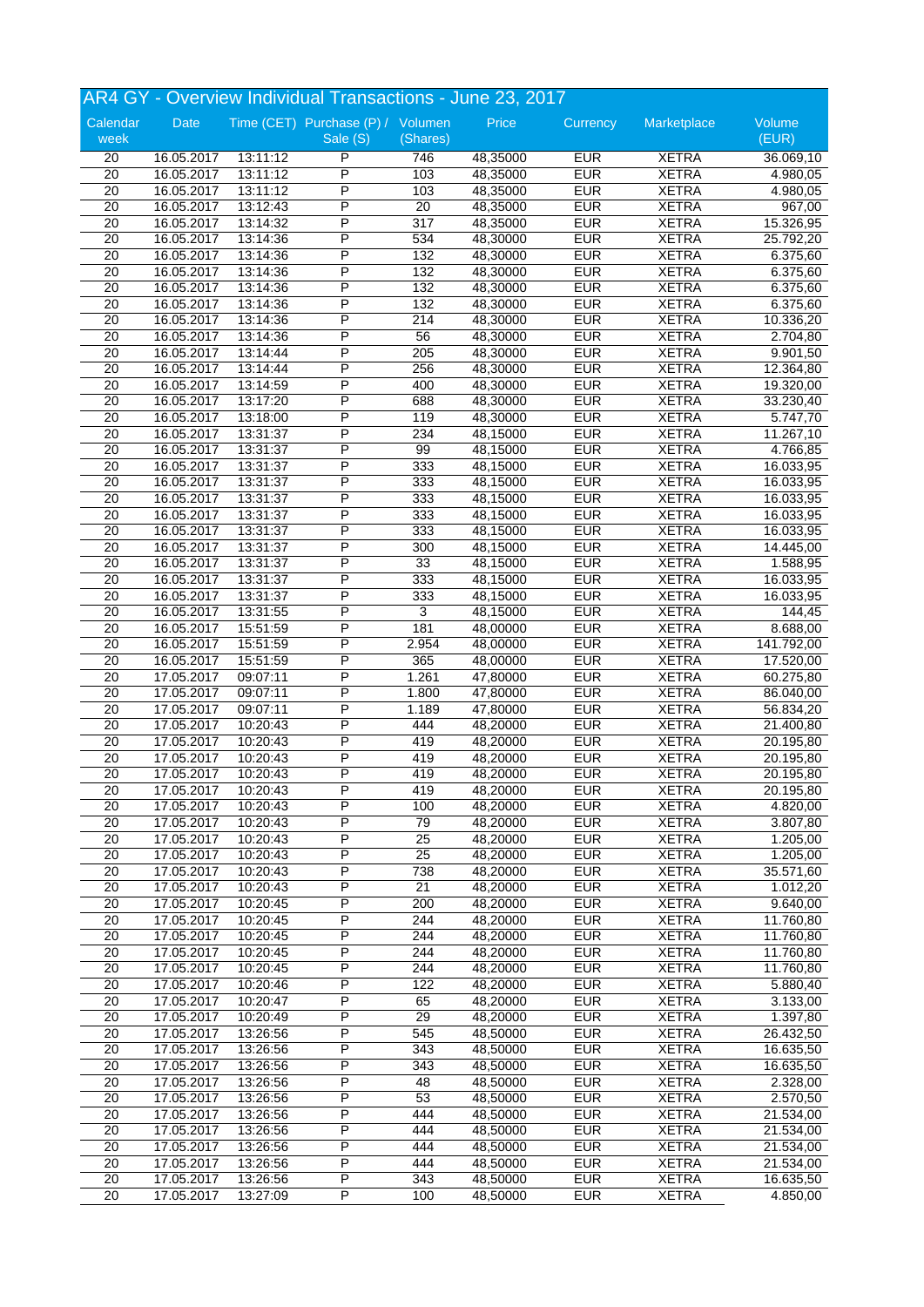|                                    | AR4 GY - Overview Individual Transactions - June 23, 2017 |                      |                                   |                        |                      |                          |                              |                        |  |
|------------------------------------|-----------------------------------------------------------|----------------------|-----------------------------------|------------------------|----------------------|--------------------------|------------------------------|------------------------|--|
| Calendar                           | Date                                                      |                      | Time (CET) Purchase (P) / Volumen |                        | Price                | Currency                 | Marketplace                  | Volume                 |  |
| week                               |                                                           |                      | Sale (S)                          | (Shares)               |                      |                          |                              | (EUR)                  |  |
| 20                                 | 17.05.2017                                                | 13:27:09             | P                                 | $\mathbf{1}$           | 48,50000             | <b>EUR</b>               | <b>XETRA</b>                 | 48,50                  |  |
| 20                                 | 17.05.2017                                                | 13:27:09             | P                                 | 427                    | 48,50000             | <b>EUR</b>               | <b>XETRA</b>                 | 20.709,50              |  |
| 20                                 | 17.05.2017                                                | 13:27:09             | P                                 | 427                    | 48,50000             | <b>EUR</b>               | <b>XETRA</b>                 | 20.709,50              |  |
| 20                                 | 17.05.2017                                                | 13:27:09             | P                                 | 141                    | 48,50000             | <b>EUR</b>               | <b>XETRA</b>                 | 6.838,50               |  |
| $\overline{20}$                    | 17.05.2017                                                | 13:27:09             | P                                 | 200                    | 48,50000             | <b>EUR</b>               | <b>XETRA</b>                 | 9.700,00               |  |
| 20                                 | 17.05.2017                                                | 13:27:12             | P                                 | 137                    | 48,50000             | <b>EUR</b>               | <b>XETRA</b>                 | 6.644,50               |  |
| 20                                 | 17.05.2017                                                | 13:27:12             | P                                 | 444                    | 48,50000             | <b>EUR</b>               | <b>XETRA</b>                 | 21.534,00              |  |
| 20                                 | 17.05.2017                                                | 13:27:12             | P                                 | 444                    | 48,50000             | <b>EUR</b>               | <b>XETRA</b>                 | 21.534,00              |  |
| 20                                 | 17.05.2017                                                | 13:27:24             | P                                 | 119                    | 48,50000             | <b>EUR</b>               | <b>XETRA</b>                 | 5.771,50               |  |
| 20                                 | 17.05.2017                                                | 13:27:24             | P<br>P                            | 325                    | 48,50000             | <b>EUR</b><br><b>EUR</b> | <b>XETRA</b>                 | 15.762,50              |  |
| $\overline{20}$<br>$\overline{20}$ | 17.05.2017<br>17.05.2017                                  | 13:27:24             | P                                 | $\overline{34}$<br>333 | 48,50000             | <b>EUR</b>               | <b>XETRA</b><br><b>XETRA</b> | 1.649,00               |  |
|                                    |                                                           | 15:01:39             | P                                 |                        | 48,30000             |                          |                              | 16.083,90              |  |
| $\overline{20}$                    | 17.05.2017                                                | 15:01:39             |                                   | 333                    | 48,30000             | <b>EUR</b><br><b>EUR</b> | <b>XETRA</b>                 | 16.083,90              |  |
| $\overline{20}$<br>$\overline{20}$ | 17.05.2017<br>17.05.2017                                  | 15:01:39<br>15:01:39 | P<br>P                            | 333<br>333             | 48,30000<br>48,30000 | <b>EUR</b>               | <b>XETRA</b><br><b>XETRA</b> | 16.083,90              |  |
|                                    |                                                           |                      | P                                 |                        |                      | <b>EUR</b>               | <b>XETRA</b>                 | 16.083,90              |  |
| 20                                 | 17.05.2017                                                | 15:07:21<br>15:07:21 | P                                 | 258                    | 48,30000             | <b>EUR</b>               | <b>XETRA</b>                 | 12.461,40              |  |
| 20<br>20                           | 17.05.2017<br>17.05.2017                                  | 15:07:21             | P                                 | 75<br>259              | 48,30000<br>48,30000 | <b>EUR</b>               | <b>XETRA</b>                 | 3.622,50<br>12.509,70  |  |
| $\overline{20}$                    | 17.05.2017                                                | 15:07:21             | P                                 | 259                    | 48,30000             | <b>EUR</b>               | <b>XETRA</b>                 | 12.509,70              |  |
| $\overline{20}$                    | 17.05.2017                                                | 15:07:21             | P                                 | 259                    |                      | <b>EUR</b>               | <b>XETRA</b>                 | 12.509,70              |  |
|                                    |                                                           |                      | P                                 | 222                    | 48,30000             | <b>EUR</b>               | <b>XETRA</b>                 |                        |  |
| 20<br>$\overline{20}$              | 17.05.2017<br>17.05.2017                                  | 15:07:21<br>15:07:21 | P                                 | 222                    | 48,30000<br>48,30000 | <b>EUR</b>               | <b>XETRA</b>                 | 10.722,60<br>10.722,60 |  |
| 20                                 | 17.05.2017                                                | 15:07:21             | P                                 | 114                    | 48,30000             | <b>EUR</b>               | <b>XETRA</b>                 | 5.506,20               |  |
| $\overline{20}$                    | 17.05.2017                                                | 15:11:53             | P                                 | 150                    | 48,15000             | <b>EUR</b>               | <b>XETRA</b>                 | 7.222,50               |  |
| 20                                 | 17.05.2017                                                | 15:55:30             | P                                 | 31                     | 48,25000             | <b>EUR</b>               | <b>XETRA</b>                 | $\overline{1.495,75}$  |  |
| $\overline{20}$                    | 17.05.2017                                                | 15:55:30             | P                                 | 302                    | 48,25000             | <b>EUR</b>               | <b>XETRA</b>                 | 14.571,50              |  |
| 20                                 | 17.05.2017                                                | 15:55:30             | P                                 | 533                    | 48,25000             | <b>EUR</b>               | <b>XETRA</b>                 | 25.717,25              |  |
| $\overline{20}$                    | 17.05.2017                                                | 15:55:30             | P                                 | 333                    | 48,25000             | <b>EUR</b>               | <b>XETRA</b>                 | 16.067,25              |  |
| 20                                 | 17.05.2017                                                | 15:55:30             | P                                 | 133                    | 48,25000             | <b>EUR</b>               | <b>XETRA</b>                 | 6.417,25               |  |
| 20                                 | 17.05.2017                                                | 15:55:30             | P                                 | 58                     | 48,25000             | <b>EUR</b>               | <b>XETRA</b>                 | 2.798,50               |  |
| 20                                 | 17.05.2017                                                | 15:55:30             | P                                 | 73                     | 48,25000             | <b>EUR</b>               | <b>XETRA</b>                 | 3.522,25               |  |
| $\overline{20}$                    | 17.05.2017                                                | 15:55:30             | P                                 | 196                    | 48,25000             | <b>EUR</b>               | <b>XETRA</b>                 | 9.457,00               |  |
| 20                                 | 17.05.2017                                                | 15:55:30             | P                                 | 107                    | 48,25000             | <b>EUR</b>               | <b>XETRA</b>                 | 5.162,75               |  |
| $\overline{20}$                    | 17.05.2017                                                | 15:55:30             | P                                 | 112                    | 48,25000             | <b>EUR</b>               | <b>XETRA</b>                 | 5.404,00               |  |
| $\overline{20}$                    | 17.05.2017                                                | 15:55:30             | P                                 | 120                    | 48,25000             | <b>EUR</b>               | <b>XETRA</b>                 | 5.790,00               |  |
| 20                                 | 17.05.2017                                                | 15:55:30             | P                                 | 83                     | 48,25000             | <b>EUR</b>               | <b>XETRA</b>                 | 4.004,75               |  |
| 20                                 | 17.05.2017                                                | 15:55:30             | P                                 | 68                     | 48,25000             | <b>EUR</b>               | <b>XETRA</b>                 | 3.281,00               |  |
| $\overline{20}$                    | 17.05.2017                                                | 15:55:31             | P                                 | 442                    | 48,25000             | <b>EUR</b>               | <b>XETRA</b>                 | 21.326,50              |  |
| 20                                 | 17.05.2017                                                | 15:55:31             | P                                 | 73                     | 48,25000             | <b>EUR</b>               | <b>XETRA</b>                 | 3.522,25               |  |
| 20                                 | 17.05.2017                                                | 15:55:31             | P                                 | 2                      | 48,25000             | <b>EUR</b>               | <b>XETRA</b>                 | 96,50                  |  |
| $\overline{20}$                    | 17.05.2017                                                | 15:55:36             | P                                 | 184                    | 48,25000             | <b>EUR</b>               | <b>XETRA</b>                 | 8.878,00               |  |
| 20                                 | 18.05.2017                                                | 09:31:40             | $\overline{\mathsf{P}}$           | 1.601                  | 47,50000             | <b>EUR</b>               | <b>XETRA</b>                 | 76.047,50              |  |
| 20                                 | 18.05.2017                                                | 09:31:40             | P                                 | 399                    | 47,50000             | <b>EUR</b>               | <b>XETRA</b>                 | 18.952,50              |  |
| 20                                 | 18.05.2017                                                | 09:31:40             | P                                 | 399                    | 47,50000             | <b>EUR</b>               | <b>XETRA</b>                 | 18.952,50              |  |
| $\overline{20}$                    | 18.05.2017                                                | 09:31:52             | P                                 | 255                    | 47,50000             | <b>EUR</b>               | <b>XETRA</b>                 | 12.112,50              |  |
| 20                                 | 18.05.2017                                                | 09:31:52             | P                                 | 346                    | 47,50000             | <b>EUR</b>               | <b>XETRA</b>                 | 16.435,00              |  |
| $\overline{20}$                    | 18.05.2017                                                | 09:32:29             | P                                 | $\overline{75}$        | 47,50000             | <b>EUR</b>               | <b>XETRA</b>                 | 3.562,50               |  |
| 20                                 | 18.05.2017                                                | 09:33:13             | P                                 | 450                    | 47,50000             | <b>EUR</b>               | <b>XETRA</b>                 | 21.375,00              |  |
| 20                                 | 18.05.2017                                                | 09:33:13             | $\overline{P}$                    | 1.144                  | 47,50000             | <b>EUR</b>               | <b>XETRA</b>                 | 54.340,00              |  |
| 20                                 | 18.05.2017                                                | 09:33:23             | $\overline{P}$                    | 35                     | 47,50000             | <b>EUR</b>               | <b>XETRA</b>                 | 1.662,50               |  |
| $\overline{20}$                    | 18.05.2017                                                | 09:33:23             | $\overline{P}$                    | 296                    | 47,50000             | <b>EUR</b>               | <b>XETRA</b>                 | 14.060,00              |  |
| 20                                 | 18.05.2017                                                | 09:33:23             | P                                 | 296                    | 47,50000             | <b>EUR</b>               | <b>XETRA</b>                 | 14.060,00              |  |
| $\overline{20}$                    | 18.05.2017                                                | 09:33:26             | P                                 | 294                    | 47,50000             | <b>EUR</b>               | <b>XETRA</b>                 | 13.965,00              |  |
| 20                                 | 18.05.2017                                                | 09:33:26             | $\overline{P}$                    | 410                    | 47,50000             | <b>EUR</b>               | <b>XETRA</b>                 | 19.475,00              |  |
| $\overline{20}$                    | 18.05.2017                                                | 09:33:26             | P                                 | 410                    | 47,50000             | <b>EUR</b>               | <b>XETRA</b>                 | 19.475,00              |  |
| 20                                 | 18.05.2017                                                | 09:33:26             | $\overline{P}$                    | 25                     | 47,50000             | <b>EUR</b>               | <b>XETRA</b>                 | 1.187,50               |  |
| 20                                 | 18.05.2017                                                | 09:33:26             | P                                 | 565                    | 47,50000             | <b>EUR</b>               | <b>XETRA</b>                 | 26.837,50              |  |
| 20                                 | 18.05.2017                                                | 09:33:26             | $\overline{\mathsf{P}}$           | 565                    | 47,50000             | <b>EUR</b>               | <b>XETRA</b>                 | 26.837,50              |  |
| $\overline{20}$                    | 18.05.2017                                                | 09:33:33             | P                                 | 38                     | 47,50000             | <b>EUR</b>               | XETRA                        | 1.805,00               |  |
| 20                                 | 18.05.2017                                                | 09:33:45             | P                                 | 310                    | 47,50000             | <b>EUR</b>               | <b>XETRA</b>                 | 14.725,00              |  |
| 20                                 | 18.05.2017                                                | 09:33:45             | $\overline{P}$                    | 87                     | 47,50000             | <b>EUR</b>               | <b>XETRA</b>                 | 4.132,50               |  |
| 20                                 | 18.05.2017                                                | 09:33:49             | P                                 | 80                     | 47,50000             | <b>EUR</b>               | <b>XETRA</b>                 | 3.800,00               |  |
| 20                                 | 18.05.2017                                                | 09:33:55             | P                                 | 37                     | 47,50000             | <b>EUR</b>               | <b>XETRA</b>                 | 1.757,50               |  |
| 20                                 | 18.05.2017                                                | 09:36:14             | P                                 | 200                    | 47,50000             | <b>EUR</b>               | <b>XETRA</b>                 | 9.500,00               |  |
| 20                                 | 18.05.2017                                                | 09:36:14             | $\overline{P}$                    | 457                    | 47,50000             | <b>EUR</b>               | <b>XETRA</b>                 | 21.707,50              |  |
|                                    |                                                           |                      |                                   |                        |                      |                          |                              |                        |  |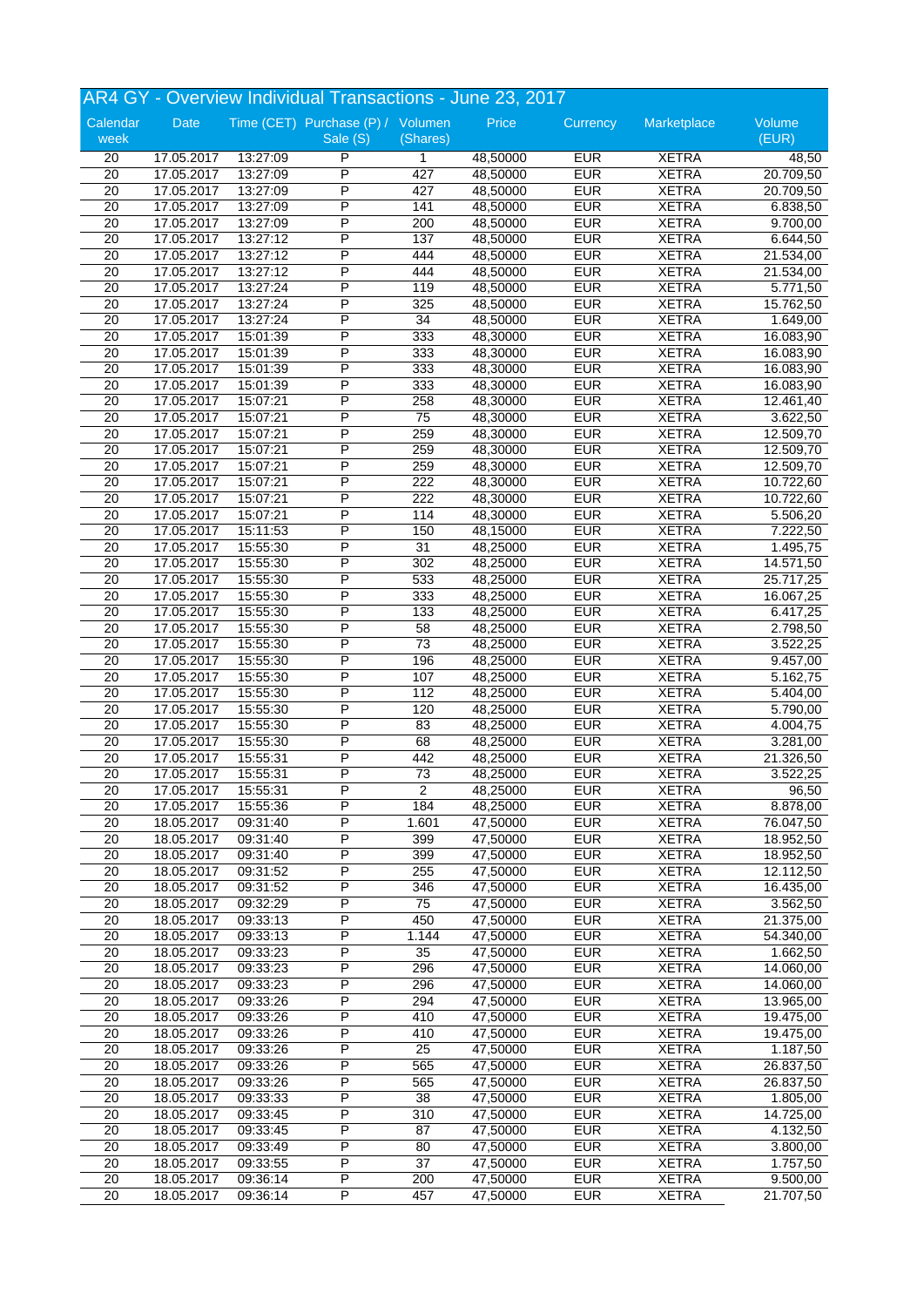|                                    | AR4 GY - Overview Individual Transactions - June 23, 2017 |                      |                                   |                        |                      |                          |                              |                        |  |
|------------------------------------|-----------------------------------------------------------|----------------------|-----------------------------------|------------------------|----------------------|--------------------------|------------------------------|------------------------|--|
| Calendar                           | Date                                                      |                      | Time (CET) Purchase (P) / Volumen |                        | Price                | Currency                 | Marketplace                  | Volume                 |  |
| week                               |                                                           |                      | Sale (S)                          | (Shares)               |                      |                          |                              | (EUR)                  |  |
| 20                                 | 18.05.2017                                                | 09:37:25             | P                                 | 20                     | 47,50000             | <b>EUR</b>               | <b>XETRA</b>                 | 950,00                 |  |
| 20                                 | 18.05.2017                                                | 09:38:37             | P                                 | 100                    | 47,50000             | <b>EUR</b>               | <b>XETRA</b>                 | 4.750,00               |  |
| 20                                 | 18.05.2017                                                | 09:38:37             | P                                 | 76                     | 47,50000             | <b>EUR</b>               | <b>XETRA</b>                 | 3.610,00               |  |
| 20                                 | 18.05.2017                                                | 09:38:56             | P                                 | 30                     | 47,50000             | <b>EUR</b>               | <b>XETRA</b>                 | 1.425,00               |  |
| $\overline{20}$                    | 18.05.2017                                                | 09:39:07             | P                                 | 78                     | 47,50000             | <b>EUR</b>               | <b>XETRA</b>                 | 3.705,00               |  |
| 20                                 | 18.05.2017                                                | 09:47:20             | P                                 | 9                      | 47,50000             | <b>EUR</b>               | <b>XETRA</b>                 | 427,50                 |  |
| 20                                 | 18.05.2017                                                | 09:47:23             | P                                 | 51                     | 47,50000             | <b>EUR</b>               | <b>XETRA</b>                 | 2.422,50               |  |
| 20                                 | 18.05.2017                                                | 09:48:57             | P                                 | 862                    | 47,50000             | <b>EUR</b>               | <b>XETRA</b>                 | 40.945,00              |  |
| 20                                 | 18.05.2017                                                | 09:48:57             | P                                 | 94                     | 47,50000             | <b>EUR</b>               | <b>XETRA</b>                 | 4.465,00               |  |
| 20                                 | 18.05.2017                                                | 09:49:34             | P<br>$\overline{P}$               | 406                    | 47,50000             | <b>EUR</b><br><b>EUR</b> | <b>XETRA</b>                 | 19.285,00              |  |
| $\overline{20}$                    | 18.05.2017                                                | 11:43:41             | P                                 | 175                    | 47,04000             | <b>EUR</b>               | <b>XETRA</b><br><b>XETRA</b> | 8.232,00               |  |
| $\overline{20}$                    | 18.05.2017                                                | 11:43:41             | P                                 | 825                    | 47,04000             |                          |                              | 38.808,00              |  |
| $\overline{20}$                    | 18.05.2017                                                | 11:43:41             |                                   | 825                    | 47,04000             | <b>EUR</b>               | <b>XETRA</b>                 | 38.808,00              |  |
| $\overline{20}$                    | 18.05.2017                                                | 11:43:47             | P<br>P                            | 600                    | 47,04000             | <b>EUR</b>               | <b>XETRA</b>                 | 28.224,00              |  |
| $\overline{20}$                    | 18.05.2017                                                | 11:43:47             | P                                 | 142                    | 47,04000             | <b>EUR</b>               | <b>XETRA</b>                 | 6.679,68               |  |
| 20                                 | 18.05.2017                                                | 11:44:02             |                                   | 433                    | 47,04000             | <b>EUR</b>               | <b>XETRA</b>                 | 20.368,32              |  |
| 20                                 | 18.05.2017                                                | 11:44:07             | P<br>P                            | $\overline{27}$<br>973 | 47,04000<br>47,04000 | <b>EUR</b><br><b>EUR</b> | <b>XETRA</b><br><b>XETRA</b> | 1.270,08               |  |
| 20<br>$\overline{20}$              | 18.05.2017                                                | 11:44:07<br>11:44:28 | P                                 | 1.643                  | 47,04000             | <b>EUR</b>               | <b>XETRA</b>                 | 45.769,92              |  |
|                                    | 18.05.2017                                                |                      | P                                 |                        |                      | <b>EUR</b>               | <b>XETRA</b>                 | 77.286,72              |  |
| $\overline{20}$                    | 18.05.2017                                                | 11:44:30             |                                   | 357                    | 47,04000             |                          |                              | 16.793,28              |  |
| 20                                 | 18.05.2017                                                | 11:44:41             | Ρ                                 | 329                    | 47,04000             | <b>EUR</b>               | <b>XETRA</b>                 | 15.476,16              |  |
| $\overline{20}$<br>20              | 18.05.2017                                                | 11:45:36             | P<br>P                            | 261                    | 46,90000             | <b>EUR</b><br><b>EUR</b> | <b>XETRA</b><br><b>XETRA</b> | 12.240,90              |  |
| $\overline{20}$                    | 18.05.2017                                                | 11:45:36             | P                                 | 130<br>150             | 46,90000             | <b>EUR</b>               | <b>XETRA</b>                 | 6.097,00               |  |
| 20                                 | 18.05.2017<br>18.05.2017                                  | 11:45:36<br>11:45:36 | P                                 | 50                     | 46,90000<br>46,90000 | <b>EUR</b>               | <b>XETRA</b>                 | 7.035,00<br>2.345,00   |  |
| $\overline{20}$                    | 18.05.2017                                                | 11:45:36             | P                                 | 90                     | 46,90000             | <b>EUR</b>               | <b>XETRA</b>                 | 4.221,00               |  |
| 20                                 | 18.05.2017                                                | 13:17:20             | P                                 | 773                    | 46,93000             | <b>EUR</b>               | <b>XETRA</b>                 | 36.276,89              |  |
| $\overline{20}$                    | 18.05.2017                                                | 13:17:20             | P                                 | 600                    | 46,93000             | <b>EUR</b>               | <b>XETRA</b>                 | 28.158,00              |  |
| 20                                 | 18.05.2017                                                | 13:37:47             | P                                 | 1                      | 46,93000             | <b>EUR</b>               | <b>XETRA</b>                 |                        |  |
| 20                                 |                                                           |                      | P                                 |                        |                      | <b>EUR</b>               | <b>XETRA</b>                 | 46,93                  |  |
| 20                                 | 18.05.2017<br>18.05.2017                                  | 14:11:14<br>14:11:14 | P                                 | 600<br>426             | 46,93000<br>46,93000 | <b>EUR</b>               | <b>XETRA</b>                 | 28.158,00              |  |
|                                    |                                                           |                      | P                                 | 426                    |                      | <b>EUR</b>               | <b>XETRA</b>                 | 19.992,18              |  |
| 20                                 | 18.05.2017                                                | 14:11:14             | P                                 |                        | 46,93000             | <b>EUR</b>               | <b>XETRA</b>                 | 19.992,18              |  |
| 20                                 | 18.05.2017                                                | 14:11:14             | P                                 | 315                    | 46,93000             | <b>EUR</b>               | <b>XETRA</b>                 | 14.782,95              |  |
| 20                                 | 18.05.2017                                                | 14:11:16             | P                                 | 294                    | 46,93000             |                          |                              | 13.797,42              |  |
| 20                                 | 18.05.2017                                                | 14:11:37             | P                                 | 55                     | 46,93000             | <b>EUR</b>               | <b>XETRA</b><br><b>XETRA</b> | 2.581,15               |  |
| $\overline{20}$                    | 19.05.2017                                                | 09:21:59             | P                                 | 232                    | 47,50000             | <b>EUR</b>               |                              | 11.020,00              |  |
| 20<br>$\overline{20}$              | 19.05.2017<br>19.05.2017                                  | 09:22:17             | P                                 | 45<br>278              | 47,50000<br>47,50000 | <b>EUR</b><br><b>EUR</b> | <b>XETRA</b><br><b>XETRA</b> | 2.137,50               |  |
| 20                                 |                                                           | 09:22:17<br>09:22:17 | P                                 | 278                    |                      | <b>EUR</b>               | <b>XETRA</b>                 | 13.205,00<br>13.205,00 |  |
|                                    | 19.05.2017                                                | 09:22:17             | P                                 |                        | 47,50000             |                          |                              |                        |  |
| 20                                 | 19.05.2017                                                |                      | P                                 | 278                    | 47,50000             | <b>EUR</b>               | <b>XETRA</b>                 | 13.205,00              |  |
| $\overline{20}$<br>$\overline{20}$ | 19.05.2017<br>19.05.2017                                  | 09:22:17<br>09:22:18 | $\overline{\mathsf{P}}$           | 278<br>495             | 47,50000<br>47,50000 | <b>EUR</b><br><b>EUR</b> | <b>XETRA</b><br><b>XETRA</b> | 13.205,00<br>23.512,50 |  |
|                                    |                                                           |                      |                                   |                        |                      |                          |                              |                        |  |
| 20                                 | 19.05.2017                                                | 10:22:23             | P<br>P                            | 555                    | 47,77000<br>47,77000 | <b>EUR</b><br><b>EUR</b> | <b>XETRA</b>                 | 26.512,35              |  |
| 20<br>$\overline{20}$              | 19.05.2017                                                | 10:28:00             | P                                 | 617                    | 47,77000             | <b>EUR</b>               | <b>XETRA</b><br><b>XETRA</b> | 29.474,09<br>26.082,42 |  |
| 20                                 | 19.05.2017<br>19.05.2017                                  | 10:28:00<br>10:28:16 | P                                 | 546<br>80              | 47,77000             | <b>EUR</b>               | <b>XETRA</b>                 |                        |  |
| $\overline{20}$                    | 19.05.2017                                                | 11:50:06             | P                                 | 106                    | 48,13000             | <b>EUR</b>               | <b>XETRA</b>                 | 3.821,60               |  |
|                                    |                                                           | 11:50:06             | P                                 |                        | 48,13000             |                          |                              | 5.101,78               |  |
| 20                                 | 19.05.2017                                                |                      | $\overline{P}$                    | 100                    |                      | <b>EUR</b>               | <b>XETRA</b>                 | 4.813,00               |  |
| 20                                 | 19.05.2017                                                | 11:50:06             | $\overline{P}$                    | 127                    | 48,13000             | <b>EUR</b>               | <b>XETRA</b>                 | 6.112,51               |  |
| 20<br>$\overline{20}$              | 19.05.2017                                                | 11:50:06             | $\overline{P}$                    | 219<br>232             | 48,13000<br>48,13000 | <b>EUR</b><br><b>EUR</b> | <b>XETRA</b><br><b>XETRA</b> | 10.540,47              |  |
|                                    | 19.05.2017                                                | 11:50:06<br>11:50:07 | P                                 |                        |                      |                          |                              | 11.166,16              |  |
| 20                                 | 19.05.2017                                                |                      |                                   | 215                    | 48,13000             | <b>EUR</b>               | <b>XETRA</b>                 | 10.347,95              |  |
| $\overline{20}$                    | 19.05.2017                                                | 11:50:07             | P                                 | 25                     | 48,13000             | <b>EUR</b>               | <b>XETRA</b>                 | 1.203,25               |  |
| 20                                 | 19.05.2017                                                | 11:50:13             | $\overline{P}$                    | 308                    | 48,13000             | <b>EUR</b>               | <b>XETRA</b>                 | 14.824,04              |  |
| $\overline{20}$                    | 19.05.2017                                                | 11:50:13             | P                                 | 333                    | 48,13000             | <b>EUR</b>               | <b>XETRA</b>                 | 16.027,29              |  |
| 20                                 | 19.05.2017                                                | 11:50:13             | $\overline{P}$                    | 333                    | 48,13000             | <b>EUR</b>               | <b>XETRA</b>                 | 16.027,29              |  |
| 20                                 | 19.05.2017                                                | 11:50:13             | P                                 | 333                    | 48,13000             | <b>EUR</b>               | <b>XETRA</b>                 | 16.027,29              |  |
| 20                                 | 19.05.2017                                                | 11:50:13             | $\overline{P}$                    | 333                    | 48,13000             | <b>EUR</b>               | <b>XETRA</b>                 | 16.027,29              |  |
| $\overline{20}$                    | 19.05.2017                                                | 11:50:13             | P                                 | $\overline{c}$         | 48,13000             | <b>EUR</b>               | <b>XETRA</b>                 | 96,26                  |  |
| 20                                 | 19.05.2017                                                | 11:50:16             | P                                 | $\overline{22}$        | 48,13000             | <b>EUR</b>               | <b>XETRA</b>                 | 1.058,86               |  |
| 20                                 | 19.05.2017                                                | 12:37:06             | $\overline{P}$                    | 570                    | 48,15000             | <b>EUR</b>               | <b>XETRA</b>                 | 27.445,50              |  |
| 20                                 | 19.05.2017                                                | 12:46:17             | P                                 | 500                    | 48,15000             | <b>EUR</b>               | <b>XETRA</b>                 | 24.075,00              |  |
| 20                                 | 19.05.2017                                                | 12:46:17             | P                                 | 40                     | 48,15000             | <b>EUR</b>               | <b>XETRA</b>                 | 1.926,00               |  |
| 20                                 | 19.05.2017                                                | 12:46:17             | P                                 | 40                     | 48,15000             | <b>EUR</b>               | <b>XETRA</b>                 | 1.926,00               |  |
| $\overline{20}$                    | 19.05.2017                                                | 12:46:17             | $\overline{P}$                    | 40                     | 48,15000             | <b>EUR</b>               | <b>XETRA</b>                 | 1.926,00               |  |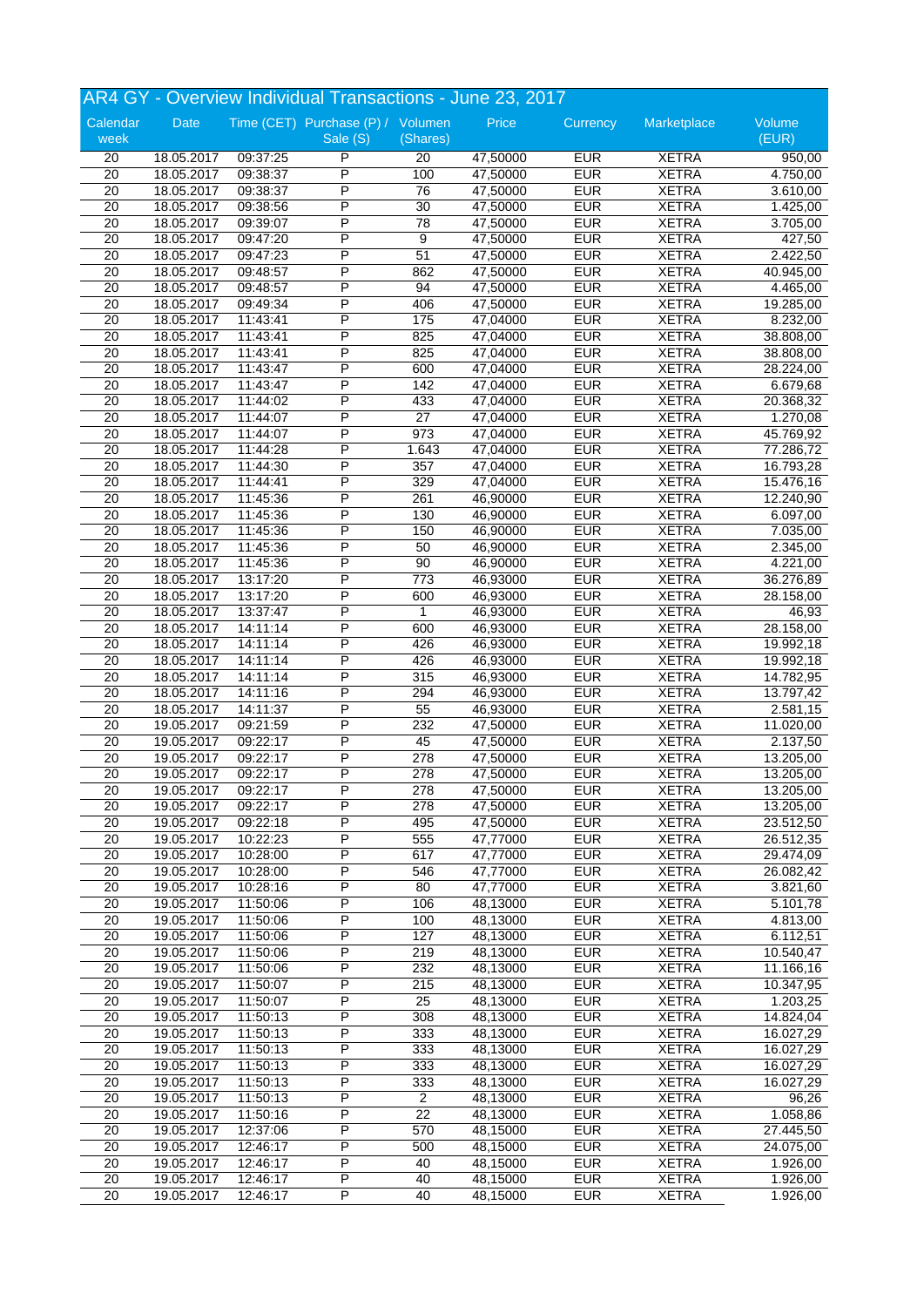|                       | AR4 GY - Overview Individual Transactions - June 23, 2017 |                      |                                   |                  |                      |                          |                              |                       |  |
|-----------------------|-----------------------------------------------------------|----------------------|-----------------------------------|------------------|----------------------|--------------------------|------------------------------|-----------------------|--|
| Calendar              | Date                                                      |                      | Time (CET) Purchase (P) / Volumen |                  | Price                | Currency                 | Marketplace                  | Volume                |  |
| week                  |                                                           |                      | Sale (S)                          | (Shares)         |                      |                          |                              | (EUR)                 |  |
| 20                    | 19.05.2017                                                | 12:46:17             | P                                 | 40               | 48,15000             | <b>EUR</b>               | <b>XETRA</b>                 | 1.926,00              |  |
| 20                    | 19.05.2017                                                | 12:46:17             | P                                 | 40               | 48,15000             | <b>EUR</b>               | <b>XETRA</b>                 | 1.926,00              |  |
| 20                    | 19.05.2017                                                | 12:46:17             | P                                 | 98               | 48,15000             | <b>EUR</b>               | <b>XETRA</b>                 | 4.718,70              |  |
| 20                    | 19.05.2017                                                | 12:46:17             | P                                 | 297              | 48,15000             | <b>EUR</b>               | <b>XETRA</b>                 | 14.300,55             |  |
| $\overline{20}$       | 19.05.2017                                                | 12:46:17             | P                                 | 297              | 48,15000             | <b>EUR</b>               | <b>XETRA</b>                 | 14.300,55             |  |
| 20                    | 19.05.2017                                                | 12:48:00             | P                                 | 283              | 48,15000             | <b>EUR</b>               | <b>XETRA</b>                 | 13.626,45             |  |
| 20                    | 19.05.2017                                                | 12:48:00             | P                                 | $\overline{2}$   | 48,15000             | <b>EUR</b>               | <b>XETRA</b>                 | 96,30                 |  |
| 20                    | 19.05.2017                                                | 12:48:00             | P                                 | 528              | 48,15000             | <b>EUR</b>               | <b>XETRA</b>                 | 25.423,20             |  |
| 20                    | 19.05.2017                                                | 12:48:13             | P                                 | 500              | 48,15000             | <b>EUR</b>               | <b>XETRA</b>                 | 24.075,00             |  |
| 20                    | 19.05.2017                                                | 12:48:13             | P                                 | 55               | 48,15000             | <b>EUR</b>               | <b>XETRA</b>                 | 2.648,25              |  |
| $\overline{20}$       | 19.05.2017                                                | 12:48:13             | P                                 | 122              | 48,15000             | <b>EUR</b>               | <b>XETRA</b>                 | 5.874,30              |  |
| $\overline{20}$       | 19.05.2017                                                | 12:48:24             | P                                 | 417              | 48,13000             | <b>EUR</b>               | <b>XETRA</b>                 | 20.070,21             |  |
| $\overline{20}$       | 19.05.2017                                                | 12:48:24             | P                                 | 225              | 48,13000             | <b>EUR</b>               | <b>XETRA</b>                 | 10.829,25             |  |
| $\overline{20}$       | 19.05.2017                                                | 12:48:24             | P                                 | $\overline{225}$ | 48,13000             | <b>EUR</b>               | <b>XETRA</b>                 | 10.829,25             |  |
| $\overline{20}$       | 19.05.2017                                                | 12:48:24             | P                                 | 225              | 48,13000             | <b>EUR</b>               | <b>XETRA</b>                 | 10.829,25             |  |
| 20                    | 19.05.2017                                                | 12:48:24             | P                                 | 225              | 48,13000             | <b>EUR</b>               | <b>XETRA</b>                 | 10.829,25             |  |
| 20                    | 19.05.2017                                                | 12:48:24             | P                                 | 324              | 48,13000             | <b>EUR</b>               | <b>XETRA</b>                 | 15.594,12             |  |
| 20                    | 19.05.2017                                                | 12:48:29             | P                                 | 333              | 48,13000             | <b>EUR</b>               | <b>XETRA</b>                 | 16.027,29             |  |
| $\overline{20}$       | 19.05.2017                                                | 12:48:29             | P                                 | 333              | 48,13000             | <b>EUR</b>               | <b>XETRA</b>                 | 16.027,29             |  |
| $\overline{20}$       | 19.05.2017                                                | 12:48:29             | P                                 | 255              | 48,13000             | <b>EUR</b>               | <b>XETRA</b>                 | 12.273,15             |  |
| 20                    | 19.05.2017                                                | 12:57:26             | Ρ                                 | 334              | 48,00000             | <b>EUR</b>               | <b>XETRA</b>                 | 16.032,00             |  |
| $\overline{20}$       | 19.05.2017                                                | 12:57:26             | P<br>P                            | 200              | 48,00000             | <b>EUR</b>               | <b>XETRA</b>                 | 9.600,00              |  |
| 20<br>$\overline{20}$ | 19.05.2017<br>19.05.2017                                  | 12:57:26<br>12:57:26 | P                                 | 21<br>555        | 48,00000<br>48,00000 | <b>EUR</b><br><b>EUR</b> | <b>XETRA</b><br><b>XETRA</b> | 1.008,00<br>26.640,00 |  |
| 20                    | 19.05.2017                                                | 12:57:26             | P                                 | 555              | 48,00000             | <b>EUR</b>               | <b>XETRA</b>                 | 26.640,00             |  |
| $\overline{20}$       | 19.05.2017                                                | 12:57:26             | P                                 | 447              | 48,00000             | <b>EUR</b>               | <b>XETRA</b>                 | 21.456,00             |  |
| 20                    | 19.05.2017                                                | 13:17:20             | P                                 | 943              | 48,12000             | <b>EUR</b>               | <b>XETRA</b>                 | 45.377,16             |  |
| $\overline{20}$       | 19.05.2017                                                | 13:27:40             | P                                 | 555              | 48,12000             | <b>EUR</b>               | <b>XETRA</b>                 | 26.706,60             |  |
| 20                    | 19.05.2017                                                | 13:27:40             | P                                 | 752              | 48,12000             | <b>EUR</b>               | <b>XETRA</b>                 | 36.186,24             |  |
| 20                    | 19.05.2017                                                | 13:27:51             | P                                 | 358              | 48,12000             | <b>EUR</b>               | <b>XETRA</b>                 | 17.226,96             |  |
| 20                    | 19.05.2017                                                | 13:27:52             | P                                 | 114              | 48,12000             | <b>EUR</b>               | <b>XETRA</b>                 | 5.485,68              |  |
| 20                    | 19.05.2017                                                | 14:27:41             | P                                 | 471              | 48,23000             | <b>EUR</b>               | <b>XETRA</b>                 | 22.716,33             |  |
| 20                    | 19.05.2017                                                | 14:27:41             | P                                 | 3.117            | 48,23000             | <b>EUR</b>               | <b>XETRA</b>                 | 150.332,91            |  |
| $\overline{20}$       | 19.05.2017                                                | 14:27:41             | P                                 | 194              | 48,23000             | <b>EUR</b>               | <b>XETRA</b>                 | 9.356,62              |  |
| $\overline{21}$       | 22.05.2017                                                | 09:14:52             | P                                 | 555              | 48,22000             | <b>EUR</b>               | <b>XETRA</b>                 | 26.762,10             |  |
| 21                    | 22.05.2017                                                | 09:15:21             | P                                 | 122              | 48,22000             | <b>EUR</b>               | <b>XETRA</b>                 | 5.882,84              |  |
| 21                    | 22.05.2017                                                | 09:15:21             | P                                 | 433              | 48,22000             | <b>EUR</b>               | <b>XETRA</b>                 | 20.879,26             |  |
| $\overline{21}$       | 22.05.2017                                                | 09:15:21             | P                                 | 583              | 48,22000             | <b>EUR</b>               | <b>XETRA</b>                 | 28.112,26             |  |
| 21                    | 22.05.2017                                                | 10:57:22             | P                                 | 44               | 48,22000             | <b>EUR</b>               | <b>XETRA</b>                 | 2.121,68              |  |
| 21                    | 22.05.2017                                                | 10:57:22             | P                                 | 483              | 48,22000             | <b>EUR</b>               | <b>XETRA</b>                 | 23.290,26             |  |
| 21                    | 22.05.2017                                                | 10:58:00             | P                                 | 3.000            | 48,22000             | <b>EUR</b>               | <b>XETRA</b>                 | 144.660,00            |  |
| 21                    | 22.05.2017                                                | 10:58:02             | $\overline{\mathsf{P}}$           | $\overline{30}$  | 48,22000             | <b>EUR</b>               | <b>XETRA</b>                 | 1.446,60              |  |
| 21                    | 22.05.2017                                                | 11:23:35             | $\overline{P}$                    | 3.744            | 48,22000             | <b>EUR</b>               | <b>XETRA</b>                 | 180.535,68            |  |
| 21                    | 22.05.2017                                                | 11:23:35             | P                                 | 342              | 48,22000             | <b>EUR</b>               | <b>XETRA</b>                 | 16.491,24             |  |
| $\overline{21}$       | 22.05.2017                                                | 11:23:35             | P                                 | 454              | 48,22000             | <b>EUR</b>               | <b>XETRA</b>                 | 21.891,88             |  |
| 21                    | 22.05.2017                                                | 11:23:35             | P                                 | 454              | 48,22000             | <b>EUR</b>               | <b>XETRA</b>                 | 21.891,88             |  |
| $\overline{21}$       | 22.05.2017                                                | 11:23:35             | P                                 | 256              | 48,22000             | <b>EUR</b>               | <b>XETRA</b>                 | 12.344,32             |  |
| 21                    | 22.05.2017                                                | 12:31:56             | P                                 | 1.000            | 48,00000             | <b>EUR</b>               | <b>XETRA</b>                 | 48.000,00             |  |
| 21                    | 22.05.2017                                                | 12:31:56             | $\overline{P}$                    | 35               | 48,00000             | <b>EUR</b>               | <b>XETRA</b>                 | 1.680,00              |  |
| 21                    | 22.05.2017                                                | 12:31:56             | $\overline{P}$                    | 3                | 48,00000             | <b>EUR</b>               | <b>XETRA</b>                 | 144,00                |  |
| $\overline{21}$       | 22.05.2017                                                | 12:33:40             | $\overline{P}$                    | 170              | 48,00000             | <b>EUR</b>               | <b>XETRA</b>                 | 8.160,00              |  |
| $\overline{21}$       | 22.05.2017                                                | 12:33:40             | P                                 | 4.042            | 48,00000             | <b>EUR</b>               | <b>XETRA</b>                 | 194.016,00            |  |
| $\overline{21}$       | 22.05.2017                                                | 14:08:33             | P                                 | 34               | 48,00000             | <b>EUR</b>               | <b>XETRA</b>                 | 1.632,00              |  |
| 21                    | 22.05.2017                                                | 14:08:52             | $\overline{P}$                    | 166              | 48,00000             | <b>EUR</b>               | <b>XETRA</b>                 | 7.968,00              |  |
| $\overline{21}$       | 22.05.2017                                                | 14:08:52             | $\overline{P}$                    | 99               | 48,00000             | <b>EUR</b>               | <b>XETRA</b>                 | 4.752,00              |  |
| 21                    | 22.05.2017                                                | 14:08:52             | P                                 | 430              | 48,00000             | <b>EUR</b>               | <b>XETRA</b>                 | 20.640,00             |  |
| 21                    | 22.05.2017                                                | 14:08:52             | P                                 | 270              | 48,00000             | <b>EUR</b>               | <b>XETRA</b>                 | 12.960,00             |  |
| 21                    | 22.05.2017                                                | 14:08:52             | $\overline{\mathsf{P}}$           | 700              | 48,00000             | <b>EUR</b>               | <b>XETRA</b>                 | 33.600,00             |  |
| $\overline{21}$       | 22.05.2017                                                | 14:08:52             | P                                 | 179              | 48,00000             | <b>EUR</b>               | XETRA                        | 8.592,00              |  |
| 21                    | 22.05.2017                                                | 14:08:52             | P                                 | 549              | 48,00000             | <b>EUR</b>               | <b>XETRA</b>                 | 26.352,00             |  |
| $\overline{21}$       | 22.05.2017                                                | 14:08:52             | $\overline{P}$                    | 35               | 48,00000             | <b>EUR</b>               | <b>XETRA</b>                 | 1.680,00              |  |
| $\overline{21}$       | 22.05.2017                                                | 14:08:52             | P                                 | 87               | 48,00000             | <b>EUR</b>               | <b>XETRA</b>                 | 4.176,00              |  |
| 21                    | 22.05.2017                                                | 14:08:52             | P                                 | 50               | 48,00000             | <b>EUR</b>               | XETRA                        | 2.400,00              |  |
| 21                    | 22.05.2017                                                | 14:08:52             | P                                 | 100              | 48,00000             | <b>EUR</b>               | <b>XETRA</b>                 | 4.800,00              |  |
| 21                    | 22.05.2017                                                | 14:08:52             | $\overline{P}$                    | 70               | 48,00000             | <b>EUR</b>               | <b>XETRA</b>                 | 3.360,00              |  |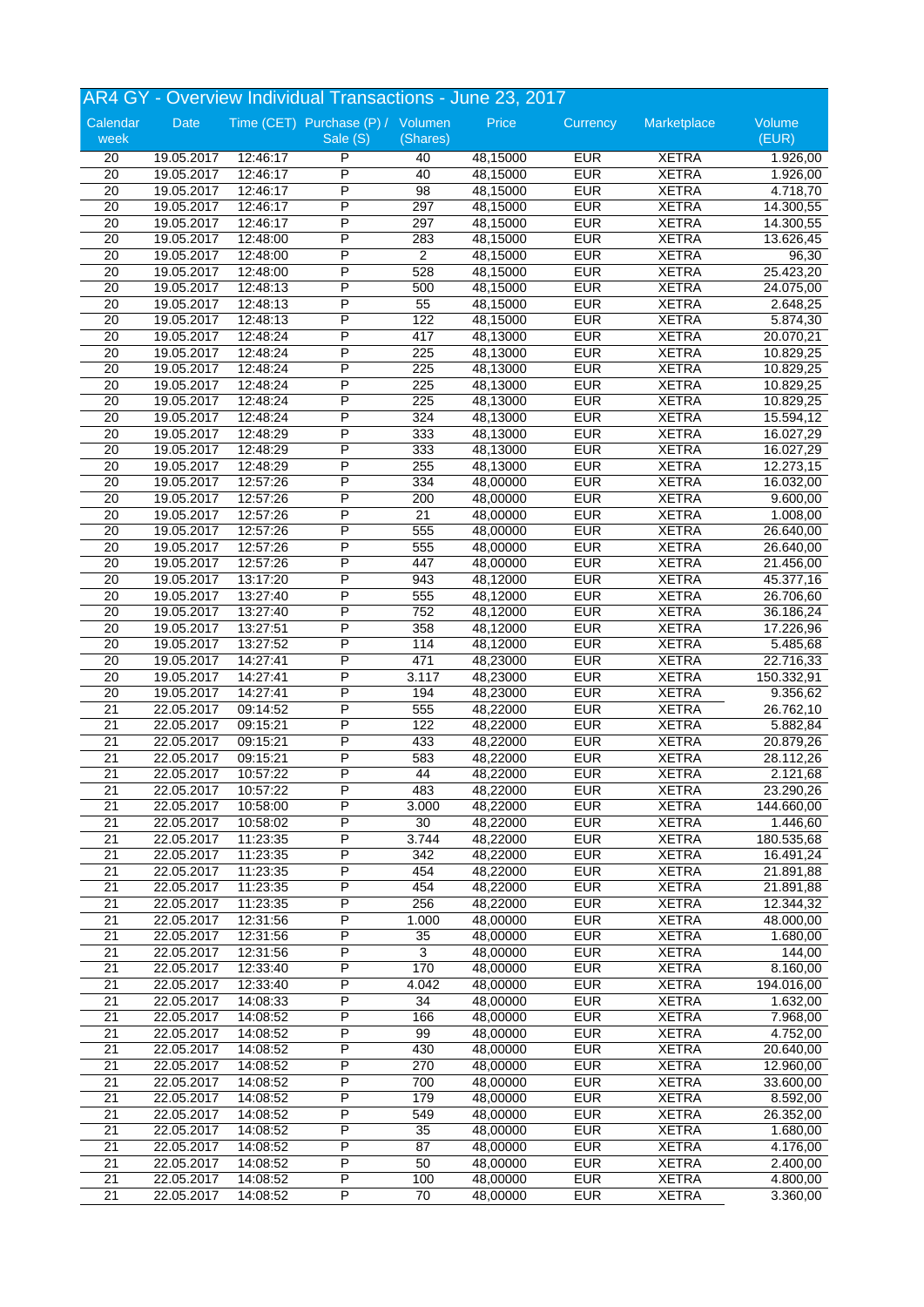|                  | AR4 GY - Overview Individual Transactions - June 23, 2017 |          |                                               |                 |          |            |              |                       |  |
|------------------|-----------------------------------------------------------|----------|-----------------------------------------------|-----------------|----------|------------|--------------|-----------------------|--|
| Calendar<br>week | Date                                                      |          | Time (CET) Purchase (P) / Volumen<br>Sale (S) | (Shares)        | Price    | Currency   | Marketplace  | Volume<br>(EUR)       |  |
| 21               | 22.05.2017                                                | 14:08:52 | P                                             | 85              | 48,00000 | <b>EUR</b> | <b>XETRA</b> | 4.080,00              |  |
| 21               | 22.05.2017                                                | 14:08:52 | P                                             | 108             | 48,00000 | <b>EUR</b> | <b>XETRA</b> | $\overline{5.184,00}$ |  |
| $\overline{21}$  | 22.05.2017                                                | 14:08:52 | P                                             | 38              | 48,00000 | <b>EUR</b> | <b>XETRA</b> | 1.824,00              |  |
| $\overline{21}$  | 22.05.2017                                                | 15:56:25 | P                                             | 2.250           | 48,00000 | <b>EUR</b> | <b>XETRA</b> | 108.000,00            |  |
| $\overline{21}$  | 23.05.2017                                                | 09:23:48 | P                                             | 555             | 47,90000 | <b>EUR</b> | <b>XETRA</b> | 26.584,50             |  |
| 21               | 23.05.2017                                                | 09:23:49 | P                                             | 67              | 47,90000 | <b>EUR</b> | <b>XETRA</b> | 3.209,30              |  |
| $\overline{21}$  | 23.05.2017                                                | 09:24:10 | P                                             | 345             | 47,90000 | <b>EUR</b> | <b>XETRA</b> | 16.525,50             |  |
| 21               | 23.05.2017                                                | 09:24:10 | P                                             | 143             | 47,90000 | <b>EUR</b> | <b>XETRA</b> | 6.849,70              |  |
| 21               | 23.05.2017                                                | 09:24:10 | P                                             | 143             | 47,90000 | <b>EUR</b> | <b>XETRA</b> | 6.849,70              |  |
| 21               | 23.05.2017                                                | 09:24:10 | P                                             | 143             | 47,90000 | <b>EUR</b> | <b>XETRA</b> | 6.849,70              |  |
| $\overline{21}$  | 23.05.2017                                                | 09:24:10 | P                                             | 143             | 47,90000 | <b>EUR</b> | <b>XETRA</b> | 6.849,70              |  |
| $\overline{21}$  | 23.05.2017                                                | 09:24:10 | P                                             | 399             | 47,90000 | <b>EUR</b> | <b>XETRA</b> | 19.112,10             |  |
| $\overline{21}$  | 23.05.2017                                                | 09:24:11 | P                                             | 143             | 47,90000 | <b>EUR</b> | <b>XETRA</b> | 6.849,70              |  |
| $\overline{21}$  | 23.05.2017                                                | 09:24:20 | P                                             | 101             | 47,90000 | <b>EUR</b> | <b>XETRA</b> | 4.837,90              |  |
| $\overline{21}$  | 23.05.2017                                                | 09:24:20 | P                                             | $\overline{38}$ | 47,90000 | <b>EUR</b> | <b>XETRA</b> | 1.820,20              |  |
| 21               | 23.05.2017                                                | 09:24:20 | P                                             | 290             | 47,90000 | <b>EUR</b> | <b>XETRA</b> | 13.891,00             |  |
| 21               | 23.05.2017                                                | 09:24:20 | P                                             | 194             | 47,90000 | <b>EUR</b> | <b>XETRA</b> | 9.292,60              |  |
| $\overline{21}$  | 23.05.2017                                                | 09:28:44 | P                                             | 12              | 47,90000 | <b>EUR</b> | <b>XETRA</b> | 574,80                |  |
| 21               | 23.05.2017                                                | 09:29:37 | P                                             | 59              | 47,90000 | <b>EUR</b> | <b>XETRA</b> | 2.826,10              |  |
| $\overline{21}$  | 23.05.2017                                                | 09:29:41 | P                                             | $\overline{21}$ | 47,90000 | <b>EUR</b> | <b>XETRA</b> | 1.005,90              |  |
| $\overline{21}$  | 23.05.2017                                                | 09:33:44 | P                                             | 150             | 47,90000 | <b>EUR</b> | <b>XETRA</b> | 7.185,00              |  |
| $\overline{21}$  | 23.05.2017                                                | 09:35:53 | P                                             | 167             | 47,90000 | <b>EUR</b> | <b>XETRA</b> | 7.999,30              |  |
| 21               | 23.05.2017                                                | 09:35:54 | P                                             | 12              | 47,90000 | <b>EUR</b> | <b>XETRA</b> | 574,80                |  |
| $\overline{21}$  | 23.05.2017                                                | 09:36:25 | P                                             | 240             | 47,90000 | <b>EUR</b> | <b>XETRA</b> | 11.496,00             |  |
| 21               | 23.05.2017                                                | 09:36:25 | P                                             | 455             | 47,90000 | <b>EUR</b> | <b>XETRA</b> | 21.794,50             |  |
| $\overline{21}$  | 23.05.2017                                                | 09:36:25 | P                                             | 156             | 47,90000 | <b>EUR</b> | <b>XETRA</b> | 7.472,40              |  |
| $\overline{21}$  | 23.05.2017                                                | 09:36:31 | P                                             | 293             | 47,90000 | <b>EUR</b> | <b>XETRA</b> | 14.034,70             |  |
| $\overline{21}$  | 23.05.2017                                                | 09:47:03 | P                                             | 950             | 47,90000 | <b>EUR</b> | <b>XETRA</b> | 45.505,00             |  |
| 21               | 23.05.2017                                                | 09:47:13 | P                                             | 31              | 47,90000 | <b>EUR</b> | <b>XETRA</b> | 1.484,90              |  |
| 21               | 23.05.2017                                                | 14:20:12 | P                                             | 500             | 47,90000 | <b>EUR</b> | <b>XETRA</b> | 23.950,00             |  |
| 21               | 23.05.2017                                                | 14:20:12 | P                                             | 55              | 47,90000 | <b>EUR</b> | <b>XETRA</b> | 2.634,50              |  |
| 21               | 23.05.2017                                                | 14:20:12 | P                                             | 90              | 47,90000 | <b>EUR</b> | <b>XETRA</b> | 4.311,00              |  |
| 21               | 23.05.2017                                                | 14:20:30 | P                                             | 465             | 47,90000 | <b>EUR</b> | <b>XETRA</b> | 22.273,50             |  |
| $\overline{21}$  | 23.05.2017                                                | 14:20:30 | P                                             | 555             | 47,90000 | <b>EUR</b> | <b>XETRA</b> | 26.584,50             |  |
| $\overline{21}$  | 23.05.2017                                                | 14:20:30 | P                                             | 555             | 47,90000 | <b>EUR</b> | <b>XETRA</b> | 26.584,50             |  |
| 21               | 23.05.2017                                                | 14:20:30 | P                                             | 555             | 47,90000 | <b>EUR</b> | <b>XETRA</b> | 26.584,50             |  |
| 21               | 23.05.2017                                                | 14:20:30 | P                                             | 555             | 47,90000 | <b>EUR</b> | <b>XETRA</b> | 26.584,50             |  |
| $\overline{21}$  | 23.05.2017                                                | 14:20:30 | P                                             | 425             | 47,90000 | <b>EUR</b> | <b>XETRA</b> | 20.357,50             |  |
| 21               | 23.05.2017                                                | 14:20:30 | P                                             | 475             | 47,90000 | <b>EUR</b> | <b>XETRA</b> | 22.752,50             |  |
| 21               | 23.05.2017                                                | 14:20:30 | P                                             | 93              | 47,90000 | <b>EUR</b> | <b>XETRA</b> | 4.454,70              |  |
| $\overline{21}$  | 23.05.2017                                                | 14:20:30 | P                                             | 117             | 47,90000 | <b>EUR</b> | <b>XETRA</b> | 5.604,30              |  |
| 21               | 23.05.2017                                                | 14:20:30 | $\overline{\mathsf{P}}$                       | 9               | 47,90000 | <b>EUR</b> | <b>XETRA</b> | 431,10                |  |
| 21               | 23.05.2017                                                | 14:20:32 | P                                             | 134             | 47,90000 | <b>EUR</b> | <b>XETRA</b> | 6.418,60              |  |
| $\overline{21}$  | 23.05.2017                                                | 14:20:32 | P                                             | 412             | 47,90000 | <b>EUR</b> | <b>XETRA</b> | 19.734,80             |  |
| $\overline{21}$  | 23.05.2017                                                | 14:20:32 | P                                             | 47              | 47,90000 | <b>EUR</b> | <b>XETRA</b> | 2.251,30              |  |
| 21               | 23.05.2017                                                | 14:20:32 | P                                             | 159             | 47,90000 | <b>EUR</b> | <b>XETRA</b> | 7.616,10              |  |
| $\overline{21}$  | 23.05.2017                                                | 14:20:32 | P                                             | 4               | 47,90000 | <b>EUR</b> | <b>XETRA</b> | 191,60                |  |
| 21               | 23.05.2017                                                | 14:20:32 | P                                             | 45              | 47,90000 | <b>EUR</b> | <b>XETRA</b> | 2.155,50              |  |
| 21               | 23.05.2017                                                | 17:15:13 | $\overline{P}$                                | 56              | 48,00000 | <b>EUR</b> | <b>XETRA</b> | 2.688,00              |  |
| 21               | 23.05.2017                                                | 17:16:25 | $\overline{P}$                                | 2.700           | 48,00000 | <b>EUR</b> | <b>XETRA</b> | 129.600,00            |  |
| $\overline{21}$  | 23.05.2017                                                | 17:16:25 | P                                             | 157             | 48,00000 | <b>EUR</b> | <b>XETRA</b> | 7.536,00              |  |
| $\overline{21}$  | 23.05.2017                                                | 17:16:27 | P                                             | 582             | 48,00000 | <b>EUR</b> | <b>XETRA</b> | 27.936,00             |  |
| $\overline{21}$  | 23.05.2017                                                | 17:16:37 | P                                             | 200             | 48,00000 | <b>EUR</b> | <b>XETRA</b> | 9.600,00              |  |
| 21               | 23.05.2017                                                | 17:16:45 | $\overline{P}$                                | 897             | 48,00000 | <b>EUR</b> | <b>XETRA</b> | 43.056,00             |  |
| $\overline{21}$  | 23.05.2017                                                | 17:16:45 | P                                             | 658             | 48,00000 | <b>EUR</b> | <b>XETRA</b> | 31.584,00             |  |
| 21               | 23.05.2017                                                | 17:16:45 | P                                             | 2.160           | 48,00000 | <b>EUR</b> | <b>XETRA</b> | 103.680,00            |  |
| 21               | 23.05.2017                                                | 17:16:45 | P                                             | 2.968           | 48,00000 | <b>EUR</b> | <b>XETRA</b> | 142.464,00            |  |
| 21               | 23.05.2017                                                | 17:16:45 | P                                             | 122             | 48,00000 | <b>EUR</b> | <b>XETRA</b> | 5.856,00              |  |
| $\overline{21}$  | 24.05.2017                                                | 10:39:13 | P                                             | 1.592           | 48,09000 | <b>EUR</b> | <b>XETRA</b> | 76.559,28             |  |
| 21               | 24.05.2017                                                | 10:39:13 | P                                             | 2.945           | 48,09000 | <b>EUR</b> | <b>XETRA</b> | 141.625,05            |  |
| $\overline{21}$  | 24.05.2017                                                | 10:39:13 | $\overline{P}$                                | 713             | 48,09000 | <b>EUR</b> | <b>XETRA</b> | 34.288,17             |  |
| $\overline{21}$  | 24.05.2017                                                | 10:39:31 | P                                             | 411             | 47,90000 | <b>EUR</b> | <b>XETRA</b> | 19.686,90             |  |
| 21               | 24.05.2017                                                | 10:39:43 | P                                             | 87              | 47,90000 | <b>EUR</b> | <b>XETRA</b> | 4.167,30              |  |
| 21               | 24.05.2017                                                | 10:39:44 | P                                             | 1.000           | 47,90000 | <b>EUR</b> | <b>XETRA</b> | 47.900,00             |  |
| 21               | 24.05.2017                                                | 10:39:44 | $\overline{P}$                                | 2.828           | 47,90000 | <b>EUR</b> | <b>XETRA</b> | 135.461,20            |  |
|                  |                                                           |          |                                               |                 |          |            |              |                       |  |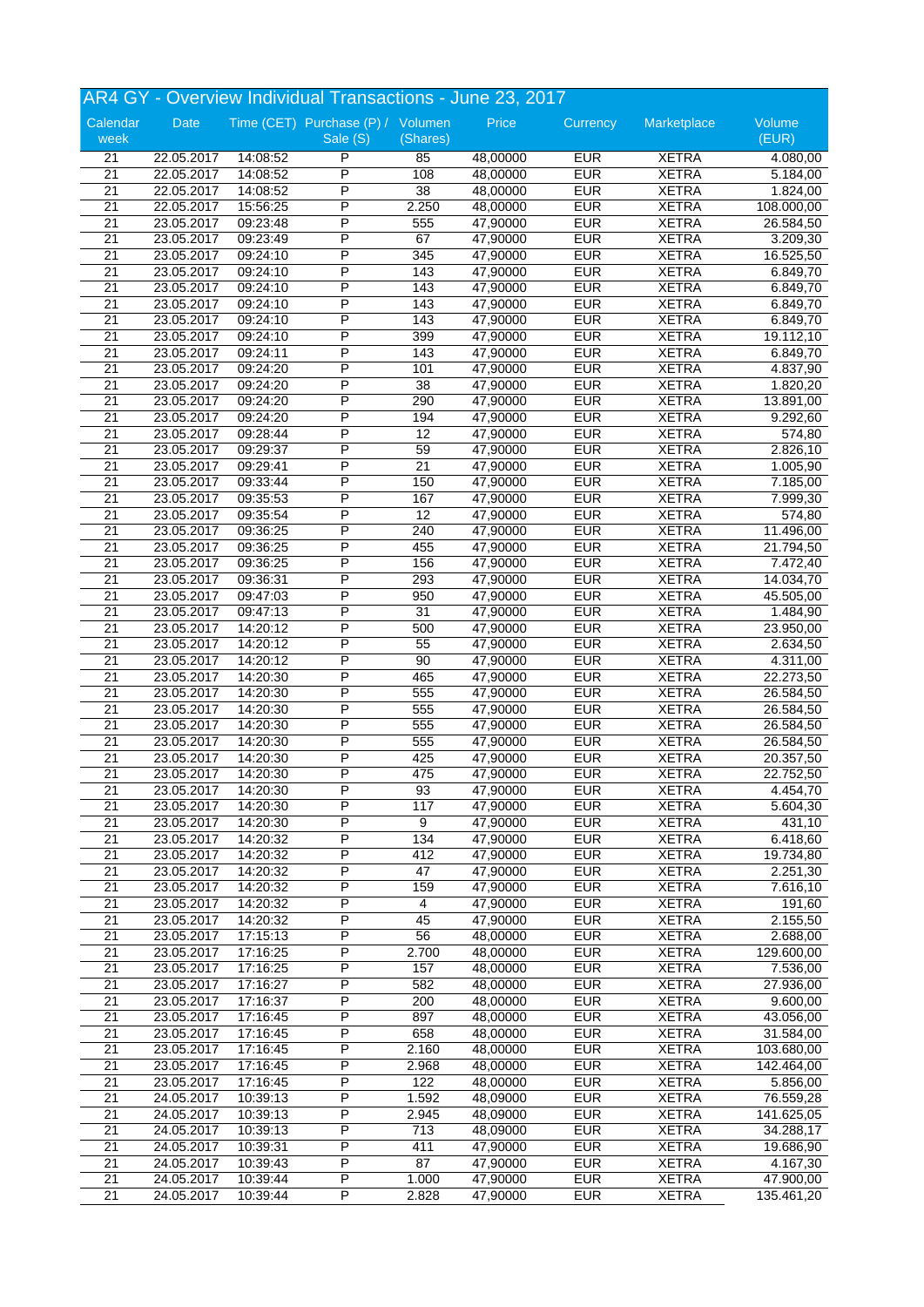|                  | AR4 GY - Overview Individual Transactions - June 23, 2017 |          |                                               |          |          |            |              |                        |  |
|------------------|-----------------------------------------------------------|----------|-----------------------------------------------|----------|----------|------------|--------------|------------------------|--|
| Calendar<br>week | Date                                                      |          | Time (CET) Purchase (P) / Volumen<br>Sale (S) | (Shares) | Price    | Currency   | Marketplace  | Volume<br>(EUR)        |  |
| 21               | 24.05.2017                                                | 10:39:44 | P                                             | 924      | 47,90000 | <b>EUR</b> | <b>XETRA</b> | 44.259,60              |  |
| 21               | 24.05.2017                                                | 13:48:29 | P                                             | 2.000    | 48,02000 | <b>EUR</b> | <b>XETRA</b> | 96.040,00              |  |
| $\overline{21}$  | 24.05.2017                                                | 13:48:29 | P                                             | 2        | 48,02000 | <b>EUR</b> | <b>XETRA</b> | 96,04                  |  |
| $\overline{21}$  | 24.05.2017                                                | 13:48:29 | P                                             | 126      | 48,02000 | <b>EUR</b> | <b>XETRA</b> | 6.050,52               |  |
| $\overline{21}$  | 24.05.2017                                                | 13:48:29 | P                                             | 135      | 48,02000 | <b>EUR</b> | <b>XETRA</b> | 6.482,70               |  |
| 21               | 24.05.2017                                                | 13:48:29 | P                                             | 105      | 48,02000 | <b>EUR</b> | <b>XETRA</b> | 5.042,10               |  |
| $\overline{21}$  | 24.05.2017                                                | 13:48:34 | P                                             | 600      | 48,02000 | <b>EUR</b> | <b>XETRA</b> | 28.812,00              |  |
| 21               | 24.05.2017                                                | 13:59:46 | P                                             | 196      | 48,02000 | <b>EUR</b> | <b>XETRA</b> | $\overline{9.41}$ 1,92 |  |
| 21               | 24.05.2017                                                | 14:08:26 | P                                             | 20       | 48,02000 | <b>EUR</b> | <b>XETRA</b> | 960,40                 |  |
| 21               | 24.05.2017                                                | 14:41:39 | P                                             | 2.066    | 48,02000 | <b>EUR</b> | <b>XETRA</b> | 99.209,32              |  |
| $\overline{21}$  | 24.05.2017                                                | 17:20:11 | P                                             | 219      | 48,20000 | <b>EUR</b> | <b>XETRA</b> | 10.555,80              |  |
| $\overline{21}$  | 24.05.2017                                                | 17:20:11 | P                                             | 360      | 48,20000 | <b>EUR</b> | <b>XETRA</b> | 17.352,00              |  |
| $\overline{21}$  | 24.05.2017                                                | 17:20:24 | Ρ                                             | 4.671    | 48,20000 | <b>EUR</b> | <b>XETRA</b> | 225.142,20             |  |
| $\overline{21}$  | 25.05.2017                                                | 10:13:07 | P                                             | 2.372    | 48,35000 | <b>EUR</b> | <b>XETRA</b> | 114.686,20             |  |
| $\overline{21}$  | 25.05.2017                                                | 10:13:07 | P                                             | 128      | 48,35000 | <b>EUR</b> | <b>XETRA</b> | 6.188,80               |  |
| 21               | 25.05.2017                                                | 12:11:31 | P                                             | 706      | 48,32000 | <b>EUR</b> | <b>XETRA</b> | 34.113,92              |  |
| 21               | 25.05.2017                                                | 15:24:33 | P                                             | 449      | 48,32000 | <b>EUR</b> | <b>XETRA</b> | 21.695,68              |  |
| 21               | 25.05.2017                                                | 15:24:33 | P                                             | 847      | 48,32000 | <b>EUR</b> | <b>XETRA</b> | 40.927,04              |  |
| 21               | 25.05.2017                                                | 15:24:33 | P                                             | 498      | 48,32000 | <b>EUR</b> | <b>XETRA</b> | 24.063,36              |  |
| $\overline{21}$  | 25.05.2017                                                | 16:19:06 | P                                             | 4.500    | 48,50000 | <b>EUR</b> | <b>XETRA</b> | 218.250,00             |  |
| 21               | 25.05.2017                                                | 17:17:52 | Ρ                                             | 170      | 48,48000 | <b>EUR</b> | <b>XETRA</b> | 8.241,60               |  |
| $\overline{21}$  | 25.05.2017                                                | 17:17:53 | P                                             | 290      | 48,48000 | <b>EUR</b> | <b>XETRA</b> | 14.059,20              |  |
| 21               | 25.05.2017                                                | 17:17:53 | P                                             | 2        | 48,48000 | <b>EUR</b> | <b>XETRA</b> | 96,96                  |  |
| $\overline{21}$  | 25.05.2017                                                | 17:22:21 | P                                             | 998      | 48,48000 | <b>EUR</b> | <b>XETRA</b> | 48.383,04              |  |
| 21               | 25.05.2017                                                | 17:22:21 | P                                             | 540      | 48,48000 | <b>EUR</b> | <b>XETRA</b> | 26.179,20              |  |
| $\overline{21}$  | 25.05.2017                                                | 17:22:21 | P                                             | 144      | 48,48000 | <b>EUR</b> | <b>XETRA</b> | 6.981,12               |  |
| 21               | 25.05.2017                                                | 17:22:21 | P                                             | 740      | 48,48000 | <b>EUR</b> | <b>XETRA</b> | 35.875,20              |  |
| $\overline{21}$  | 25.05.2017                                                | 17:22:21 | P                                             | 740      | 48,48000 | <b>EUR</b> | <b>XETRA</b> | 35.875,20              |  |
| 21               | 25.05.2017                                                | 17:22:21 | P                                             | 376      | 48,48000 | <b>EUR</b> | <b>XETRA</b> | 18.228,48              |  |
| 21               | 25.05.2017                                                | 17:26:58 | P                                             | 74       | 48,50000 | <b>EUR</b> | <b>XETRA</b> | 3.589,00               |  |
| 21               | 25.05.2017                                                | 17:36:04 | P                                             | 3.156    | 48,55500 | <b>EUR</b> | <b>XETRA</b> | 153.239,58             |  |
| $\overline{21}$  | 26.05.2017                                                | 10:25:31 | P                                             | 554      | 48,69000 | <b>EUR</b> | <b>XETRA</b> | 26.974,26              |  |
| 21               | 26.05.2017                                                | 10:25:31 | P                                             | 446      | 48,69000 | <b>EUR</b> | <b>XETRA</b> | 21.715,74              |  |
| 21               | 26.05.2017                                                | 10:25:31 | P                                             | 866      | 48,69000 | <b>EUR</b> | <b>XETRA</b> | 42.165,54              |  |
| $\overline{21}$  | 26.05.2017                                                | 10:25:31 | P                                             | 866      | 48,69000 | <b>EUR</b> | <b>XETRA</b> | 42.165,54              |  |
|                  |                                                           |          | P                                             |          |          | <b>EUR</b> | <b>XETRA</b> |                        |  |
| 21               | 26.05.2017                                                | 10:25:31 | P                                             | 866      | 48,69000 |            |              | 42.165,54              |  |
| 21               | 26.05.2017                                                | 10:47:49 | P                                             | 200      | 48,69000 | <b>EUR</b> | <b>XETRA</b> | 9.738,00               |  |
| $\overline{21}$  | 26.05.2017                                                | 10:47:49 |                                               | 202      | 48,69000 | <b>EUR</b> | <b>XETRA</b> | 9.835,38               |  |
| 21               | 26.05.2017                                                | 10:47:49 | P                                             | 202      | 48,69000 | <b>EUR</b> | <b>XETRA</b> | 9.835,38               |  |
| 21               | 26.05.2017                                                | 10:47:49 | P                                             | 202      | 48,69000 | <b>EUR</b> | <b>XETRA</b> | 9.835,38               |  |
| 21               | 26.05.2017                                                | 10:47:49 | P                                             | 202      | 48,69000 | <b>EUR</b> | <b>XETRA</b> | 9.835,38               |  |
| 21               | 26.05.2017                                                | 10:47:49 | $\overline{\mathsf{P}}$                       | 202      | 48,69000 | <b>EUR</b> | <b>XETRA</b> | 9.835,38               |  |
| 21               | 26.05.2017                                                | 10:47:49 | P                                             | 202      | 48,69000 | <b>EUR</b> | <b>XETRA</b> | 9.835,38               |  |
| $\overline{21}$  | 26.05.2017                                                | 10:47:49 | P                                             | 37       | 48,69000 | <b>EUR</b> | <b>XETRA</b> | 1.801,53               |  |
| $\overline{21}$  | 26.05.2017                                                | 10:47:49 | P                                             | 88       | 48,69000 | <b>EUR</b> | <b>XETRA</b> | 4.284,72               |  |
| 21               | 26.05.2017                                                | 10:47:49 | P                                             | 50       | 48,69000 | <b>EUR</b> | <b>XETRA</b> | 2.434,50               |  |
| $\overline{21}$  | 26.05.2017                                                | 10:49:56 | P                                             | 207      | 48,69000 | <b>EUR</b> | <b>XETRA</b> | 10.078,83              |  |
| 21               | 26.05.2017                                                | 10:49:56 | P                                             | 100      | 48,69000 | <b>EUR</b> | <b>XETRA</b> | 4.869,00               |  |
| 21               | 26.05.2017                                                | 10:51:42 | $\overline{P}$                                | 151      | 48,69000 | <b>EUR</b> | <b>XETRA</b> | 7.352,19               |  |
| 21               | 26.05.2017                                                | 10:51:42 | $\overline{P}$                                | 285      | 48,69000 | <b>EUR</b> | <b>XETRA</b> | 13.876,65              |  |
| $\overline{21}$  | 26.05.2017                                                | 10:51:42 | P                                             | 72       | 48,69000 | <b>EUR</b> | <b>XETRA</b> | 3.505,68               |  |
| $\overline{21}$  | 26.05.2017                                                | 10:51:42 | P                                             | 430      | 48,69000 | <b>EUR</b> | <b>XETRA</b> | 20.936,70              |  |
| $\overline{21}$  | 26.05.2017                                                | 10:51:52 | P                                             | 430      | 48,69000 | <b>EUR</b> | <b>XETRA</b> | 20.936,70              |  |
| 21               | 26.05.2017                                                | 10:52:16 | $\overline{P}$                                | 100      | 48,69000 | <b>EUR</b> | <b>XETRA</b> | 4.869,00               |  |
| $\overline{21}$  | 26.05.2017                                                | 10:52:16 | P                                             | 40       | 48,69000 | <b>EUR</b> | <b>XETRA</b> | 1.947,60               |  |
| 21               | 26.05.2017                                                | 10:53:48 | P                                             | 1.000    | 48,69000 | <b>EUR</b> | <b>XETRA</b> | 48.690,00              |  |
| 21               | 26.05.2017                                                | 12:23:33 | P                                             | 340      | 48,82000 | <b>EUR</b> | <b>XETRA</b> | 16.598,80              |  |
| 21               | 26.05.2017                                                | 12:23:33 | $\overline{\mathsf{P}}$                       | 40       | 48,82000 | <b>EUR</b> | <b>XETRA</b> | 1.952,80               |  |
| $\overline{21}$  | 26.05.2017                                                | 12:24:10 | P                                             | 994      | 48,82000 | <b>EUR</b> | XETRA        | 48.527,08              |  |
| 21               | 26.05.2017                                                | 13:11:44 | P                                             | 226      | 48,82000 | <b>EUR</b> | <b>XETRA</b> | 11.033,32              |  |
| $\overline{21}$  | 26.05.2017                                                | 13:11:44 | $\overline{P}$                                | 400      | 48,82000 | <b>EUR</b> | <b>XETRA</b> | 19.528,00              |  |
| $\overline{21}$  | 26.05.2017                                                | 13:27:27 | P                                             | 500      | 48,82000 | <b>EUR</b> | <b>XETRA</b> | 24.410,00              |  |
| 21               | 26.05.2017                                                | 16:19:56 | P                                             | 800      | 49,50000 | <b>EUR</b> | <b>XETRA</b> | 39.600,00              |  |
| 21               | 26.05.2017                                                | 16:22:59 | P                                             | 88       | 49,50000 | <b>EUR</b> | <b>XETRA</b> | 4.356,00               |  |
| 21               | 26.05.2017                                                | 16:23:00 | $\overline{\mathsf{P}}$                       | 99       | 49,50000 | <b>EUR</b> | <b>XETRA</b> | 4.900,50               |  |
|                  |                                                           |          |                                               |          |          |            |              |                        |  |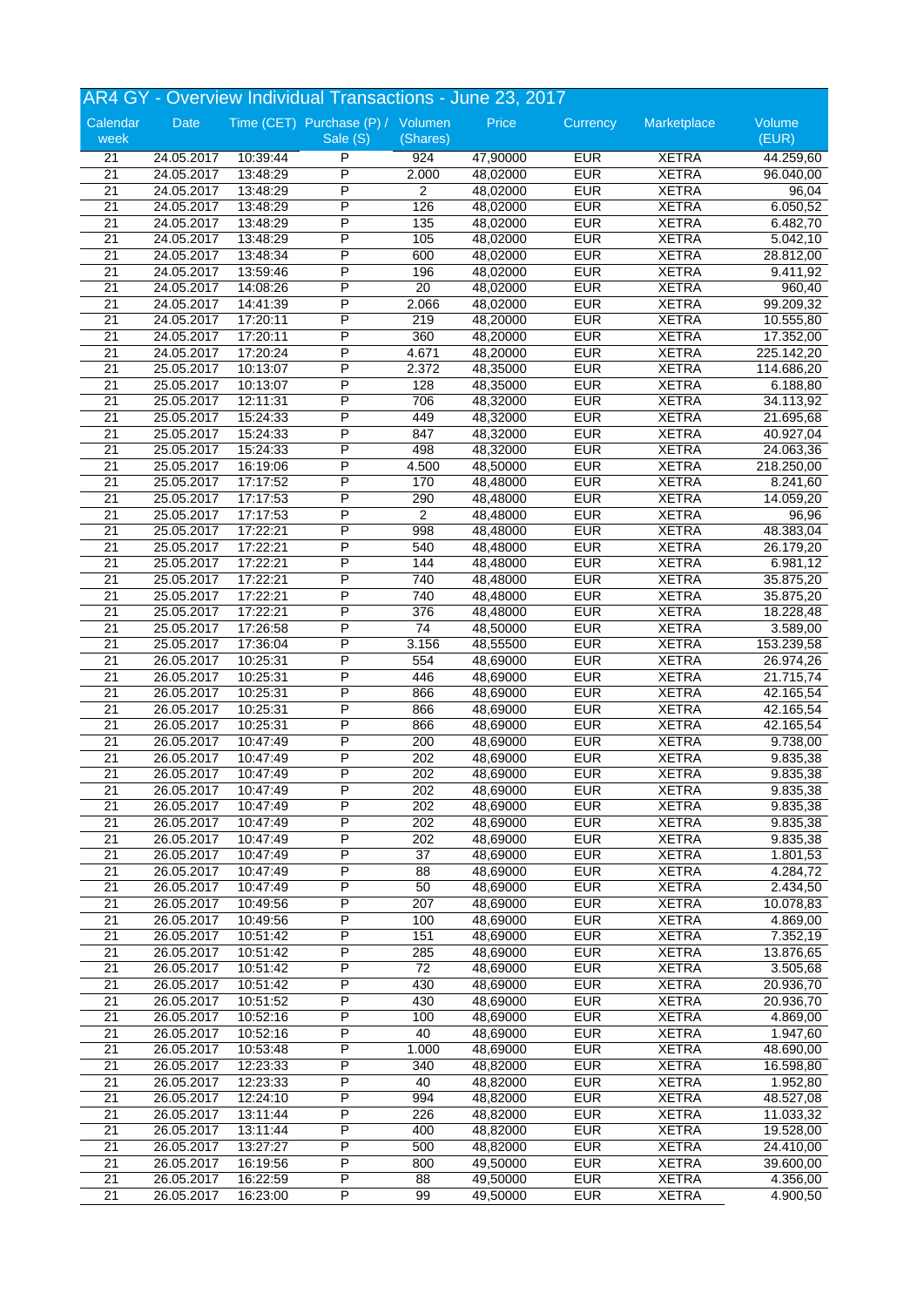|                 |            |          | AR4 GY - Overview Individual Transactions - June 23, 2017 |          |          |            |              |                     |
|-----------------|------------|----------|-----------------------------------------------------------|----------|----------|------------|--------------|---------------------|
| Calendar        | Date       |          | Time (CET) Purchase (P) / Volumen                         |          | Price    | Currency   | Marketplace  | Volume              |
| week            |            |          | Sale (S)                                                  | (Shares) |          |            |              | (EUR)               |
| 21              | 26.05.2017 | 16:23:00 | P                                                         | 789      | 49,50000 | <b>EUR</b> | <b>XETRA</b> | 39.055,50           |
| 21              | 26.05.2017 | 16:23:00 | P                                                         | 789      | 49,50000 | <b>EUR</b> | <b>XETRA</b> | 39.055,50           |
| 21              | 26.05.2017 | 16:23:00 | P                                                         | 59       | 49,50000 | <b>EUR</b> | <b>XETRA</b> | 2.920,50            |
| 21              | 26.05.2017 | 16:23:55 | P                                                         | 40       | 49,50000 | <b>EUR</b> | <b>XETRA</b> | 1.980,00            |
| $\overline{21}$ | 26.05.2017 | 16:26:11 | P                                                         | 463      | 49,50000 | <b>EUR</b> | <b>XETRA</b> | 22.918,50           |
| 21              | 26.05.2017 | 16:31:50 | P                                                         | 985      | 49,50000 | <b>EUR</b> | <b>XETRA</b> | 48.757,50           |
| $\overline{21}$ | 26.05.2017 | 16:31:50 | P                                                         | 328      | 49,50000 | <b>EUR</b> | <b>XETRA</b> | 16.236,00           |
| $\overline{21}$ | 26.05.2017 | 16:52:28 | P                                                         | 50       | 49,60000 | <b>EUR</b> | <b>XETRA</b> | 2.480,00            |
| 21              | 26.05.2017 | 16:52:28 | P                                                         | 838      | 49,60000 | <b>EUR</b> | <b>XETRA</b> | 41.564,80           |
| 21              | 26.05.2017 | 16:52:28 | P                                                         | 838      | 49,60000 | <b>EUR</b> | <b>XETRA</b> | 41.564,80           |
| $\overline{21}$ | 26.05.2017 | 16:52:28 | P                                                         | 838      | 49,60000 | <b>EUR</b> | <b>XETRA</b> | 41.564,80           |
| 21              | 26.05.2017 | 16:52:28 | P                                                         | 838      | 49,60000 | <b>EUR</b> | <b>XETRA</b> | 41.564,80           |
| 21              | 26.05.2017 | 16:52:28 | P                                                         | 58       | 49,60000 | <b>EUR</b> | <b>XETRA</b> | 2.876,80            |
| 21              | 26.05.2017 | 16:53:55 | P                                                         | 2.177    | 49,60000 | <b>EUR</b> | <b>XETRA</b> | 107.979,20          |
| $\overline{21}$ | 26.05.2017 | 16:53:55 | P                                                         | 78       | 49,60000 | <b>EUR</b> | <b>XETRA</b> | 3.868,80            |
| 21              | 26.05.2017 | 16:53:55 | P                                                         | 345      | 49,60000 | <b>EUR</b> | <b>XETRA</b> | 17.112,00           |
| 22              | 29.05.2017 | 10:02:22 | P                                                         | 1.234    | 51,50000 | <b>EUR</b> | <b>XETRA</b> | 63.551,00           |
| 22              | 29.05.2017 | 10:02:22 | P                                                         | 235      | 51,50000 | <b>EUR</b> | <b>XETRA</b> | 12.102,50           |
| $\overline{22}$ | 29.05.2017 | 10:02:22 | P                                                         | 205      | 51,50000 | <b>EUR</b> | <b>XETRA</b> | 10.557,50           |
| $\overline{22}$ | 29.05.2017 | 10:02:22 | P                                                         | 78       | 51,50000 | <b>EUR</b> | <b>XETRA</b> | 4.017,00            |
| $\overline{22}$ | 29.05.2017 | 10:02:23 | P                                                         | 205      | 51,50000 | <b>EUR</b> | <b>XETRA</b> | 10.557,50           |
| $\overline{22}$ | 29.05.2017 | 10:02:23 | P                                                         | 205      | 51,50000 | <b>EUR</b> | <b>XETRA</b> | 10.557,50           |
| $\overline{22}$ | 29.05.2017 | 10:02:23 | P                                                         | 215      | 51,50000 | <b>EUR</b> | <b>XETRA</b> | 11.072,50           |
| $\overline{22}$ | 29.05.2017 | 10:02:24 | P                                                         | 182      | 51,50000 | <b>EUR</b> | <b>XETRA</b> | 9.373,00            |
| 22              | 29.05.2017 | 10:04:08 | P                                                         | 251      | 51,50000 | <b>EUR</b> | <b>XETRA</b> | 12.926,50           |
| $\overline{22}$ | 29.05.2017 | 10:04:08 | P                                                         | 892      | 51,50000 | <b>EUR</b> | <b>XETRA</b> | 45.938,00           |
| 22              | 29.05.2017 | 10:04:08 | $\overline{P}$                                            | 892      | 51,50000 | <b>EUR</b> | <b>XETRA</b> | 45.938,00           |
| $\overline{22}$ | 29.05.2017 | 10:04:08 | P                                                         | 892      | 51,50000 | <b>EUR</b> | <b>XETRA</b> | 45.938,00           |
| 22              | 29.05.2017 | 10:04:08 | P                                                         | 892      | 51,50000 | <b>EUR</b> | <b>XETRA</b> | 45.938,00           |
| 22              | 29.05.2017 | 10:04:08 | P                                                         | 892      | 51,50000 | <b>EUR</b> | <b>XETRA</b> | 45.938,00           |
| 22              | 29.05.2017 | 10:04:08 | P                                                         | 134      | 51,50000 | <b>EUR</b> | <b>XETRA</b> | 6.901,00            |
| 22              | 29.05.2017 | 10:04:08 | P                                                         | 134      | 51,50000 | <b>EUR</b> | <b>XETRA</b> | 6.901,00            |
| $\overline{22}$ | 29.05.2017 | 10:04:08 | P                                                         | 155      | 51,50000 | <b>EUR</b> | <b>XETRA</b> | 7.982,50            |
| $\overline{22}$ | 29.05.2017 | 10:04:11 | P                                                         | 127      | 51,50000 | <b>EUR</b> | <b>XETRA</b> | 6.540,50            |
| 22              | 29.05.2017 | 10:04:11 | P                                                         | 200      | 51,50000 | <b>EUR</b> | <b>XETRA</b> | 10.300,00           |
| 22              | 29.05.2017 | 10:04:13 | P                                                         | 200      | 51,50000 | <b>EUR</b> | <b>XETRA</b> | 10.300,00           |
| 22              | 29.05.2017 | 10:04:13 | P                                                         | 200      | 51,50000 | <b>EUR</b> | <b>XETRA</b> | 10.300.00           |
| $\overline{22}$ | 29.05.2017 | 10:04:14 | P                                                         | 200      | 51,50000 | <b>EUR</b> | <b>XETRA</b> | 10.300,00           |
| 22              | 29.05.2017 | 10:04:14 | P                                                         | 18       | 51,50000 | <b>EUR</b> | <b>XETRA</b> | $\overline{927,00}$ |
| 22              | 29.05.2017 | 10:04:17 | P                                                         | 200      | 51,50000 | <b>EUR</b> | <b>XETRA</b> | 10.300,00           |
| 22              | 29.05.2017 | 10:04:17 | P                                                         | 200      | 51,50000 | <b>EUR</b> | <b>XETRA</b> | 10.300,00           |
| 22              | 29.05.2017 | 10:04:18 | $\overline{\mathsf{P}}$                                   | 200      | 51,50000 | <b>EUR</b> | <b>XETRA</b> | 10.300,00           |
| 22              | 29.05.2017 | 10:04:18 | $\overline{P}$                                            | 324      | 51,50000 | <b>EUR</b> | <b>XETRA</b> | 16.686,00           |
| $\overline{22}$ | 29.05.2017 | 10:04:27 | P                                                         | 110      | 51,50000 | <b>EUR</b> | <b>XETRA</b> | 5.665,00            |
| $\overline{22}$ | 29.05.2017 | 10:04:27 | P                                                         | 200      | 51,50000 | <b>EUR</b> | <b>XETRA</b> | 10.300,00           |
| 22              | 29.05.2017 | 10:04:27 | P                                                         | 175      | 51,50000 | <b>EUR</b> | <b>XETRA</b> | 9.012,50            |
| $\overline{22}$ | 29.05.2017 | 10:04:30 | P                                                         | 203      | 51,50000 | <b>EUR</b> | <b>XETRA</b> | 10.454,50           |
| $\overline{22}$ | 29.05.2017 | 10:10:00 | P                                                         | 50       | 51,70000 | <b>EUR</b> | <b>XETRA</b> | 2.585,00            |
| 22              | 29.05.2017 | 10:10:00 | $\overline{P}$                                            | 575      | 51,70000 | <b>EUR</b> | <b>XETRA</b> | 29.727,50           |
| 22              | 29.05.2017 | 10:18:03 | P                                                         | 402      | 51,70000 | <b>EUR</b> | <b>XETRA</b> | 20.783,40           |
| $\overline{22}$ | 29.05.2017 | 10:18:03 | P                                                         | 207      | 51,70000 | <b>EUR</b> | <b>XETRA</b> | 10.701,90           |
| 22              | 29.05.2017 | 10:18:04 | P                                                         | 231      | 51,70000 | <b>EUR</b> | <b>XETRA</b> | 11.942,70           |
| $\overline{22}$ | 29.05.2017 | 10:18:05 | P                                                         | 104      | 51,70000 | <b>EUR</b> | <b>XETRA</b> | 5.376,80            |
| $\overline{22}$ | 29.05.2017 | 10:22:40 | $\overline{\mathsf{P}}$                                   | 150      | 51,70000 | <b>EUR</b> | <b>XETRA</b> | 7.755,00            |
| 22              | 29.05.2017 | 10:22:40 | P                                                         | 500      | 51,70000 | <b>EUR</b> | <b>XETRA</b> | 25.850,00           |
| 22              | 29.05.2017 | 10:22:46 | P                                                         | 170      | 51,70000 | <b>EUR</b> | <b>XETRA</b> | 8.789,00            |
| 22              | 29.05.2017 | 10:25:33 | $\overline{P}$                                            | 2.736    | 51,70000 | <b>EUR</b> | <b>XETRA</b> | 141.451,20          |
| $\overline{22}$ |            |          | $\overline{\mathsf{P}}$                                   | 225      |          | <b>EUR</b> |              |                     |
|                 | 29.05.2017 | 10:47:00 | P                                                         |          | 51,50000 |            | <b>XETRA</b> | 11.587,50           |
| 22              | 29.05.2017 | 10:47:00 |                                                           | 201      | 51,50000 | <b>EUR</b> | <b>XETRA</b> | 10.351,50           |
| $\overline{22}$ | 29.05.2017 | 10:47:00 | P                                                         | 808      | 51,50000 | <b>EUR</b> | <b>XETRA</b> | 41.612,00           |
| $\overline{22}$ | 29.05.2017 | 10:48:56 | P                                                         | 100      | 51,50000 | <b>EUR</b> | <b>XETRA</b> | 5.150,00            |
| 22              | 29.05.2017 | 17:29:08 | $\overline{\mathsf{P}}$                                   | 50       | 52,60000 | <b>EUR</b> | <b>XETRA</b> | 2.630,00            |
| 22              | 29.05.2017 | 17:29:08 | P                                                         | 21       | 52,60000 | <b>EUR</b> | <b>XETRA</b> | 1.104,60            |
| 22              | 29.05.2017 | 17:29:11 | P                                                         | 200      | 52,60000 | <b>EUR</b> | <b>XETRA</b> | 10.520,00           |
| $\overline{22}$ | 29.05.2017 | 17:29:11 | $\overline{P}$                                            | 963      | 52,60000 | <b>EUR</b> | <b>XETRA</b> | 50.653,80           |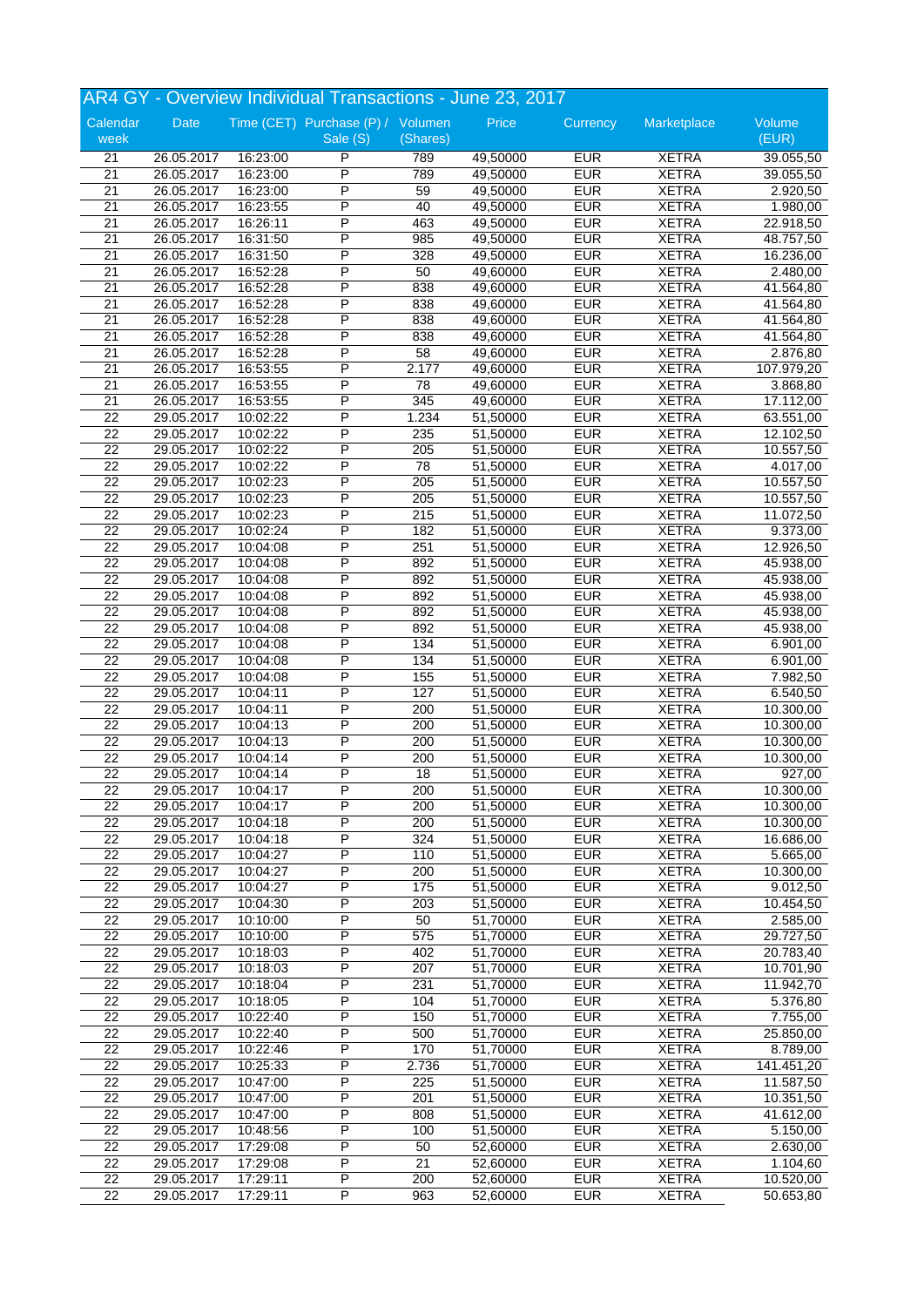|                       | AR4 GY - Overview Individual Transactions - June 23, 2017 |                      |                                   |                        |                      |                          |                              |                        |  |
|-----------------------|-----------------------------------------------------------|----------------------|-----------------------------------|------------------------|----------------------|--------------------------|------------------------------|------------------------|--|
| Calendar              | Date                                                      |                      | Time (CET) Purchase (P) / Volumen |                        | Price                | Currency                 | Marketplace                  | Volume                 |  |
| week                  |                                                           |                      | Sale (S)                          | (Shares)               |                      |                          |                              | (EUR)                  |  |
| 22                    | 29.05.2017                                                | 17:29:11             | P                                 | 963                    | 52,60000             | <b>EUR</b>               | <b>XETRA</b>                 | 50.653,80              |  |
| 22                    | 29.05.2017                                                | 17:29:11             | P                                 | 963                    | 52,60000             | <b>EUR</b>               | <b>XETRA</b>                 | 50.653,80              |  |
| $\overline{22}$       | 29.05.2017                                                | 17:29:11             | P                                 | 542                    | 52,60000             | <b>EUR</b>               | <b>XETRA</b>                 | 28.509,20              |  |
| 22                    | 29.05.2017                                                | 17:29:16             | P                                 | 58                     | 52,60000             | <b>EUR</b>               | <b>XETRA</b>                 | 3.050,80               |  |
| 22                    | 29.05.2017                                                | 17:29:55             | P                                 | 29                     | 52,60000             | <b>EUR</b>               | <b>XETRA</b>                 | 1.525,40               |  |
| 22                    | 30.05.2017                                                | 09:19:26             | P                                 | 11                     | 53,15000             | <b>EUR</b>               | <b>XETRA</b>                 | 584,65                 |  |
| 22                    | 30.05.2017                                                | 09:19:29             | P                                 | 220                    | 53,15000             | <b>EUR</b>               | <b>XETRA</b>                 | 11.693,00              |  |
| 22                    | 30.05.2017                                                | 09:19:29             | P                                 | 19                     | 53,15000             | <b>EUR</b>               | <b>XETRA</b>                 | 1.009,85               |  |
| 22                    | 30.05.2017                                                | 09:19:29             | P                                 | 19                     | 53,15000             | <b>EUR</b>               | <b>XETRA</b>                 | 1.009,85               |  |
| 22                    | 30.05.2017                                                | 09:19:29             | P<br>$\overline{P}$               | 19                     | 53,15000             | <b>EUR</b>               | <b>XETRA</b>                 | 1.009,85               |  |
| $\overline{22}$       | 30.05.2017                                                | 09:19:29             | P                                 | 19                     | 53,15000             | <b>EUR</b>               | <b>XETRA</b>                 | 1.009,85               |  |
| 22                    | 30.05.2017                                                | 09:19:29             |                                   | 19                     | 53,15000             | <b>EUR</b>               | <b>XETRA</b>                 | 1.009,85               |  |
| $\overline{22}$       | 30.05.2017                                                | 09:19:29             | P                                 | 174                    | 53,15000             | <b>EUR</b>               | <b>XETRA</b>                 | 9.248,10               |  |
| $\overline{22}$       | 30.05.2017                                                | 09:19:30             | P                                 | 750                    | 53,15000             | <b>EUR</b>               | <b>XETRA</b>                 | 39.862,50              |  |
| $\overline{22}$       | 30.05.2017                                                | 09:19:30             | P                                 | 250                    | 53,15000             | <b>EUR</b>               | <b>XETRA</b>                 | 13.287,50              |  |
| 22                    | 30.05.2017                                                | 09:19:30             | P                                 | 250                    | 53,15000             | <b>EUR</b>               | <b>XETRA</b>                 | 13.287,50              |  |
| 22                    | 30.05.2017                                                | 09:19:30             | P                                 | 250                    | 53,15000             | <b>EUR</b>               | <b>XETRA</b>                 | 13.287,50              |  |
| $\overline{22}$       | 30.05.2017                                                | 09:19:30             | P<br>P                            | 250                    | 53,15000             | <b>EUR</b>               | <b>XETRA</b>                 | 13.287,50              |  |
| $\overline{22}$       | 30.05.2017                                                | 09:19:33             |                                   | 250                    | 53,15000             | <b>EUR</b>               | <b>XETRA</b>                 | 13.287,50              |  |
| 22                    | 30.05.2017                                                | 09:19:36             | P                                 | $\overline{2}$         | 53,15000             | <b>EUR</b>               | <b>XETRA</b>                 | 106,30                 |  |
| $\overline{22}$       | 30.05.2017                                                | 09:19:50             | Ρ                                 | 500                    | 53,00000             | <b>EUR</b>               | <b>XETRA</b>                 | 26.500,00              |  |
| $\overline{22}$       | 30.05.2017                                                | 09:19:50             | P<br>P                            | 1.545                  | 53,00000             | <b>EUR</b>               | <b>XETRA</b>                 | 81.885,00              |  |
| 22                    | 30.05.2017                                                | 09:19:50             |                                   | 48                     | 53,00000             | <b>EUR</b>               | <b>XETRA</b>                 | 2.544,00               |  |
| 22                    | 30.05.2017                                                | 09:19:50             | P<br>P                            | 455                    | 53,00000             | <b>EUR</b>               | <b>XETRA</b>                 | 24.115,00              |  |
| 22                    | 30.05.2017                                                | 09:19:50             | P                                 | 27                     | 53,00000             | <b>EUR</b>               | <b>XETRA</b>                 | 1.431,00               |  |
| $\overline{22}$<br>22 | 30.05.2017                                                | 09:19:50             | P                                 | 380                    | 53,00000             | <b>EUR</b><br><b>EUR</b> | <b>XETRA</b>                 | 20.140,00              |  |
| 22                    | 30.05.2017                                                | 09:19:52             | P                                 | 300                    | 53,00000             | <b>EUR</b>               | <b>XETRA</b>                 | 15.900,00              |  |
|                       | 30.05.2017                                                | 09:19:53             |                                   | 45                     | 53,00000             |                          | <b>XETRA</b>                 | 2.385,00               |  |
| 22                    | 30.05.2017                                                | 09:19:58             | P                                 | 400                    | 53,00000             | <b>EUR</b>               | <b>XETRA</b>                 | 21.200,00              |  |
| 22                    | 30.05.2017                                                | 09:20:01             | P<br>P                            | 415                    | 53,00000             | <b>EUR</b>               | <b>XETRA</b>                 | 21.995,00              |  |
| 22                    | 30.05.2017                                                | 09:20:09             | P                                 | 885                    | 53,00000             | <b>EUR</b>               | <b>XETRA</b>                 | 46.905,00              |  |
| 22                    | 30.05.2017                                                | 09:27:00             |                                   | 2.000                  | 52,50000             | <b>EUR</b>               | <b>XETRA</b>                 | 105.000,00             |  |
| 22                    | 30.05.2017                                                | 09:27:55             | P<br>P                            | 22                     | 52,20000             | <b>EUR</b>               | <b>XETRA</b>                 | 1.148,40               |  |
| 22                    | 30.05.2017                                                | 09:27:57             | P                                 | 17                     | 52,20000             | <b>EUR</b>               | <b>XETRA</b>                 | 887,40                 |  |
| 22                    | 30.05.2017                                                | 09:27:59             |                                   | 211                    | 52,20000             | <b>EUR</b>               | <b>XETRA</b>                 | 11.014,20              |  |
| 22                    | 30.05.2017                                                | 09:27:59             | P                                 | 250                    | 52,20000             | <b>EUR</b>               | <b>XETRA</b>                 | 13.050,00              |  |
| 22                    | 30.05.2017                                                | 09:27:59             | P<br>P                            | 250                    | 52,20000             | <b>EUR</b>               | <b>XETRA</b>                 | 13.050,00              |  |
| $\overline{22}$       | 30.05.2017                                                | 09:27:59             | P                                 | 250                    | 52,20000             | <b>EUR</b>               | <b>XETRA</b>                 | 13.050,00              |  |
| 22                    | 30.05.2017                                                | 09:27:59             |                                   | 250                    | 52,20000             | <b>EUR</b>               | <b>XETRA</b>                 | 13.050,00              |  |
| 22                    | 30.05.2017                                                | 09:28:01             | P                                 | 1.000                  | 52,20000             | <b>EUR</b>               | <b>XETRA</b>                 | 52.200,00              |  |
| $\overline{22}$       | 30.05.2017<br>30.05.2017                                  | 12:02:11             | P<br>$\overline{\mathsf{P}}$      | 250                    | 52,70000             | <b>EUR</b>               | <b>XETRA</b>                 | 13.175,00<br>10.413,00 |  |
| 22                    |                                                           | 14:26:04             |                                   | 195                    | 53,40000             | <b>EUR</b>               | <b>XETRA</b>                 |                        |  |
| 22<br>$\overline{22}$ | 30.05.2017                                                | 14:35:05             | P<br>P                            | 305                    | 53,40000<br>53,42000 | <b>EUR</b>               | <b>XETRA</b><br><b>XETRA</b> | 16.287,00              |  |
| $\overline{22}$       | 30.05.2017                                                | 15:09:28             | P                                 | 74                     |                      | <b>EUR</b><br><b>EUR</b> | <b>XETRA</b>                 | 3.953,08               |  |
| $\overline{22}$       | 30.05.2017<br>30.05.2017                                  | 15:09:30<br>15:10:38 | P                                 | 49<br>$\overline{377}$ | 53,42000<br>53,42000 | <b>EUR</b>               | <b>XETRA</b>                 | 2.617,58               |  |
|                       |                                                           |                      |                                   |                        |                      |                          | <b>XETRA</b>                 | 20.139,34              |  |
| 22                    | 30.05.2017<br>30.05.2017                                  | 15:41:24             | P<br>P                            | 210                    | 53,20000<br>53,20000 | <b>EUR</b>               |                              | 11.172,00<br>4.788,00  |  |
| 22<br>22              |                                                           | 16:06:20             | P                                 | 90                     |                      | <b>EUR</b><br><b>EUR</b> | <b>XETRA</b><br><b>XETRA</b> | $\overline{5.320,00}$  |  |
| 22                    | 30.05.2017                                                | 16:06:20<br>16:06:20 | $\overline{P}$                    | 100                    | 53,20000<br>53,20000 | <b>EUR</b>               | <b>XETRA</b>                 | 5.320,00               |  |
| 22                    | 30.05.2017<br>30.05.2017                                  | 16:06:20             | P                                 | 100<br>100             | 53,20000             | <b>EUR</b>               | <b>XETRA</b>                 | 5.320,00               |  |
| $\overline{22}$       | 30.05.2017                                                | 16:06:20             | P                                 | 100                    | 53,20000             | <b>EUR</b>               | <b>XETRA</b>                 | 5.320,00               |  |
| $\overline{22}$       |                                                           |                      | P                                 | 90                     | 53,20000             | <b>EUR</b>               | <b>XETRA</b>                 |                        |  |
| 22                    | 30.05.2017<br>30.05.2017                                  | 16:06:20             | $\overline{P}$                    | 210                    | 53,20000             | <b>EUR</b>               | <b>XETRA</b>                 | 4.788,00               |  |
|                       |                                                           | 16:14:39             | P                                 |                        |                      | <b>EUR</b>               |                              | 11.172,00              |  |
| 22                    | 30.05.2017                                                | 16:40:06             | $\overline{P}$                    | 87                     | 53,05000             |                          | <b>XETRA</b>                 | 4.615,35               |  |
| 22                    | 30.05.2017                                                | 16:40:06             | $\overline{P}$                    | 63                     | 53,05000             | <b>EUR</b>               | <b>XETRA</b>                 | 3.342,15               |  |
| 22                    | 30.05.2017                                                | 16:40:06             | P                                 | 63                     | 53,05000             | <b>EUR</b>               | <b>XETRA</b>                 | 3.342,15               |  |
| 22                    | 30.05.2017                                                | 16:40:06             |                                   | 63                     | 53,05000             | <b>EUR</b>               | <b>XETRA</b>                 | 3.342,15               |  |
| 22                    | 30.05.2017                                                | 16:40:06             | P<br>P                            | 63                     | 53,05000             | <b>EUR</b>               | <b>XETRA</b>                 | 3.342,15               |  |
| 22                    | 30.05.2017                                                | 16:40:06             | $\overline{P}$                    | 37                     | 53,05000             | <b>EUR</b>               | <b>XETRA</b>                 | 1.962,85               |  |
| 22                    | 30.05.2017                                                | 16:40:08             |                                   | $\overline{74}$        | 53,05000             | <b>EUR</b>               | <b>XETRA</b>                 | 3.925,70               |  |
| 22                    | 30.05.2017                                                | 16:40:08             | P                                 | 74                     | 53,05000             | <b>EUR</b>               | <b>XETRA</b>                 | 3.925,70               |  |
| 22<br>$\overline{22}$ | 30.05.2017                                                | 16:40:08             | P<br>P                            | 150                    | 53,05000             | <b>EUR</b><br><b>EUR</b> | <b>XETRA</b>                 | 7.957,50               |  |
| $\overline{22}$       | 30.05.2017                                                | 16:40:08             | $\overline{P}$                    | 76                     | 53,05000             |                          | <b>XETRA</b>                 | 4.031,80               |  |
|                       | 30.05.2017                                                | 16:40:08             |                                   | $\overline{26}$        | 53,05000             | <b>EUR</b>               | <b>XETRA</b>                 | 1.379,30               |  |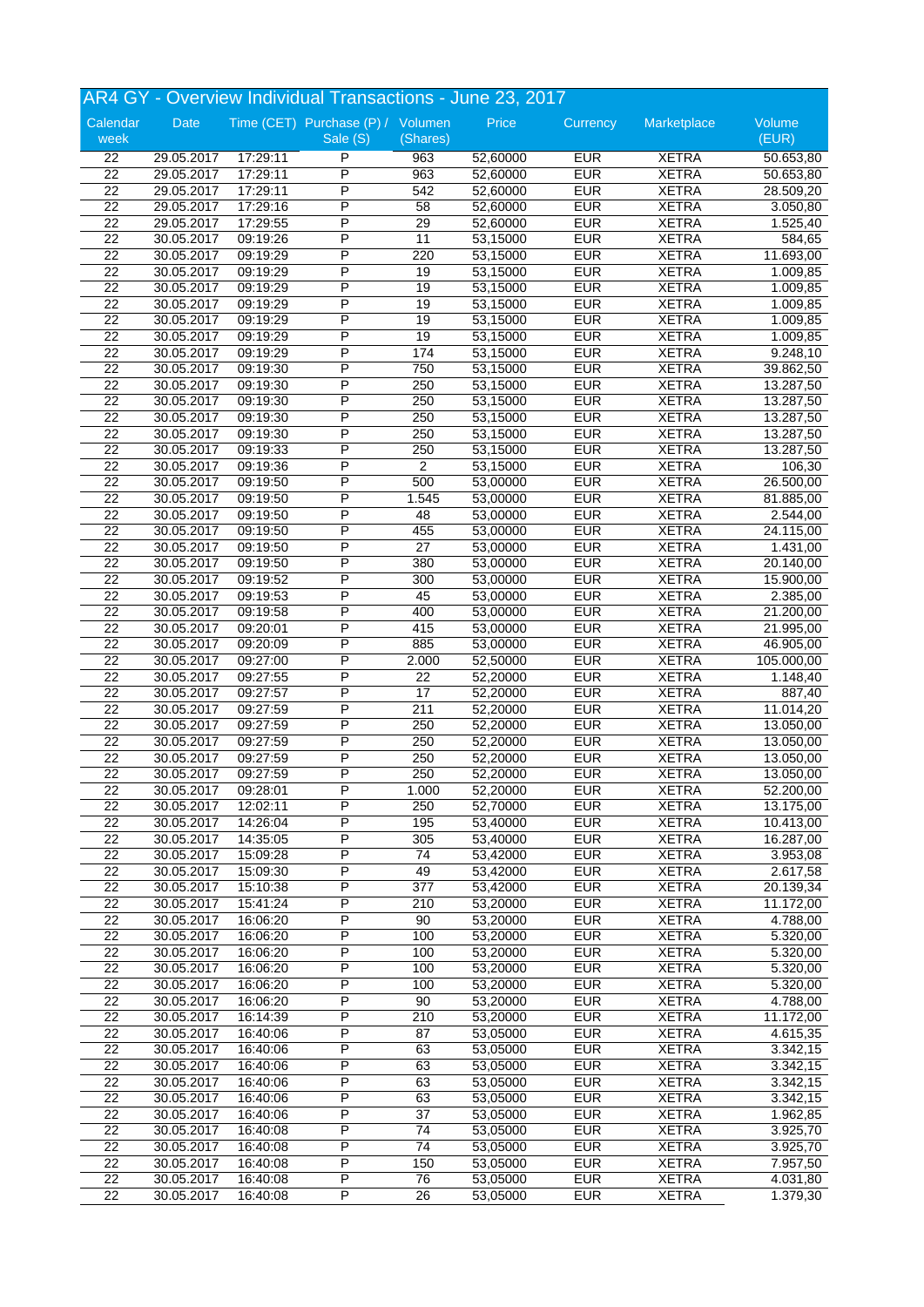|                  |                          |                      | AR4 GY - Overview Individual Transactions - June 23, 2017 |                 |                      |            |              |                       |
|------------------|--------------------------|----------------------|-----------------------------------------------------------|-----------------|----------------------|------------|--------------|-----------------------|
| Calendar<br>week | Date                     |                      | Time (CET) Purchase (P) / Volumen<br>Sale (S)             | (Shares)        | Price                | Currency   | Marketplace  | Volume<br>(EUR)       |
| 22               |                          |                      | $\overline{P}$                                            | 50              |                      | <b>EUR</b> | <b>XETRA</b> | 2.652,50              |
| 22               | 30.05.2017<br>30.05.2017 | 16:40:08<br>16:40:08 | P                                                         | 50              | 53,05000<br>53,05000 | <b>EUR</b> | <b>XETRA</b> | 2.652,50              |
| 22               | 30.05.2017               | 16:40:11             | P                                                         | 24              | 53,05000             | <b>EUR</b> | <b>XETRA</b> | 1.273,20              |
| 22               | 30.05.2017               | 16:41:06             | P                                                         | 165             | 53,05000             | <b>EUR</b> | <b>XETRA</b> | 8.753,25              |
| $\overline{22}$  | 30.05.2017               | 16:43:46             | P                                                         | 83              | 53,05000             | <b>EUR</b> | <b>XETRA</b> | 4.403,15              |
| 22               | 30.05.2017               | 16:45:08             | Ρ                                                         | 52              | 53,05000             | <b>EUR</b> | <b>XETRA</b> | 2.758,60              |
| 22               | 30.05.2017               | 16:49:50             | P                                                         | 150             | 53,05000             | <b>EUR</b> | <b>XETRA</b> | 7.957,50              |
| 22               | 30.05.2017               | 16:49:51             | P                                                         | 150             | 53,05000             | <b>EUR</b> | <b>XETRA</b> | 7.957,50              |
| 22               | 30.05.2017               | 17:26:21             | P                                                         | 500             | 52,90000             | <b>EUR</b> | <b>XETRA</b> | 26.450,00             |
| 22               | 30.05.2017               | 17:26:22             | P                                                         | 32              | 52,90000             | <b>EUR</b> | <b>XETRA</b> | 1.692,80              |
| $\overline{22}$  | 30.05.2017               | 17:26:40             | $\overline{P}$                                            | 32              | 52,90000             | <b>EUR</b> | <b>XETRA</b> | 1.692,80              |
| $\overline{22}$  | 30.05.2017               | 17:26:58             | P                                                         | $\overline{32}$ | 52,90000             | <b>EUR</b> | <b>XETRA</b> | 1.692,80              |
| $\overline{22}$  | 30.05.2017               | 17:27:15             | P                                                         | $\overline{32}$ | 52,90000             | <b>EUR</b> | <b>XETRA</b> | 1.692,80              |
| $\overline{22}$  | 30.05.2017               | 17:30:01             | P                                                         | 200             | 53,00000             | <b>EUR</b> | <b>XETRA</b> | 10.600,00             |
| $\overline{22}$  | 30.05.2017               | 17:30:02             | P                                                         | 1.566           | 53,00000             | <b>EUR</b> | <b>XETRA</b> | 82.998,00             |
| 22               | 30.05.2017               | 17:30:25             | P                                                         | 234             | 53,00000             | <b>EUR</b> | <b>XETRA</b> | 12.402,00             |
| 22               | 30.05.2017               | 17:30:30             | P                                                         | 86              | 53,00000             | <b>EUR</b> | <b>XETRA</b> | 4.558,00              |
| $\overline{22}$  | 30.05.2017               | 17:30:35             | P                                                         | 350             | 53,00000             | <b>EUR</b> | <b>XETRA</b> | 18.550,00             |
| 22               | 31.05.2017               | 09:07:54             | $\overline{P}$                                            | 100             | 53,37000             | <b>EUR</b> | <b>XETRA</b> | 5.337,00              |
| 22               | 31.05.2017               | 09:07:54             | P                                                         | 100             | 53,37000             | <b>EUR</b> | <b>XETRA</b> | 5.337,00              |
| 22               | 31.05.2017               | 09:07:54             | P                                                         | 100             | 53,37000             | <b>EUR</b> | <b>XETRA</b> | 5.337,00              |
| $\overline{22}$  | 31.05.2017               | 09:07:54             | P                                                         | 100             | 53,37000             | <b>EUR</b> | <b>XETRA</b> | 5.337,00              |
| 22               | 31.05.2017               | 09:07:54             | P                                                         | 100             | 53,37000             | <b>EUR</b> | <b>XETRA</b> | $\overline{5.337,00}$ |
| $\overline{22}$  | 31.05.2017               | 09:07:54             | P                                                         | 100             | 53,37000             | <b>EUR</b> | <b>XETRA</b> | 5.337,00              |
| 22               | 31.05.2017               | 09:07:54             | P                                                         | 100             | 53,37000             | <b>EUR</b> | <b>XETRA</b> | $\overline{5.337,00}$ |
| $\overline{22}$  | 31.05.2017               | 09:07:54             | P                                                         | 100             | 53,37000             | <b>EUR</b> | <b>XETRA</b> | 5.337,00              |
| 22               | 31.05.2017               | 09:07:55             | $\overline{P}$                                            | 100             | 53,37000             | <b>EUR</b> | <b>XETRA</b> | 5.337,00              |
| 22               | 31.05.2017               | 09:07:55             | P                                                         | 100             | 53,37000             | <b>EUR</b> | <b>XETRA</b> | 5.337,00              |
| 22               | 31.05.2017               | 09:10:07             | P                                                         | 1.500           | 53,10000             | <b>EUR</b> | <b>XETRA</b> | 79.650,00             |
| 22               | 31.05.2017               | 09:11:20             | P                                                         | 250             | 53,05000             | <b>EUR</b> | <b>XETRA</b> | 13.262,50             |
| 22               | 31.05.2017               | 09:11:20             | P                                                         | 561             | 53,05000             | <b>EUR</b> | <b>XETRA</b> | 29.761,05             |
| 22               | 31.05.2017               | 09:11:20             | P                                                         | 561             | 53,05000             | <b>EUR</b> | <b>XETRA</b> | 29.761,05             |
| 22               | 31.05.2017               | 09:11:20             | P                                                         | 561             | 53,05000             | <b>EUR</b> | <b>XETRA</b> | 29.761,05             |
| 22               | 31.05.2017               | 09:11:20             | P                                                         | 561             | 53,05000             | <b>EUR</b> | <b>XETRA</b> | 29.761,05             |
| 22               | 31.05.2017               | 09:11:20             | P                                                         | 6               | 53,05000             | <b>EUR</b> | <b>XETRA</b> | 318,30                |
| 22               | 31.05.2017               | 09:16:21             | P                                                         | 276             | 52,77000             | <b>EUR</b> | <b>XETRA</b> | 14.564,52             |
| 22               | 31.05.2017               | 09:16:22             | P                                                         | 279             | 52,77000             | <b>EUR</b> | <b>XETRA</b> | 14.722,83             |
| $\overline{22}$  | 31.05.2017               | 09:19:44             | $\overline{P}$                                            | 200             | 52,77000             | <b>EUR</b> | <b>XETRA</b> | 10.554,00             |
| $\overline{22}$  | 31.05.2017               | 09:19:44             | P                                                         | 300             | 52,77000             | <b>EUR</b> | <b>XETRA</b> | 15.831,00             |
| 22               | 31.05.2017               | 09:19:44             | P                                                         | 300             | 52,77000             | <b>EUR</b> | <b>XETRA</b> | 15.831,00             |
| $\overline{22}$  | 31.05.2017               | 09:19:44             | P                                                         | 300             | 52,77000             | <b>EUR</b> | <b>XETRA</b> | 15.831,00             |
| 22               | 31.05.2017               | 09:19:44             | $\overline{\mathsf{P}}$                                   | 300             | 52,77000             | <b>EUR</b> | <b>XETRA</b> | 15.831,00             |
| 22               | 31.05.2017               | 09:19:44             | $\overline{P}$                                            | 300             | 52,77000             | <b>EUR</b> | <b>XETRA</b> | 15.831,00             |
| $\overline{22}$  | 31.05.2017               | 09:19:44             | P                                                         | 236             | 52,77000             | <b>EUR</b> | <b>XETRA</b> | 12.453,72             |
| $\overline{22}$  | 31.05.2017               | 10:01:42             | $\overline{P}$                                            | 600             | 52,85000             | <b>EUR</b> | <b>XETRA</b> | 31.710,00             |
| 22               | 31.05.2017               | 10:12:30             | P                                                         | 288             | 52,85000             | <b>EUR</b> | <b>XETRA</b> | 15.220,80             |
| 22               | 31.05.2017               | 10:18:21             | $\overline{P}$                                            | 112             | 52,85000             | <b>EUR</b> | <b>XETRA</b> | 5.919,20              |
| 22               | 31.05.2017               | 10:21:29             | P                                                         | 222             | 52,85000             | <b>EUR</b> | <b>XETRA</b> | 11.732,70             |
| 22               | 31.05.2017               | 10:28:58             | P                                                         | 164             | 52,85000             | <b>EUR</b> | <b>XETRA</b> | 8.667,40              |
| 22               | 31.05.2017               | 10:28:58             | P                                                         | 520             | 52,85000             | <b>EUR</b> | <b>XETRA</b> | 27.482,00             |
| 22               | 31.05.2017               | 10:28:58             | P                                                         | 94              | 52,85000             | <b>EUR</b> | <b>XETRA</b> | 4.967,90              |
| 22               | 31.05.2017               | 11:15:36             | P                                                         | 76              | 52,50000             | <b>EUR</b> | <b>XETRA</b> | 3.990,00              |
| 22               | 31.05.2017               | 11:15:36             | $\overline{P}$                                            | 85              | 52,50000             | <b>EUR</b> | <b>XETRA</b> | 4.462,50              |
| 22               | 31.05.2017               | 11:17:04             | $\overline{\mathsf{P}}$                                   | 89              | 52,50000             | <b>EUR</b> | <b>XETRA</b> | 4.672,50              |
| 22               | 31.05.2017               | 11:17:11             | P                                                         | 293             | 52,50000             | <b>EUR</b> | <b>XETRA</b> | 15.382,50             |
| 22               | 31.05.2017               | 11:20:37             | P                                                         | 206             | 52,50000             | EUR        | <b>XETRA</b> | 10.815,00             |
| 22               | 31.05.2017               | 11:20:41             | P                                                         | 44              | 52,50000             | <b>EUR</b> | <b>XETRA</b> | 2.310,00              |
| 22               | 31.05.2017               | 11:20:44             | P                                                         | 207             | 52,50000             | <b>EUR</b> | <b>XETRA</b> | 10.867,50             |
| 22               | 31.05.2017               | 11:20:54             | P                                                         | 378             | 52,50000             | <b>EUR</b> | <b>XETRA</b> | 19.845,00             |
| 22               | 31.05.2017               | 11:21:03             | P                                                         | 366             | 52,50000             | <b>EUR</b> | <b>XETRA</b> | 19.215,00             |
| 22               | 31.05.2017               | 11:21:04             | P                                                         | 150             | 52,50000             | <b>EUR</b> | <b>XETRA</b> | 7.875,00              |
| 22               | 31.05.2017               | 11:21:13             | $\overline{\mathsf{P}}$                                   | 106             | 52,50000             | <b>EUR</b> | <b>XETRA</b> | 5.565,00              |
| 22               | 31.05.2017               | 13:19:13             | P                                                         | 536             | 52,55000             | <b>EUR</b> | <b>XETRA</b> | 28.166,80             |
| $\overline{22}$  | 31.05.2017               | 13:19:13             | P                                                         | 45              | 52,55000             | <b>EUR</b> | <b>XETRA</b> | 2.364,75              |
| $\overline{22}$  | 31.05.2017               | 13:19:15             | $\overline{\mathsf{P}}$                                   | 404             | 52,55000             | <b>EUR</b> | <b>XETRA</b> | 21.230,20             |
|                  |                          |                      |                                                           |                 |                      |            |              |                       |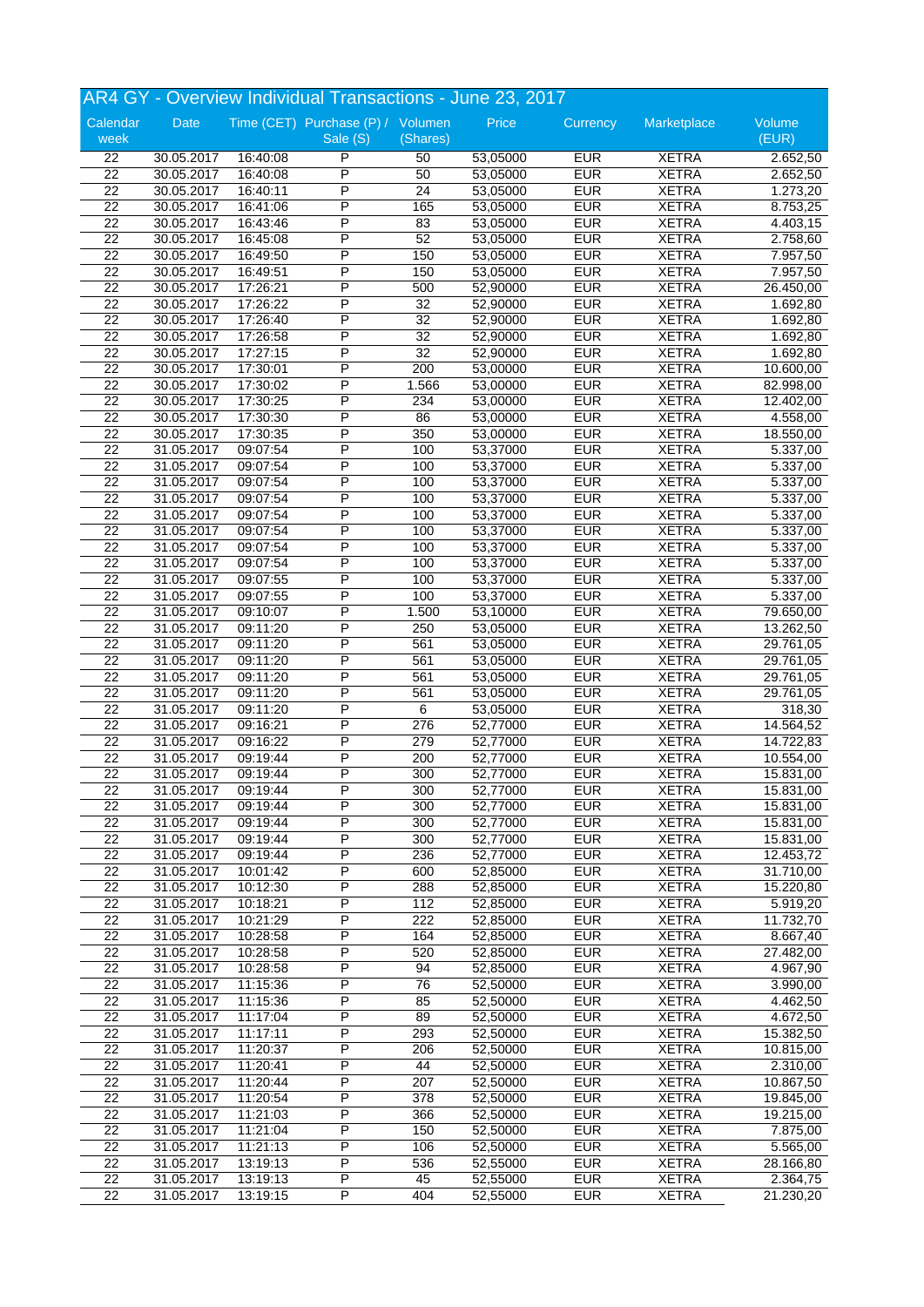|                 |            |          | AR4 GY - Overview Individual Transactions - June 23, 2017 |                 |          |            |              |            |
|-----------------|------------|----------|-----------------------------------------------------------|-----------------|----------|------------|--------------|------------|
| Calendar        | Date       |          | Time (CET) Purchase (P) / Volumen                         |                 | Price    | Currency   | Marketplace  | Volume     |
| week            |            |          | Sale (S)                                                  | (Shares)        |          |            |              | (EUR)      |
| $\overline{22}$ | 31.05.2017 | 14:24:22 | P                                                         | 135             | 52,77000 | <b>EUR</b> | <b>XETRA</b> | 7.123,95   |
| 22              | 31.05.2017 | 14:24:32 | P                                                         | 160             | 52,77000 | <b>EUR</b> | <b>XETRA</b> | 8.443,20   |
| 22              | 31.05.2017 | 14:25:46 | P                                                         | 165             | 52,77000 | <b>EUR</b> | <b>XETRA</b> | 8.707,05   |
| $\overline{22}$ | 31.05.2017 | 15:57:25 | P                                                         | 179             | 52,50000 | <b>EUR</b> | <b>XETRA</b> | 9.397,50   |
| 22              | 31.05.2017 | 15:57:25 | P                                                         | $\overline{25}$ | 52,50000 | <b>EUR</b> | <b>XETRA</b> | 1.312,50   |
| $\overline{22}$ | 31.05.2017 | 15:57:25 | P                                                         | 20              | 52,50000 | <b>EUR</b> | <b>XETRA</b> | 1.050,00   |
| $\overline{22}$ | 31.05.2017 | 15:57:25 | P                                                         | 331             | 52,50000 | <b>EUR</b> | <b>XETRA</b> | 17.377,50  |
| $\overline{22}$ | 31.05.2017 | 15:57:25 | P                                                         | 831             | 52,50000 | <b>EUR</b> | <b>XETRA</b> | 43.627,50  |
| 22              | 31.05.2017 | 15:57:25 | P                                                         | 831             | 52,50000 | <b>EUR</b> | <b>XETRA</b> | 43.627,50  |
| 22              | 31.05.2017 | 15:57:25 | P                                                         | 783             | 52,50000 | <b>EUR</b> | <b>XETRA</b> | 41.107,50  |
| 22              | 31.05.2017 | 16:27:50 | P                                                         | 481             | 52,02000 | <b>EUR</b> | <b>XETRA</b> | 25.021,62  |
| 22              | 31.05.2017 | 16:27:50 | P                                                         | 125             | 52,02000 | <b>EUR</b> | <b>XETRA</b> | 6.502,50   |
| 22              | 31.05.2017 | 16:28:01 | P                                                         | 450             | 52,02000 | <b>EUR</b> | <b>XETRA</b> | 23.409,00  |
| 22              | 31.05.2017 | 17:07:33 | $\overline{P}$                                            | 500             | 52,55000 | <b>EUR</b> | <b>XETRA</b> | 26.275,00  |
| 22              | 31.05.2017 | 17:07:33 | P                                                         | 500             | 52,55000 | <b>EUR</b> | <b>XETRA</b> | 26.275,00  |
| 22              | 31.05.2017 | 17:07:34 | P                                                         | 500             | 52,55000 | <b>EUR</b> | <b>XETRA</b> | 26.275,00  |
| $\overline{22}$ | 31.05.2017 | 17:07:34 | P                                                         | 152             | 52,55000 | <b>EUR</b> | <b>XETRA</b> | 7.987,60   |
| $\overline{22}$ | 31.05.2017 | 17:07:34 | P                                                         | 98              | 52,55000 | <b>EUR</b> | <b>XETRA</b> | 5.149,90   |
| $\overline{22}$ | 31.05.2017 | 17:07:37 | P                                                         | 211             | 52,55000 | <b>EUR</b> | <b>XETRA</b> | 11.088,05  |
| $\overline{22}$ | 31.05.2017 | 17:07:37 | P                                                         | 117             | 52,55000 | <b>EUR</b> | <b>XETRA</b> | 6.148,35   |
| $\overline{22}$ | 31.05.2017 | 17:07:37 | P                                                         | 63              | 52,55000 | <b>EUR</b> | <b>XETRA</b> | 3.310,65   |
| $\overline{22}$ | 31.05.2017 | 17:07:46 | P                                                         | 327             | 52,55000 | <b>EUR</b> | <b>XETRA</b> | 17.183,85  |
| $\overline{22}$ | 31.05.2017 | 17:07:51 | P                                                         | 85              | 52,55000 | <b>EUR</b> | <b>XETRA</b> | 4.466,75   |
| $\overline{22}$ | 31.05.2017 | 17:07:51 | P                                                         | 50              | 52,55000 | <b>EUR</b> | <b>XETRA</b> | 2.627,50   |
| 22              | 31.05.2017 | 17:08:52 | P                                                         | 175             | 52,55000 | <b>EUR</b> | <b>XETRA</b> | 9.196,25   |
| $\overline{22}$ | 31.05.2017 | 17:11:45 | P                                                         | 429             | 52,43000 | <b>EUR</b> | <b>XETRA</b> | 22.492,47  |
| 22              | 31.05.2017 | 17:11:45 | $\overline{P}$                                            | 71              | 52,43000 | <b>EUR</b> | <b>XETRA</b> | 3.722,53   |
| $\overline{22}$ | 31.05.2017 | 17:11:45 | P                                                         | 335             | 52,43000 | <b>EUR</b> | <b>XETRA</b> | 17.564,05  |
| 22              | 31.05.2017 | 17:11:55 | P                                                         | 165             | 52,43000 | <b>EUR</b> | <b>XETRA</b> | 8.650,95   |
| 22              | 31.05.2017 | 17:11:55 | P                                                         | 166             | 52,43000 | <b>EUR</b> | <b>XETRA</b> | 8.703,38   |
| $\overline{22}$ | 01.06.2017 | 13:17:20 | P                                                         | 16              | 52,30000 | <b>EUR</b> | <b>XETRA</b> | 836,80     |
| 22              | 01.06.2017 | 13:17:31 | P                                                         | 2.400           | 52,30000 | <b>EUR</b> | <b>XETRA</b> | 125.520,00 |
| $\overline{22}$ | 01.06.2017 | 13:17:31 | P                                                         | 2.660           | 52,30000 | <b>EUR</b> | <b>XETRA</b> | 139.118,00 |
| $\overline{22}$ | 01.06.2017 | 13:17:31 | P                                                         | 174             | 52,30000 | <b>EUR</b> | <b>XETRA</b> | 9.100,20   |
| 22              | 01.06.2017 | 13:26:26 | P                                                         | 24              | 52,22000 | <b>EUR</b> | <b>XETRA</b> | 1.253,28   |
| 22              | 01.06.2017 | 13:48:32 | P                                                         | 203             | 52,22000 | <b>EUR</b> | <b>XETRA</b> | 10.600,66  |
| 22              | 01.06.2017 | 13:53:36 | P                                                         | 1               | 52,22000 | <b>EUR</b> | <b>XETRA</b> | 52,22      |
| $\overline{22}$ | 01.06.2017 | 13:56:11 | P                                                         | 288             | 52,22000 | <b>EUR</b> | <b>XETRA</b> | 15.039,36  |
| 22              | 01.06.2017 | 14:48:48 | P                                                         | 119             | 52,28000 | <b>EUR</b> | <b>XETRA</b> | 6.221,32   |
| 22              | 01.06.2017 | 14:50:00 | P                                                         | 729             | 52,28000 | <b>EUR</b> | <b>XETRA</b> | 38.112,12  |
| 22              | 01.06.2017 | 14:50:00 | P                                                         | 2.747           | 52,28000 | <b>EUR</b> | <b>XETRA</b> | 143.613,16 |
| 22              | 01.06.2017 | 14:50:00 | $\overline{\mathsf{P}}$                                   | 1.139           | 52,28000 | <b>EUR</b> | <b>XETRA</b> | 59.546,92  |
| 22              | 01.06.2017 | 16:46:59 | $\overline{P}$                                            | 100             | 52,80000 | <b>EUR</b> | <b>XETRA</b> | 5.280,00   |
| $\overline{22}$ | 01.06.2017 | 16:47:11 | P                                                         | 1.011           | 52,80000 | <b>EUR</b> | <b>XETRA</b> | 53.380,80  |
| $\overline{22}$ | 01.06.2017 | 16:47:11 | P                                                         | 102             | 52,80000 | <b>EUR</b> | <b>XETRA</b> | 5.385,60   |
| 22              | 01.06.2017 | 17:04:33 | P                                                         | 65              | 52,80000 | <b>EUR</b> | <b>XETRA</b> | 3.432,00   |
| 22              | 01.06.2017 | 17:13:11 | P                                                         | 85              | 52,80000 | <b>EUR</b> | <b>XETRA</b> | 4.488,00   |
| 22              | 01.06.2017 | 17:15:16 | P                                                         | $\overline{23}$ | 52,80000 | <b>EUR</b> | <b>XETRA</b> | 1.214,40   |
| 22              | 01.06.2017 | 17:21:31 | $\overline{P}$                                            | 573             | 52,90000 | <b>EUR</b> | <b>XETRA</b> | 30.311,70  |
| 22              | 01.06.2017 | 17:26:50 | P                                                         | 538             | 52,90000 | <b>EUR</b> | <b>XETRA</b> | 28.460,20  |
| $\overline{22}$ | 01.06.2017 | 17:28:34 | P                                                         | 100             | 53,10000 | <b>EUR</b> | <b>XETRA</b> | 5.310,00   |
| 22              | 01.06.2017 | 17:29:19 | P                                                         | 1.000           | 53,10000 | <b>EUR</b> | <b>XETRA</b> | 53.100,00  |
| 22              | 02.06.2017 | 09:11:59 | P                                                         | 2.597           | 53,25000 | <b>EUR</b> | <b>XETRA</b> | 138.290,25 |
| $\overline{22}$ | 02.06.2017 | 10:34:35 | $\overline{P}$                                            | 5.000           | 53,50000 | <b>EUR</b> | <b>XETRA</b> | 267.500,00 |
| 22              | 02.06.2017 | 10:38:31 | P                                                         | 2.403           | 53,25000 | <b>EUR</b> | <b>XETRA</b> | 127.959,75 |
| 22              | 02.06.2017 | 11:55:29 | P                                                         | 115             | 53,55000 | <b>EUR</b> | <b>XETRA</b> | 6.158,25   |
| 22              | 02.06.2017 | 11:55:29 | $\overline{P}$                                            | 440             | 53,55000 | <b>EUR</b> | <b>XETRA</b> | 23.562,00  |
| 22              | 02.06.2017 | 11:55:29 | $\overline{\mathsf{P}}$                                   | 539             | 53,55000 | <b>EUR</b> | <b>XETRA</b> | 28.863,45  |
| 22              | 02.06.2017 | 11:55:29 | P                                                         | 539             | 53,55000 | <b>EUR</b> | <b>XETRA</b> | 28.863,45  |
| $\overline{22}$ | 02.06.2017 | 11:55:29 | P                                                         | 539             | 53,55000 | <b>EUR</b> | <b>XETRA</b> | 28.863,45  |
| $\overline{22}$ | 02.06.2017 | 11:55:29 | P                                                         | 48              | 53,55000 | <b>EUR</b> | <b>XETRA</b> | 2.570,40   |
| 22              | 02.06.2017 | 11:56:12 | $\overline{\mathsf{P}}$                                   | 54              | 53,55000 | <b>EUR</b> | <b>XETRA</b> | 2.891,70   |
| 22              | 02.06.2017 | 11:56:12 | P                                                         | 501             | 53,55000 | <b>EUR</b> | <b>XETRA</b> | 26.828,55  |
| 22              | 02.06.2017 | 11:58:07 | P                                                         | 299             | 53,55000 | <b>EUR</b> | <b>XETRA</b> | 16.011,45  |
| $\overline{22}$ | 02.06.2017 | 11:58:07 | $\overline{P}$                                            | 265             | 53,55000 | <b>EUR</b> | <b>XETRA</b> | 14.190,75  |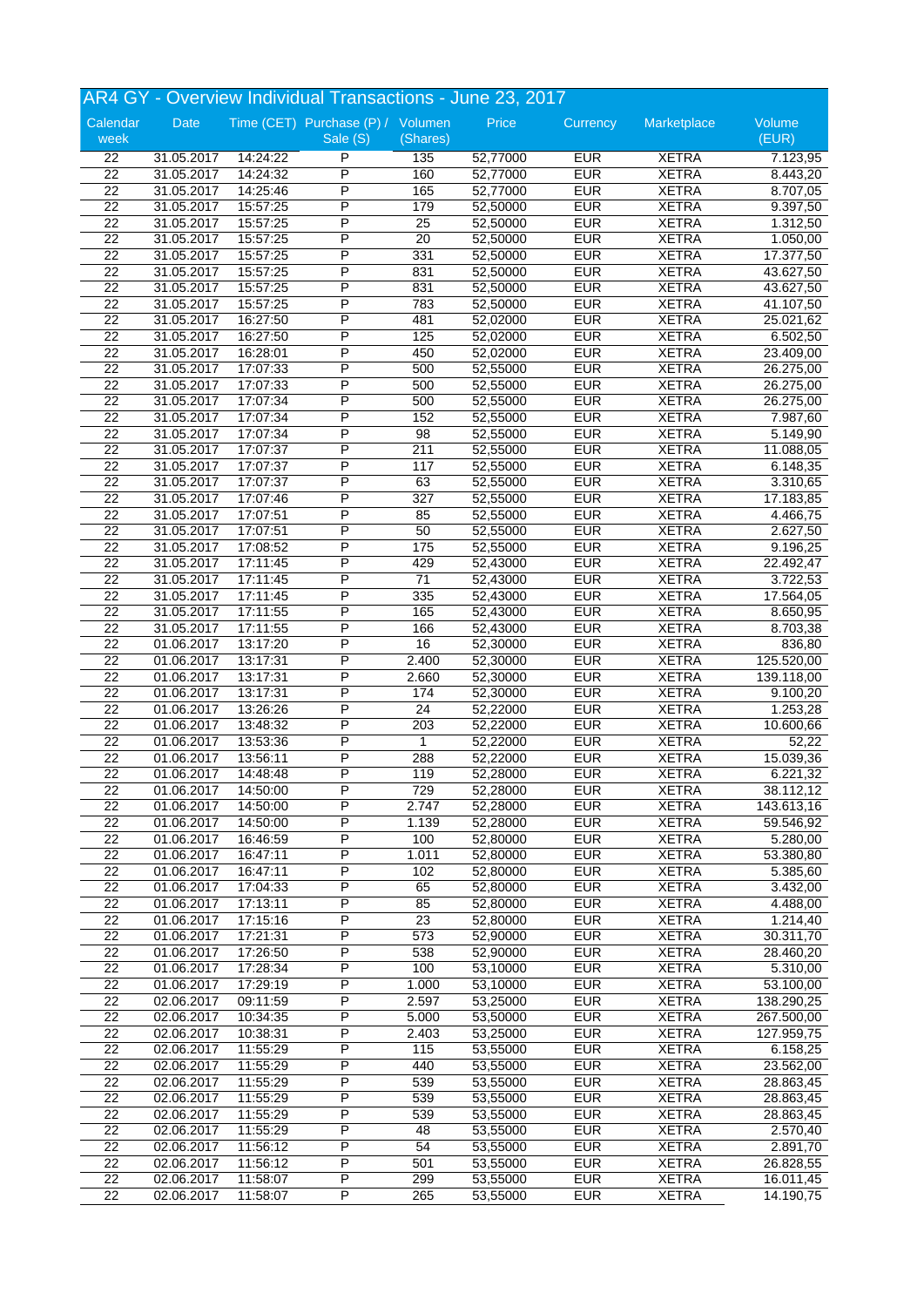|                 |            |          | AR4 GY - Overview Individual Transactions - June 23, 2017 |          |          |            |              |            |
|-----------------|------------|----------|-----------------------------------------------------------|----------|----------|------------|--------------|------------|
| Calendar        | Date       |          | Time (CET) Purchase (P) / Volumen                         |          | Price    | Currency   | Marketplace  | Volume     |
| week            |            |          | Sale (S)                                                  | (Shares) |          |            |              | (EUR)      |
| $\overline{22}$ | 02.06.2017 | 11:59:29 | P                                                         | 546      | 53,55000 | <b>EUR</b> | <b>XETRA</b> | 29.238,30  |
| 22              | 02.06.2017 | 11:59:29 | P                                                         | 555      | 53,55000 | <b>EUR</b> | <b>XETRA</b> | 29.720,25  |
| 22              | 02.06.2017 | 11:59:29 | P                                                         | 555      | 53,55000 | <b>EUR</b> | <b>XETRA</b> | 29.720,25  |
| 22              | 02.06.2017 | 11:59:29 | $\overline{P}$                                            | 505      | 53,55000 | <b>EUR</b> | <b>XETRA</b> | 27.042,75  |
| $\overline{22}$ | 02.06.2017 | 12:26:12 | P                                                         | 779      | 53,45000 | <b>EUR</b> | <b>XETRA</b> | 41.637,55  |
| 22              | 02.06.2017 | 12:33:20 | P                                                         | 380      | 53,45000 | <b>EUR</b> | <b>XETRA</b> | 20.311,00  |
| $\overline{22}$ | 02.06.2017 | 12:35:00 | P                                                         | 145      | 53,45000 | <b>EUR</b> | <b>XETRA</b> | 7.750,25   |
| 22              | 02.06.2017 | 12:35:00 | P                                                         | 361      | 53,45000 | <b>EUR</b> | <b>XETRA</b> | 19.295,45  |
| 22              | 02.06.2017 | 12:41:32 | P                                                         | 250      | 53,45000 | <b>EUR</b> | <b>XETRA</b> | 13.362,50  |
| 22              | 02.06.2017 | 12:41:32 | P                                                         | 180      | 53,45000 | <b>EUR</b> | <b>XETRA</b> | 9.621,00   |
| $\overline{22}$ | 02.06.2017 | 12:47:16 | P                                                         | 215      | 53,45000 | <b>EUR</b> | <b>XETRA</b> | 11.491,75  |
| 22              | 02.06.2017 | 12:55:28 | P                                                         | 100      | 53,45000 | <b>EUR</b> | <b>XETRA</b> | 5.345,00   |
| 22              | 02.06.2017 | 13:27:34 | P                                                         | 555      | 53,55000 | <b>EUR</b> | <b>XETRA</b> | 29.720,25  |
| 22              | 02.06.2017 | 14:17:42 | P                                                         | 502      | 53,57000 | <b>EUR</b> | <b>XETRA</b> | 26.892,14  |
| $\overline{22}$ | 02.06.2017 | 14:17:42 | P                                                         | 181      | 53,57000 | <b>EUR</b> | <b>XETRA</b> | 9.696,17   |
| 22              | 02.06.2017 | 14:26:16 | P                                                         | 50       | 53,57000 | <b>EUR</b> | <b>XETRA</b> | 2.678,50   |
| $\overline{22}$ | 02.06.2017 | 14:31:40 | P                                                         | 41       | 53,57000 | <b>EUR</b> | <b>XETRA</b> | 2.196,37   |
| $\overline{22}$ | 02.06.2017 | 14:31:40 | P                                                         | 336      | 53,57000 | <b>EUR</b> | <b>XETRA</b> | 17.999,52  |
| $\overline{22}$ | 02.06.2017 | 14:31:40 | $\overline{P}$                                            | 336      | 53,57000 | <b>EUR</b> | <b>XETRA</b> | 17.999,52  |
| 22              | 02.06.2017 | 14:31:40 | P                                                         | 336      | 53,57000 | <b>EUR</b> | <b>XETRA</b> | 17.999,52  |
| $\overline{22}$ | 02.06.2017 | 14:31:40 | P                                                         | 336      | 53,57000 | <b>EUR</b> | <b>XETRA</b> | 17.999,52  |
| $\overline{22}$ | 02.06.2017 | 14:31:40 | P                                                         | 102      | 53,57000 | <b>EUR</b> | <b>XETRA</b> | 5.464,14   |
| 22              | 02.06.2017 | 14:35:46 | P                                                         | 131      | 53,57000 | <b>EUR</b> | <b>XETRA</b> | 7.017,67   |
| 22              | 02.06.2017 | 14:35:52 | P                                                         | 134      | 53,57000 | <b>EUR</b> | <b>XETRA</b> | 7.178,38   |
| $\overline{22}$ | 02.06.2017 | 14:36:55 | P                                                         | 50       | 53,57000 | <b>EUR</b> | <b>XETRA</b> | 2.678,50   |
| $\overline{23}$ | 06.06.2017 | 09:19:32 | P                                                         | 333      | 53,00000 | <b>EUR</b> | <b>XETRA</b> | 17.649,00  |
| 23              | 06.06.2017 | 09:19:32 | $\overline{P}$                                            | 381      | 53,00000 | <b>EUR</b> | <b>XETRA</b> | 20.193,00  |
| 23              | 06.06.2017 | 09:19:32 | P                                                         | 381      | 53,00000 | <b>EUR</b> | <b>XETRA</b> | 20.193,00  |
| 23              | 06.06.2017 | 09:19:32 | P                                                         | 381      | 53,00000 | <b>EUR</b> | <b>XETRA</b> | 20.193,00  |
| 23              | 06.06.2017 | 09:19:32 | P                                                         | 100      | 53,00000 | <b>EUR</b> | <b>XETRA</b> | 5.300,00   |
| $\overline{23}$ | 06.06.2017 | 09:19:32 | $\overline{P}$                                            | 89       | 53,00000 | <b>EUR</b> | <b>XETRA</b> | 4.717,00   |
| $\overline{23}$ | 06.06.2017 | 09:19:36 | P                                                         | 412      | 53,00000 | <b>EUR</b> | <b>XETRA</b> | 21.836,00  |
| 23              | 06.06.2017 | 09:19:36 | P                                                         | 254      | 53,00000 | <b>EUR</b> | <b>XETRA</b> | 13.462,00  |
| $\overline{23}$ | 06.06.2017 | 09:19:36 | P                                                         | 169      | 53,00000 | <b>EUR</b> | <b>XETRA</b> | 8.957,00   |
| 23              | 06.06.2017 | 09:31:18 | P                                                         | 255      | 52,75000 | <b>EUR</b> | <b>XETRA</b> | 13.451,25  |
| 23              | 06.06.2017 | 09:31:18 | P                                                         | 1.196    | 52,75000 | <b>EUR</b> | <b>XETRA</b> | 63.089,00  |
| 23              | 06.06.2017 | 09:31:18 | P                                                         | 1.049    | 52,75000 | <b>EUR</b> | <b>XETRA</b> | 55.334,75  |
| 23              | 06.06.2017 | 09:37:00 | P                                                         | 411      | 52,70000 | <b>EUR</b> | <b>XETRA</b> | 21.659,70  |
| 23              | 06.06.2017 | 09:37:00 | P                                                         | 2.089    | 52,70000 | <b>EUR</b> | <b>XETRA</b> | 110.090,30 |
| $\overline{23}$ | 06.06.2017 | 09:52:17 | P                                                         | 188      | 52,52000 | <b>EUR</b> | <b>XETRA</b> | 9.873,76   |
| 23              | 06.06.2017 | 09:52:19 | P                                                         | 112      | 52,52000 | <b>EUR</b> | <b>XETRA</b> | 5.882,24   |
| $\overline{23}$ | 06.06.2017 | 09:52:20 | $\overline{\mathsf{P}}$                                   | 74       | 52,52000 | <b>EUR</b> | <b>XETRA</b> | 3.886,48   |
| 23              | 06.06.2017 | 09:52:53 | P                                                         | 50       | 52,52000 | <b>EUR</b> | <b>XETRA</b> | 2.626,00   |
| $\overline{23}$ | 06.06.2017 | 09:53:09 | P                                                         | 231      | 52,52000 | <b>EUR</b> | <b>XETRA</b> | 12.132,12  |
| $\overline{23}$ | 06.06.2017 | 09:53:09 | P                                                         | 1.047    | 52,52000 | <b>EUR</b> | <b>XETRA</b> | 54.988,44  |
| $\overline{23}$ | 06.06.2017 | 09:53:09 | P                                                         | 798      | 52,52000 | <b>EUR</b> | <b>XETRA</b> | 41.910,96  |
| $\overline{23}$ | 06.06.2017 | 10:33:38 | P                                                         | 10       | 52,25000 | <b>EUR</b> | <b>XETRA</b> | 522,50     |
| 23              | 06.06.2017 | 10:33:38 | P                                                         | 2.490    | 52,25000 | <b>EUR</b> | <b>XETRA</b> | 130.102,50 |
| 23              | 06.06.2017 | 11:42:48 | $\overline{P}$                                            | 597      | 52,15000 | <b>EUR</b> | <b>XETRA</b> | 31.133,55  |
| 23              | 06.06.2017 | 11:42:48 | P                                                         | 50       | 52,15000 | <b>EUR</b> | <b>XETRA</b> | 2.607,50   |
| $\overline{23}$ | 06.06.2017 | 11:42:48 | P                                                         | 158      | 52,15000 | <b>EUR</b> | <b>XETRA</b> | 8.239,70   |
| $\overline{23}$ | 06.06.2017 | 11:42:48 | Ρ                                                         | 1.695    | 52,15000 | <b>EUR</b> | <b>XETRA</b> | 88.394,25  |
| $\overline{23}$ | 06.06.2017 | 12:34:05 | $\overline{P}$                                            | 1.184    | 52,13000 | <b>EUR</b> | <b>XETRA</b> | 61.721,92  |
| 23              | 06.06.2017 | 12:59:13 | P                                                         | 1.366    | 52,13000 | <b>EUR</b> | <b>XETRA</b> | 71.209,58  |
| $\overline{23}$ | 06.06.2017 | 12:59:13 | P                                                         | 450      | 52,13000 | <b>EUR</b> | <b>XETRA</b> | 23.458,50  |
| 23              | 06.06.2017 | 13:04:00 | Ρ                                                         | 1.791    | 52,10000 | <b>EUR</b> | <b>XETRA</b> | 93.311,10  |
| 23              | 06.06.2017 | 13:04:49 | P                                                         | 300      | 52,10000 | <b>EUR</b> | <b>XETRA</b> | 15.630,00  |
| 23              | 06.06.2017 | 13:09:08 | P                                                         | 256      | 52,10000 | <b>EUR</b> | <b>XETRA</b> | 13.337,60  |
| $\overline{23}$ | 06.06.2017 | 13:22:11 | P                                                         | 305      | 52,10000 | <b>EUR</b> | <b>XETRA</b> | 15.890,50  |
| 23              | 06.06.2017 | 13:22:11 | P                                                         | 150      | 52,10000 | <b>EUR</b> | <b>XETRA</b> | 7.815,00   |
| $\overline{23}$ | 06.06.2017 | 13:22:12 | $\overline{P}$                                            | 43       | 52,10000 | <b>EUR</b> | <b>XETRA</b> | 2.240,30   |
| 23              | 06.06.2017 | 13:24:00 | $\overline{\mathsf{P}}$                                   | 155      | 52,10000 | <b>EUR</b> | <b>XETRA</b> | 8.075,50   |
| $\overline{23}$ | 07.06.2017 | 09:15:38 | P                                                         | 178      | 51,60000 | <b>EUR</b> | <b>XETRA</b> | 9.184,80   |
| 23              | 07.06.2017 | 09:16:29 | P                                                         | 118      | 51,60000 | <b>EUR</b> | <b>XETRA</b> | 6.088,80   |
| 23              | 07.06.2017 | 09:16:29 | P                                                         | 1.490    | 51,60000 | <b>EUR</b> | <b>XETRA</b> | 76.884,00  |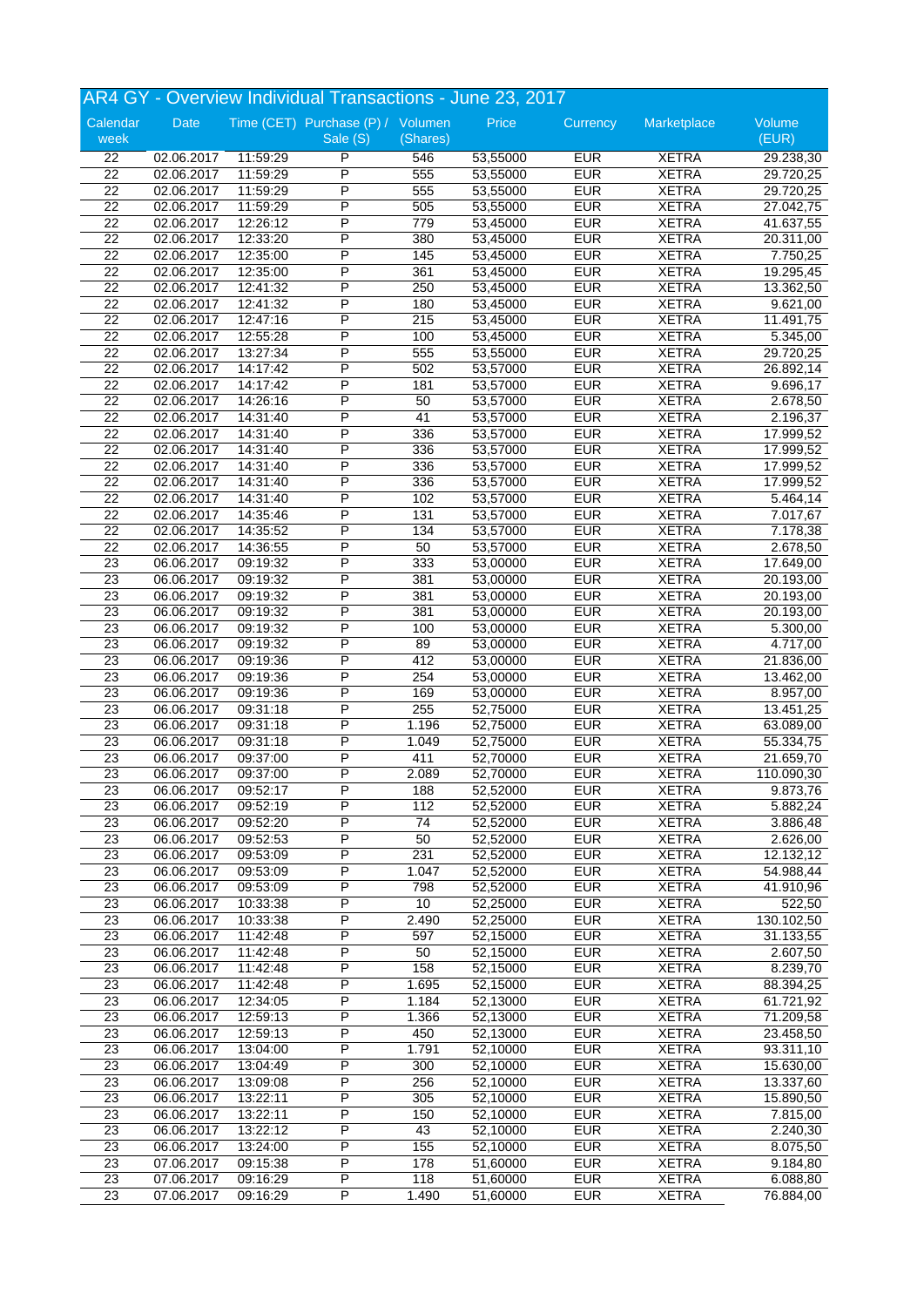|                 |            |                      | AR4 GY - Overview Individual Transactions - June 23, 2017 |                  |          |            |              |            |
|-----------------|------------|----------------------|-----------------------------------------------------------|------------------|----------|------------|--------------|------------|
| Calendar        | Date       |                      | Time (CET) Purchase (P) / Volumen                         |                  | Price    | Currency   | Marketplace  | Volume     |
| week            |            |                      | Sale (S)                                                  | (Shares)         |          |            |              | (EUR)      |
| 23              | 07.06.2017 | 09:16:29             | P                                                         | 1.214            | 51,60000 | <b>EUR</b> | <b>XETRA</b> | 62.642,40  |
| 23              | 07.06.2017 | 09:26:27             | P                                                         | 413              | 51,17000 | <b>EUR</b> | <b>XETRA</b> | 21.133,21  |
| 23              | 07.06.2017 | 09:26:27             | P                                                         | 444              | 51,17000 | <b>EUR</b> | <b>XETRA</b> | 22.719,48  |
| 23              | 07.06.2017 | 09:26:54             | P                                                         | 400              | 51,17000 | <b>EUR</b> | <b>XETRA</b> | 20.468,00  |
| $\overline{23}$ | 07.06.2017 | 09:27:05             | P                                                         | 267              | 51,17000 | <b>EUR</b> | <b>XETRA</b> | 13.662,39  |
| $\overline{23}$ | 07.06.2017 | 09:27:18             | P                                                         | 126              | 51,17000 | <b>EUR</b> | <b>XETRA</b> | 6.447,42   |
| $\overline{23}$ | 07.06.2017 | 09:27:24             | P                                                         | 221              | 51,17000 | <b>EUR</b> | <b>XETRA</b> | 11.308,57  |
| 23              | 07.06.2017 | 09:27:24             | P                                                         | 1.129            | 51,17000 | <b>EUR</b> | <b>XETRA</b> | 57.770,93  |
| 23              | 07.06.2017 | 13:03:45             | P                                                         | 223              | 51,90000 | <b>EUR</b> | <b>XETRA</b> | 11.573,70  |
| 23              | 07.06.2017 | 13:03:45             | P                                                         | 332              | 51,90000 | <b>EUR</b> | <b>XETRA</b> | 17.230,80  |
| $\overline{23}$ | 07.06.2017 | 13:03:45             | P                                                         | 339              | 51,90000 | <b>EUR</b> | <b>XETRA</b> | 17.594, 10 |
| 23              | 07.06.2017 | 13:03:45             | P                                                         | 216              | 51,90000 | <b>EUR</b> | <b>XETRA</b> | 11.210,40  |
| $\overline{23}$ | 07.06.2017 | 13:17:20             | P                                                         | 7                | 52,00000 | <b>EUR</b> | <b>XETRA</b> | 364,00     |
| 23              | 07.06.2017 | 13:17:20             | P                                                         | 204              | 52,00000 | <b>EUR</b> | <b>XETRA</b> | 10.608,00  |
| $\overline{23}$ | 07.06.2017 | 13:18:51             | P                                                         | 491              | 52,00000 | <b>EUR</b> | <b>XETRA</b> | 25.532,00  |
| 23              | 07.06.2017 | 13:31:04             | P                                                         | 400              | 52,00000 | <b>EUR</b> | <b>XETRA</b> | 20.800,00  |
| $\overline{23}$ | 07.06.2017 | 13:31:04             | P                                                         | 1.898            | 52,00000 | <b>EUR</b> | <b>XETRA</b> | 98.696,00  |
| $\overline{23}$ | 07.06.2017 | 13:31:04             | P                                                         | 555              | 52,00000 | <b>EUR</b> | <b>XETRA</b> | 28.860,00  |
| 23              | 07.06.2017 | 13:32:15             | P                                                         | 436              | 52,00000 | <b>EUR</b> | <b>XETRA</b> | 22.672,00  |
| $\overline{23}$ | 07.06.2017 | 13:32:15             | P                                                         | 67               | 52,00000 | <b>EUR</b> | <b>XETRA</b> | 3.484,00   |
| $\overline{23}$ | 07.06.2017 | 13:32:28             | P                                                         | 52               | 52,00000 | <b>EUR</b> | <b>XETRA</b> | 2.704,00   |
| $\overline{23}$ | 07.06.2017 | 13:32:28             | P                                                         | 200              | 52,00000 | <b>EUR</b> | <b>XETRA</b> | 10.400,00  |
| 23              | 07.06.2017 | 13:33:05             | P                                                         | 26               | 52,00000 | <b>EUR</b> | <b>XETRA</b> | 1.352,00   |
| $\overline{23}$ | 07.06.2017 | 13:33:05             | P                                                         | 323              | 52,00000 | <b>EUR</b> | <b>XETRA</b> | 16.796,00  |
| 23              | 07.06.2017 | 13:38:55             | P                                                         | 6                | 52,00000 | <b>EUR</b> | <b>XETRA</b> | 312,00     |
| 23              | 07.06.2017 | 13:45:52             | P                                                         | 192              | 52,00000 | <b>EUR</b> | <b>XETRA</b> | 9.984,00   |
| $\overline{23}$ | 07.06.2017 | 13:48:46             | $\overline{P}$                                            | 121              | 52,00000 | <b>EUR</b> | <b>XETRA</b> | 6.292,00   |
| 23              | 07.06.2017 | 13:49:18             | P                                                         | $\overline{7}$   | 52,00000 | <b>EUR</b> | <b>XETRA</b> | 364,00     |
| 23              | 07.06.2017 | 13:51:01             | P                                                         | 43               | 52,00000 | <b>EUR</b> | <b>XETRA</b> | 2.236,00   |
| 23              | 07.06.2017 | 13:51:01             | P                                                         | 192              | 52,00000 | <b>EUR</b> | <b>XETRA</b> | 9.984,00   |
| 23              | 07.06.2017 | 13:51:26             | P                                                         | 555              | 52,00000 | <b>EUR</b> | <b>XETRA</b> | 28.860,00  |
| $\overline{23}$ | 07.06.2017 | 13:51:26             | P                                                         | 66               | 52,00000 | <b>EUR</b> | <b>XETRA</b> | 3.432,00   |
| $\overline{23}$ | 07.06.2017 | 13:51:26             | P                                                         | 67               | 52,00000 | <b>EUR</b> | <b>XETRA</b> | 3.484,00   |
| $\overline{23}$ | 07.06.2017 | 13:51:26             | P                                                         | 141              | 52,00000 | <b>EUR</b> | <b>XETRA</b> | 7.332,00   |
| 23              | 07.06.2017 | 13:51:26             | P                                                         | 281              | 52,00000 | <b>EUR</b> | <b>XETRA</b> | 14.612,00  |
| 23              | 07.06.2017 | 13:51:26             | P                                                         | 355              | 52,00000 | <b>EUR</b> | <b>XETRA</b> | 18.460,00  |
| 23              | 07.06.2017 | 13:51:31             | P                                                         | 200              | 52,00000 | <b>EUR</b> | <b>XETRA</b> | 10.400,00  |
| $\overline{23}$ | 07.06.2017 | 13:51:31             | P                                                         | 5                | 52,00000 | <b>EUR</b> | <b>XETRA</b> | 260,00     |
| 23              | 07.06.2017 | 14:19:05             | P                                                         | 212              | 51,91000 | <b>EUR</b> | <b>XETRA</b> | 11.004,92  |
| 23              | 07.06.2017 | 14:19:09             | P                                                         | 500              | 51,91000 | <b>EUR</b> | <b>XETRA</b> | 25.955,00  |
| 23              | 07.06.2017 | 14:19:09             | P                                                         | 65               | 51,91000 | <b>EUR</b> | <b>XETRA</b> | 3.374,15   |
| $\overline{23}$ | 07.06.2017 | 14:19:09             | P                                                         | 265              | 51,91000 | <b>EUR</b> | <b>XETRA</b> | 13.756,15  |
| 23              | 07.06.2017 | 14:26:13             | $\overline{P}$                                            | 433              | 51,91000 | <b>EUR</b> | <b>XETRA</b> | 22.477,03  |
| $\overline{23}$ | 07.06.2017 | 14:26:13             | P                                                         | 79               | 51,91000 | <b>EUR</b> | <b>XETRA</b> | 4.100,89   |
| 23              | 07.06.2017 | 14:26:13             | P                                                         | 179              | 51,91000 | <b>EUR</b> | <b>XETRA</b> | 9.291,89   |
| $\overline{23}$ | 07.06.2017 | 14:26:13             | P                                                         | 179              | 51,91000 | <b>EUR</b> | <b>XETRA</b> | 9.291,89   |
| 23              | 07.06.2017 | 14:26:13             | P                                                         | 179              | 51,91000 | <b>EUR</b> | <b>XETRA</b> | 9.291,89   |
| $\overline{23}$ | 07.06.2017 | 14:26:13             | P                                                         | 155              | 51,91000 | <b>EUR</b> | <b>XETRA</b> | 8.046,05   |
| 23              | 07.06.2017 | 14:27:26             | $\overline{P}$                                            | 19               | 51,91000 | <b>EUR</b> | <b>XETRA</b> | 986,29     |
| 23              | 07.06.2017 | 14:31:31             | P                                                         | 475              | 51,91000 | <b>EUR</b> | <b>XETRA</b> | 24.657,25  |
| 23              | 07.06.2017 | 14:32:03             | P                                                         | 368              | 51,91000 | <b>EUR</b> | <b>XETRA</b> | 19.102,88  |
| $\overline{23}$ | 07.06.2017 | 14:44:54             | P                                                         | 777              | 52,03000 | <b>EUR</b> | <b>XETRA</b> | 40.427,31  |
| 23              | 07.06.2017 | 14:44:54             | P                                                         | 777              | 52,03000 | <b>EUR</b> | <b>XETRA</b> | 40.427,31  |
| 23              | 07.06.2017 | 14:44:54             | $\overline{\mathsf{P}}$                                   | 777              | 52,03000 | <b>EUR</b> | <b>XETRA</b> | 40.427,31  |
| $\overline{23}$ | 07.06.2017 | 14:44:54             | P                                                         | $\overline{777}$ | 52,03000 | <b>EUR</b> | <b>XETRA</b> | 40.427,31  |
| 23              | 07.06.2017 | 14:44:54             | P                                                         | 777              | 52,03000 | <b>EUR</b> | <b>XETRA</b> | 40.427,31  |
| 23              | 07.06.2017 | 14:46:09             | $\overline{P}$                                            | 7                | 52,03000 | <b>EUR</b> | <b>XETRA</b> | 364,21     |
| 23              | 08.06.2017 | 10:03:29             | $\overline{\mathsf{P}}$                                   | 333              | 51,85000 | <b>EUR</b> | <b>XETRA</b> | 17.266,05  |
| $\overline{23}$ | 08.06.2017 | 10:04:02             | P                                                         | 837              | 51,85000 | <b>EUR</b> | <b>XETRA</b> | 43.398,45  |
| $\overline{23}$ | 08.06.2017 | 10:04:02             | P                                                         | 162              | 51,85000 | <b>EUR</b> | <b>XETRA</b> | 8.399,70   |
| $\overline{23}$ |            |                      | P                                                         | 162              |          | <b>EUR</b> | <b>XETRA</b> |            |
| 23              | 08.06.2017 | 10:04:02<br>10:04:02 | $\overline{\mathsf{P}}$                                   | 162              | 51,85000 | <b>EUR</b> | <b>XETRA</b> | 8.399,70   |
|                 | 08.06.2017 |                      | P                                                         |                  | 51,85000 |            |              | 8.399,70   |
| 23              | 08.06.2017 | 10:04:02             |                                                           | 162              | 51,85000 | <b>EUR</b> | <b>XETRA</b> | 8.399,70   |
| 23              | 08.06.2017 | 10:04:02             | P<br>$\overline{P}$                                       | 21               | 51,85000 | <b>EUR</b> | <b>XETRA</b> | 1.088,85   |
| 23              | 08.06.2017 | 10:04:10             |                                                           | 159              | 51,85000 | <b>EUR</b> | <b>XETRA</b> | 8.244,15   |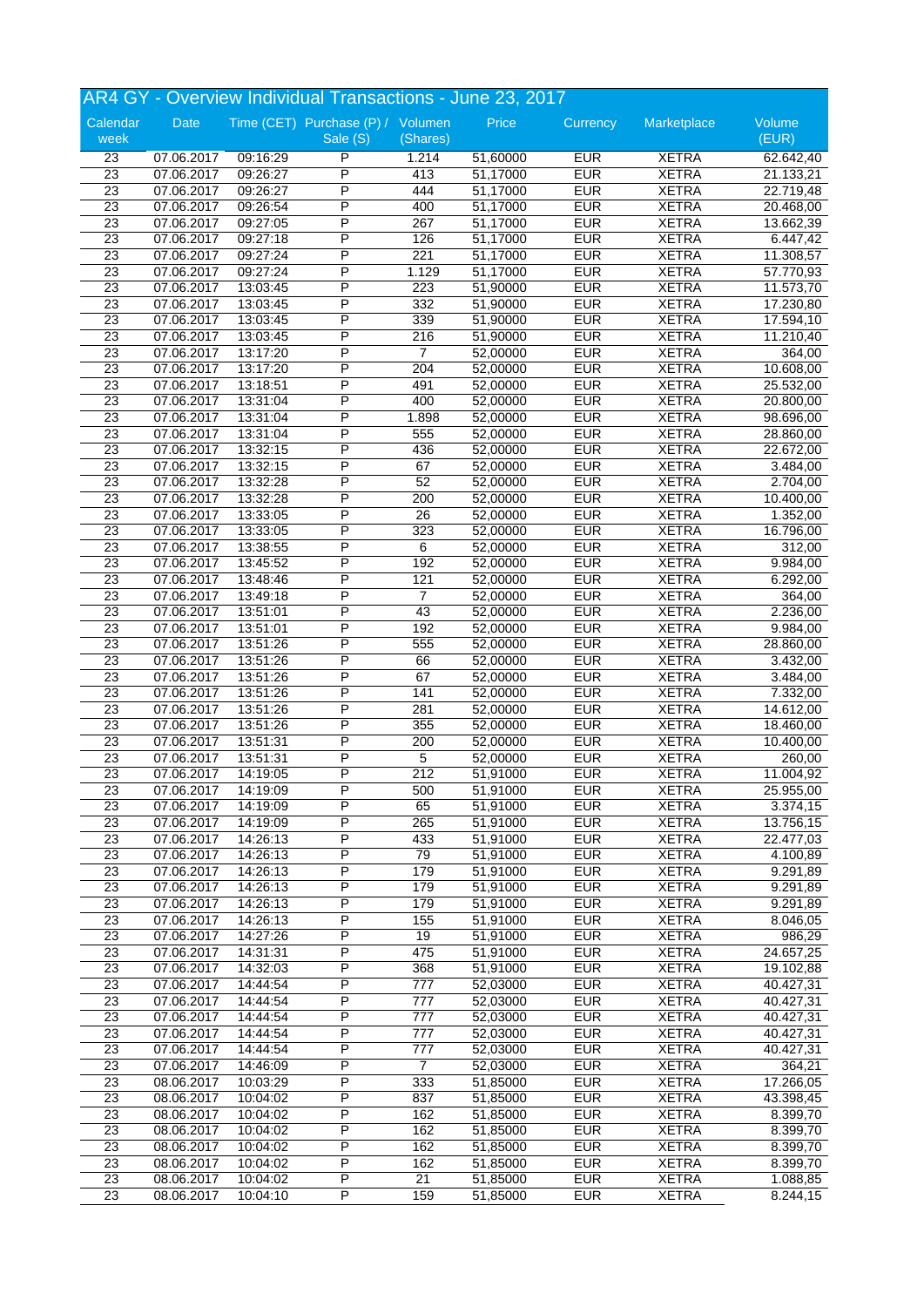|                 |            |          | AR4 GY - Overview Individual Transactions - June 23, 2017 |                 |          |            |              |           |
|-----------------|------------|----------|-----------------------------------------------------------|-----------------|----------|------------|--------------|-----------|
| Calendar        | Date       |          | Time (CET) Purchase (P) / Volumen                         |                 | Price    | Currency   | Marketplace  | Volume    |
| week            |            |          | Sale (S)                                                  | (Shares)        |          |            |              | (EUR)     |
| $\overline{23}$ | 08.06.2017 | 10:06:22 | P                                                         | 333             | 51,85000 | <b>EUR</b> | <b>XETRA</b> | 17.266,05 |
| 23              | 08.06.2017 | 10:06:22 | P                                                         | 18              | 51,85000 | <b>EUR</b> | <b>XETRA</b> | 933,30    |
| 23              | 08.06.2017 | 10:07:33 | P                                                         | 345             | 51,85000 | <b>EUR</b> | <b>XETRA</b> | 17.888,25 |
| 23              | 08.06.2017 | 10:08:05 | $\overline{P}$                                            | 266             | 51,85000 | <b>EUR</b> | <b>XETRA</b> | 13.792,10 |
| $\overline{23}$ | 08.06.2017 | 10:09:10 | P                                                         | $\overline{37}$ | 51,85000 | <b>EUR</b> | <b>XETRA</b> | 1.918,45  |
| 23              | 08.06.2017 | 10:11:08 | P                                                         | 137             | 51,85000 | <b>EUR</b> | <b>XETRA</b> | 7.103,45  |
| $\overline{23}$ | 08.06.2017 | 11:19:10 | P                                                         | 45              | 52,06000 | <b>EUR</b> | <b>XETRA</b> | 2.342,70  |
| $\overline{23}$ | 08.06.2017 | 11:19:11 | P                                                         | 732             | 52,06000 | <b>EUR</b> | <b>XETRA</b> | 38.107,92 |
| 23              | 08.06.2017 | 11:19:43 | P                                                         | 700             | 52,06000 | <b>EUR</b> | <b>XETRA</b> | 36.442,00 |
| 23              | 08.06.2017 | 11:19:43 | P                                                         | 76              | 52,06000 | <b>EUR</b> | <b>XETRA</b> | 3.956,56  |
| 23              | 08.06.2017 | 11:19:46 | P                                                         | 1               | 52,06000 | <b>EUR</b> | <b>XETRA</b> | 52,06     |
| 23              | 08.06.2017 | 11:19:46 | P                                                         | $\overline{7}$  | 52,06000 | <b>EUR</b> | <b>XETRA</b> | 364,42    |
| $\overline{23}$ | 08.06.2017 | 11:19:50 | P                                                         | 700             | 52,06000 | <b>EUR</b> | <b>XETRA</b> | 36.442,00 |
| 23              | 08.06.2017 | 11:19:55 | P                                                         | 70              | 52,06000 | <b>EUR</b> | <b>XETRA</b> | 3.644,20  |
| 23              | 08.06.2017 | 11:19:55 | P                                                         | 33              | 52,06000 | <b>EUR</b> | <b>XETRA</b> | 1.717,98  |
| 23              | 08.06.2017 | 11:19:55 | P                                                         | 70              | 52,06000 | <b>EUR</b> | <b>XETRA</b> | 3.644,20  |
| $\overline{23}$ | 08.06.2017 | 11:19:55 | P                                                         | 300             | 52,06000 | <b>EUR</b> | <b>XETRA</b> | 15.618,00 |
| $\overline{23}$ | 08.06.2017 | 11:19:55 | P                                                         | 374             | 52,06000 | <b>EUR</b> | <b>XETRA</b> | 19.470,44 |
| $\overline{23}$ | 08.06.2017 | 11:19:55 | $\overline{P}$                                            | 284             | 52,06000 | <b>EUR</b> | <b>XETRA</b> | 14.785,04 |
| $\overline{23}$ | 08.06.2017 | 11:20:01 | P                                                         | 493             | 52,06000 | <b>EUR</b> | <b>XETRA</b> | 25.665,58 |
| $\overline{23}$ | 08.06.2017 | 11:20:03 | P                                                         | 777             | 52,06000 | <b>EUR</b> | <b>XETRA</b> | 40.450,62 |
| $\overline{23}$ | 08.06.2017 | 11:20:04 | P                                                         | 588             | 52,06000 | <b>EUR</b> | <b>XETRA</b> | 30.611,28 |
| 23              | 08.06.2017 | 11:38:44 | P                                                         | 40              | 52,00000 | <b>EUR</b> | <b>XETRA</b> | 2.080,00  |
| $\overline{23}$ | 08.06.2017 | 11:39:03 | P                                                         | 293             | 52,00000 | <b>EUR</b> | <b>XETRA</b> | 15.236,00 |
| 23              | 08.06.2017 | 11:39:04 | P                                                         | 1.858           | 52,00000 | <b>EUR</b> | <b>XETRA</b> | 96.616,00 |
| $\overline{23}$ | 08.06.2017 | 11:39:04 | P                                                         | 500             | 52,00000 | <b>EUR</b> | <b>XETRA</b> | 26.000,00 |
| 23              | 08.06.2017 | 11:39:04 | $\overline{P}$                                            | 500             | 52,00000 | <b>EUR</b> | <b>XETRA</b> | 26.000,00 |
| 23              | 08.06.2017 | 11:39:04 | P                                                         | 62              | 52,00000 | <b>EUR</b> | <b>XETRA</b> | 3.224,00  |
| 23              | 08.06.2017 | 11:39:04 | P                                                         | 265             | 52,00000 | <b>EUR</b> | <b>XETRA</b> | 13.780,00 |
| 23              | 08.06.2017 | 11:39:13 | P                                                         | 1.321           | 52,00000 | <b>EUR</b> | <b>XETRA</b> | 68.692,00 |
| $\overline{23}$ | 08.06.2017 | 11:39:13 | P                                                         | 411             | 52,00000 | <b>EUR</b> | <b>XETRA</b> | 21.372,00 |
| $\overline{23}$ | 08.06.2017 | 11:58:51 | P                                                         | 140             | 51,85000 | <b>EUR</b> | <b>XETRA</b> | 7.259,00  |
| 23              | 08.06.2017 | 11:59:03 | P                                                         | 56              | 51,85000 | <b>EUR</b> | <b>XETRA</b> | 2.903,60  |
| $\overline{23}$ | 08.06.2017 | 12:01:09 | P                                                         | 17              | 51,85000 | <b>EUR</b> | <b>XETRA</b> | 881,45    |
| 23              | 08.06.2017 | 12:38:10 | P                                                         | 333             | 52,00000 | <b>EUR</b> | <b>XETRA</b> | 17.316,00 |
| 23              | 08.06.2017 | 12:41:37 | P                                                         | 293             | 52,00000 | <b>EUR</b> | <b>XETRA</b> | 15.236,00 |
| 23              | 08.06.2017 | 13:26:42 | P                                                         | 40              | 52,00000 | <b>EUR</b> | <b>XETRA</b> | 2.080,00  |
| 23              | 08.06.2017 | 13:37:55 | P                                                         | 333             | 52,00000 | <b>EUR</b> | <b>XETRA</b> | 17.316,00 |
| 23              | 08.06.2017 | 13:38:04 | P                                                         | 333             | 52,00000 | <b>EUR</b> | <b>XETRA</b> | 17.316,00 |
| $\overline{23}$ | 08.06.2017 | 13:38:04 | P                                                         | 201             | 52,00000 | <b>EUR</b> | <b>XETRA</b> | 10.452,00 |
| 23              | 08.06.2017 | 13:38:04 | P                                                         | 54              | 52,00000 | <b>EUR</b> | <b>XETRA</b> | 2.808,00  |
| $\overline{23}$ | 08.06.2017 | 14:01:43 | $\overline{\mathsf{P}}$                                   | 78              | 52,00000 | <b>EUR</b> | <b>XETRA</b> | 4.056,00  |
| 23              | 08.06.2017 | 14:01:43 | P                                                         | 137             | 52,00000 | <b>EUR</b> | <b>XETRA</b> | 7.124,00  |
| $\overline{23}$ | 08.06.2017 | 14:01:43 | P                                                         | 5               | 52,00000 | <b>EUR</b> | <b>XETRA</b> | 260,00    |
| $\overline{23}$ | 08.06.2017 | 14:02:40 | P                                                         | $\overline{20}$ | 52,00000 | <b>EUR</b> | <b>XETRA</b> | 1.040,00  |
| $\overline{23}$ | 08.06.2017 | 14:02:40 | P                                                         | 82              | 52,00000 | <b>EUR</b> | <b>XETRA</b> | 4.264,00  |
| 23              | 08.06.2017 | 14:04:15 | P                                                         | 238             | 52,00000 | <b>EUR</b> | <b>XETRA</b> | 12.376,00 |
| $\overline{23}$ | 08.06.2017 | 14:04:15 | P                                                         | 311             | 52,00000 | <b>EUR</b> | <b>XETRA</b> | 16.172,00 |
| 23              | 08.06.2017 | 14:04:15 | $\overline{P}$                                            | 555             | 52,00000 | <b>EUR</b> | <b>XETRA</b> | 28.860,00 |
| 23              | 08.06.2017 | 14:04:15 | P                                                         | 555             | 52,00000 | <b>EUR</b> | <b>XETRA</b> | 28.860,00 |
| $\overline{23}$ | 08.06.2017 | 14:04:15 | P                                                         | 555             | 52,00000 | <b>EUR</b> | <b>XETRA</b> | 28.860,00 |
| $\overline{23}$ | 08.06.2017 | 14:04:15 | Ρ                                                         | 555             | 52,00000 | <b>EUR</b> | <b>XETRA</b> | 28.860,00 |
| $\overline{23}$ | 08.06.2017 | 14:04:15 | Ρ                                                         | 283             | 52,00000 | <b>EUR</b> | <b>XETRA</b> | 14.716,00 |
| 23              | 08.06.2017 | 14:04:15 | P                                                         | 166             | 52,00000 | <b>EUR</b> | <b>XETRA</b> | 8.632,00  |
| 23              | 08.06.2017 | 14:04:15 | P                                                         | 67              | 52,00000 | <b>EUR</b> | <b>XETRA</b> | 3.484,00  |
| 23              | 08.06.2017 | 14:04:15 | P                                                         | 39              | 52,00000 | <b>EUR</b> | <b>XETRA</b> | 2.028,00  |
| 23              | 08.06.2017 | 14:04:15 | P                                                         | 585             | 52,00000 | <b>EUR</b> | <b>XETRA</b> | 30.420,00 |
| 23              | 08.06.2017 | 14:04:35 | P                                                         | 429             | 52,00000 | <b>EUR</b> | <b>XETRA</b> | 22.308,00 |
| $\overline{23}$ | 08.06.2017 | 14:05:09 | P                                                         | 96              | 52,00000 | <b>EUR</b> | <b>XETRA</b> | 4.992,00  |
| 23              | 08.06.2017 | 14:08:47 | P                                                         | 322             | 52,00000 | <b>EUR</b> | <b>XETRA</b> | 16.744,00 |
| $\overline{23}$ | 08.06.2017 | 14:08:47 | P                                                         | 233             | 52,00000 | <b>EUR</b> | <b>XETRA</b> | 12.116,00 |
| 23              | 08.06.2017 | 14:08:47 | $\overline{\mathsf{P}}$                                   | 255             | 52,00000 | <b>EUR</b> | <b>XETRA</b> | 13.260,00 |
| $\overline{23}$ | 09.06.2017 | 13:29:05 | P                                                         | 1.234           | 52,25000 | <b>EUR</b> | <b>XETRA</b> | 64.476,50 |
| 23              | 09.06.2017 | 13:29:05 | P                                                         | $\overline{27}$ | 52,25000 | <b>EUR</b> | <b>XETRA</b> | 1.410,75  |
| 23              | 09.06.2017 | 13:29:05 | P                                                         | 1.239           | 52,25000 | <b>EUR</b> | <b>XETRA</b> | 64.737,75 |
|                 |            |          |                                                           |                 |          |            |              |           |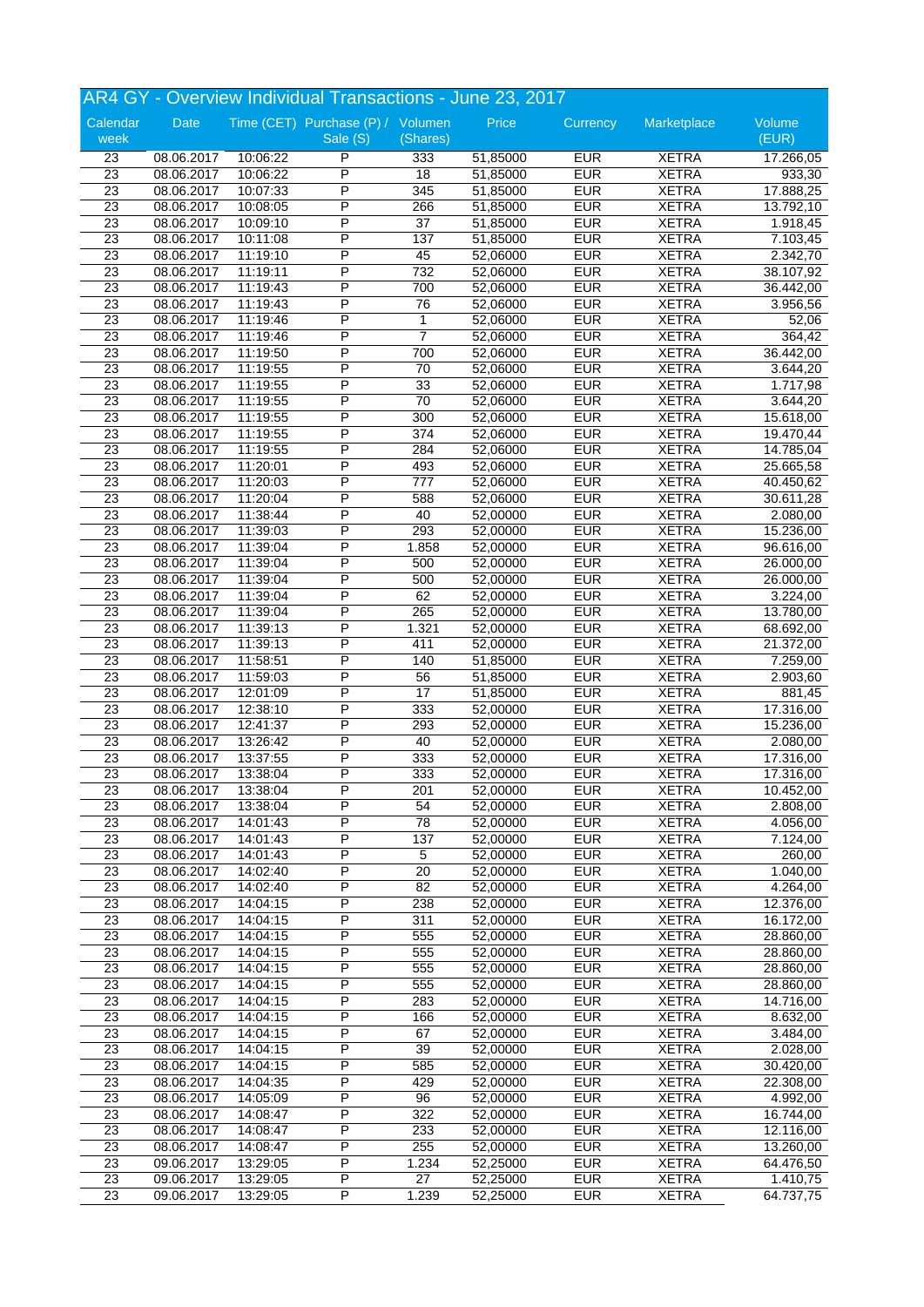|                 |            |          | AR4 GY - Overview Individual Transactions - June 23, 2017 |                 |          |            |              |                        |
|-----------------|------------|----------|-----------------------------------------------------------|-----------------|----------|------------|--------------|------------------------|
| Calendar        | Date       |          | Time (CET) Purchase (P) / Volumen                         |                 | Price    | Currency   | Marketplace  | Volume                 |
| week            |            |          | Sale (S)                                                  | (Shares)        |          |            |              | (EUR)                  |
| $\overline{23}$ | 09.06.2017 | 13:29:05 | P                                                         | 1.239           | 52,25000 | <b>EUR</b> | <b>XETRA</b> | 64.737,75              |
| 23              | 09.06.2017 | 13:29:05 | P                                                         | 1.239           | 52,25000 | <b>EUR</b> | <b>XETRA</b> | 64.737,75              |
| 23              | 09.06.2017 | 13:29:05 | P                                                         | 1.239           | 52,25000 | <b>EUR</b> | <b>XETRA</b> | 64.737,75              |
| 23              | 09.06.2017 | 13:29:05 | $\overline{P}$                                            | 408             | 52,25000 | <b>EUR</b> | <b>XETRA</b> | 21.318,00              |
| $\overline{23}$ | 09.06.2017 | 13:29:05 | P                                                         | 186             | 52,25000 | <b>EUR</b> | <b>XETRA</b> | 9.718,50               |
| 23              | 09.06.2017 | 13:29:05 | P                                                         | 593             | 52,25000 | <b>EUR</b> | <b>XETRA</b> | 30.984,25              |
| $\overline{23}$ | 09.06.2017 | 13:29:05 | P                                                         | 593             | 52,25000 | <b>EUR</b> | <b>XETRA</b> | 30.984,25              |
| $\overline{23}$ | 09.06.2017 | 13:29:05 | P                                                         | 50              | 52,25000 | <b>EUR</b> | <b>XETRA</b> | 2.612,50               |
| 23              | 09.06.2017 | 13:29:05 | P                                                         | 50              | 52,25000 | <b>EUR</b> | <b>XETRA</b> | 2.612,50               |
| 23              | 09.06.2017 | 13:29:05 | P                                                         | 196             | 52,25000 | <b>EUR</b> | <b>XETRA</b> | 10.241,00              |
| $\overline{23}$ | 09.06.2017 | 13:29:05 | P                                                         | 345             | 52,25000 | <b>EUR</b> | <b>XETRA</b> | 18.026,25              |
| $\overline{23}$ | 09.06.2017 | 13:29:12 | P                                                         | 850             | 52,25000 | <b>EUR</b> | <b>XETRA</b> | 44.412,50              |
| $\overline{23}$ | 09.06.2017 | 13:29:12 | P                                                         | 384             | 52,25000 | <b>EUR</b> | <b>XETRA</b> | 20.064,00              |
| 23              | 09.06.2017 | 13:29:12 | P                                                         | 574             | 52,25000 | <b>EUR</b> | <b>XETRA</b> | $\overline{29.991,50}$ |
| $\overline{23}$ | 09.06.2017 | 13:29:12 | P                                                         | 54              | 52,25000 | <b>EUR</b> | <b>XETRA</b> | 2.821,50               |
| 23              | 09.06.2017 | 15:03:21 | P                                                         | 275             | 52,35000 | <b>EUR</b> | <b>XETRA</b> | 14.396,25              |
| $\overline{23}$ | 09.06.2017 | 15:10:35 | P                                                         | 1.275           | 52,35000 | <b>EUR</b> | <b>XETRA</b> | 66.746,25              |
| $\overline{23}$ | 09.06.2017 | 16:18:29 | P                                                         | 95              | 52,66000 | <b>EUR</b> | <b>XETRA</b> | 5.002,70               |
| $\overline{23}$ | 09.06.2017 | 16:26:55 | $\overline{P}$                                            | 99              | 52,66000 | <b>EUR</b> | <b>XETRA</b> | 5.213,34               |
| $\overline{23}$ | 09.06.2017 | 16:27:30 | P                                                         | 186             | 52,66000 | <b>EUR</b> | <b>XETRA</b> | 9.794,76               |
| $\overline{23}$ | 09.06.2017 | 16:27:30 | P                                                         | 693             | 52,66000 | <b>EUR</b> | <b>XETRA</b> | 36.493,38              |
| $\overline{23}$ | 09.06.2017 | 16:27:30 | P                                                         | 652             | 52,66000 | <b>EUR</b> | <b>XETRA</b> | 34.334,32              |
| 23              | 09.06.2017 | 16:27:31 | P                                                         | 208             | 52,66000 | <b>EUR</b> | <b>XETRA</b> | 10.953,28              |
| $\overline{23}$ | 09.06.2017 | 16:27:59 | P                                                         | 511             | 52,66000 | <b>EUR</b> | <b>XETRA</b> | 26.909,26              |
| $\overline{23}$ | 09.06.2017 | 16:29:07 | P                                                         | 1.800           | 52,66000 | <b>EUR</b> | <b>XETRA</b> | 94.788,00              |
| $\overline{23}$ | 09.06.2017 | 16:29:07 | P                                                         | 732             | 52,66000 | <b>EUR</b> | <b>XETRA</b> | 38.547,12              |
| 23              | 09.06.2017 | 16:29:07 | $\overline{P}$                                            | 2.648           | 52,66000 | <b>EUR</b> | <b>XETRA</b> | 139.443,68             |
| 23              | 09.06.2017 | 16:29:07 | P                                                         | 756             | 52,66000 | <b>EUR</b> | <b>XETRA</b> | 39.810,96              |
| 23              | 09.06.2017 | 16:29:07 | P                                                         | 570             | 52,66000 | <b>EUR</b> | <b>XETRA</b> | 30.016,20              |
| $\overline{24}$ | 12.06.2017 | 09:52:00 | P                                                         | 250             | 52,12000 | <b>EUR</b> | <b>XETRA</b> | 13.030,00              |
| 24              | 12.06.2017 | 09:52:00 | $\overline{P}$                                            | 1.154           | 52,12000 | <b>EUR</b> | <b>XETRA</b> | 60.146,48              |
| $\overline{24}$ | 12.06.2017 | 09:52:00 | P                                                         | 95              | 52,12000 | <b>EUR</b> | <b>XETRA</b> | 4.951,40               |
| 24              | 12.06.2017 | 09:52:00 | P                                                         | 1               | 52,12000 | <b>EUR</b> | <b>XETRA</b> | 52,12                  |
| $\overline{24}$ | 12.06.2017 | 09:52:00 | P                                                         | 250             | 52,12000 | <b>EUR</b> | <b>XETRA</b> | 13.030,00              |
| 24              | 12.06.2017 | 09:52:00 | P                                                         | 250             | 52,12000 | <b>EUR</b> | <b>XETRA</b> | 13.030,00              |
| 24              | 12.06.2017 | 09:52:00 | P                                                         | 250             | 52,12000 | <b>EUR</b> | <b>XETRA</b> | 13.030,00              |
| 24              | 12.06.2017 | 09:52:00 | P                                                         | 250             | 52,12000 | <b>EUR</b> | <b>XETRA</b> | 13.030,00              |
| $\overline{24}$ | 12.06.2017 | 09:53:00 | P                                                         | 250             | 52,02000 | <b>EUR</b> | <b>XETRA</b> | 13.005,00              |
| 24              | 12.06.2017 | 09:53:00 | P                                                         | 250             | 52,02000 | <b>EUR</b> | <b>XETRA</b> | 13.005,00              |
| 24              | 12.06.2017 | 09:53:00 | P                                                         | 250             | 52,02000 | <b>EUR</b> | <b>XETRA</b> | 13.005,00              |
| 24              | 12.06.2017 | 09:53:00 | P                                                         | 250             | 52,02000 | <b>EUR</b> | <b>XETRA</b> | 13.005,00              |
| 24              | 12.06.2017 | 09:53:00 | P                                                         | 250             | 52,02000 | <b>EUR</b> | <b>XETRA</b> | 13.005,00              |
| 24              | 12.06.2017 | 09:53:00 | P                                                         | 250             | 52,02000 | <b>EUR</b> | <b>XETRA</b> | 13.005,00              |
| 24              | 12.06.2017 | 09:53:00 | P                                                         | 250             | 52,02000 | <b>EUR</b> | <b>XETRA</b> | 13.005,00              |
| $\overline{24}$ | 12.06.2017 | 09:53:00 | P                                                         | 250             | 52,02000 | <b>EUR</b> | <b>XETRA</b> | 13.005,00              |
| 24              | 12.06.2017 | 09:53:00 | P                                                         | 250             | 52,02000 | <b>EUR</b> | <b>XETRA</b> | 13.005,00              |
| $\overline{24}$ | 12.06.2017 | 09:53:00 | P                                                         | 250             | 52,02000 | <b>EUR</b> | <b>XETRA</b> | 13.005,00              |
| 24              | 12.06.2017 | 10:59:00 | Ρ                                                         | 2.500           | 51,90000 | <b>EUR</b> | <b>XETRA</b> | 129.750,00             |
| 24              | 12.06.2017 | 11:00:00 | $\overline{P}$                                            | 250             | 51,82000 | <b>EUR</b> | <b>XETRA</b> | 12.955,00              |
| 24              | 12.06.2017 | 11:00:00 | P                                                         | 250             | 51,82000 | <b>EUR</b> | <b>XETRA</b> | 12.955,00              |
| 24              | 12.06.2017 | 11:00:00 | P                                                         | 250             | 51,82000 | <b>EUR</b> | <b>XETRA</b> | 12.955,00              |
| 24              | 12.06.2017 | 11:00:00 | Ρ                                                         | 250             | 51,82000 | <b>EUR</b> | <b>XETRA</b> | 12.955,00              |
| 24              | 12.06.2017 | 11:01:00 | Ρ                                                         | $\overline{17}$ | 51,82000 | <b>EUR</b> | <b>XETRA</b> | 880,94                 |
| 24              | 12.06.2017 | 11:01:00 | P                                                         | 250             | 51,82000 | <b>EUR</b> | <b>XETRA</b> | 12.955,00              |
| $\overline{24}$ | 12.06.2017 | 11:02:00 | P                                                         | 219             | 51,82000 | <b>EUR</b> | <b>XETRA</b> | 11.348,58              |
| 24              | 12.06.2017 | 11:05:00 | P                                                         | 15              | 51,82000 | <b>EUR</b> | <b>XETRA</b> | 777,30                 |
| 24              | 12.06.2017 | 11:07:00 | P                                                         | 300             | 51,82000 | <b>EUR</b> | <b>XETRA</b> | 15.546,00              |
| 24              | 12.06.2017 | 11:07:00 | P                                                         | 199             | 51,82000 | <b>EUR</b> | <b>XETRA</b> | 10.312,18              |
| 24              | 12.06.2017 | 11:07:00 | P                                                         | 250             | 51,82000 | <b>EUR</b> | <b>XETRA</b> | 12.955,00              |
| 24              | 12.06.2017 | 11:08:00 | P                                                         | 10              | 51,82000 | <b>EUR</b> | <b>XETRA</b> | 518,20                 |
| 24              | 12.06.2017 | 11:11:00 | $\overline{P}$                                            | 240             | 51,82000 | <b>EUR</b> | <b>XETRA</b> | 12.436,80              |
| 24              | 12.06.2017 | 13:07:00 | $\overline{\mathsf{P}}$                                   | 1.351           | 51,92000 | <b>EUR</b> | <b>XETRA</b> | 70.143,92              |
| 24              |            | 13:08:00 | P                                                         | 149             | 51,92000 | <b>EUR</b> | <b>XETRA</b> | 7.736,08               |
|                 | 12.06.2017 |          | P                                                         |                 |          | <b>EUR</b> | <b>XETRA</b> |                        |
| 24<br>24        | 12.06.2017 | 13:11:00 | P                                                         | 13<br>344       | 51,92000 | <b>EUR</b> |              | 674,96                 |
|                 | 12.06.2017 | 13:12:00 |                                                           |                 | 51,92000 |            | <b>XETRA</b> | 17.860,48              |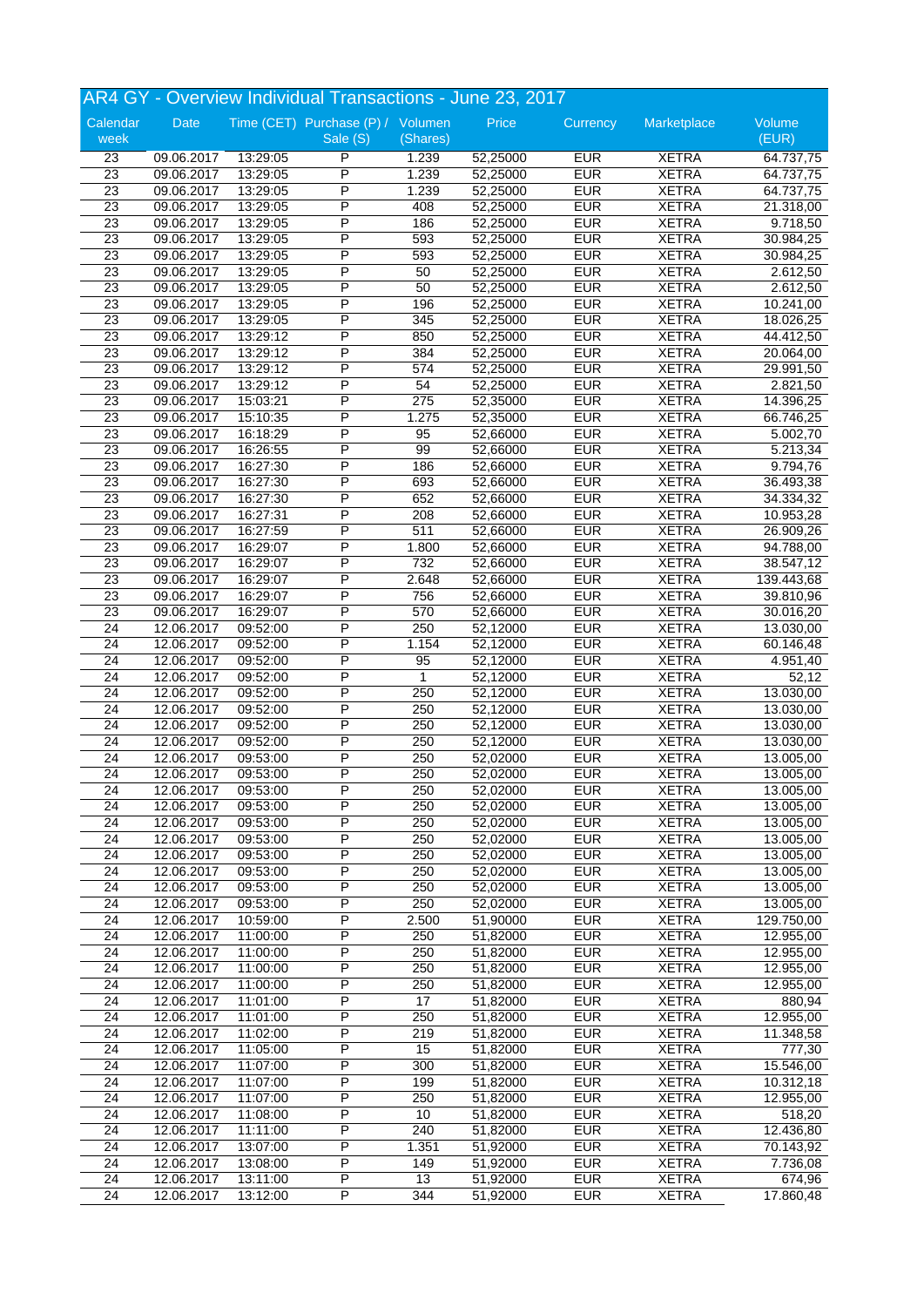|                       | AR4 GY - Overview Individual Transactions - June 23, 2017 |                      |                                   |                       |                      |                          |                              |                    |  |
|-----------------------|-----------------------------------------------------------|----------------------|-----------------------------------|-----------------------|----------------------|--------------------------|------------------------------|--------------------|--|
| Calendar              | Date                                                      |                      | Time (CET) Purchase (P) / Volumen |                       | Price                | Currency                 | Marketplace                  | Volume             |  |
| week                  |                                                           |                      | Sale (S)                          | (Shares)              |                      |                          |                              | (EUR)              |  |
| 24                    | 12.06.2017                                                | 13:17:00             | P                                 | 8                     | 51,92000             | <b>EUR</b>               | <b>XETRA</b>                 | 415,36             |  |
| 24                    | 12.06.2017                                                | 13:45:00             | P                                 | 436                   | 52,05000             | <b>EUR</b>               | <b>XETRA</b>                 | 22.693,80          |  |
| 24                    | 12.06.2017                                                | 13:48:00             | P                                 | 64                    | 52,05000             | <b>EUR</b>               | <b>XETRA</b>                 | 3.331,20           |  |
| $\overline{24}$       | 12.06.2017                                                | 14:18:00             | P                                 | 135                   | 52,05000             | <b>EUR</b>               | <b>XETRA</b>                 | 7.026,75           |  |
| $\overline{24}$       | 12.06.2017                                                | 14:18:00             | P                                 | 222                   | 51,92000             | <b>EUR</b>               | <b>XETRA</b>                 | 11.526,24          |  |
| 24                    | 12.06.2017                                                | 14:18:00             | P<br>P                            | 28                    | 51,92000             | <b>EUR</b>               | <b>XETRA</b>                 | 1.453,76           |  |
| 24<br>$\overline{24}$ | 12.06.2017                                                | 14:18:00             | P                                 | 71<br>54              | 51,92000             | <b>EUR</b><br><b>EUR</b> | <b>XETRA</b><br><b>XETRA</b> | 3.686,32           |  |
|                       | 12.06.2017<br>12.06.2017                                  | 14:18:00             | P                                 |                       | 51,92000             | <b>EUR</b>               |                              | 2.803,68           |  |
| 24                    |                                                           | 14:20:00             | P                                 | 125                   | 51,92000             | <b>EUR</b>               | <b>XETRA</b>                 | 6.490,00<br>830,72 |  |
| 24<br>$\overline{24}$ | 12.06.2017<br>12.06.2017                                  | 14:20:00<br>14:20:00 | $\overline{P}$                    | 16<br>$\overline{71}$ | 51,92000<br>51,92000 | <b>EUR</b>               | <b>XETRA</b><br><b>XETRA</b> | 3.686,32           |  |
| $\overline{24}$       | 12.06.2017                                                | 14:20:00             | P                                 | 163                   | 51,92000             | <b>EUR</b>               | <b>XETRA</b>                 | 8.462,96           |  |
| $\overline{24}$       | 12.06.2017                                                | 14:20:00             | P                                 | 200                   | 51,92000             | <b>EUR</b>               | <b>XETRA</b>                 | 10.384,00          |  |
| $\overline{24}$       | 12.06.2017                                                | 14:20:00             | P                                 | 50                    | 51,92000             | <b>EUR</b>               | <b>XETRA</b>                 | 2.596,00           |  |
| $\overline{24}$       | 12.06.2017                                                | 14:21:00             | P                                 | 180                   | 51,92000             | <b>EUR</b>               | <b>XETRA</b>                 | 9.345,60           |  |
| 24                    | 12.06.2017                                                | 14:21:00             | P                                 | 70                    | 51,92000             | <b>EUR</b>               | <b>XETRA</b>                 | 3.634,40           |  |
| 24                    | 12.06.2017                                                | 14:21:00             | P                                 | 250                   | 51,92000             | <b>EUR</b>               | <b>XETRA</b>                 | 12.980,00          |  |
| 24                    | 12.06.2017                                                | 14:21:00             | P                                 | 28                    | 51,92000             | <b>EUR</b>               | <b>XETRA</b>                 | 1.453,76           |  |
| 24                    | 12.06.2017                                                | 14:21:00             | P                                 | 96                    | 51,92000             | <b>EUR</b>               | <b>XETRA</b>                 | 4.984,32           |  |
| $\overline{24}$       | 12.06.2017                                                | 14:21:00             | P                                 | 126                   | 51,92000             | <b>EUR</b>               | <b>XETRA</b>                 | 6.541,92           |  |
| 24                    | 12.06.2017                                                | 14:21:00             | Ρ                                 | 250                   | 51,92000             | <b>EUR</b>               | <b>XETRA</b>                 | 12.980,00          |  |
| 24                    | 12.06.2017                                                | 14:21:00             | P                                 | 250                   | 51,92000             | <b>EUR</b>               | <b>XETRA</b>                 | 12.980,00          |  |
| 24                    | 12.06.2017                                                | 14:21:00             | P                                 | 250                   | 51,92000             | <b>EUR</b>               | <b>XETRA</b>                 | 12.980,00          |  |
| $\overline{24}$       | 12.06.2017                                                | 15:23:00             | P                                 | 43                    | 51,66000             | <b>EUR</b>               | <b>XETRA</b>                 | 2.221,38           |  |
| 24                    | 12.06.2017                                                | 15:23:00             | P                                 | 238                   | 51,66000             | <b>EUR</b>               | <b>XETRA</b>                 | 12.295,08          |  |
| $\overline{24}$       | 12.06.2017                                                | 15:23:00             | P                                 | 719                   | 51,66000             | <b>EUR</b>               | <b>XETRA</b>                 | 37.143,54          |  |
| 24                    | 12.06.2017                                                | 16:12:00             | P                                 | 1.167                 | 51,82000             | <b>EUR</b>               | <b>XETRA</b>                 | 60.473,94          |  |
| $\overline{24}$       | 12.06.2017                                                | 16:13:00             | P                                 | 663                   | 51,82000             | <b>EUR</b>               | <b>XETRA</b>                 | 34.356,66          |  |
| 24                    | 12.06.2017                                                | 16:13:00             | P                                 | 170                   | 51,82000             | <b>EUR</b>               | <b>XETRA</b>                 | 8.809,40           |  |
| 24                    | 12.06.2017                                                | 16:13:00             | P                                 | 250                   | 51,82000             | <b>EUR</b>               | <b>XETRA</b>                 | 12.955,00          |  |
| $\overline{24}$       | 12.06.2017                                                | 16:13:00             | P                                 | 250                   | 51,82000             | <b>EUR</b>               | <b>XETRA</b>                 | 12.955,00          |  |
| $\overline{24}$       | 12.06.2017                                                | 17:10:00             | P                                 | 1.000                 | 51,66000             | <b>EUR</b>               | <b>XETRA</b>                 | 51.660,00          |  |
| 24                    | 12.06.2017                                                | 17:10:00             | P                                 | 10                    | 51,66000             | <b>EUR</b>               | <b>XETRA</b>                 | 516,60             |  |
| $\overline{24}$       | 12.06.2017                                                | 17:10:00             | P                                 | 250                   | 51,66000             | <b>EUR</b>               | <b>XETRA</b>                 | 12.915,00          |  |
| 24                    | 12.06.2017                                                | 17:10:00             | P                                 | 240                   | 51,66000             | <b>EUR</b>               | <b>XETRA</b>                 | 12.398,40          |  |
| 24                    | 12.06.2017                                                | 17:10:00             | P                                 | 1.000                 | 51,66000             | <b>EUR</b>               | <b>XETRA</b>                 | 51.660,00          |  |
| 24                    | 13.06.2017                                                | 09:36:00             | $\sf P$                           | 63                    | 51,82000             | <b>EUR</b>               | <b>XETRA</b>                 | 3.264,66           |  |
| $\overline{24}$       | 13.06.2017                                                | 09:46:00             | P                                 | 291                   | 51,82000             | <b>EUR</b>               | <b>XETRA</b>                 | 15.079,62          |  |
| $\overline{24}$       | 13.06.2017                                                | 10:25:00             | P                                 | 99                    | 51,88000             | <b>EUR</b>               | <b>XETRA</b>                 | 5.136,12           |  |
| 24                    | 13.06.2017                                                | 15:27:00             | P                                 | 36                    | 52,80000             | <b>EUR</b>               | <b>XETRA</b>                 | 1.900,80           |  |
| 24                    | 13.06.2017                                                | 15:27:00             | P                                 | 214                   | 52,80000             | <b>EUR</b>               | <b>XETRA</b>                 | 11.299,20          |  |
| 24                    | 13.06.2017                                                | 15:27:00             | $\overline{\mathsf{P}}$           | 275                   | 52,80000             | <b>EUR</b>               | <b>XETRA</b>                 | 14.520,00          |  |
| 24                    | 13.06.2017                                                | 15:27:00             | P                                 | 275                   | 52,80000             | <b>EUR</b>               | <b>XETRA</b>                 | 14.520,00          |  |
| 24                    | 13.06.2017                                                | 15:27:00             | P                                 | 275                   | 52,80000             | <b>EUR</b>               | <b>XETRA</b>                 | 14.520,00          |  |
| $\overline{24}$       | 13.06.2017                                                | 15:27:00             | P                                 | $\overline{34}$       | 52,80000             | <b>EUR</b>               | <b>XETRA</b>                 | 1.795,20           |  |
| 24                    | 13.06.2017                                                | 15:27:00             | P                                 | 207                   | 52,80000             | <b>EUR</b>               | <b>XETRA</b>                 | 10.929,60          |  |
| $\overline{24}$       | 13.06.2017                                                | 15:27:00             | P                                 | 68                    | 52,80000             | <b>EUR</b>               | <b>XETRA</b>                 | 3.590,40           |  |
| 24                    | 13.06.2017                                                | 15:27:00             | P                                 | 68                    | 52,80000             | <b>EUR</b>               | <b>XETRA</b>                 | 3.590,40           |  |
| 24                    | 13.06.2017                                                | 15:27:00             | $\overline{P}$                    | 141                   | 52,80000             | <b>EUR</b>               | <b>XETRA</b>                 | 7.444,80           |  |
| 24                    | 13.06.2017                                                | 15:27:00             | $\overline{P}$                    | 76                    | 52,80000             | <b>EUR</b>               | <b>XETRA</b>                 | 4.012,80           |  |
| 24                    | 13.06.2017                                                | 15:27:00             | $\overline{P}$                    | 64                    | 52,80000             | <b>EUR</b>               | <b>XETRA</b>                 | 3.379,20           |  |
| 24                    | 13.06.2017                                                | 15:27:00             | P                                 | 17                    | 52,80000             | <b>EUR</b>               | <b>XETRA</b>                 | 897,60             |  |
| 24                    | 13.06.2017                                                | 15:28:00             | P                                 | 250                   | 52,80000             | <b>EUR</b>               | <b>XETRA</b>                 | 13.200,00          |  |
| 24                    | 13.06.2017                                                | 15:28:00             | $\overline{P}$                    | 209                   | 52,80000             | <b>EUR</b>               | <b>XETRA</b>                 | 11.035,20          |  |
| 24                    | 13.06.2017                                                | 15:28:00             | $\overline{P}$                    | 41                    | 52,80000             | <b>EUR</b>               | <b>XETRA</b>                 | 2.164,80           |  |
| 24                    | 13.06.2017                                                | 15:33:00             | $\overline{P}$                    | 250                   | 52,80000             | <b>EUR</b>               | <b>XETRA</b>                 | 13.200,00          |  |
| 24                    | 13.06.2017                                                | 16:34:00             | P                                 | 137                   | 52,81000             | <b>EUR</b>               | <b>XETRA</b>                 | 7.234,97           |  |
| 24                    | 13.06.2017                                                | 16:34:00             | $\overline{\mathsf{P}}$           | 113                   | 52,81000             | <b>EUR</b>               | <b>XETRA</b>                 | 5.967,53           |  |
| $\overline{24}$       | 13.06.2017                                                | 16:34:00             | P                                 | 113                   | 52,81000             | <b>EUR</b>               | XETRA                        | 5.967,53           |  |
| $\overline{24}$       | 13.06.2017                                                | 16:34:00             | P                                 | 113                   | 52,81000             | <b>EUR</b>               | <b>XETRA</b>                 | 5.967,53           |  |
| 24                    | 13.06.2017                                                | 16:34:00             | $\overline{P}$                    | 113                   | 52,81000             | <b>EUR</b>               | <b>XETRA</b>                 | 5.967,53           |  |
| 24                    | 13.06.2017                                                | 16:34:00             | P                                 | 113                   | 52,81000             | <b>EUR</b>               | <b>XETRA</b>                 | 5.967,53           |  |
| 24                    | 13.06.2017                                                | 16:34:00             | P                                 | 113                   | 52,81000             | <b>EUR</b>               | <b>XETRA</b>                 | 5.967,53           |  |
| $\overline{24}$       | 13.06.2017                                                | 16:34:00             | P                                 | 185                   | 52,81000             | <b>EUR</b>               | <b>XETRA</b>                 | 9.769,85           |  |
| 24                    | 13.06.2017                                                | 16:34:00             | $\overline{P}$                    | 113                   | 52,81000             | <b>EUR</b>               | <b>XETRA</b>                 | 5.967,53           |  |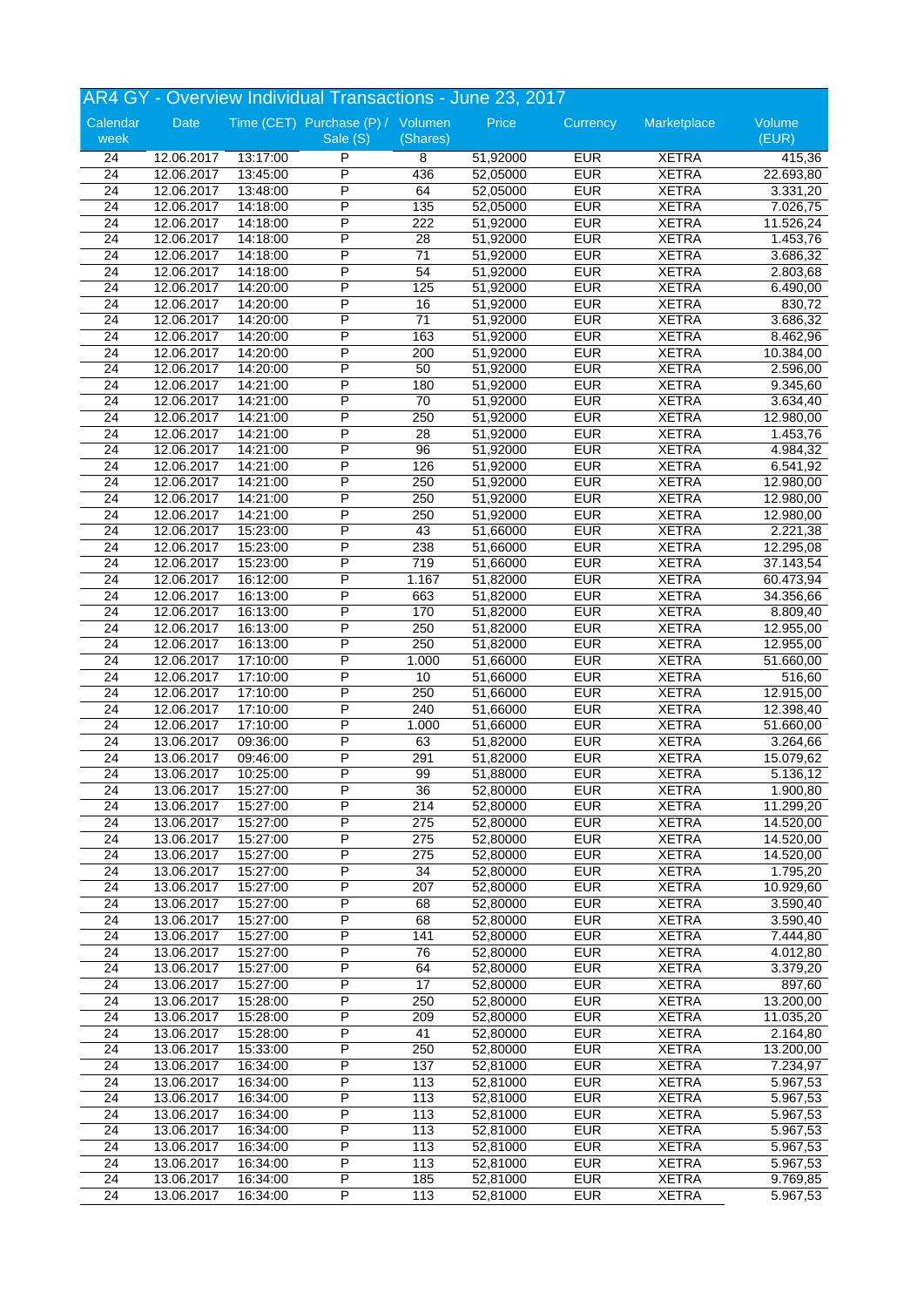|                       | AR4 GY - Overview Individual Transactions - June 23, 2017 |                      |                                   |                 |                      |                          |                              |                        |  |
|-----------------------|-----------------------------------------------------------|----------------------|-----------------------------------|-----------------|----------------------|--------------------------|------------------------------|------------------------|--|
| Calendar              | Date                                                      |                      | Time (CET) Purchase (P) / Volumen |                 | Price                | Currency                 | Marketplace                  | Volume                 |  |
| week                  |                                                           |                      | Sale (S)                          | (Shares)        |                      |                          |                              | (EUR)                  |  |
| 24                    | 13.06.2017                                                | 16:34:00             | P                                 | 137             | 52,81000             | <b>EUR</b>               | <b>XETRA</b>                 | 7.234,97               |  |
| 24                    | 13.06.2017                                                | 16:34:00             | P                                 | 225             | 52,81000             | <b>EUR</b>               | <b>XETRA</b>                 | 11.882,25              |  |
| 24                    | 13.06.2017                                                | 16:34:00             | P                                 | 115             | 52,81000             | <b>EUR</b>               | <b>XETRA</b>                 | 6.073,15               |  |
| $\overline{24}$       | 13.06.2017                                                | 16:34:00             | P                                 | 200             | 52,81000             | <b>EUR</b>               | <b>XETRA</b>                 | 10.562,00              |  |
| $\overline{24}$       | 13.06.2017                                                | 16:34:00             | P                                 | 318             | 52,81000             | <b>EUR</b>               | <b>XETRA</b>                 | 16.793,58              |  |
| 24                    | 13.06.2017                                                | 16:35:00             | P                                 | 48              | 52,81000             | <b>EUR</b>               | <b>XETRA</b>                 | 2.534,88               |  |
| 24                    | 13.06.2017                                                | 16:46:00             | P                                 | 154             | 52,82000             | <b>EUR</b>               | <b>XETRA</b>                 | 8.134,28               |  |
| $\overline{24}$       | 13.06.2017                                                | 16:46:00             | P                                 | 96              | 52,82000             | <b>EUR</b>               | <b>XETRA</b>                 | 5.070,72               |  |
| 24                    | 13.06.2017                                                | 16:46:00             | P                                 | 94              | 52,82000             | <b>EUR</b>               | <b>XETRA</b>                 | 4.965,08               |  |
| 24                    | 13.06.2017                                                | 16:59:00             | P                                 | 75              | 52,72000             | <b>EUR</b>               | <b>XETRA</b>                 | 3.954,00               |  |
| $\overline{24}$       | 13.06.2017                                                | 17:01:00             | $\overline{P}$                    | 19              | 52,72000             | <b>EUR</b>               | <b>XETRA</b>                 | 1.001,68               |  |
| $\overline{24}$       | 13.06.2017                                                | 17:02:00             | P                                 | 52              | 52,72000             | <b>EUR</b>               | <b>XETRA</b>                 | 2.741,44               |  |
| $\overline{24}$       | 13.06.2017                                                | 17:19:00             | P                                 | 1.000           | 52,80000             | <b>EUR</b>               | <b>XETRA</b>                 | 52.800,00              |  |
| $\overline{24}$       | 13.06.2017                                                | 17:19:00             | P                                 | 400             | 52,79000             | <b>EUR</b>               | <b>XETRA</b>                 | 21.116,00              |  |
| $\overline{24}$       | 13.06.2017                                                | 17:19:00             | P                                 | $\overline{26}$ | 52,79000             | <b>EUR</b>               | <b>XETRA</b>                 | 1.372,54               |  |
| 24                    | 13.06.2017                                                | 17:19:00             | P                                 | 339             | 52,79000             | <b>EUR</b>               | <b>XETRA</b>                 | 17.895,81              |  |
| 24                    | 13.06.2017                                                | 17:19:00             | P                                 | $\overline{35}$ | 52,79000             | <b>EUR</b>               | <b>XETRA</b>                 | 1.847,65               |  |
| 24                    | 13.06.2017                                                | 17:20:00             | P                                 | 400             | 52,79000             | <b>EUR</b>               | <b>XETRA</b>                 | 21.116,00              |  |
| 24                    | 13.06.2017                                                | 17:21:00             | P                                 | 221             | 52,79000             | <b>EUR</b>               | <b>XETRA</b>                 | 11.666,59              |  |
| $\overline{24}$       | 13.06.2017                                                | 17:21:00             | P                                 | 179             | 52,79000             | <b>EUR</b>               | <b>XETRA</b>                 | 9.449,41               |  |
| $\overline{24}$       | 13.06.2017                                                | 17:21:00             | Ρ                                 | 479             | 52,79000             | <b>EUR</b>               | <b>XETRA</b>                 | 25.286,41              |  |
| $\overline{24}$       | 13.06.2017                                                | 17:21:00             | P                                 | 479             | 52,79000             | <b>EUR</b>               | <b>XETRA</b>                 | 25.286,41              |  |
| 24                    | 13.06.2017                                                | 17:21:00             | P                                 | 479             | 52,79000             | <b>EUR</b>               | <b>XETRA</b>                 | 25.286,41              |  |
| $\overline{24}$       | 13.06.2017                                                | 17:21:00             | P                                 | 163             | 52,79000             | <b>EUR</b>               | <b>XETRA</b>                 | 8.604,77               |  |
| 24                    | 13.06.2017                                                | 17:21:00             | P                                 | 130             | 52,79000             | <b>EUR</b>               | <b>XETRA</b>                 | 6.862,70               |  |
| $\overline{24}$       | 13.06.2017                                                | 17:21:00             | P                                 | 270             | 52,79000             | <b>EUR</b>               | <b>XETRA</b>                 | 14.253,30              |  |
| 24                    | 13.06.2017                                                | 17:21:00             | P                                 | 400             | 52,79000             | <b>EUR</b>               | <b>XETRA</b>                 | 21.116,00              |  |
| $\overline{24}$       | 13.06.2017                                                | 17:21:00             | P                                 | 37              | 52,79000             | <b>EUR</b>               | <b>XETRA</b>                 | 1.953,23               |  |
| 24                    | 13.06.2017                                                | 17:21:00             | P                                 | 50              | 52,79000             | <b>EUR</b>               | <b>XETRA</b>                 | 2.639,50               |  |
| 24                    | 13.06.2017                                                | 17:21:00             | P<br>P                            | 313             | 52,79000             | <b>EUR</b>               | <b>XETRA</b>                 | 16.523,27              |  |
| $\overline{24}$       | 13.06.2017                                                | 17:21:00             | P                                 | 290             | 52,79000             | <b>EUR</b>               | <b>XETRA</b>                 | 15.309,10              |  |
| $\overline{24}$       | 13.06.2017                                                | 17:21:00             |                                   | 110             | 52,79000             | <b>EUR</b>               | <b>XETRA</b>                 | 5.806,90               |  |
| 24                    | 13.06.2017                                                | 17:21:00             | P<br>P                            | 54              | 52,79000             | <b>EUR</b>               | <b>XETRA</b><br><b>XETRA</b> | 2.850,66               |  |
| $\overline{24}$       | 13.06.2017                                                | 17:25:00             | P                                 | 1.801           | 52,99000             | <b>EUR</b><br><b>EUR</b> |                              | 95.434,99              |  |
| 24                    | 13.06.2017                                                | 17:25:00             | P                                 | 199             | 52,99000             |                          | <b>XETRA</b>                 | 10.545,01              |  |
| 24                    | 13.06.2017                                                | 17:25:00<br>17:25:00 | P                                 | 51              | 52,99000<br>52,99000 | <b>EUR</b><br><b>EUR</b> | <b>XETRA</b>                 | 2.702,49               |  |
| 24<br>$\overline{24}$ | 13.06.2017<br>13.06.2017                                  | 17:25:00             | P                                 | 250<br>199      | 52,99000             | <b>EUR</b>               | <b>XETRA</b><br><b>XETRA</b> | 13.247,50<br>10.545,01 |  |
| $\overline{24}$       | 13.06.2017                                                | 17:25:00             | P                                 | 500             | 52,99000             | <b>EUR</b>               | <b>XETRA</b>                 | 26.495,00              |  |
| 24                    | 13.06.2017                                                | 17:25:00             | P                                 | 500             | 52,99000             | <b>EUR</b>               | <b>XETRA</b>                 | 26.495,00              |  |
| 24                    | 13.06.2017                                                | 17:25:00             | P                                 | 500             | 52,99000             | <b>EUR</b>               | <b>XETRA</b>                 | 26.495,00              |  |
| 24                    | 13.06.2017                                                | 17:25:00             | $\overline{\mathsf{P}}$           | 500             | 52,99000             | <b>EUR</b>               | <b>XETRA</b>                 | 26.495,00              |  |
| 24                    | 13.06.2017                                                | 17:25:00             | $\overline{P}$                    | 47              | 52,99000             | <b>EUR</b>               | <b>XETRA</b>                 | 2.490,53               |  |
| 24                    | 13.06.2017                                                | 17:27:00             | P                                 | 233             | 52,93000             | <b>EUR</b>               | <b>XETRA</b>                 | 12.332,69              |  |
| $\overline{24}$       | 13.06.2017                                                | 17:27:00             | P                                 | 167             | 52,93000             | <b>EUR</b>               | <b>XETRA</b>                 | 8.839,31               |  |
| 24                    | 13.06.2017                                                | 17:27:00             | P                                 | 267             | 52,93000             | <b>EUR</b>               | <b>XETRA</b>                 | 14.132,31              |  |
| $\overline{24}$       | 13.06.2017                                                | 17:27:00             | P                                 | 64              | 52,93000             | <b>EUR</b>               | <b>XETRA</b>                 | 3.387,52               |  |
| 24                    | 13.06.2017                                                | 17:27:00             | P                                 | 63              | 52,93000             | <b>EUR</b>               | <b>XETRA</b>                 | 3.334,59               |  |
| 24                    | 13.06.2017                                                | 17:28:00             | $\overline{P}$                    | 6               | 52,93000             | <b>EUR</b>               | <b>XETRA</b>                 | 317,58                 |  |
| 24                    | 13.06.2017                                                | 17:28:00             | $\overline{P}$                    | 400             | 52,93000             | <b>EUR</b>               | <b>XETRA</b>                 | 21.172,00              |  |
| 24                    | 13.06.2017                                                | 17:28:00             | $\overline{P}$                    | 47              | 52,93000             | <b>EUR</b>               | <b>XETRA</b>                 | 2.487,71               |  |
| 24                    | 13.06.2017                                                | 17:28:00             | P                                 | 353             | 52,93000             | <b>EUR</b>               | <b>XETRA</b>                 | 18.684,29              |  |
| 24                    | 13.06.2017                                                | 17:28:00             | P                                 | 66              | 52,93000             | <b>EUR</b>               | <b>XETRA</b>                 | 3.493,38               |  |
| 24                    | 13.06.2017                                                | 17:28:00             | $\overline{P}$                    | 100             | 52,93000             | <b>EUR</b>               | <b>XETRA</b>                 | 5.293,00               |  |
| 24                    | 13.06.2017                                                | 17:28:00             | $\overline{P}$                    | 72              | 52,93000             | <b>EUR</b>               | <b>XETRA</b>                 | 3.810,96               |  |
| 24                    | 13.06.2017                                                | 17:28:00             | $\overline{P}$                    | 11              | 52,93000             | <b>EUR</b>               | <b>XETRA</b>                 | 582,23                 |  |
| 24                    | 13.06.2017                                                | 17:28:00             | P                                 | 151             | 52,93000             | <b>EUR</b>               | <b>XETRA</b>                 | 7.992,43               |  |
| 24                    | 13.06.2017                                                | 17:28:00             | $\overline{\mathsf{P}}$           | 177             | 52,93000             | <b>EUR</b>               | <b>XETRA</b>                 | 9.368,61               |  |
| $\overline{24}$       | 13.06.2017                                                | 17:28:00             | P                                 | 19              | 52,93000             | <b>EUR</b>               | XETRA                        | 1.005,67               |  |
| $\overline{24}$       | 13.06.2017                                                | 17:28:00             | P                                 | 200             | 52,93000             | <b>EUR</b>               | <b>XETRA</b>                 | 10.586,00              |  |
| 24                    | 13.06.2017                                                | 17:28:00             | $\overline{P}$                    | 4               | 52,93000             | <b>EUR</b>               | <b>XETRA</b>                 | 211,72                 |  |
| 24                    | 13.06.2017                                                | 17:28:00             | P                                 | 188             | 52,93000             | <b>EUR</b>               | <b>XETRA</b>                 | 9.950,84               |  |
| 24                    | 13.06.2017                                                | 17:28:00             | P                                 | 27              | 52,93000             | <b>EUR</b>               | <b>XETRA</b>                 | 1.429,11               |  |
| $\overline{24}$       | 13.06.2017                                                | 17:28:00             | P                                 | 35              | 52,93000             | <b>EUR</b>               | <b>XETRA</b>                 | 1.852,55               |  |
| 24                    | 13.06.2017                                                | 17:28:00             | $\overline{P}$                    | 127             | 52,93000             | <b>EUR</b>               | <b>XETRA</b>                 | 6.722,11               |  |
|                       |                                                           |                      |                                   |                 |                      |                          |                              |                        |  |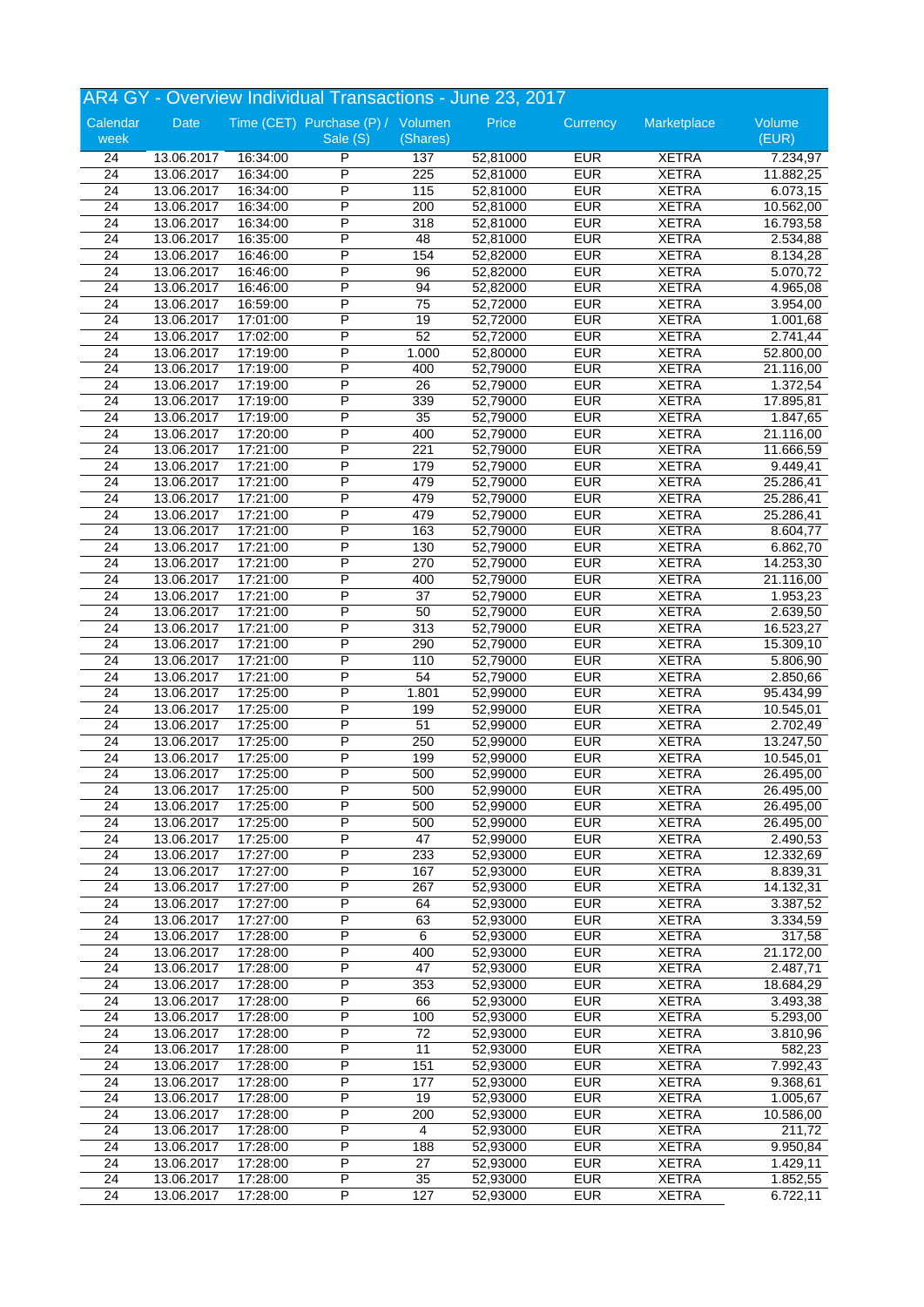|                       |                          |                      | AR4 GY - Overview Individual Transactions - June 23, 2017 |                 |                      |                          |                              |                        |
|-----------------------|--------------------------|----------------------|-----------------------------------------------------------|-----------------|----------------------|--------------------------|------------------------------|------------------------|
| Calendar              | Date                     |                      | Time (CET) Purchase (P) / Volumen                         |                 | Price                | Currency                 | Marketplace                  | Volume                 |
| week                  |                          |                      | Sale (S)                                                  | (Shares)        |                      |                          |                              | (EUR)                  |
| 24                    | 13.06.2017               | 17:28:00             | P                                                         | 91              | 52,93000             | <b>EUR</b>               | <b>XETRA</b>                 | 4.816,63               |
| 24                    | 13.06.2017               | 17:28:00             | P                                                         | 332             | 52,93000             | <b>EUR</b>               | <b>XETRA</b>                 | 17.572,76              |
| 24                    | 13.06.2017               | 17:28:00             | P                                                         | 332             | 52,93000             | <b>EUR</b>               | <b>XETRA</b>                 | 17.572,76              |
| $\overline{24}$       | 13.06.2017               | 17:28:00             | P                                                         | 95              | 52,93000             | <b>EUR</b>               | <b>XETRA</b>                 | 5.028,35               |
| $\overline{24}$       | 13.06.2017               | 17:28:00             | P<br>P                                                    | 373             | 52,93000             | <b>EUR</b>               | <b>XETRA</b>                 | 19.742,89              |
| 24                    | 13.06.2017               | 17:28:00             | P                                                         | 373             | 52,93000             | <b>EUR</b><br><b>EUR</b> | <b>XETRA</b>                 | 19.742,89              |
| 24<br>$\overline{24}$ | 13.06.2017               | 17:28:00<br>17:29:00 | P                                                         | 6<br>79         | 52,93000             | <b>EUR</b>               | <b>XETRA</b><br><b>XETRA</b> | 317,58                 |
|                       | 13.06.2017               | 17:29:00             | P                                                         | 342             | 52,93000             | <b>EUR</b>               | <b>XETRA</b>                 | 4.181,47               |
| 24<br>24              | 13.06.2017<br>13.06.2017 | 17:29:00             | P                                                         | 200             | 52,93000<br>52,93000 | <b>EUR</b>               | <b>XETRA</b>                 | 18.102,06              |
| 24                    | 14.06.2017               | 09:15:00             | $\overline{P}$                                            | $\overline{38}$ | 52,95000             | <b>EUR</b>               | <b>XETRA</b>                 | 10.586,00<br>2.012,10  |
| $\overline{24}$       | 14.06.2017               | 10:29:00             | P                                                         | 52              | 53,40000             | <b>EUR</b>               | <b>XETRA</b>                 | 2.776,80               |
| $\overline{24}$       | 14.06.2017               | 10:32:00             | P                                                         | 74              | 53,40000             | <b>EUR</b>               | <b>XETRA</b>                 | 3.951,60               |
| $\overline{24}$       | 14.06.2017               | 11:07:00             | P                                                         | $\overline{77}$ | 53,40000             | <b>EUR</b>               | <b>XETRA</b>                 | 4.111,80               |
| $\overline{24}$       | 14.06.2017               | 11:18:00             | P                                                         | 47              | 53,40000             | <b>EUR</b>               | <b>XETRA</b>                 | 2.509,80               |
| 24                    | 14.06.2017               | 11:18:00             | P                                                         | 250             | 53,40000             | <b>EUR</b>               | <b>XETRA</b>                 | 13.350,00              |
| 24                    | 14.06.2017               | 11:18:00             | P                                                         | 367             | 53,40000             | <b>EUR</b>               | <b>XETRA</b>                 | 19.597,80              |
| 24                    | 14.06.2017               | 11:18:00             | P                                                         | 367             | 53,40000             | <b>EUR</b>               | <b>XETRA</b>                 | 19.597,80              |
| 24                    | 14.06.2017               | 11:18:00             | P                                                         | 367             | 53,40000             | <b>EUR</b>               | <b>XETRA</b>                 | 19.597,80              |
| $\overline{24}$       | 14.06.2017               | 11:18:00             | P                                                         | 19              | 53,40000             | <b>EUR</b>               | <b>XETRA</b>                 | 1.014,60               |
| $\overline{24}$       | 14.06.2017               | 11:18:00             | P                                                         | 48              | 53,40000             | <b>EUR</b>               | <b>XETRA</b>                 | 2.563,20               |
| $\overline{24}$       | 14.06.2017               | 11:18:00             | P                                                         | 149             | 53,40000             | <b>EUR</b>               | <b>XETRA</b>                 | 7.956,60               |
| 24                    | 14.06.2017               | 11:18:00             | P                                                         | 183             | 53,40000             | <b>EUR</b>               | <b>XETRA</b>                 | 9.772,20               |
| $\overline{24}$       | 14.06.2017               | 11:18:00             | P                                                         | 200             | 53,40000             | <b>EUR</b>               | <b>XETRA</b>                 | 10.680,00              |
| 24                    | 14.06.2017               | 11:18:00             | P                                                         | 50              | 53,40000             | <b>EUR</b>               | <b>XETRA</b>                 | 2.670,00               |
| $\overline{24}$       | 14.06.2017               | 11:18:00             | P                                                         | 213             | 53,40000             | <b>EUR</b>               | <b>XETRA</b>                 | 11.374,20              |
| 24                    | 14.06.2017               | 11:18:00             | P                                                         | 37              | 53,40000             | <b>EUR</b>               | <b>XETRA</b>                 | 1.975,80               |
| 24                    | 14.06.2017               | 11:25:00             | P                                                         | 250             | 53,30000             | <b>EUR</b>               | <b>XETRA</b>                 | 13.325,00              |
| 24                    | 14.06.2017               | 11:25:00             | P                                                         | 368             | 53,30000             | <b>EUR</b>               | <b>XETRA</b>                 | 19.614,40              |
| 24                    | 14.06.2017               | 11:25:00             | P                                                         | 235             | 53,30000             | <b>EUR</b>               | <b>XETRA</b>                 | 12.525,50              |
| $\overline{24}$       | 14.06.2017               | 11:25:00             | P                                                         | 312             | 53,30000             | <b>EUR</b>               | <b>XETRA</b>                 | 16.629,60              |
| $\overline{24}$       | 14.06.2017               | 11:27:00             | P                                                         | 85              | 53,30000             | <b>EUR</b>               | <b>XETRA</b>                 | 4.530,50               |
| 24                    | 14.06.2017               | 11:27:00             | P                                                         | 97              | 53,30000             | <b>EUR</b>               | <b>XETRA</b>                 | 5.170,10               |
| $\overline{24}$       | 14.06.2017               | 11:27:00             | P                                                         | 129             | 53,30000             | <b>EUR</b>               | <b>XETRA</b>                 | 6.875,70               |
| 24                    | 14.06.2017               | 11:33:00             | P                                                         | 100             | 53,30000             | <b>EUR</b>               | <b>XETRA</b>                 | 5.330,00               |
| 24                    | 14.06.2017               | 11:33:00             | P                                                         | 122             | 53,30000             | <b>EUR</b>               | <b>XETRA</b>                 | 6.502,60               |
| 24                    | 14.06.2017               | 11:47:00             | P                                                         | 441             | 53,35000             | <b>EUR</b>               | <b>XETRA</b>                 | 23.527,35              |
| $\overline{24}$       | 14.06.2017               | 11:47:00             | P                                                         | 59              | 53,35000             | <b>EUR</b>               | <b>XETRA</b>                 | 3.147,65               |
| $\overline{24}$       | 14.06.2017               | 11:47:00             | P                                                         | 235             | 53,35000             | <b>EUR</b>               | <b>XETRA</b>                 | 12.537,25              |
| 24                    | 14.06.2017               | 11:49:00             | P                                                         | 15              | 53,35000             | <b>EUR</b>               | <b>XETRA</b>                 | 800,25                 |
| 24                    | 14.06.2017               | 11:49:00             | P                                                         | 52              | 53,35000             | <b>EUR</b>               | <b>XETRA</b>                 | 2.774,20               |
| 24                    | 14.06.2017               | 11:55:00             | $\overline{\mathsf{P}}$                                   | 200             | 53,30000             | <b>EUR</b>               | <b>XETRA</b>                 | 10.660,00              |
| 24                    | 14.06.2017               | 11:55:00             | P                                                         | 505             | 53,30000             | <b>EUR</b>               | <b>XETRA</b>                 | $\overline{26.916,50}$ |
| 24                    | 14.06.2017               | 11:55:00             | P<br>P                                                    | 505             | 53,30000             | <b>EUR</b>               | <b>XETRA</b><br><b>XETRA</b> | 26.916,50              |
| $\overline{24}$<br>24 | 14.06.2017               | 11:55:00<br>11:55:00 | P                                                         | 505<br>247      | 53,30000<br>53,30000 | <b>EUR</b><br><b>EUR</b> | <b>XETRA</b>                 | 26.916,50<br>13.165,10 |
| $\overline{24}$       | 14.06.2017               | 12:19:00             | P                                                         | 222             | 53,15000             | <b>EUR</b>               | <b>XETRA</b>                 | 11.799,30              |
| 24                    | 14.06.2017<br>14.06.2017 | 12:19:00             | P                                                         | 309             | 53,15000             | <b>EUR</b>               | <b>XETRA</b>                 | 16.423,35              |
| 24                    | 14.06.2017               | 12:19:00             | $\overline{P}$                                            | 278             | 53,15000             | <b>EUR</b>               | <b>XETRA</b>                 | 14.775,70              |
| 24                    | 14.06.2017               | 12:21:00             | $\overline{P}$                                            | 200             | 53,15000             | <b>EUR</b>               | <b>XETRA</b>                 | 10.630,00              |
| 24                    | 14.06.2017               | 12:24:00             | P                                                         | 101             | 53,15000             | <b>EUR</b>               | <b>XETRA</b>                 | 5.368,15               |
| 24                    | 14.06.2017               | 12:27:00             | P                                                         | 199             | 53,15000             | <b>EUR</b>               | <b>XETRA</b>                 | 10.576,85              |
| 24                    | 14.06.2017               | 12:29:00             | P                                                         | 29              | 53,15000             | <b>EUR</b>               | <b>XETRA</b>                 | 1.541,35               |
| 24                    | 14.06.2017               | 12:29:00             | $\overline{P}$                                            | 123             | 53,15000             | <b>EUR</b>               | <b>XETRA</b>                 | 6.537,45               |
| 24                    | 14.06.2017               | 12:30:00             | P                                                         | 11              | 53,15000             | <b>EUR</b>               | <b>XETRA</b>                 | 584,65                 |
| 24                    | 14.06.2017               | 12:54:00             | $\overline{P}$                                            | 150             | 53,22000             | <b>EUR</b>               | <b>XETRA</b>                 | 7.983,00               |
| 24                    | 14.06.2017               | 13:04:00             | $\overline{P}$                                            | 112             | 53,23000             | <b>EUR</b>               | <b>XETRA</b>                 | 5.961,76               |
| 24                    | 14.06.2017               | 13:09:00             | $\overline{P}$                                            | 85              | 53,23000             | <b>EUR</b>               | <b>XETRA</b>                 | 4.524,55               |
| $\overline{24}$       | 14.06.2017               | 13:09:00             | P                                                         | 25              | 53,23000             | <b>EUR</b>               | XETRA                        | 1.330,75               |
| $\overline{24}$       | 14.06.2017               | 13:09:00             | P                                                         | 156             | 53,23000             | <b>EUR</b>               | <b>XETRA</b>                 | 8.303,88               |
| 24                    | 14.06.2017               | 13:53:00             | $\overline{P}$                                            | 585             | 53,25000             | <b>EUR</b>               | <b>XETRA</b>                 | 31.151,25              |
| 24                    | 14.06.2017               | 13:53:00             | P                                                         | 100             | 53,25000             | <b>EUR</b>               | <b>XETRA</b>                 | 5.325,00               |
| 24                    | 14.06.2017               | 13:53:00             | P                                                         | 29              | 53,25000             | <b>EUR</b>               | <b>XETRA</b>                 | 1.544,25               |
| $\overline{24}$       | 14.06.2017               | 13:53:00             | P                                                         | 187             | 53,25000             | <b>EUR</b>               | <b>XETRA</b>                 | 9.957,75               |
| 24                    | 14.06.2017               | 13:53:00             | $\overline{\mathsf{P}}$                                   | 187             | 53,25000             | <b>EUR</b>               | <b>XETRA</b>                 | 9.957,75               |
|                       |                          |                      |                                                           |                 |                      |                          |                              |                        |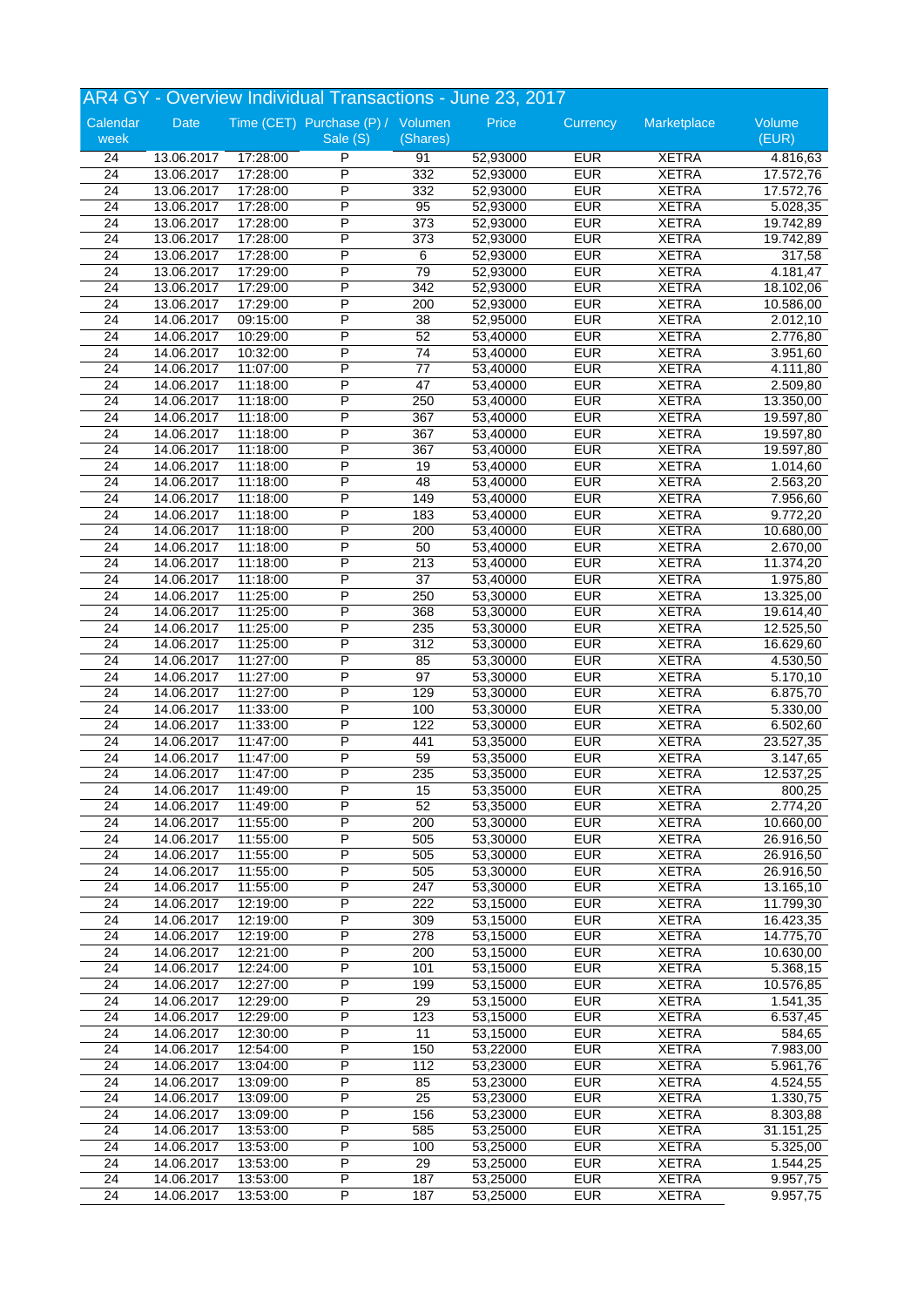|                                    |                          |                      | AR4 GY - Overview Individual Transactions - June 23, 2017 |                 |                      |                          |                              |                      |
|------------------------------------|--------------------------|----------------------|-----------------------------------------------------------|-----------------|----------------------|--------------------------|------------------------------|----------------------|
| Calendar                           | Date                     |                      | Time (CET) Purchase (P) / Volumen                         |                 | Price                | Currency                 | Marketplace                  | Volume               |
| week                               |                          |                      | Sale (S)                                                  | (Shares)        |                      |                          |                              | (EUR)                |
| 24                                 | 14.06.2017               | 13:53:00             | P                                                         | 152             | 53,25000             | <b>EUR</b>               | <b>XETRA</b>                 | 8.094,00             |
| 24                                 | 14.06.2017               | 13:53:00             | P                                                         | 160             | 53,25000             | <b>EUR</b>               | <b>XETRA</b>                 | 8.520,00             |
| 24                                 | 14.06.2017               | 13:53:00             | P                                                         | 26              | 53,25000             | <b>EUR</b>               | <b>XETRA</b>                 | 1.384,50             |
| $\overline{24}$                    | 14.06.2017               | 13:55:00             | P                                                         | 100             | 53,25000             | <b>EUR</b>               | <b>XETRA</b>                 | 5.325,00             |
| $\overline{24}$                    | 14.06.2017               | 13:57:00             | P                                                         | 14              | 53,25000             | <b>EUR</b>               | <b>XETRA</b>                 | 745,50               |
| 24                                 | 14.06.2017               | 13:59:00             | P                                                         | 19              | 53,25000             | <b>EUR</b>               | <b>XETRA</b>                 | 1.011,75             |
| 24                                 | 14.06.2017               | 14:01:00             | P                                                         | 66              | 53,25000             | <b>EUR</b>               | <b>XETRA</b>                 | 3.514,50             |
| $\overline{24}$                    | 14.06.2017               | 14:01:00             | P                                                         | 10              | 53,25000             | <b>EUR</b>               | <b>XETRA</b>                 | 532,50               |
| 24                                 | 14.06.2017               | 14:04:00             | P                                                         | 80              | 53,25000             | <b>EUR</b>               | <b>XETRA</b>                 | 4.260,00             |
| 24                                 | 14.06.2017               | 14:05:00             | P<br>$\overline{P}$                                       | 37              | 53,25000             | <b>EUR</b><br><b>EUR</b> | <b>XETRA</b>                 | 1.970,25             |
| $\overline{24}$                    | 14.06.2017               | 14:05:00             | P                                                         | 8               | 53,25000             | <b>EUR</b>               | <b>XETRA</b><br><b>XETRA</b> | 426,00               |
| $\overline{24}$                    | 14.06.2017               | 14:05:00             | P                                                         | 8               | 53,25000             |                          |                              | 426,00               |
| $\overline{24}$                    | 14.06.2017               | 14:05:00             |                                                           | $\overline{17}$ | 53,25000             | <b>EUR</b><br><b>EUR</b> | <b>XETRA</b>                 | 905,25               |
| $\overline{24}$<br>$\overline{24}$ | 14.06.2017<br>14.06.2017 | 14:05:00             | P<br>P                                                    | 10<br>127       | 53,25000             | <b>EUR</b>               | <b>XETRA</b><br><b>XETRA</b> | 532,50               |
| 24                                 |                          | 14:05:00             | P                                                         |                 | 53,25000             | <b>EUR</b>               | <b>XETRA</b>                 | 6.762,75             |
|                                    | 14.06.2017               | 14:05:00<br>14:05:00 | P                                                         | 58              | 53,25000             | <b>EUR</b>               |                              | 3.088,50             |
| 24<br>24                           | 14.06.2017<br>14.06.2017 | 14:26:00             | P                                                         | 20<br>28        | 53,25000<br>53,29000 | <b>EUR</b>               | <b>XETRA</b><br><b>XETRA</b> | 1.065,00<br>1.492,12 |
| 24                                 | 14.06.2017               | 14:27:00             | P                                                         | 256             | 53,29000             | <b>EUR</b>               | <b>XETRA</b>                 | 13.642,24            |
| $\overline{24}$                    | 14.06.2017               | 14:27:00             | P                                                         | 141             | 53,29000             | <b>EUR</b>               | <b>XETRA</b>                 | 7.513,89             |
| $\overline{24}$                    | 14.06.2017               | 15:03:00             | P                                                         | $\overline{75}$ | 53,29000             | <b>EUR</b>               | <b>XETRA</b>                 | 3.996,75             |
| $\overline{24}$                    | 14.06.2017               | 15:03:00             | P                                                         | 250             | 53,29000             | <b>EUR</b>               | <b>XETRA</b>                 | 13.322,50            |
| 24                                 | 14.06.2017               | 15:03:00             | P                                                         | 280             | 53,29000             | <b>EUR</b>               | <b>XETRA</b>                 | 14.921,20            |
| $\overline{24}$                    | 14.06.2017               | 15:03:00             | P                                                         | 280             | 53,29000             | <b>EUR</b>               | <b>XETRA</b>                 | 14.921,20            |
| 24                                 | 14.06.2017               | 15:03:00             | P                                                         | 280             | 53,29000             | <b>EUR</b>               | <b>XETRA</b>                 | 14.921,20            |
| $\overline{24}$                    | 14.06.2017               | 15:03:00             | P                                                         | 65              | 53,29000             | <b>EUR</b>               | <b>XETRA</b>                 | 3.463,85             |
| 24                                 | 14.06.2017               | 15:03:00             | P                                                         | 95              | 53,29000             | <b>EUR</b>               | <b>XETRA</b>                 | 5.062,55             |
| 24                                 | 14.06.2017               | 15:03:00             | P                                                         | 30              | 53,29000             | <b>EUR</b>               | <b>XETRA</b>                 | 1.598,70             |
| 24                                 | 14.06.2017               | 15:03:00             | P                                                         | 220             | 53,29000             | <b>EUR</b>               | <b>XETRA</b>                 | 11.723,80            |
| 24                                 | 14.06.2017               | 15:03:00             | P                                                         | 250             | 53,29000             | <b>EUR</b>               | <b>XETRA</b>                 | 13.322,50            |
| $\overline{24}$                    | 14.06.2017               | 15:03:00             | P                                                         | 250             | 53,29000             | <b>EUR</b>               | <b>XETRA</b>                 | 13.322,50            |
| $\overline{24}$                    | 14.06.2017               | 15:03:00             | P                                                         | 207             | 53,29000             | <b>EUR</b>               | <b>XETRA</b>                 | 11.031,03            |
| 24                                 | 14.06.2017               | 15:04:00             | P                                                         | 43              | 53,29000             | <b>EUR</b>               | <b>XETRA</b>                 | 2.291,47             |
| $\overline{24}$                    | 14.06.2017               | 15:04:00             | P                                                         | 250             | 53,29000             | <b>EUR</b>               | <b>XETRA</b>                 | 13.322,50            |
| 24                                 | 14.06.2017               | 15:50:00             | P                                                         | 67              | 53,12000             | <b>EUR</b>               | <b>XETRA</b>                 | 3.559,04             |
| 24                                 | 14.06.2017               | 15:50:00             | P                                                         | 241             | 53,12000             | <b>EUR</b>               | <b>XETRA</b>                 | 12.801,92            |
| 24                                 | 14.06.2017               | 15:54:00             | P                                                         | 727             | 53,12000             | <b>EUR</b>               | <b>XETRA</b>                 | 38.618,24            |
| $\overline{24}$                    | 14.06.2017               | 15:54:00             | P                                                         | 1.000           | 53,12000             | <b>EUR</b>               | <b>XETRA</b>                 | 53.120,00            |
| $\overline{24}$                    | 14.06.2017               | 15:54:00             | P                                                         | 207             | 53,12000             | <b>EUR</b>               | <b>XETRA</b>                 | 10.995,84            |
| 24                                 | 14.06.2017               | 15:54:00             | P                                                         | 271             | 53,12000             | <b>EUR</b>               | <b>XETRA</b>                 | 14.395,52            |
| 24                                 | 14.06.2017               | 15:54:00             | P                                                         | 61              | 53,12000             | <b>EUR</b>               | <b>XETRA</b>                 | 3.240,32             |
| 24                                 | 14.06.2017               | 15:54:00             | $\overline{\mathsf{P}}$                                   | 90              | 53,12000             | <b>EUR</b>               | <b>XETRA</b>                 | 4.780,80             |
| 24                                 | 14.06.2017               | 15:56:00             | $\overline{P}$                                            | 280             | 53,12000             | <b>EUR</b>               | <b>XETRA</b>                 | 14.873,60            |
| 24                                 | 14.06.2017               | 15:56:00             | P                                                         | 56              | 53,12000             | <b>EUR</b>               | <b>XETRA</b>                 | 2.974,72             |
| $\overline{24}$                    | 14.06.2017               | 15:59:00             | P                                                         | $\mathbf{1}$    | 52,52000             | <b>EUR</b>               | <b>XETRA</b>                 | 52,52                |
| 24                                 | 14.06.2017               | 15:59:00             | P                                                         | 50              | 52,52000             | <b>EUR</b>               | <b>XETRA</b>                 | 2.626,00             |
| $\overline{24}$                    | 14.06.2017               | 16:59:00             | P                                                         | 363             | 52,96000             | <b>EUR</b>               | <b>XETRA</b>                 | 19.224,48            |
| 24                                 | 14.06.2017               | 16:59:00             | P                                                         | 637             | 52,96000             | <b>EUR</b>               | <b>XETRA</b>                 | 33.735,52            |
| 24                                 | 14.06.2017               | 17:14:00             | $\overline{P}$                                            | 436             | 52,91000             | <b>EUR</b>               | <b>XETRA</b>                 | 23.068,76            |
| 24                                 | 14.06.2017               | 17:14:00             | $\overline{P}$                                            | 1.482           | 52,91000             | <b>EUR</b>               | <b>XETRA</b>                 | 78.412,62            |
| 24                                 | 14.06.2017               | 17:16:00             | $\overline{P}$                                            | 297             | 52,91000             | <b>EUR</b>               | <b>XETRA</b>                 | 15.714,27            |
| $\overline{24}$                    | 14.06.2017               | 17:16:00             | P                                                         | 102             | 52,91000             | <b>EUR</b>               | <b>XETRA</b>                 | 5.396,82             |
| 24                                 | 14.06.2017               | 17:16:00             | P                                                         | $\overline{32}$ | 52,91000             | <b>EUR</b>               | <b>XETRA</b>                 | 1.693,12             |
| 24                                 | 14.06.2017               | 17:20:00             | $\overline{P}$                                            | 105             | 52,91000             | <b>EUR</b>               | <b>XETRA</b>                 | 5.555,55             |
| 24                                 | 14.06.2017               | 17:20:00             | P                                                         | 122             | 52,91000             | <b>EUR</b>               | <b>XETRA</b>                 | 6.455,02             |
| 24                                 | 14.06.2017               | 17:20:00             | $\overline{P}$                                            | 137             | 52,91000             | <b>EUR</b>               | <b>XETRA</b>                 | 7.248,67             |
| 24                                 | 14.06.2017               | 17:22:00             | P                                                         | 11              | 52,92000             | <b>EUR</b>               | <b>XETRA</b>                 | 582,12               |
| 24                                 | 14.06.2017               | 17:23:00             | $\overline{P}$                                            | 225             | 52,92000             | <b>EUR</b>               | <b>XETRA</b>                 | 11.907,00            |
| $\overline{24}$                    | 15.06.2017               | 09:11:00             | P                                                         | 187             | 52,55000             | <b>EUR</b>               | <b>XETRA</b>                 | 9.826,85             |
| $\overline{24}$                    | 15.06.2017               | 09:11:00             | P                                                         | 63              | 52,55000             | <b>EUR</b>               | <b>XETRA</b>                 | 3.310,65             |
| $\overline{24}$                    | 15.06.2017               | 09:11:00             | $\overline{P}$                                            | 63              | 52,55000             | <b>EUR</b>               | <b>XETRA</b>                 | 3.310,65             |
| 24                                 | 15.06.2017               | 09:11:00             | $\overline{P}$                                            | 63              | 52,55000             | <b>EUR</b>               | <b>XETRA</b>                 | 3.310,65             |
| 24                                 | 15.06.2017               | 09:11:00             | P                                                         | 63              | 52,55000             | <b>EUR</b>               | <b>XETRA</b>                 | 3.310,65             |
| $\overline{24}$                    | 15.06.2017               | 09:11:00             | P                                                         | 61              | 52,55000             | <b>EUR</b>               | <b>XETRA</b>                 | 3.205,55             |
| 24                                 | 15.06.2017               | 09:11:00             | $\overline{\mathsf{P}}$                                   | 61              | 52,55000             | <b>EUR</b>               | <b>XETRA</b>                 | 3.205,55             |
|                                    |                          |                      |                                                           |                 |                      |                          |                              |                      |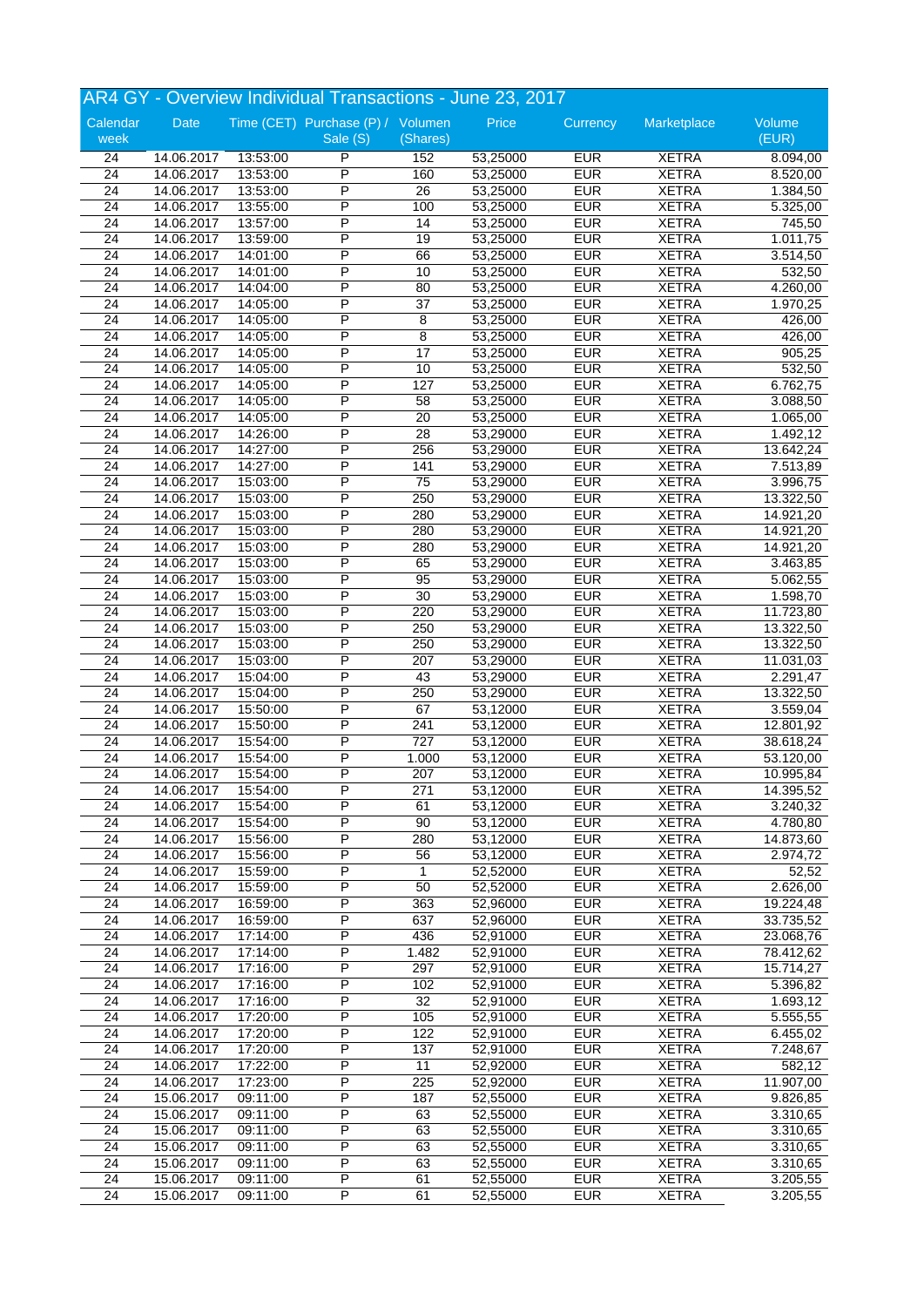|                 |            |          | AR4 GY - Overview Individual Transactions - June 23, 2017 |                |          |            |              |                       |
|-----------------|------------|----------|-----------------------------------------------------------|----------------|----------|------------|--------------|-----------------------|
| Calendar        | Date       |          | Time (CET) Purchase (P) / Volumen                         |                | Price    | Currency   | Marketplace  | Volume                |
| week            |            |          | Sale (S)                                                  | (Shares)       |          |            |              | (EUR)                 |
| 24              | 15.06.2017 | 09:11:00 | P                                                         | 39             | 52,55000 | <b>EUR</b> | <b>XETRA</b> | 2.049,45              |
| 24              | 15.06.2017 | 09:11:00 | P                                                         | 130            | 52,55000 | <b>EUR</b> | <b>XETRA</b> | 6.831,50              |
| 24              | 15.06.2017 | 09:12:00 | P                                                         | 20             | 52,55000 | <b>EUR</b> | <b>XETRA</b> | 1.051,00              |
| $\overline{24}$ | 15.06.2017 | 09:12:00 | P                                                         | 250            | 52,55000 | <b>EUR</b> | <b>XETRA</b> | 13.137,50             |
| $\overline{24}$ | 15.06.2017 | 09:12:00 | P                                                         | 50             | 52,55000 | <b>EUR</b> | <b>XETRA</b> | 2.627,50              |
| 24              | 15.06.2017 | 09:12:00 | P                                                         | 100            | 52,55000 | <b>EUR</b> | <b>XETRA</b> | 5.255,00              |
| 24              | 15.06.2017 | 09:12:00 | P                                                         | 19             | 52,55000 | <b>EUR</b> | <b>XETRA</b> | 998,45                |
| $\overline{24}$ | 15.06.2017 | 09:12:00 | P                                                         | 61             | 52,55000 | <b>EUR</b> | <b>XETRA</b> | 3.205,55              |
| 24              | 15.06.2017 | 09:12:00 | P                                                         | 20             | 52,55000 | <b>EUR</b> | <b>XETRA</b> | 1.051,00              |
| 24              | 15.06.2017 | 09:12:00 | P                                                         | 20             | 52,55000 | <b>EUR</b> | <b>XETRA</b> | 1.051,00              |
| $\overline{24}$ | 15.06.2017 | 09:12:00 | $\overline{P}$                                            | 30             | 52,55000 | <b>EUR</b> | <b>XETRA</b> | 1.576,50              |
| $\overline{24}$ | 15.06.2017 | 09:12:00 | P                                                         | 19             | 52,55000 | <b>EUR</b> | <b>XETRA</b> | 998,45                |
| $\overline{24}$ | 15.06.2017 | 09:12:00 | P                                                         | 181            | 52,55000 | <b>EUR</b> | <b>XETRA</b> | 9.511,55              |
| $\overline{24}$ | 15.06.2017 | 09:12:00 | P                                                         | 112            | 52,55000 | <b>EUR</b> | <b>XETRA</b> | 5.885,60              |
| $\overline{24}$ | 15.06.2017 | 09:12:00 | P                                                         | 138            | 52,55000 | <b>EUR</b> | <b>XETRA</b> | 7.251,90              |
| 24              | 15.06.2017 | 09:12:00 | P                                                         | 750            | 52,55000 | <b>EUR</b> | <b>XETRA</b> | 39.412,50             |
| 24              | 15.06.2017 | 10:15:00 | P                                                         | 126            | 52,32000 | <b>EUR</b> | <b>XETRA</b> | 6.592,32              |
| 24              | 15.06.2017 | 10:15:00 | P                                                         | 124            | 52,32000 | <b>EUR</b> | <b>XETRA</b> | 6.487,68              |
| 24              | 15.06.2017 | 10:15:00 | P                                                         | 238            | 52,32000 | <b>EUR</b> | <b>XETRA</b> | 12.452,16             |
| $\overline{24}$ | 15.06.2017 | 10:15:00 | P                                                         | 238            | 52,32000 | <b>EUR</b> | <b>XETRA</b> | 12.452,16             |
| $\overline{24}$ | 15.06.2017 | 10:15:00 | Ρ                                                         | 238            | 52,32000 | <b>EUR</b> | <b>XETRA</b> | 12.452,16             |
| $\overline{24}$ | 15.06.2017 | 10:15:00 | P                                                         | 36             | 52,32000 | <b>EUR</b> | <b>XETRA</b> | 1.883,52              |
| 24              | 15.06.2017 | 10:15:00 | P                                                         | 174            | 52,32000 | <b>EUR</b> | <b>XETRA</b> | 9.103,68              |
| $\overline{24}$ | 15.06.2017 | 10:15:00 | P                                                         | 152            | 52,32000 | <b>EUR</b> | <b>XETRA</b> | 7.952,64              |
| 24              | 15.06.2017 | 10:15:00 | P                                                         | 211            | 52,32000 | <b>EUR</b> | <b>XETRA</b> | 11.039,52             |
| $\overline{24}$ | 15.06.2017 | 10:17:00 | P                                                         | 100            | 52,32000 | <b>EUR</b> | <b>XETRA</b> | 5.232,00              |
| 24              | 15.06.2017 | 10:25:00 | P                                                         | 695            | 52,32000 | <b>EUR</b> | <b>XETRA</b> | 36.362,40             |
| $\overline{24}$ | 15.06.2017 | 10:25:00 | P                                                         | 113            | 52,32000 | <b>EUR</b> | <b>XETRA</b> | 5.912,16              |
| 24              | 15.06.2017 | 10:25:00 | P                                                         | 55             | 52,32000 | <b>EUR</b> | <b>XETRA</b> | 2.877,60              |
| 24              | 15.06.2017 | 10:38:00 | P                                                         | 200            | 52,10000 | <b>EUR</b> | <b>XETRA</b> | 10.420,00             |
| $\overline{24}$ | 15.06.2017 | 10:38:00 | P                                                         | 300            | 52,10000 | <b>EUR</b> | <b>XETRA</b> | 15.630,00             |
| $\overline{24}$ | 15.06.2017 | 10:38:00 | P                                                         | 495            | 52,10000 | <b>EUR</b> | <b>XETRA</b> | 25.789,50             |
| 24              | 15.06.2017 | 10:38:00 | P                                                         | 495            | 52,10000 | <b>EUR</b> | <b>XETRA</b> | 25.789,50             |
| $\overline{24}$ | 15.06.2017 | 10:38:00 | P                                                         | 495            | 52,10000 | <b>EUR</b> | <b>XETRA</b> | 25.789,50             |
| 24              | 15.06.2017 | 10:38:00 | P                                                         | 495            | 52,10000 | <b>EUR</b> | <b>XETRA</b> | 25.789,50             |
| 24              | 15.06.2017 | 10:38:00 | P                                                         | 20             | 52,10000 | <b>EUR</b> | <b>XETRA</b> | 1.042,00              |
| 24              | 15.06.2017 | 10:42:00 | P                                                         | 500            | 51,90000 | <b>EUR</b> | <b>XETRA</b> | 25.950,00             |
| $\overline{24}$ | 15.06.2017 | 10:42:00 | P                                                         | 201            | 51,90000 | <b>EUR</b> | <b>XETRA</b> | 10.431,90             |
| $\overline{24}$ | 15.06.2017 | 10:42:00 | P                                                         | 85             | 51,90000 | <b>EUR</b> | <b>XETRA</b> | 4.411,50              |
| 24              | 15.06.2017 | 10:42:00 | P                                                         | 352            | 51,90000 | <b>EUR</b> | <b>XETRA</b> | 18.268,80             |
| 24              | 15.06.2017 | 10:58:00 | P                                                         | 158            | 51,90000 | <b>EUR</b> | <b>XETRA</b> | 8.200,20              |
| 24              | 15.06.2017 | 11:12:00 | $\overline{\mathsf{P}}$                                   | 195            | 51,90000 | <b>EUR</b> | <b>XETRA</b> | 10.120,50             |
| 24              | 15.06.2017 | 11:12:00 | $\overline{P}$                                            | 9              | 51,90000 | <b>EUR</b> | <b>XETRA</b> | $\overline{467}$ , 10 |
| 24              | 15.06.2017 | 11:40:00 | P                                                         | 124            | 51,77000 | <b>EUR</b> | <b>XETRA</b> | 6.419,48              |
| $\overline{24}$ | 15.06.2017 | 11:40:00 | P                                                         | 376            | 51,77000 | <b>EUR</b> | <b>XETRA</b> | 19.465,52             |
| 24              | 15.06.2017 | 11:44:00 | P                                                         | $\overline{c}$ | 51,77000 | <b>EUR</b> | <b>XETRA</b> | 103,54                |
| $\overline{24}$ | 15.06.2017 | 11:44:00 | P                                                         | 700            | 51,77000 | <b>EUR</b> | <b>XETRA</b> | 36.239,00             |
| 24              | 15.06.2017 | 11:44:00 | P                                                         | 462            | 51,77000 | <b>EUR</b> | <b>XETRA</b> | 23.917,74             |
| 24              | 15.06.2017 | 11:44:00 | $\overline{P}$                                            | 336            | 51,77000 | <b>EUR</b> | <b>XETRA</b> | 17.394,72             |
| 24              | 15.06.2017 | 11:44:00 | $\overline{P}$                                            | 336            | 51,77000 | <b>EUR</b> | <b>XETRA</b> | 17.394,72             |
| 24              | 15.06.2017 | 11:44:00 | $\overline{P}$                                            | 336            | 51,77000 | <b>EUR</b> | <b>XETRA</b> | 17.394,72             |
| 24              | 15.06.2017 | 11:44:00 | P                                                         | 336            | 51,77000 | <b>EUR</b> | <b>XETRA</b> | 17.394,72             |
| 24              | 15.06.2017 | 11:45:00 | P                                                         | 238            | 51,77000 | <b>EUR</b> | <b>XETRA</b> | 12.321,26             |
| 24              | 15.06.2017 | 11:45:00 | $\overline{P}$                                            | 155            | 51,77000 | <b>EUR</b> | <b>XETRA</b> | 8.024,35              |
| 24              | 15.06.2017 | 12:34:00 | $\overline{P}$                                            | 10             | 51,77000 | <b>EUR</b> | <b>XETRA</b> | 517,70                |
| 24              | 15.06.2017 | 12:34:00 | $\overline{P}$                                            | 89             | 51,77000 | <b>EUR</b> | <b>XETRA</b> | 4.607,53              |
| 24              | 15.06.2017 | 13:41:00 | P                                                         | 100            | 51,82000 | <b>EUR</b> | <b>XETRA</b> | 5.182,00              |
| 24              | 15.06.2017 | 13:41:00 | $\overline{\mathsf{P}}$                                   | 232            | 51,82000 | <b>EUR</b> | <b>XETRA</b> | 12.022,24             |
| $\overline{24}$ | 15.06.2017 | 13:41:00 | P                                                         | 44             | 51,82000 | <b>EUR</b> | XETRA        | 2.280,08              |
| $\overline{24}$ | 15.06.2017 | 13:41:00 | P                                                         | 103            | 51,82000 | <b>EUR</b> | <b>XETRA</b> | 5.337,46              |
| 24              | 15.06.2017 | 13:42:00 | $\overline{P}$                                            | 63             | 51,82000 | <b>EUR</b> | <b>XETRA</b> | 3.264,66              |
| 24              | 15.06.2017 | 13:43:00 | P                                                         | 174            | 51,82000 | <b>EUR</b> | <b>XETRA</b> | 9.016,68              |
| 24              | 15.06.2017 | 13:43:00 | P                                                         | 168            | 51,82000 | <b>EUR</b> | XETRA        | 8.705,76              |
| 24              | 15.06.2017 | 13:44:00 | P                                                         | 48             | 51,82000 | <b>EUR</b> | <b>XETRA</b> | 2.487,36              |
| 24              | 15.06.2017 | 13:45:00 | $\overline{P}$                                            | 68             | 51,82000 | <b>EUR</b> | <b>XETRA</b> | 3.523,76              |
|                 |            |          |                                                           |                |          |            |              |                       |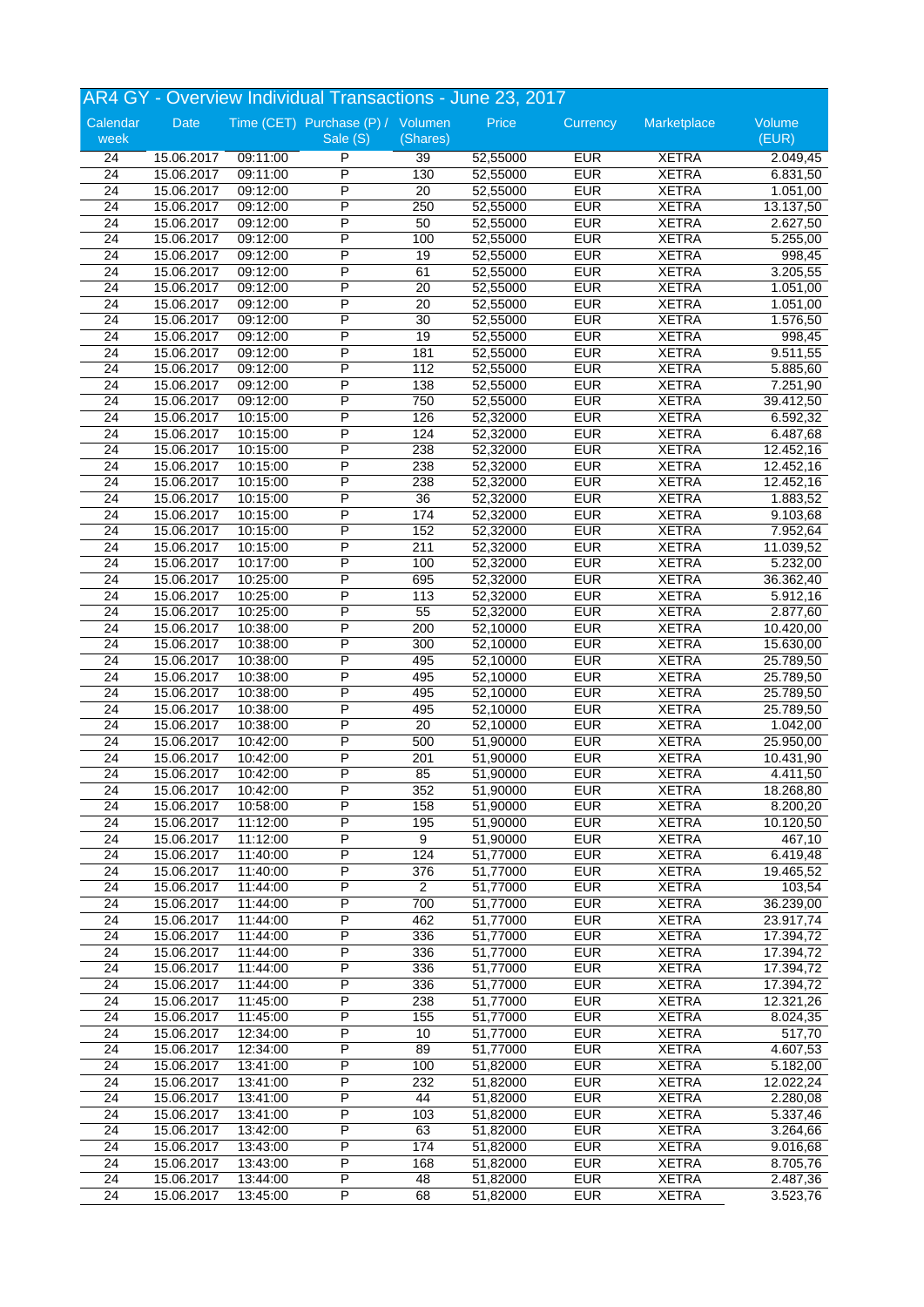|                 |            |          | AR4 GY - Overview Individual Transactions - June 23, 2017 |                |          |            |              |           |
|-----------------|------------|----------|-----------------------------------------------------------|----------------|----------|------------|--------------|-----------|
| Calendar        | Date       |          | Time (CET) Purchase (P) / Volumen                         |                | Price    | Currency   | Marketplace  | Volume    |
| week            |            |          | Sale (S)                                                  | (Shares)       |          |            |              | (EUR)     |
| 24              | 15.06.2017 | 14:51:00 | P                                                         | 494            | 51,72000 | <b>EUR</b> | <b>XETRA</b> | 25.549,68 |
| 24              | 15.06.2017 | 14:51:00 | P                                                         | $\overline{2}$ | 51,72000 | <b>EUR</b> | <b>XETRA</b> | 103,44    |
| 24              | 15.06.2017 | 14:51:00 | P                                                         | 500            | 51,72000 | <b>EUR</b> | <b>XETRA</b> | 25.860,00 |
| 24              | 15.06.2017 | 14:51:00 | P                                                         | 48             | 51,72000 | <b>EUR</b> | <b>XETRA</b> | 2.482,56  |
| $\overline{24}$ | 15.06.2017 | 14:52:00 | P                                                         | 500            | 51,72000 | <b>EUR</b> | <b>XETRA</b> | 25.860,00 |
| 24              | 15.06.2017 | 14:52:00 | P                                                         | 100            | 51,72000 | <b>EUR</b> | <b>XETRA</b> | 5.172,00  |
| 24              | 15.06.2017 | 14:52:00 | P                                                         | 400            | 51,72000 | <b>EUR</b> | <b>XETRA</b> | 20.688,00 |
| 24              | 15.06.2017 | 14:52:00 | P                                                         | 456            | 51,72000 | <b>EUR</b> | <b>XETRA</b> | 23.584,32 |
| 24              | 15.06.2017 | 16:20:00 | P                                                         | 500            | 51,60000 | <b>EUR</b> | <b>XETRA</b> | 25.800,00 |
| 24              | 15.06.2017 | 16:20:00 | P                                                         | 500            | 51,60000 | <b>EUR</b> | <b>XETRA</b> | 25.800,00 |
| $\overline{24}$ | 15.06.2017 | 16:20:00 | P                                                         | 500            | 51,60000 | <b>EUR</b> | <b>XETRA</b> | 25.800,00 |
| $\overline{24}$ | 15.06.2017 | 16:20:00 | P                                                         | 500            | 51,60000 | <b>EUR</b> | <b>XETRA</b> | 25.800,00 |
| $\overline{24}$ | 15.06.2017 | 16:20:00 | P                                                         | 1.250          | 51,60000 | <b>EUR</b> | <b>XETRA</b> | 64.500,00 |
| 24              | 15.06.2017 | 16:20:00 | P                                                         | 139            | 51,60000 | <b>EUR</b> | <b>XETRA</b> | 7.172,40  |
| $\overline{24}$ | 15.06.2017 | 16:21:00 | P                                                         | 111            | 51,60000 | <b>EUR</b> | <b>XETRA</b> | 5.727,60  |
| 24              | 15.06.2017 | 16:21:00 | P                                                         | 1.389          | 51,60000 | <b>EUR</b> | <b>XETRA</b> | 71.672,40 |
| 24              | 15.06.2017 | 16:21:00 | P                                                         | 111            | 51,60000 | <b>EUR</b> | <b>XETRA</b> | 5.727,60  |
| $\overline{24}$ | 16.06.2017 | 09:30:00 | P                                                         | 150            | 51,94000 | <b>EUR</b> | <b>XETRA</b> | 7.791,00  |
| $\overline{24}$ | 16.06.2017 | 09:30:00 | P                                                         | 200            | 51,94000 | <b>EUR</b> | <b>XETRA</b> | 10.388,00 |
| $\overline{24}$ | 16.06.2017 | 09:30:00 | P                                                         | 200            | 51,94000 | <b>EUR</b> | <b>XETRA</b> | 10.388,00 |
| $\overline{24}$ | 16.06.2017 | 09:30:00 | P                                                         | 200            | 51,94000 | <b>EUR</b> | <b>XETRA</b> | 10.388,00 |
| $\overline{24}$ | 16.06.2017 | 09:30:00 | P                                                         | 200            | 51,94000 | <b>EUR</b> | <b>XETRA</b> | 10.388,00 |
| 24              | 16.06.2017 | 09:30:00 | P                                                         | 200            | 51,94000 | <b>EUR</b> | <b>XETRA</b> | 10.388,00 |
| $\overline{24}$ | 16.06.2017 | 09:30:00 | P                                                         | 50             | 51,94000 | <b>EUR</b> | <b>XETRA</b> | 2.597,00  |
| 24              | 16.06.2017 | 09:30:00 | P                                                         | 192            | 51,94000 | <b>EUR</b> | <b>XETRA</b> | 9.972,48  |
| $\overline{24}$ | 16.06.2017 | 09:30:00 | P                                                         | $\overline{8}$ | 51,94000 | <b>EUR</b> | <b>XETRA</b> | 415,52    |
| 24              | 16.06.2017 | 09:30:00 | $\overline{P}$                                            | 100            | 51,94000 | <b>EUR</b> | <b>XETRA</b> | 5.194,00  |
| $\overline{24}$ | 16.06.2017 | 09:30:00 | P                                                         | 326            | 51,88000 | <b>EUR</b> | <b>XETRA</b> | 16.912,88 |
| 24              | 16.06.2017 | 09:30:00 | P                                                         | 124            | 51,88000 | <b>EUR</b> | <b>XETRA</b> | 6.433,12  |
| 24              | 16.06.2017 | 09:30:00 | P                                                         | 124            | 51,88000 | <b>EUR</b> | <b>XETRA</b> | 6.433,12  |
| 24              | 16.06.2017 | 09:30:00 | P                                                         | 124            | 51,88000 | <b>EUR</b> | <b>XETRA</b> | 6.433,12  |
| $\overline{24}$ | 16.06.2017 | 09:30:00 | P                                                         | 124            | 51,88000 | <b>EUR</b> | <b>XETRA</b> | 6.433,12  |
| 24              | 16.06.2017 | 09:30:00 | P                                                         | 189            | 51,88000 | <b>EUR</b> | <b>XETRA</b> | 9.805,32  |
| $\overline{24}$ | 16.06.2017 | 09:30:00 | P                                                         | 39             | 51,88000 | <b>EUR</b> | <b>XETRA</b> | 2.023,32  |
| 24              | 16.06.2017 | 09:30:00 | P                                                         | 150            | 51,88000 | <b>EUR</b> | <b>XETRA</b> | 7.782,00  |
| 24              | 16.06.2017 | 09:30:00 | P                                                         | 150            | 51,88000 | <b>EUR</b> | <b>XETRA</b> | 7.782,00  |
| 24              | 16.06.2017 | 09:30:00 | P                                                         | 39             | 51,88000 | <b>EUR</b> | <b>XETRA</b> | 2.023,32  |
| $\overline{24}$ | 16.06.2017 | 09:30:00 | P                                                         | 109            | 51,88000 | <b>EUR</b> | <b>XETRA</b> | 5.654,92  |
| 24              | 16.06.2017 | 09:31:00 | P                                                         | 2              | 51,88000 | <b>EUR</b> | <b>XETRA</b> | 103,76    |
| 24              | 16.06.2017 | 09:37:00 | P                                                         | 1.500          | 51,72000 | <b>EUR</b> | <b>XETRA</b> | 77.580,00 |
| 24              | 16.06.2017 | 09:37:00 | P                                                         | 300            | 51,66000 | <b>EUR</b> | <b>XETRA</b> | 15.498,00 |
| 24              | 16.06.2017 | 09:37:00 | $\overline{\mathsf{P}}$                                   | 150            | 51,66000 | <b>EUR</b> | <b>XETRA</b> | 7.749,00  |
| 24              | 16.06.2017 | 09:37:00 | $\overline{P}$                                            | 150            | 51.66000 | <b>EUR</b> | <b>XETRA</b> | 7.749,00  |
| $\overline{24}$ | 16.06.2017 | 09:38:00 | P                                                         | 142            | 51,66000 | <b>EUR</b> | <b>XETRA</b> | 7.335,72  |
| $\overline{24}$ | 16.06.2017 | 09:38:00 | P                                                         | 8              | 51,66000 | <b>EUR</b> | <b>XETRA</b> | 413,28    |
| 24              | 16.06.2017 | 09:38:00 | P                                                         | 182            | 51,66000 | <b>EUR</b> | <b>XETRA</b> | 9.402, 12 |
| $\overline{24}$ | 16.06.2017 | 09:39:00 | P                                                         | 213            | 51,66000 | <b>EUR</b> | <b>XETRA</b> | 11.003,58 |
| 24              | 16.06.2017 | 09:39:00 | Ρ                                                         | 55             | 51,66000 | <b>EUR</b> | <b>XETRA</b> | 2.841,30  |
| 24              | 16.06.2017 | 09:39:00 | $\overline{P}$                                            | 205            | 51,66000 | <b>EUR</b> | <b>XETRA</b> | 10.590,30 |
| 24              | 16.06.2017 | 09:39:00 | P                                                         | 95             | 51,66000 | <b>EUR</b> | <b>XETRA</b> | 4.907,70  |
| 24              | 16.06.2017 | 10:50:00 | P                                                         | 250            | 51,57000 | <b>EUR</b> | <b>XETRA</b> | 12.892,50 |
| 24              | 16.06.2017 | 10:50:00 | P                                                         | 250            | 51,57000 | <b>EUR</b> | <b>XETRA</b> | 12.892,50 |
| 24              | 16.06.2017 | 10:50:00 | P                                                         | 250            | 51,57000 | <b>EUR</b> | <b>XETRA</b> | 12.892,50 |
| 24              | 16.06.2017 | 10:50:00 | $\overline{P}$                                            | 250            | 51,57000 | <b>EUR</b> | <b>XETRA</b> | 12.892,50 |
| $\overline{24}$ | 16.06.2017 | 10:50:00 | P                                                         | 250            | 51,57000 | <b>EUR</b> | <b>XETRA</b> | 12.892,50 |
| 24              | 16.06.2017 | 10:50:00 | P                                                         | 453            | 51,57000 | <b>EUR</b> | <b>XETRA</b> | 23.361,21 |
| 24              |            |          | $\overline{P}$                                            |                |          | <b>EUR</b> |              |           |
| 24              | 16.06.2017 | 10:50:00 | $\overline{\mathsf{P}}$                                   | 176<br>50      | 51,57000 | <b>EUR</b> | <b>XETRA</b> | 9.076,32  |
|                 | 16.06.2017 | 10:50:00 | P                                                         |                | 51,57000 |            | <b>XETRA</b> | 2.578,50  |
| 24              | 16.06.2017 | 10:50:00 |                                                           | 71             | 51,57000 | <b>EUR</b> | <b>XETRA</b> | 3.661,47  |
| 24              | 16.06.2017 | 11:49:00 | P                                                         | 250            | 51,66000 | <b>EUR</b> | <b>XETRA</b> | 12.915,00 |
| 24              | 16.06.2017 | 11:49:00 | P<br>$\overline{\mathsf{P}}$                              | 250            | 51,66000 | <b>EUR</b> | <b>XETRA</b> | 12.915,00 |
| 24              | 16.06.2017 | 11:49:00 |                                                           | 250            | 51,66000 | <b>EUR</b> | <b>XETRA</b> | 12.915,00 |
| 24              | 16.06.2017 | 11:49:00 | P                                                         | 250            | 51,66000 | <b>EUR</b> | <b>XETRA</b> | 12.915,00 |
| 24              | 16.06.2017 | 11:49:00 | P                                                         | 200            | 51,66000 | <b>EUR</b> | <b>XETRA</b> | 10.332,00 |
| 24              | 16.06.2017 | 11:49:00 | $\overline{\mathsf{P}}$                                   | 7              | 51,66000 | <b>EUR</b> | <b>XETRA</b> | 361,62    |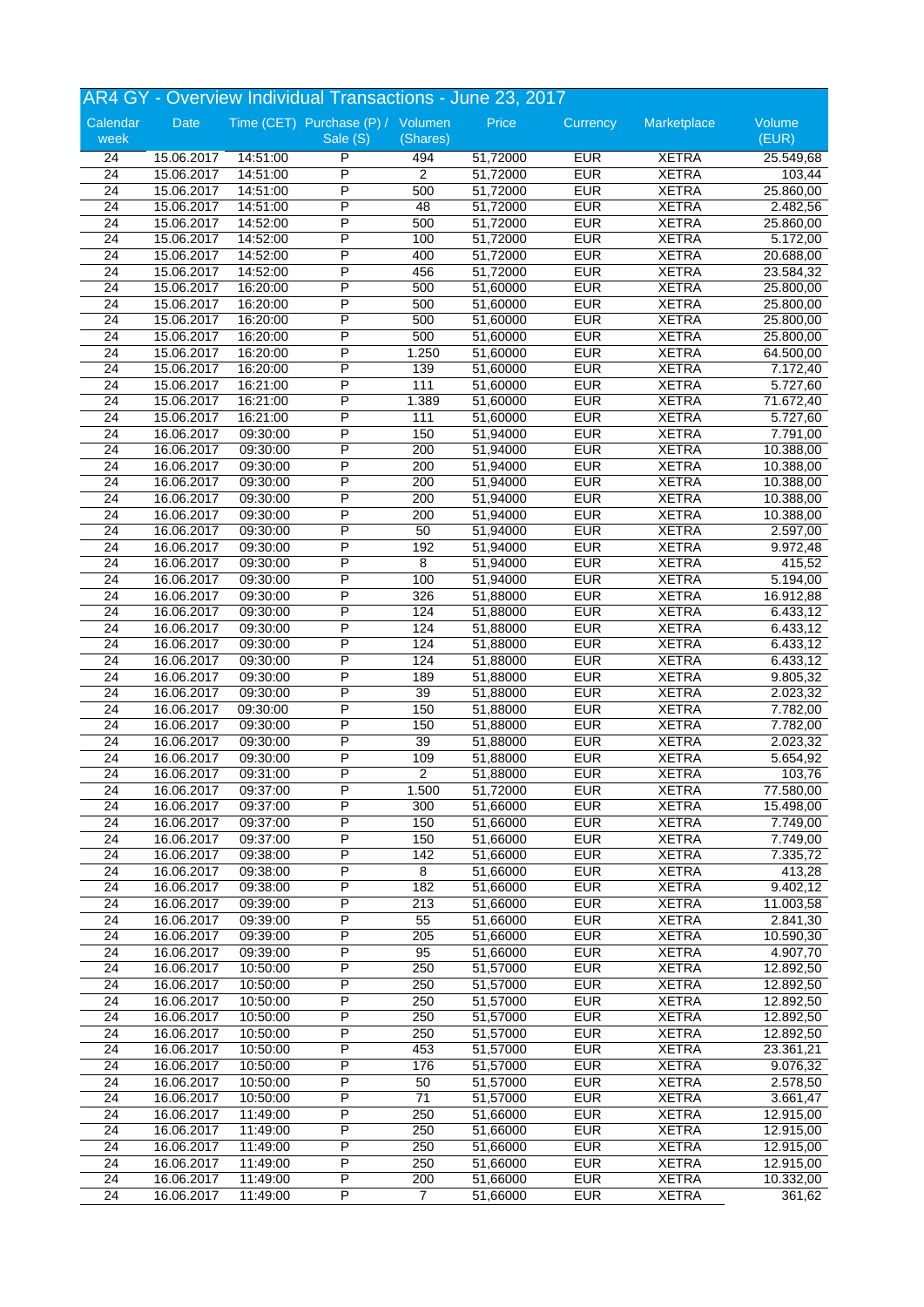|                 |                          |                      | AR4 GY - Overview Individual Transactions - June 23, 2017 |                        |                      |                          |                              |                       |
|-----------------|--------------------------|----------------------|-----------------------------------------------------------|------------------------|----------------------|--------------------------|------------------------------|-----------------------|
| Calendar        | Date                     |                      | Time (CET) Purchase (P) / Volumen                         |                        | Price                | Currency                 | Marketplace                  | Volume                |
| week            |                          |                      | Sale (S)                                                  | (Shares)               |                      |                          |                              | (EUR)                 |
| 24              | 16.06.2017               | 11:49:00             | P                                                         | 43                     | 51,66000             | <b>EUR</b>               | <b>XETRA</b>                 | 2.221,38              |
| 24              | 16.06.2017               | 11:49:00             | P                                                         | 43                     | 51,66000             | <b>EUR</b>               | <b>XETRA</b>                 | 2.221,38              |
| 24              | 16.06.2017               | 11:49:00             | P                                                         | 207                    | 51,66000             | <b>EUR</b>               | <b>XETRA</b>                 | 10.693,62             |
| $\overline{24}$ | 16.06.2017               | 11:49:00             | P                                                         | 57                     | 51,66000             | <b>EUR</b>               | <b>XETRA</b>                 | 2.944,62              |
| $\overline{24}$ | 16.06.2017               | 11:49:00             | P                                                         | 193                    | 51,66000             | <b>EUR</b>               | <b>XETRA</b>                 | 9.970,38              |
| 24              | 16.06.2017               | 11:52:00             | P                                                         | 118                    | 51,66000             | <b>EUR</b>               | <b>XETRA</b>                 | 6.095,88              |
| 24              | 16.06.2017               | 11:52:00             | P                                                         | 100                    | 51,66000             | <b>EUR</b>               | <b>XETRA</b>                 | 5.166,00              |
| $\overline{24}$ | 16.06.2017               | 11:52:00             | P                                                         | 32                     | 51,66000             | <b>EUR</b>               | <b>XETRA</b>                 | 1.653,12              |
| 24              | 16.06.2017               | 12:32:00             | P                                                         | 1.157                  | 51,82000             | <b>EUR</b>               | <b>XETRA</b>                 | 59.955,74             |
| 24              | 16.06.2017               | 12:32:00             | P<br>P                                                    | 96                     | 51,82000             | <b>EUR</b>               | <b>XETRA</b>                 | 4.974,72              |
| $\overline{24}$ | 16.06.2017               | 12:32:00             | P                                                         | 150<br>97              | 51,82000             | <b>EUR</b><br><b>EUR</b> | <b>XETRA</b><br><b>XETRA</b> | 7.773,00              |
| $\overline{24}$ | 16.06.2017               | 12:32:00             | P                                                         |                        | 51,82000             |                          |                              | 5.026,54              |
| $\overline{24}$ | 16.06.2017               | 12:40:00             |                                                           | 100                    | 51,82000             | <b>EUR</b><br><b>EUR</b> | <b>XETRA</b>                 | 5.182,00              |
| $\overline{24}$ | 16.06.2017               | 13:29:00             | P<br>P                                                    | 1.400                  | 51,82000             | <b>EUR</b>               | <b>XETRA</b>                 | 72.548,00             |
| $\overline{24}$ | 16.06.2017               | 15:13:00             | P                                                         | 197                    | 52,02000             |                          | <b>XETRA</b>                 | 10.247,94             |
| 24              | 16.06.2017<br>16.06.2017 | 16:40:00<br>17:08:00 | P                                                         | 15                     | 52,20000             | <b>EUR</b><br><b>EUR</b> | <b>XETRA</b><br><b>XETRA</b> | 783,00                |
| 24              |                          |                      | P                                                         | 179<br>$\overline{71}$ | 52,60000<br>52,60000 | <b>EUR</b>               | <b>XETRA</b>                 | 9.415,40<br>3.734,60  |
| 24<br>24        | 16.06.2017<br>16.06.2017 | 17:09:00<br>17:10:00 | P                                                         | 250                    | 52,60000             | <b>EUR</b>               | <b>XETRA</b>                 | 13.150,00             |
| $\overline{24}$ |                          | 17:10:00             | P                                                         | 49                     | 52,60000             | <b>EUR</b>               | <b>XETRA</b>                 | 2.577,40              |
|                 | 16.06.2017<br>16.06.2017 | 17:15:00             | Ρ                                                         |                        | 52,65000             | <b>EUR</b>               | <b>XETRA</b>                 |                       |
| 24<br>24        | 16.06.2017               | 17:15:00             | P                                                         | 250<br>155             | 52,65000             | <b>EUR</b>               | <b>XETRA</b>                 | 13.162,50<br>8.160,75 |
| 24              | 16.06.2017               | 17:15:00             | P                                                         | 66                     | 52,65000             | <b>EUR</b>               | <b>XETRA</b>                 | 3.474,90              |
| $\overline{24}$ | 16.06.2017               | 17:15:00             | P                                                         | 29                     | 52,65000             | <b>EUR</b>               | <b>XETRA</b>                 | 1.526,85              |
| 24              | 16.06.2017               | 17:15:00             | P                                                         | 10                     | 52,65000             | <b>EUR</b>               | <b>XETRA</b>                 | 526,50                |
| $\overline{24}$ | 16.06.2017               | 17:15:00             | P                                                         | 233                    | 52,65000             | <b>EUR</b>               | <b>XETRA</b>                 | 12.267,45             |
| 24              | 16.06.2017               | 17:16:00             | P                                                         | 496                    | 52,70000             | <b>EUR</b>               | <b>XETRA</b>                 | 26.139,20             |
| $\overline{24}$ | 16.06.2017               | 17:20:00             | P                                                         | $\overline{7}$         | 52,75000             | <b>EUR</b>               | <b>XETRA</b>                 | 369,25                |
| 24              | 16.06.2017               | 17:20:00             | P                                                         | 74                     | 52,75000             | <b>EUR</b>               | <b>XETRA</b>                 | 3.903,50              |
| 24              | 16.06.2017               | 17:20:00             | P                                                         | 11                     | 52,75000             | <b>EUR</b>               | <b>XETRA</b>                 | 580,25                |
| $\overline{24}$ | 16.06.2017               | 17:21:00             | P                                                         | 8                      | 52,75000             | <b>EUR</b>               | <b>XETRA</b>                 | 422,00                |
| $\overline{24}$ | 16.06.2017               | 17:21:00             | P                                                         | 83                     | 52,75000             | <b>EUR</b>               | <b>XETRA</b>                 | 4.378,25              |
| 24              | 16.06.2017               | 17:21:00             | P                                                         | 17                     | 52,75000             | <b>EUR</b>               | <b>XETRA</b>                 | 896,75                |
| $\overline{24}$ | 16.06.2017               | 17:26:00             | P                                                         | 100                    | 52,76000             | <b>EUR</b>               | <b>XETRA</b>                 | 5.276,00              |
| 24              | 16.06.2017               | 17:26:00             | P                                                         | 100                    | 52,76000             | <b>EUR</b>               | <b>XETRA</b>                 | 5.276,00              |
| 24              | 16.06.2017               | 17:26:00             | P                                                         | 122                    | 52,76000             | <b>EUR</b>               | <b>XETRA</b>                 | 6.436,72              |
| 24              | 16.06.2017               | 17:26:00             | P                                                         | 78                     | 52,76000             | <b>EUR</b>               | <b>XETRA</b>                 | 4.115,28              |
| $\overline{24}$ | 16.06.2017               | 17:26:00             | P                                                         | 100                    | 52,76000             | <b>EUR</b>               | <b>XETRA</b>                 | 5.276,00              |
| $\overline{24}$ | 16.06.2017               | 17:26:00             | P                                                         | 100                    | 52,76000             | <b>EUR</b>               | <b>XETRA</b>                 | 5.276,00              |
| 24              | 16.06.2017               | 17:26:00             | P                                                         | 100                    | 52,76000             | <b>EUR</b>               | <b>XETRA</b>                 | 5.276,00              |
| 24              | 16.06.2017               | 17:26:00             | P                                                         | 31                     | 52,76000             | <b>EUR</b>               | <b>XETRA</b>                 | 1.635,56              |
| 24              | 16.06.2017               | 17:26:00             | $\overline{\mathsf{P}}$                                   | 20                     | 52,76000             | <b>EUR</b>               | <b>XETRA</b>                 | 1.055,20              |
| 24              | 16.06.2017               | 17:26:00             | $\overline{P}$                                            | 11                     | 52,76000             | <b>EUR</b>               | <b>XETRA</b>                 | 580,36                |
| 24              | 16.06.2017               | 17:26:00             | P                                                         | $\overline{17}$        | 52,76000             | <b>EUR</b>               | <b>XETRA</b>                 | 896,92                |
| $\overline{24}$ | 16.06.2017               | 17:26:00             | P                                                         | $\overline{21}$        | 52,76000             | <b>EUR</b>               | <b>XETRA</b>                 | 1.107,96              |
| 24              | 16.06.2017               | 17:26:00             | P                                                         | 2.500                  | 52,76000             | <b>EUR</b>               | <b>XETRA</b>                 | 131.900,00            |
| $\overline{24}$ | 16.06.2017               | 17:26:00             | P                                                         | 381                    | 52,72000             | <b>EUR</b>               | <b>XETRA</b>                 | 20.086,32             |
| 24              | 16.06.2017               | 17:26:00             | P                                                         | 119                    | 52,72000             | <b>EUR</b>               | <b>XETRA</b>                 | 6.273,68              |
| 24              | 16.06.2017               | 17:26:00             | $\overline{P}$                                            | 500                    | 52,72000             | <b>EUR</b>               | <b>XETRA</b>                 | 26.360,00             |
| 24              | 16.06.2017               | 17:27:00             | $\overline{P}$                                            | 500                    | 52,72000             | <b>EUR</b>               | <b>XETRA</b>                 | 26.360,00             |
| 24              | 16.06.2017               | 17:27:00             | $\overline{P}$                                            | 500                    | 52,72000             | <b>EUR</b>               | <b>XETRA</b>                 | 26.360,00             |
| 24              | 16.06.2017               | 17:27:00             | P                                                         | 474                    | 52,72000             | <b>EUR</b>               | <b>XETRA</b>                 | 24.989,28             |
| $\overline{24}$ | 16.06.2017               | 17:28:00             | P                                                         | $\overline{26}$        | 52,79000             | <b>EUR</b>               | <b>XETRA</b>                 | 1.372,54              |
| 25              | 19.06.2017               | 09:05:11             | P                                                         | 333                    | 53,30000             | <b>EUR</b>               | <b>XETRA</b>                 | 17.748,90             |
| $\overline{25}$ | 19.06.2017               | 09:05:11             | $\overline{P}$                                            | 341                    | 53,30000             | <b>EUR</b>               | <b>XETRA</b>                 | 18.175,30             |
| 25              | 19.06.2017               | 09:05:11             | $\overline{P}$                                            | 341                    | 53,30000             | <b>EUR</b>               | <b>XETRA</b>                 | 18.175,30             |
| 25              | 19.06.2017               | 09:05:11             | P                                                         | 341                    | 53,30000             | <b>EUR</b>               | <b>XETRA</b>                 | 18.175,30             |
| 25              | 19.06.2017               | 09:05:19             | $\overline{\mathsf{P}}$                                   | 67                     | 53,30000             | <b>EUR</b>               | <b>XETRA</b>                 | 3.571,10              |
| $\overline{25}$ | 19.06.2017               | 09:05:19             | P                                                         | 242                    | 53,30000             | <b>EUR</b>               | XETRA                        | 12.898,60             |
| $\overline{25}$ | 19.06.2017               | 09:05:21             | P                                                         | 333                    | 53,30000             | <b>EUR</b>               | <b>XETRA</b>                 | 17.748,90             |
| $\overline{25}$ | 19.06.2017               | 09:05:21             | $\overline{P}$                                            | 144                    | 53,30000             | <b>EUR</b>               | <b>XETRA</b>                 | 7.675,20              |
| 25              | 19.06.2017               | 09:05:21             | P                                                         | 189                    | 53,30000             | <b>EUR</b>               | <b>XETRA</b>                 | 10.073,70             |
| 25              | 19.06.2017               | 09:05:21             | P                                                         | 189                    | 53,30000             | <b>EUR</b>               | <b>XETRA</b>                 | 10.073,70             |
| $\overline{25}$ | 19.06.2017               | 09:05:27             | P                                                         | 144                    | 53,30000             | <b>EUR</b>               | <b>XETRA</b>                 | 7.675,20              |
| 25              | 19.06.2017               | 09:05:32             | $\overline{P}$                                            | 336                    | 53,30000             | <b>EUR</b>               | <b>XETRA</b>                 | 17.908,80             |
|                 |                          |                      |                                                           |                        |                      |                          |                              |                       |